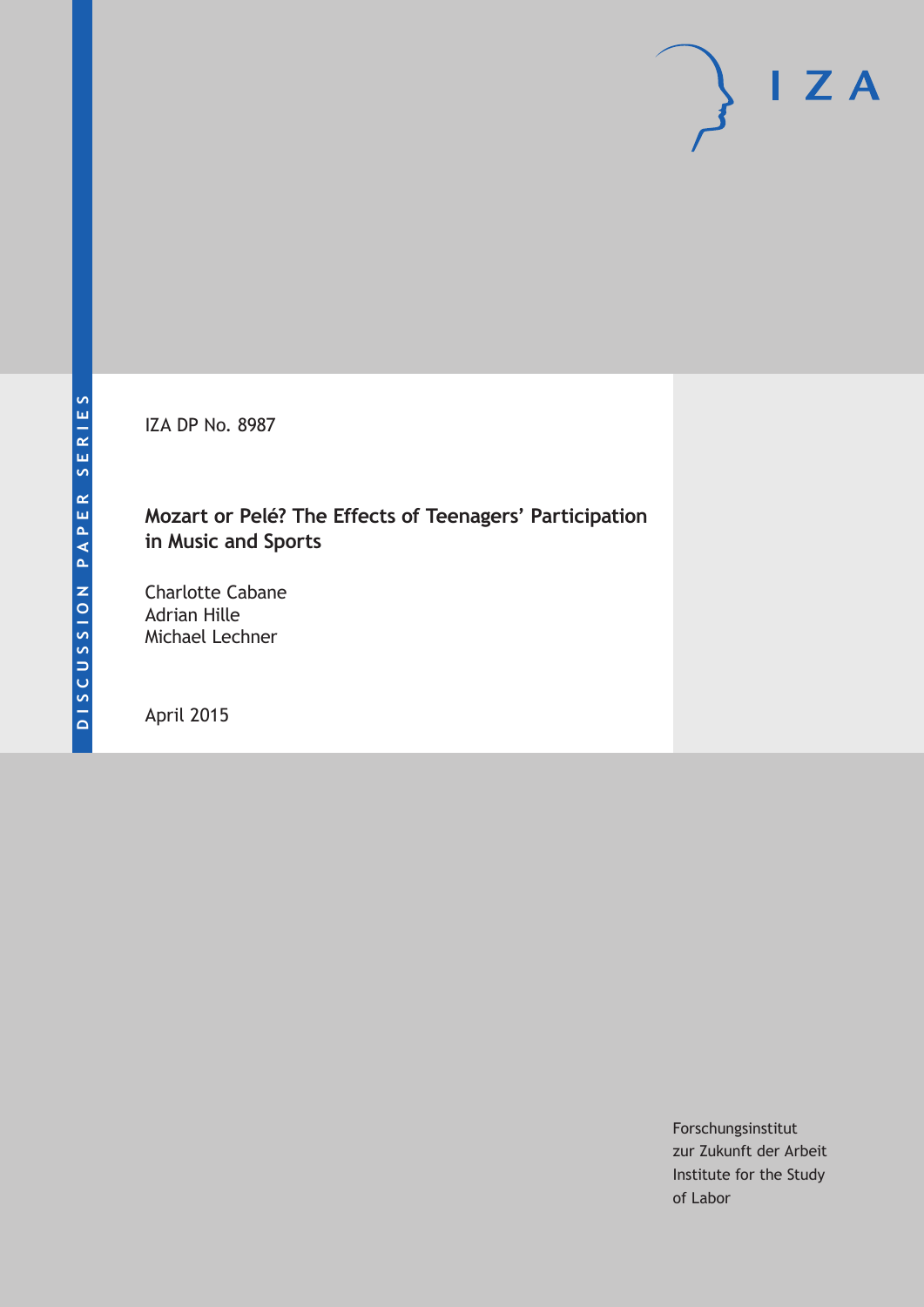# **Mozart or Pelé? The Effects of Teenagers' Participation in Music and Sports**

# **Charlotte Cabane**

*SEW, University of St. Gallen*

# **Adrian Hille**

*DIW Berlin*

## **Michael Lechner**

*SEW, University of St. Gallen,* CEPR, PSI, CESifo, IAB and IZA

Discussion Paper No. 8987 April 2015

IZA

P.O. Box 7240 53072 Bonn **Germany** 

Phone: +49-228-3894-0 Fax: +49-228-3894-180 E-mail: iza@iza.org

Any opinions expressed here are those of the author(s) and not those of IZA. Research published in this series may include views on policy, but the institute itself takes no institutional policy positions. The IZA research network is committed to the IZA Guiding Principles of Research Integrity.

The Institute for the Study of Labor (IZA) in Bonn is a local and virtual international research center and a place of communication between science, politics and business. IZA is an independent nonprofit organization supported by Deutsche Post Foundation. The center is associated with the University of Bonn and offers a stimulating research environment through its international network, workshops and conferences, data service, project support, research visits and doctoral program. IZA engages in (i) original and internationally competitive research in all fields of labor economics, (ii) development of policy concepts, and (iii) dissemination of research results and concepts to the interested public.

<span id="page-1-0"></span>IZA Discussion Papers often represent preliminary work and are circulated to encourage discussion. Citation of such a paper should account for its provisional character. A revised version may be available directly from the author.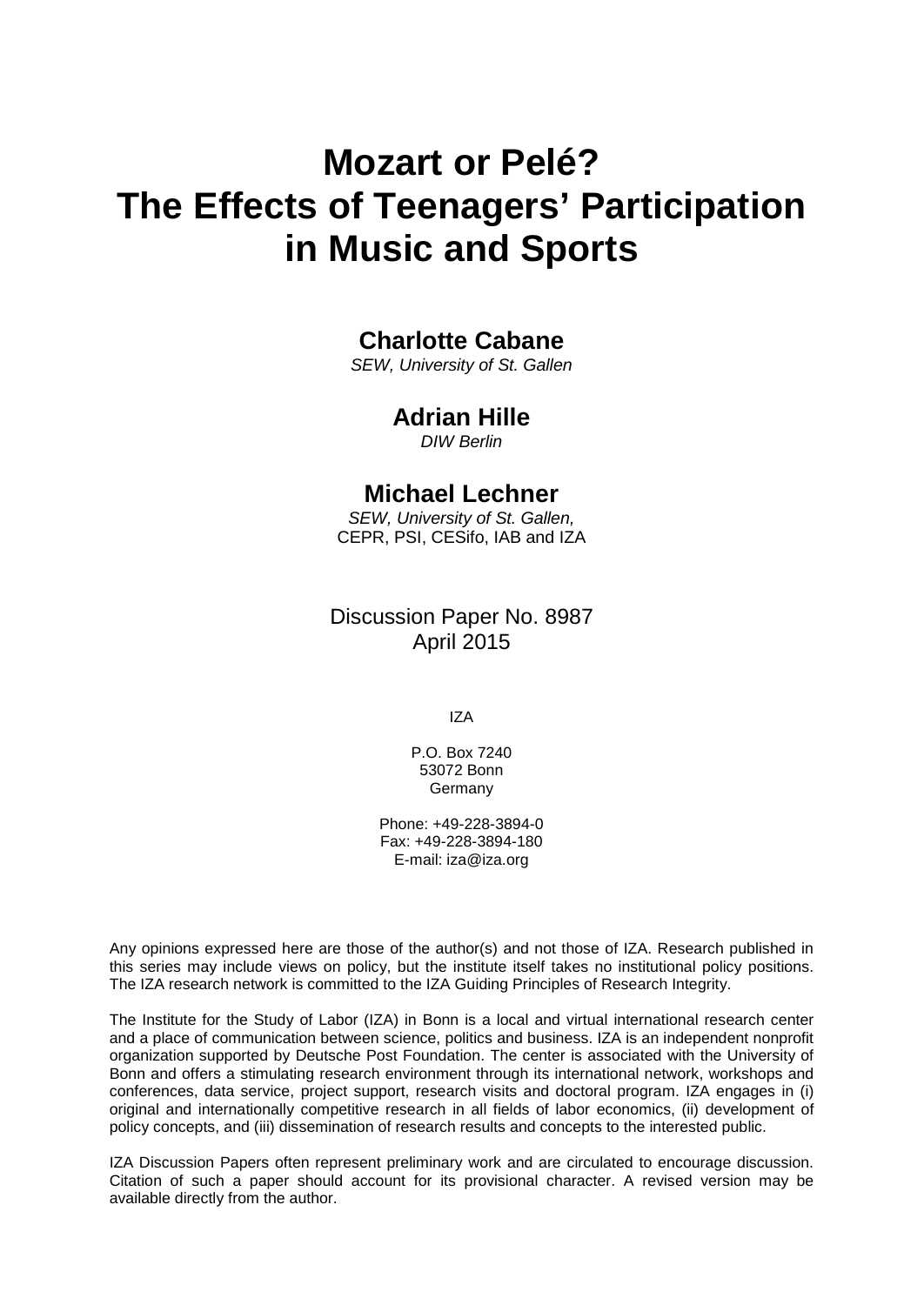IZA Discussion Paper No. 8987 April 2015

# **ABSTRACT**

# **Mozart or Pelé? The Effects of Teenagers' Participation in Music and Sports[\\*](#page-1-0)**

Using data from the German Socio-Economic Panel, this paper analyses the effects of spending part of adolescents' leisure time on playing music or doing sports, or both. We find that while playing music fosters educational outcomes compared to doing sports, particularly so for girls and children from more highly educated families, doing sports improves subjective health. For educational outcomes, doing both activities appeared to be most successful. The results are subjected to an extensive robustness analysis including instrumental variable estimation and a formal sensitivity analysis of the identifying assumptions, which does not reveal any serious problems.

JEL Classification: Z28, Z29, I12, I18, J24, L83, C21

Keywords: child development, leisure time activities, matching estimation, SOEP

Corresponding author:

Michael Lechner Swiss Institute for Empirical Economic Research (SEW) University of St. Gallen Varnbüelstrasse 14 CH-9000 St. Gallen **Switzerland** E-mail: [Michael.Lechner@unisg.ch](mailto:Michael.Lechner@unisg.ch)

A previous version of the paper was presented at the 5th ESEA Conference in Esbjerg and the SMYE 2014. We thank participants as well as Tim Pawlowski and Andreas Steinmayr for helpful comments and suggestions. The usual disclaimer applies.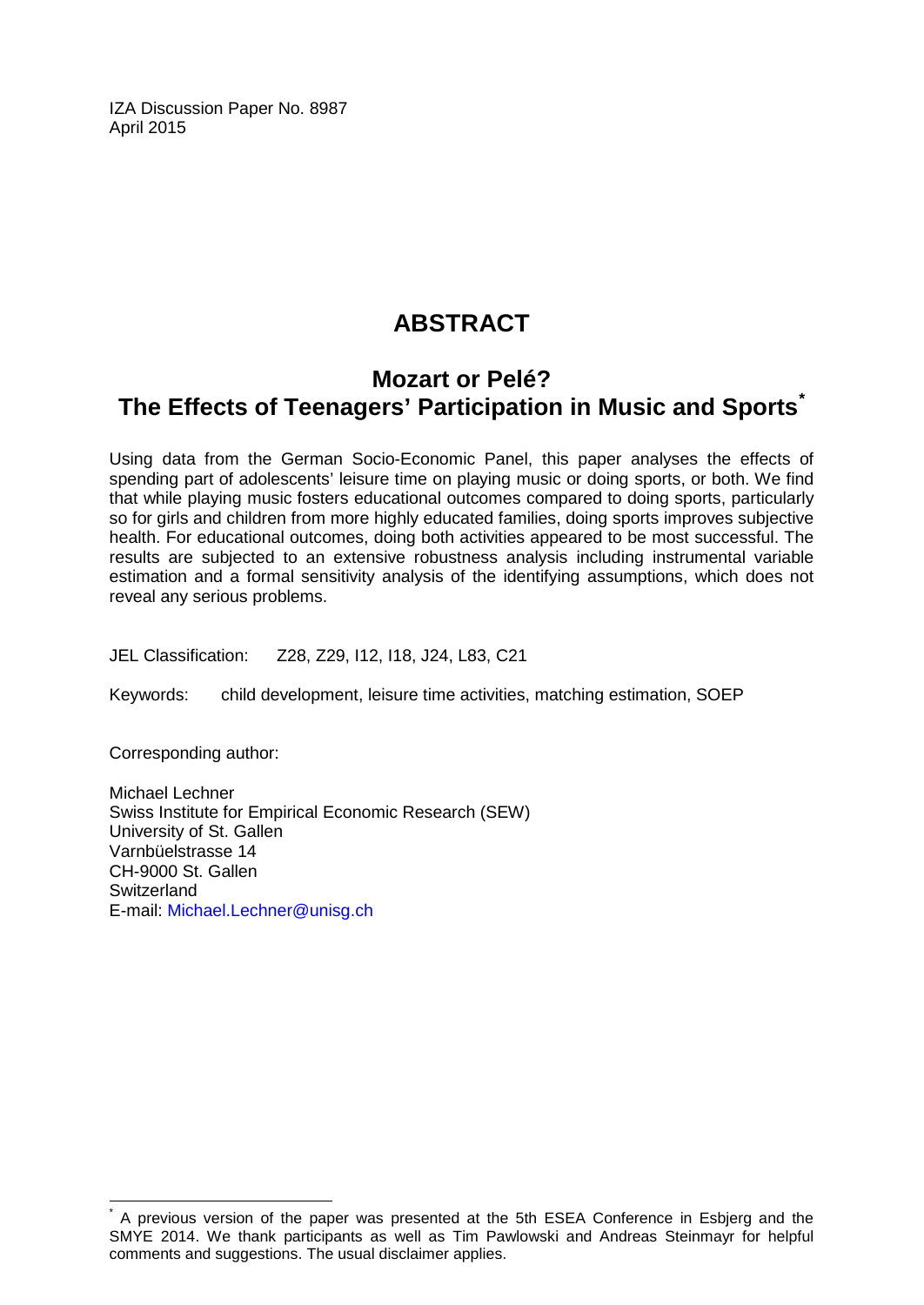## 1 Introduction

Music and sports are currently the most important education-oriented extracurricular activities of children in many developed countries. For example, 64% of Europeans between 15 and 24 years old regularly do sports (European Commission 2014, p. 11), making this their most common leisure activity (Eurostat 2009, p. 165). Among the 15 to 30 year olds, 10% learn to play a musical instrument (European Commission 2007, p. 19). The literature appears to broadly agree that both activities affect child development positively compared to 'not doing them' (see literature review below). For this and other reasons, both activities receive substantial public subsidies in many (European) countries. Unfortunately, these positive findings are unable to help a parent, child, or adolescent decide on how to spend a fixed amount of available leisure time on these activities. Using individual-level data from Germany, we therefore try to shed light on the *differential* effects of doing sports versus doing music.

In fact, a large literature studies the isolated effects of sports and music activities for school children. For example, in the fields of psychology and music education, there is a considerable research investigating the link between playing music and cognitive skill development. These empirical analyses find that music practice or training is associated with a higher IQ (Vaughn and Winner 2000), enhanced reading ability (Besson et al. 2007, Loui et al. 2011), increased attention (Shahin et al. 2008) and better memory (Ho et al. 2003). Although basic socio-demographic background characteristics are controlled for in a majority of these studies, for most of them the issue of non-random selection into the group of individuals playing music or taking music lessons is not considered a major concern (Winner et al. 2013). One of the few researchers identifying causal effects of music lessons in an experimental study is Schellenberg (2004). He finds that children attending instrumental music or vocal lessons improve their cognitive ability compared to children receiving theatre lessons or children simply not attending such lessons. This finding has been confirmed in further experi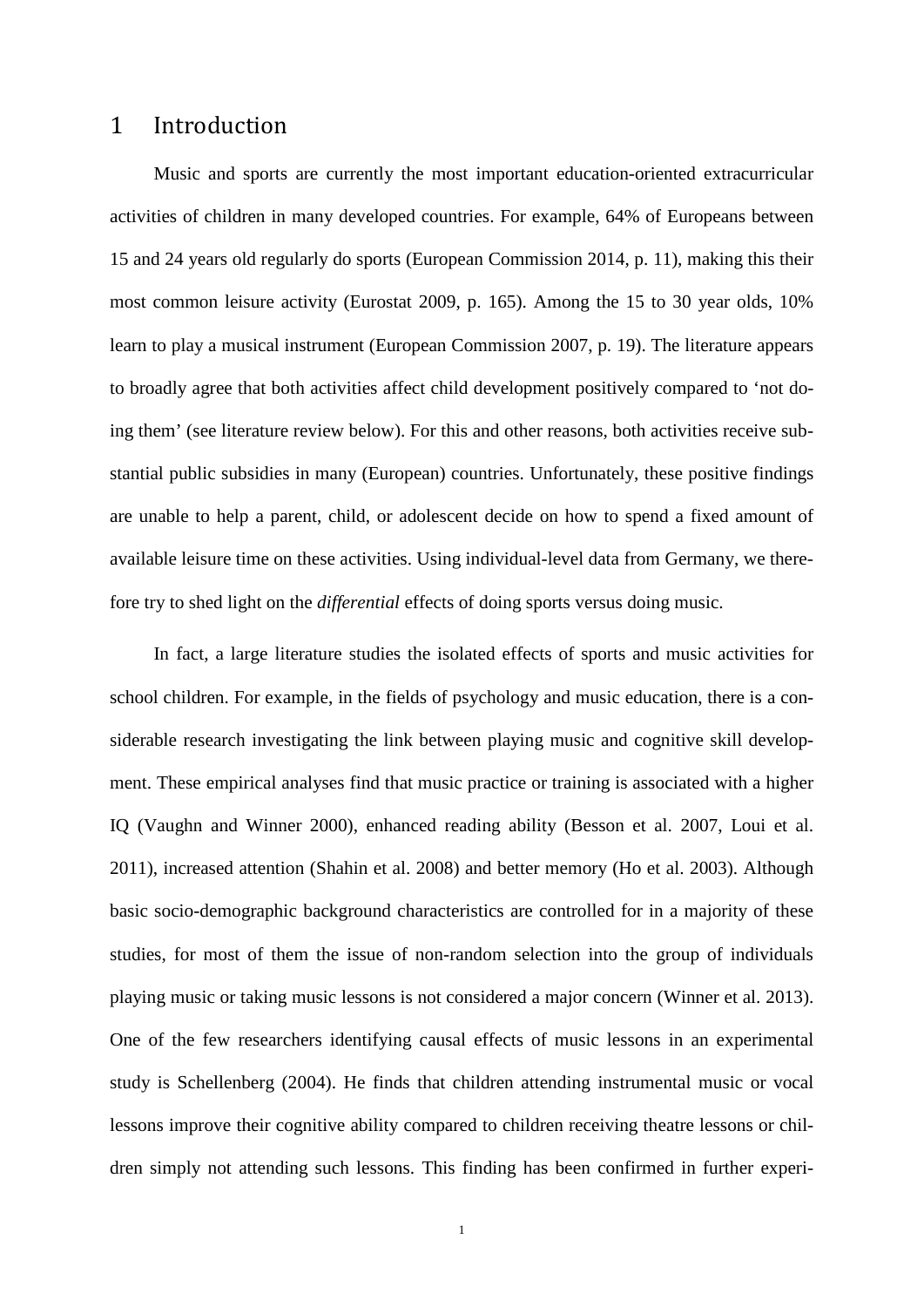mental studies for children (Bilhartz, Bruhn and Olson 1999, Nering 2002, Neville 2008), but not for adults (Bialystock and De Pape 2009, Schellenberg and Moreno 2010). While many proponents of music lessons claim that music also benefits the development of non-cognitive skills, so far there is no robust empirical evidence on such effects (Winner et al. 2013). The effects of music on children's development were rarely studied by researchers in economics and sociology, two exceptions being Southgate and Roscigno (2009), as well as Hille and Schupp (2015). By accounting for selection by observables to a substantial extent, both studies find that music fosters the development of both cognitive and non-cognitive skills (compared to not playing music).

There is also substantial research on the influence of sports participation on skill development. Studies carried out with US data find that sports participation improves educational achievements, even though some of these results might be affected by unobserved heterogeneity (Anderson 2001, Eide and Ronan 2001, Lipscomb 2007, Rees and Sabia 2010, Stevenson 2010). For Germany, Felfe, Lechner and Steinmayr (2011) show that childhood sports activities improve school grades and non-cognitive skills. Moreover, participating in sports increases the probability to complete upper secondary school and to attend university (Pfeifer and Cornelissen 2010). Furthermore, labour-market outcomes are positively affected by sports participation in the US and Canada (e.g. Cabane and Clark 2013, Ewing 2007, Lechner and Sari 2014, Long and Caudill 1991), but also in Europe (e.g. Lechner 2009, Lechner and Downward 2013). This literature conjectures that the main channels responsible for these effects are an increase in human capital (cognitive and non-cognitive skills) as well as health improvements. [1](#page-4-0) While the papers mentioned are published in economics journals, other disciplines, such as epidemiology, sociology and sport science investigate the impact of sports participation on children as well. In a recent survey reviewing research papers in these fields,

<span id="page-4-0"></span>See the survey of Cabane and Lechner (2015) for a more complete review of this literature.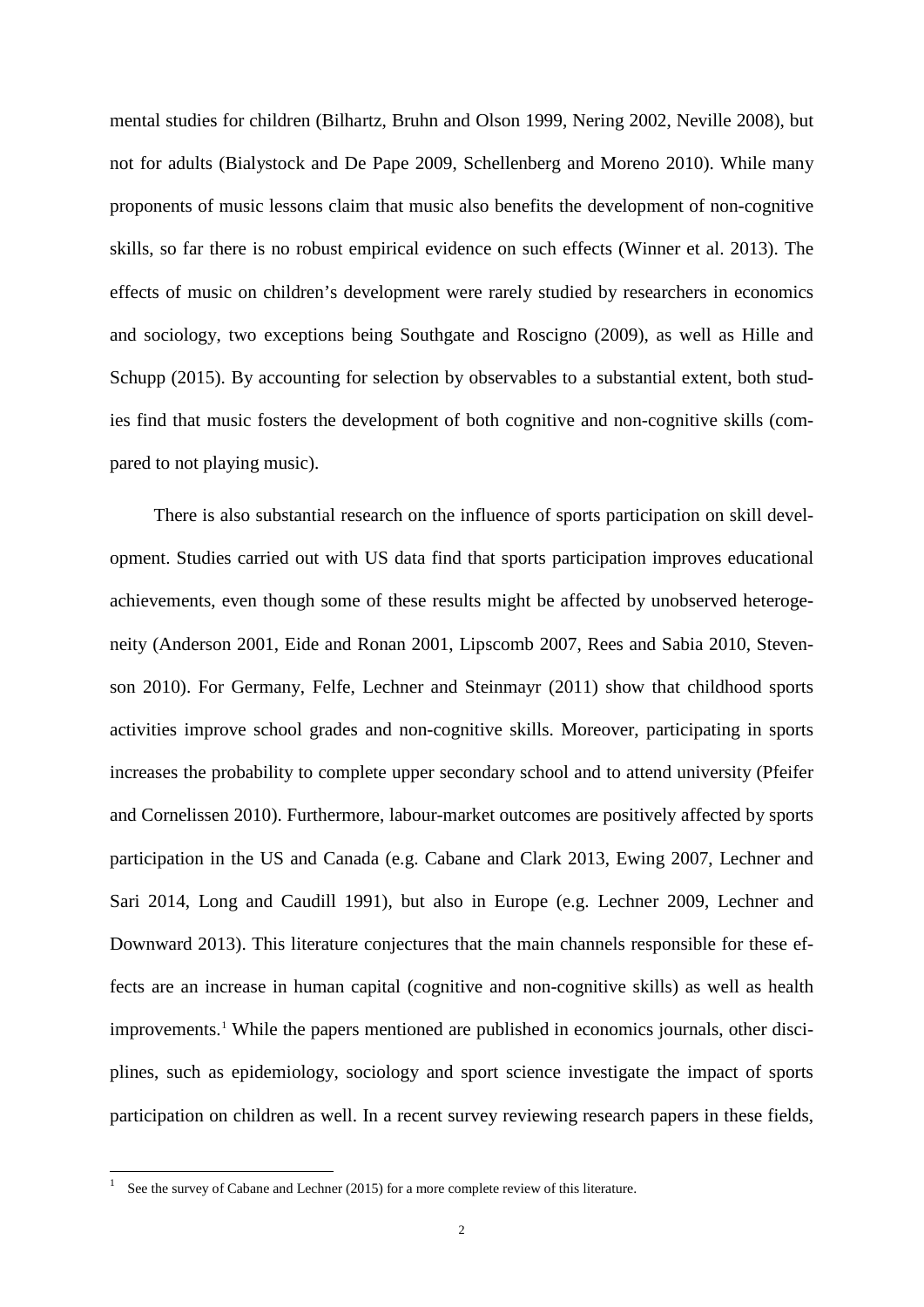Singh et al. (2012) find evidence of a positive relationship between physical activities and performance at school, for example.

There are also papers considering various leisure time activities including music and sports to study the role of extracurricular activities in general (e.g. Covay and Carbonaro 2010, Feldman and Matjasko 2012). Typically, these studies compare individuals who are involved with at least one extracurricular activity compared to those who are not. Similarly, Del Boca, Monfardini and Nicoletti (2012) consider music and sports along with any other activity that "improves the child's human capital" as a substitutable form of child input. Obviously, one drawback of that approach is that effects are implicitly averaged over possibly heterogeneous activities.

A common feature of the papers mentioned above is that the explicit or implicit counterfactual, to which 'playing music' or 'doing sports' (or any aggregation of these) is compared, is vaguely defined as 'not doing the particular activity'. No study explicitly compares the effects of alternatively using the available time for doing music or doing sports, although this question appears very relevant given the time and budget constraints of parents and their children.

This is what we do in this paper though. We use the German Socio-Economic Panel (SOEP) (Wagner, Frick and Schupp 2007) to measure sports or music activities during childhood and adolescence at age 17. We group adolescents into those doing sports only, doing music only, doing both, and doing none of the above.<sup>[2](#page-5-0)</sup> While the latter group is ignored for the further analysis, we compare the former with each other with respect to the adolescents' educational achievements, cognitive and non-cognitive skills, subjective health measures, and measures of personality traits. In order to improve the causal interpretability of these associa-

<span id="page-5-0"></span>We vary the exact definitions of these activities to ensure that the type of engagement is comparable, but this does not affect the results in any important aspects. Thus, these results are referred to the appendix.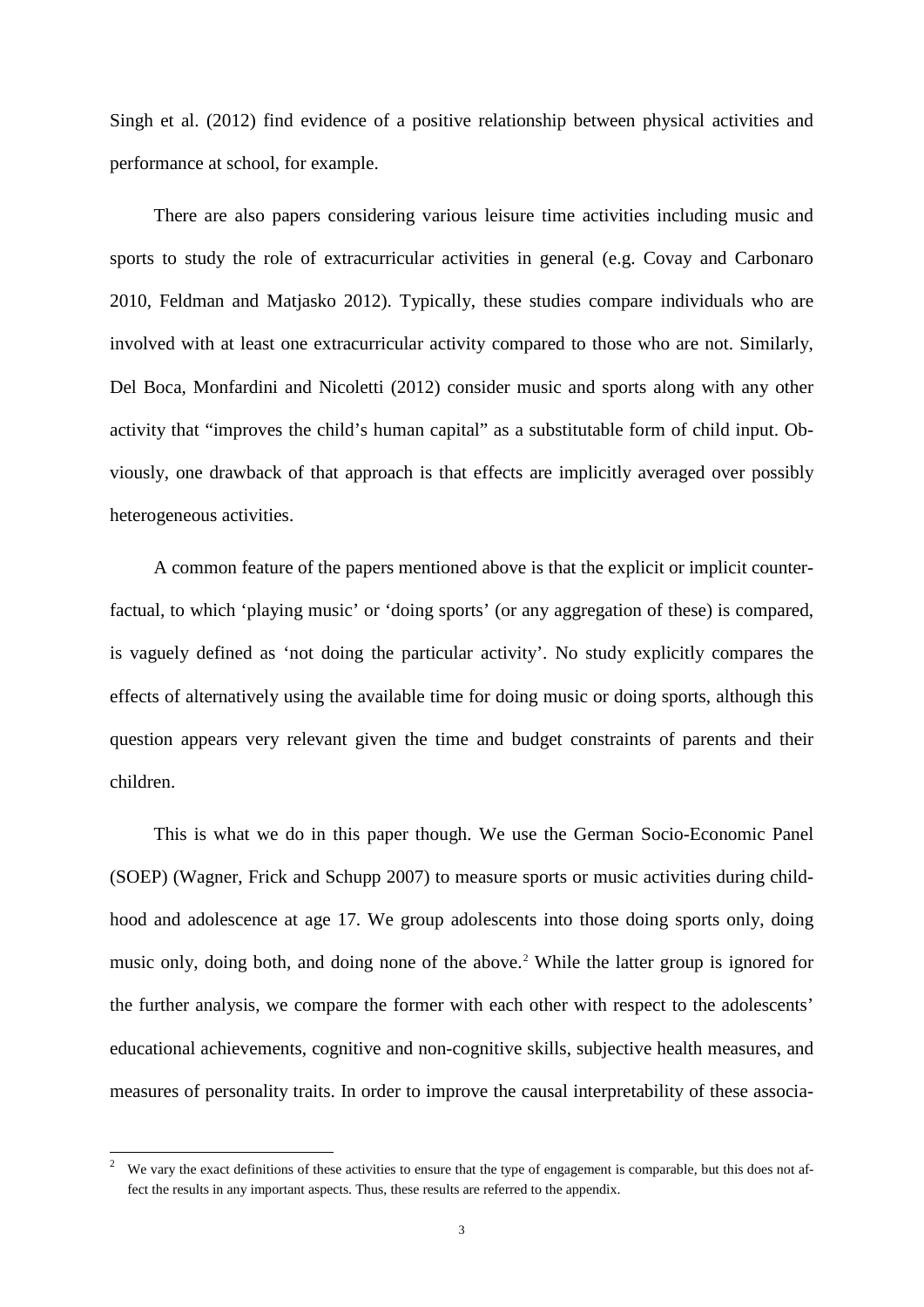tions between sports or music and later-in-life outcomes, we use a selection-on-observables approach and control for a wealth of individual, parental (including measures of parents' personality, education, activity, etc.), and family characteristics. This strategy exploits the fact that the SOEP is a longitudinal and very informative data set, which allows to link children to their parents. The estimation is performed using semi-parametric matching estimators, which allow for flexible effect heterogeneity and avoid unnecessary functional form assumptions as much as possible. Here, allowing for individual effect heterogeneity appears to be particularly relevant, as we expect different children to react differently according to their parental background and other factors.

Our results indicate that the different activities have indeed different effects. While doing music appears to foster educational success more than sports, particularly so for girls, the reverse is true for health, for which sports seems more beneficial. Maybe somewhat surprisingly, it turns out that with respect to educational success, doing sports and music jointly is even more beneficial. A substantial robustness analysis, which includes an IV estimation as well as formal sensitivity analyses of the matching assumptions, supports the claim that the results have indeed a causal interpretation.

The paper is organized as follows. In the next section we discuss the relevance of musical and sports education for children's development. Some basic descriptive facts are provided and the mechanisms behind the effects on youth development of those activities are reviewed. The description of the data used is contained in Section 3, while Section 4 discusses the identification strategy and briefly reviews the estimation methods used. Section 5 contains the results and Section 6 draws conclusions. Appendix A contains more details on the data, while Appendix B presents additional estimation results. Appendix C details the estimator and its implementation. Finally, Appendix D contains results from an alternative identification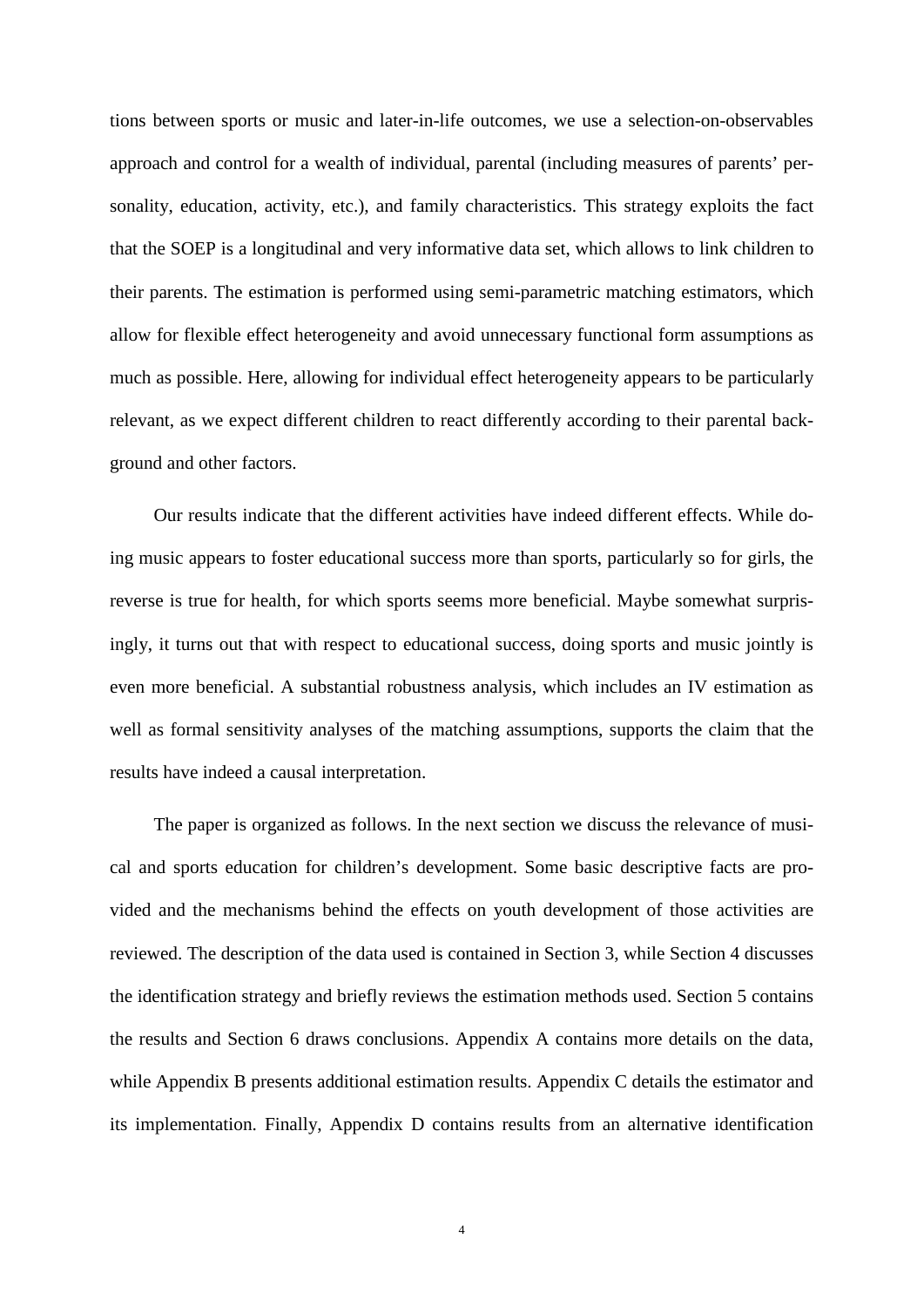strategy, as well as a formal sensitivity analysis for the chosen identification strategy. Note that all Appendices are contained in the discussion paper version of this paper only.

# 2 Sports and music activities of children

#### 2.1 Prevalence

As already mentioned above, sports and music are the two most important non-formal educational activities of school-age children in most developed countries. Among the 64% of the 15 to 24 year olds who do sports on a regular basis, [3](#page-7-0) 42% are members of a fitness centre or sports club (European Commission 2014, p. 46). Playing music and doing related artistic activities is less common than doing sports. Nevertheless, in addition to the 10% of individuals between 15 and 30 years who had music lessons, about one third of all Europeans are regularly engaged with artistic activities in general (European Commission 2011, p. 12).

In Germany, the country in the focus of the empirical analysis below, non-formal extracurricular activities have a long tradition and are predominantly organized in some sort of institution. Concerning music, there exists a country-wide network of 929 public and numerous private music schools (Verband deutscher Musikschulen 2014). For sports, there are 91,000 non-commercial sports clubs, which are organized in a well-structured network and cover the entire country (Deutsche Sportjugend 2014).

Doing sports and exercise is the most popular leisure time activity in Germany. 80% of girls and 90% of boys do sports when they are children, a share which decreases slightly until early adulthood (Grgic and Züchner 2013). Music is also an important extracurricular activity. According to the German Youth Institute, 25% of all Germans of age 18 to 24 played a musical instrument in 2012. At a younger age, music is even more prevalent. In the same year,

<span id="page-7-0"></span><sup>3</sup> 'On a regular basis' means at least 3 times per week.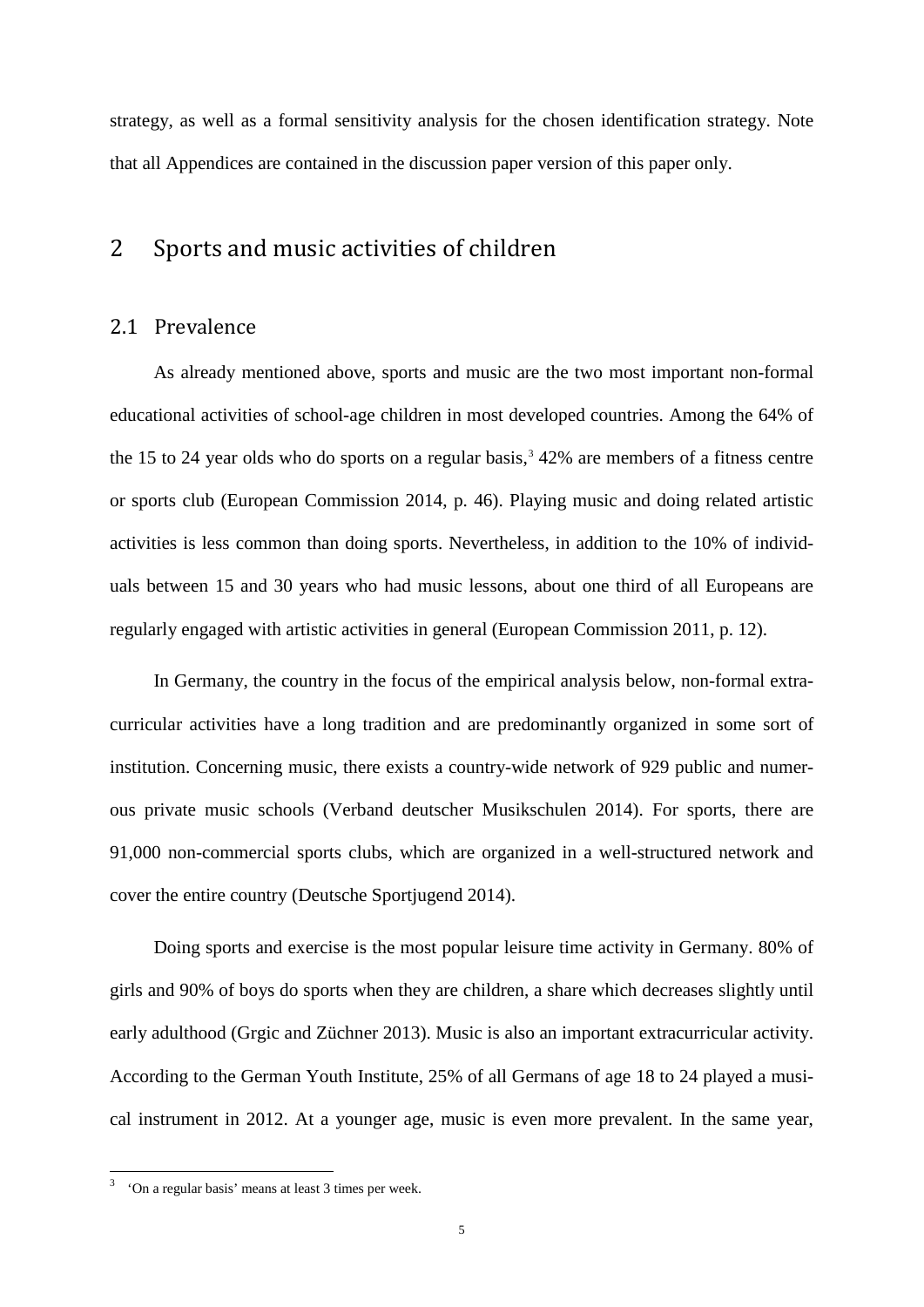music was played by 36% of those aged 13 to 17, and by 44% of those aged 9 to 12 (Grgic and Züchner 2013).

Youth music and sports activities have steadily increased in the last ten years. While only 10% of German adolescents attended paid music lessons outside of school in 2001, this number rose to 18% in 2012. Similarly, for sports, the share of adolescents of the same age, who regularly took part in sports competitions, has risen from 29% to 34% (Hille, Arnold and Schupp 2014). The engagement with music and sports remained constant after most federal states increased the number of hours students must spend in upper secondary school in a recent school reform (Dahmann and Anger 2014).

## 2.2 How does music and sports influence child development?

Which differences should we expect between the influence of sports and music on skill development? As stated in the introduction, previous research suggests that music improves cognitive skills, whereas sports improves educational achievement, measured by school grades, completion of secondary school and university attendance, as well as labour market outcomes. Further tentative evidence states that outcomes such as non-cognitive skills could be affected by music and sports as well.<sup>[4](#page-8-0)</sup>

Comparing existing research provides only limited hints about differences in their effects. The reason for that is threefold. First, outcome variables are usually not comparable between studies of extracurricular music and sports activities. While the music literature focuses on channels, measured by skills, the sports literature concentrates rather on outcomes such as educational and labour market success. In this paper, we compare the effect of both activities on a common set of outcomes. We analyse the differential impacts of sports and

<span id="page-8-0"></span><sup>4</sup> More than cognitive skills, non-cognitive skills are considered to be malleable during childhood and youth (Cobb-Clark and Schurer 2012, Donnelan and Lucas 2008, Heckman and Kautz 2012, Specht, Egloff and Schmukle 2011).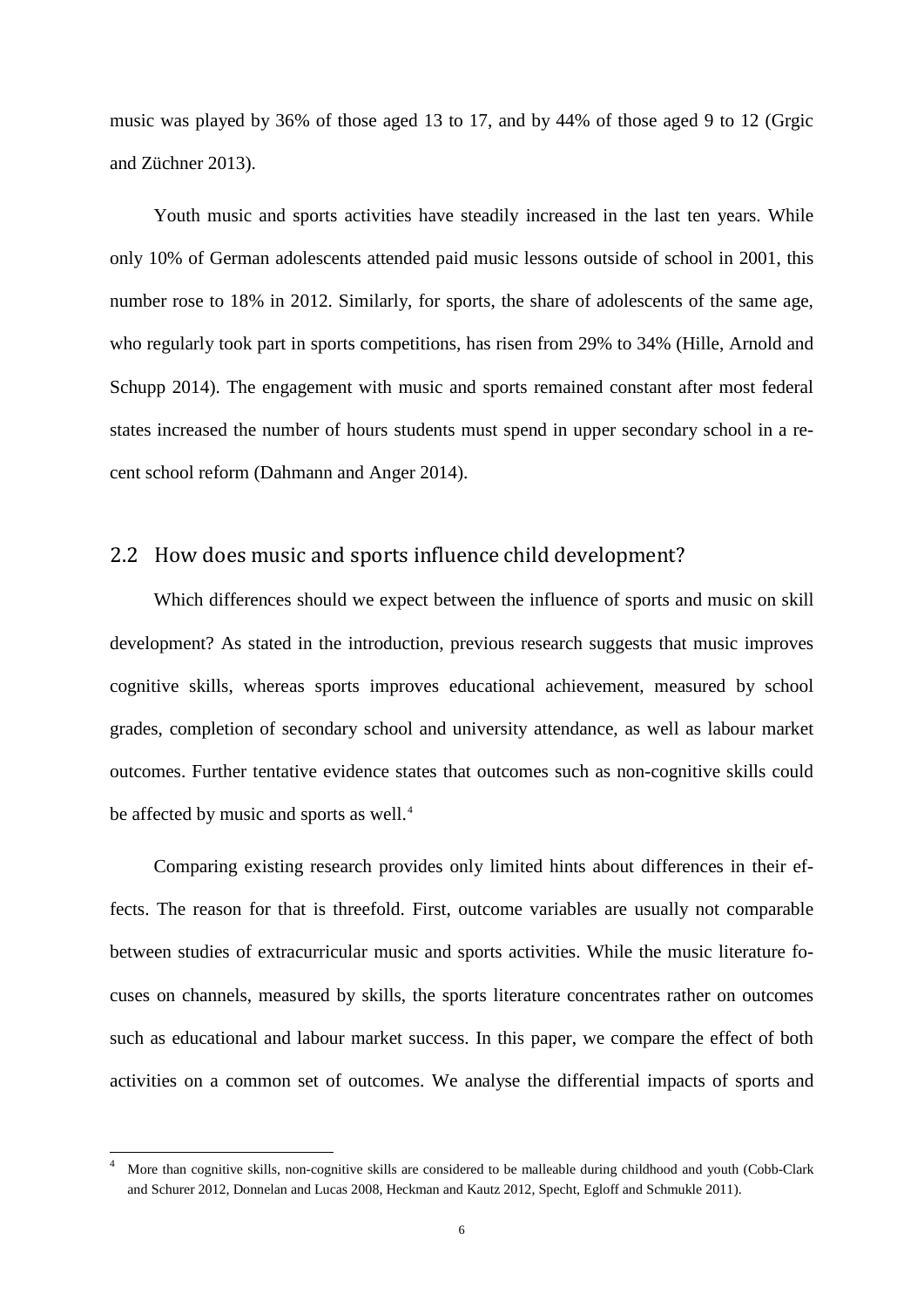music on children's educational achievements, as well as on cognitive skills, non-cognitive skills and health.

Second, a direct comparison between the results found in studies on each activity might be misleading, because participants in sports and music activities are not necessarily comparable. The question is whether different effects are due to differences in the activity or differences in the composition of the adolescents enrolled. Indeed, the decision to take up musical or athletic activities is not made randomly. For example, some adolescents might learn team capabilities better by playing football rather than by playing violin (in an orchestra) because of their different socio-economic background. Moreover, as section 3.4 will show, boys are more likely to play team sports and girls are more likely to play a musical instrument. Therefore, girls might be more likely to learn team capabilities when playing in an orchestra, whereas boys might acquire the same skills while playing football.

Third, the composition of the control group differs between studies on music and sports due to the lacking information on the counterfactual use of time. Implicitly, these studies compare those active in music or sports to all other individuals, irrespective of how they spend their time. Therefore, the control groups in studies on sports participation includes people who play music, and vice versa. Hence, comparing the estimated effects would require information on the alternative use of time.

While previous research on causal effects of music and sports can only provide us with limited guidance on expected effect differences, we can derive hypotheses from theoretical considerations. Music and sports may affect child development through a variety of channels. Some of these may be similarly activated by both activities. Schellenberg (2011) discusses mechanisms according to which music training influences subdomains of cognitive functioning, which leads to improvements in cognitive skills. Singh et al. (2012) list three potential physiological effects that link physical activity to benefits in cognition: i) an increase in blood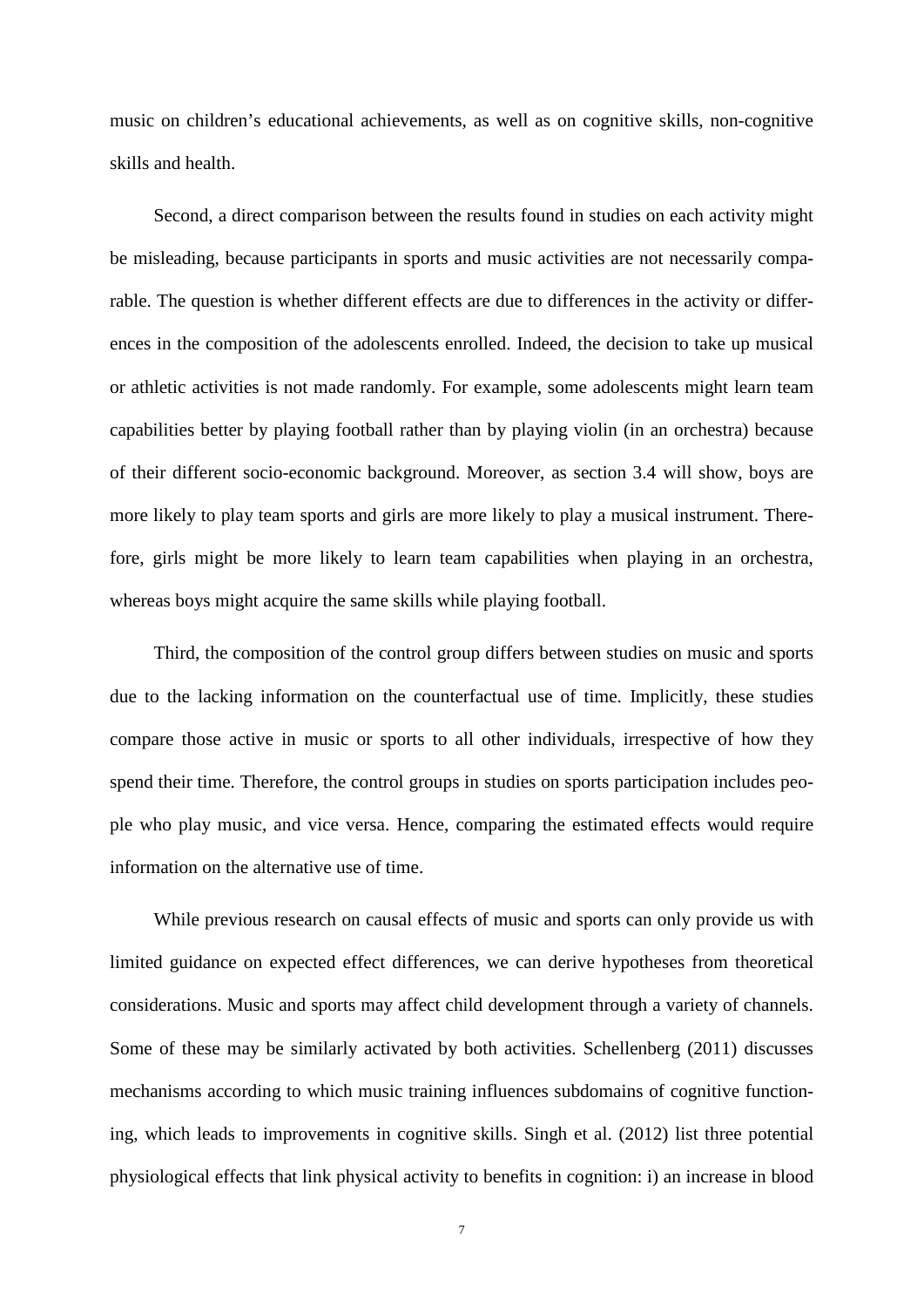and oxygen flow to the brain; ii) a reduction of stress and a mood improvement due to an increase in levels of norepinephrine and endorphins; and iii) an increase in growth factors related to new nerve cells creation and to support of synaptic plasticity. Cognitive skills could thus be affected by both music and sports.

In addition, as a potential link between music or sports and non-cognitive skills, Schumacher (2009) highlights the potential of these activities to teach individuals to judge their own abilities and development. The ability to perform may improve attitudes towards school (Eccles et al. 2003), or at least raise awareness that hard work leads to success (Winner et al. 2013). Moreover, playing music or sports after school usually involves close interactions with teachers and peers. Thereby, adolescents engaged in these activities might acquire social skills as well as cultural capital (Lareau 2011, Schumacher 2009). Finally, even in absence of a causal link between music or sports and skill development, being engaged in these activities might send a positive or negative signal to school teachers (Lareau 2011). Thus, the adolescent could receive school grades that deviate from their actual level of competence due to the extracurricular engagement.

Since no study has yet directly compared music and sports, we are unable to observe whether these mechanisms are activated by both activities to the same extent. For example, sports are more often carried out in teams (see Section 3.4). Therefore, social skills might be acquired more effectively doing sports than playing music. In contrast, musically active adolescents are more likely to receive instruction from a teacher than sports participants, although trainings supervised by coaches are also frequent in adolescent sports. In particular, musically active adolescents are more likely to take part in lessons alone or in a small group similar to non-team or small team sports. Hence, skills acquired through the close interaction with a teacher might be developed among music participants more effectively.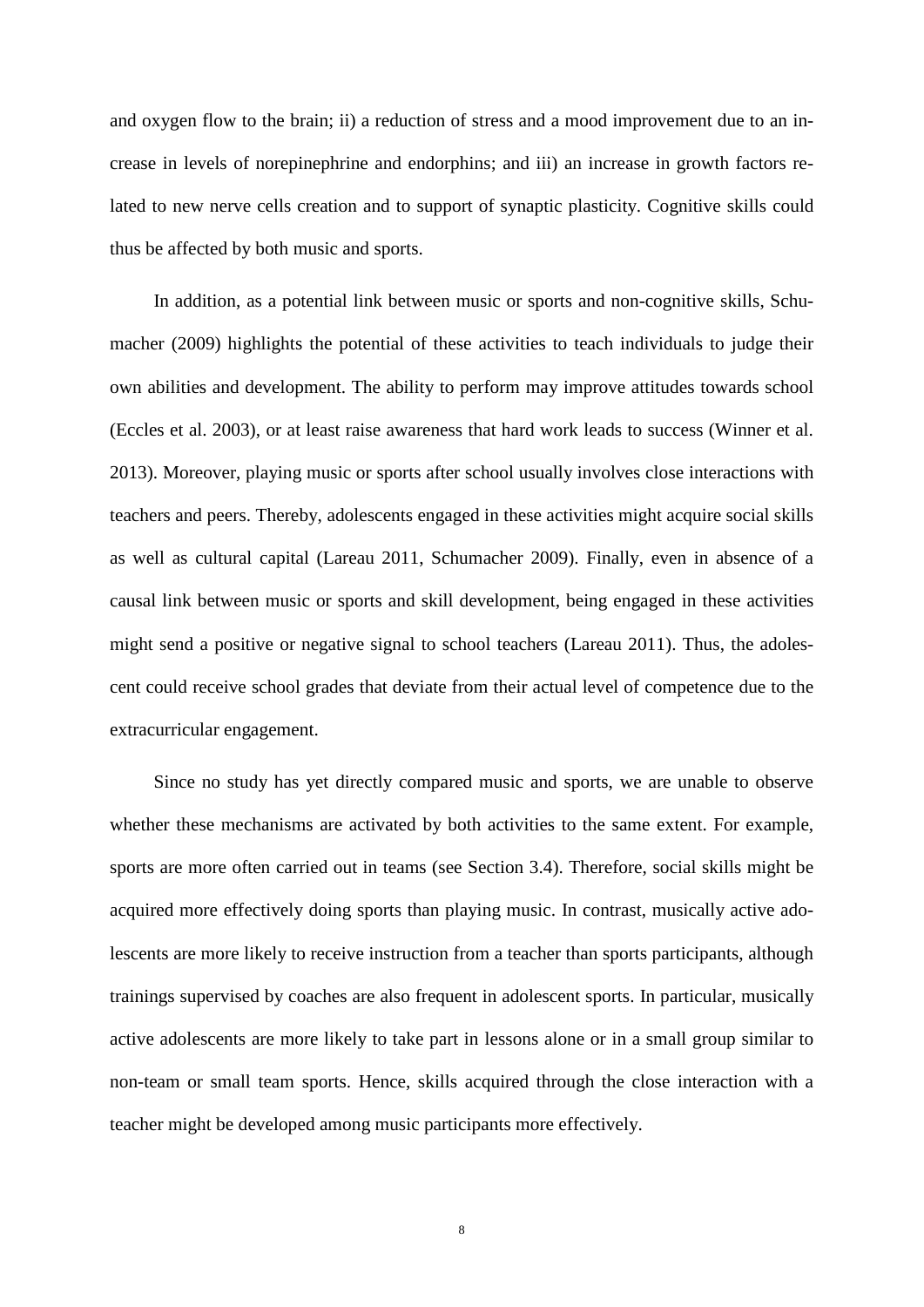Finally, the acquisition of some capabilities is specific to either music or sports. For example, playing sports improves the level of fitness and leads to a better health status (e.g. Felfe, Lechner and Steinmayr 2011). As a consequence, athletically active adolescents might be better able to concentrate, learn skills and succeed in school. By contrast, the occupation with music increases musical self-efficacy (Ritchie and Williamson 2010) and induces the formation of a musical self-concept (Spychiger, Gruber and Olbertz 2009). Few studies focus on these activity-specific channels. Rather, the findings of the previous literature are consistent with both the activity specific and the general channels presented above. Nonetheless, in most cases, these results are misleadingly presented as being activity-specific.

3 Data

## 3.1 The German Socioeconomic Panel

This paper uses data from the German Socio-Economic Panel (SOEP). The SOEP is a representative sample of German households interviewed every year since 1984. Interview questions cover numerous aspects of life, including socio-demographic background, work, housing as well as opinions and attitudes. The number of households interviewed has been increasing constantly and has attained almost 15,000 in 2014 (for a detailed description of the SOEP, see Wagner, Frick and Schupp 2007).

In the 2000s, a particular focus on the children has been developed, which led to the creation of several specialized questionnaires addressing child development. One of these questionnaires, the youth questionnaire, constitutes the main data source for this paper. Since the year 2000, all adolescents in SOEP households receive specific survey questions in the year they turn 17 years old. In their answers to the youth questionnaire, they share their educational achievements and plans, their objectives for career and private life, their relation to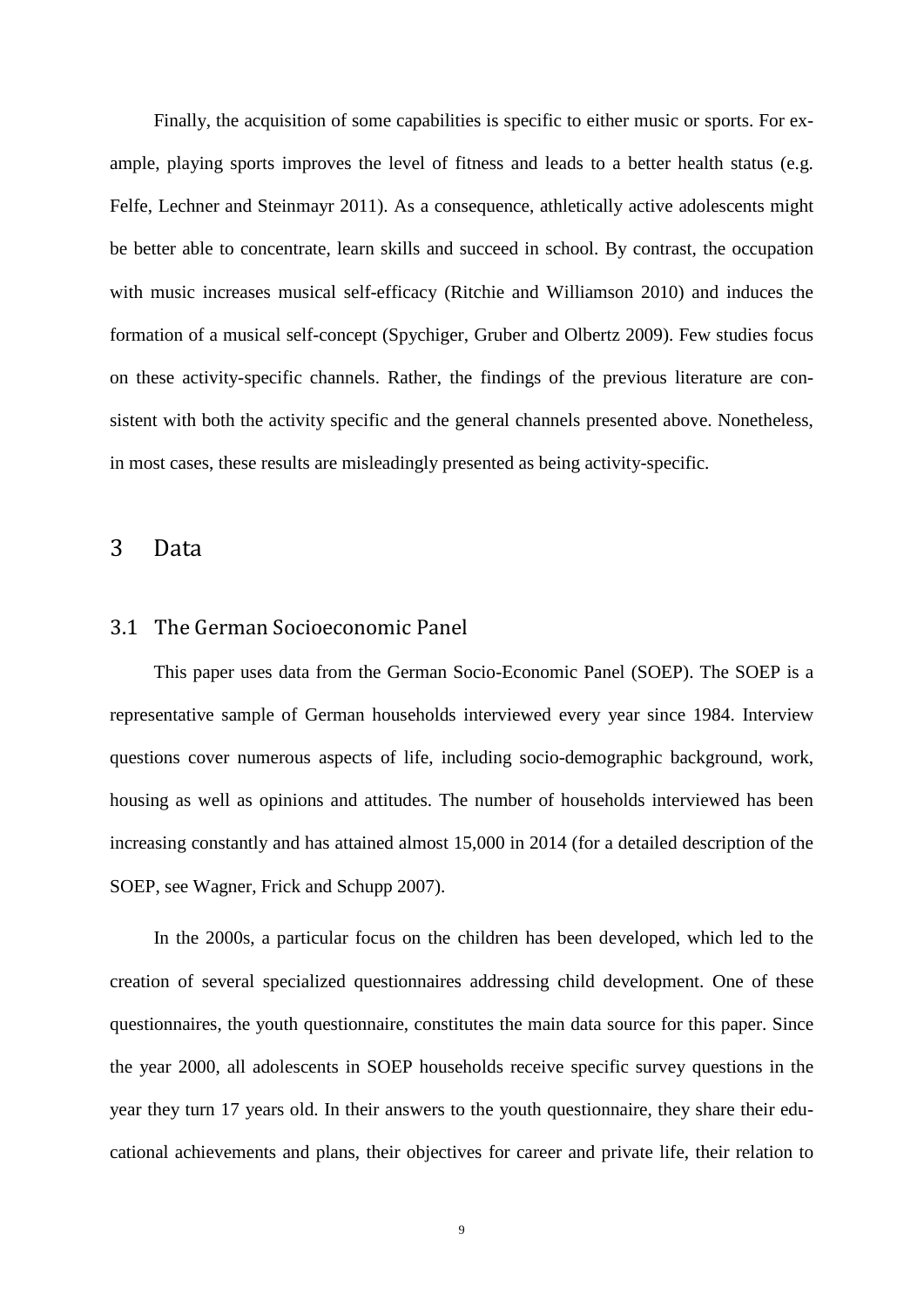the parents, as well as opinions and personality traits (see Weinhardt and Schupp 2011 for details on this questionnaire).

Most relevant for this study, the youth questionnaire contains questions on the participation in extracurricular sports and music activities (see Table 3.1). For each activity, individuals answer five questions describing their involvement during their youth.

*Table 3.1: Music and sports in the SOEP Youth Questionnaire*

| Questions 16-20 of SOEP Youth Questionnaire                          | Questions 21-25 of SOEP Youth Questionnaire              |
|----------------------------------------------------------------------|----------------------------------------------------------|
| 16. Do you play a musical instrument or pursue singing<br>seriously? | 21. Do you play sports?                                  |
| 17. What type of music do you play?                                  | 22. Which is the most important type of sports you play? |
| 18. Do you do this alone or in a group?                              | 23. Where do you play this sport?                        |
| 19. At which age did you start?                                      | 24. At which age did you start this sport?               |
| 20. Do you have music lessons outside of school?                     | 25. Do you regularly participate in sports competitions? |
| Note:<br>SOEP v29, 2001-2012.                                        |                                                          |

In addition to the information about participation in music and sports, the youth questionnaire contains questions related to educational achievement and plans, as well as cognitive skills, non-cognitive skills and opinions. This information is used to assess the effects of these activities, i.e. to create the outcome variables for the empirical analysis below. In particular, educational success is measured with adolescents' school types and whether they plan to attend university. [5](#page-12-0) Moreover, adolescents provide their latest school grades in the subjects of mathematics, German and a foreign language.

Cognitive skills were assessed with standardized tests in three categories: word analogies, figures and mathematics operators (Schupp and Herrmann 2009). In addition to cognitive skills, the SOEP Youth Questionnaire measures a variety of non-cognitive skills. These include the Big Five personality traits: conscientiousness, openness, extraversion, neuroticism and agreeableness (McCrae and Costa 1999, Lang et al. 2011). In addition, we know the de-

<span id="page-12-0"></span>In Germany, students have to choose among various secondary school types at age 10 or 12, depending on the federal state. The most common school types are upper secondary school (*Gymnasium), Realschule* and *Hauptschule*. Attaining an upper secondary school degree (*Abitur*) is the prerequisite to attend university.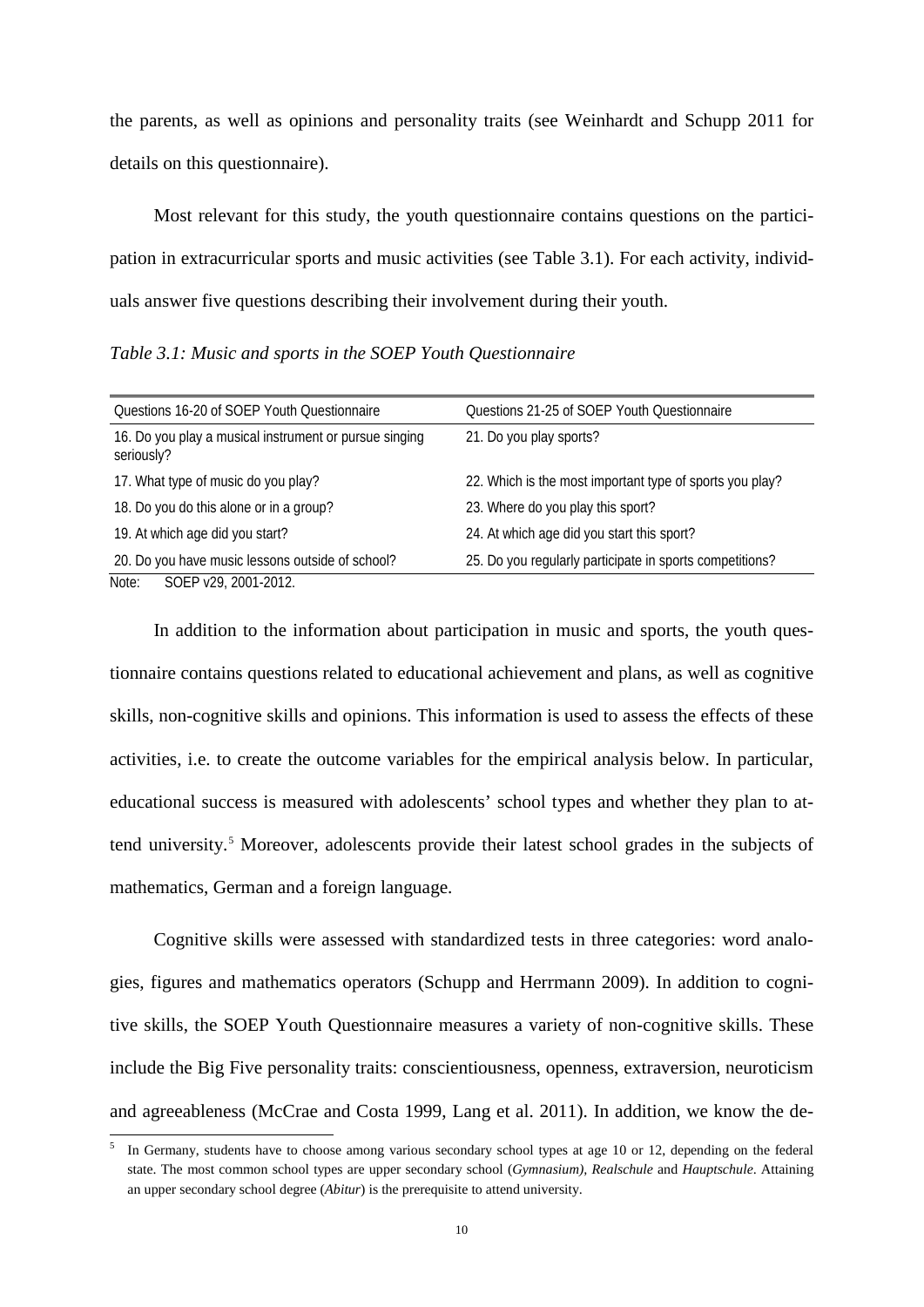gree to which each adolescent agrees to statements of legitimate and illegitimate means of success, as well as the individual's risk aversion, trust in other people and preference for the present. Finally, we measure the individual's perceived control, which can be described as the degree to which one believes to be able to influence one's own destiny (Specht, Egloff and Schmukle 2013). Some health measures as well as a variable indicating university attendance were taken from the individual questionnaire, which survey participants answer for the first time when they are 18 years old.

In addition to this substantial amount of information, the household structure of the SOEP allows us to observe many socio-demographic background characteristics of the family members. These characteristics potentially determine the selection between the relevant activities. We obtain this information by combining the data on 17-year-olds with information from the household and individual questionnaires of the adolescent's parents and their household. Among others, these questionnaires contain information about parental education and income, as well as household composition and the parents' personality.

#### 3.2 Selection of the estimation sample

Our sample used in the empirical analysis consists of all adolescents who answered the SOEP Youth Questionnaire between 2001 and 2012.<sup>[6](#page-13-0)</sup> We drop less than 1% of the observations, for whom we have no answers to the questions on athletic and musical involvement during their youth. The data from the youth questionnaire is merged with data on the adolescent's household and parents. This leads to a sample of 3,835 individuals, consisting of 13 cohorts of 17 years-olds (see Table A.1.1 in Appendix A.1 for further details on the selection of the sample).

<span id="page-13-0"></span>Those who answered the Youth Questionnaire in 2000 are not part of our sample, because musical activities have not been asked about in that first version of the questionnaire.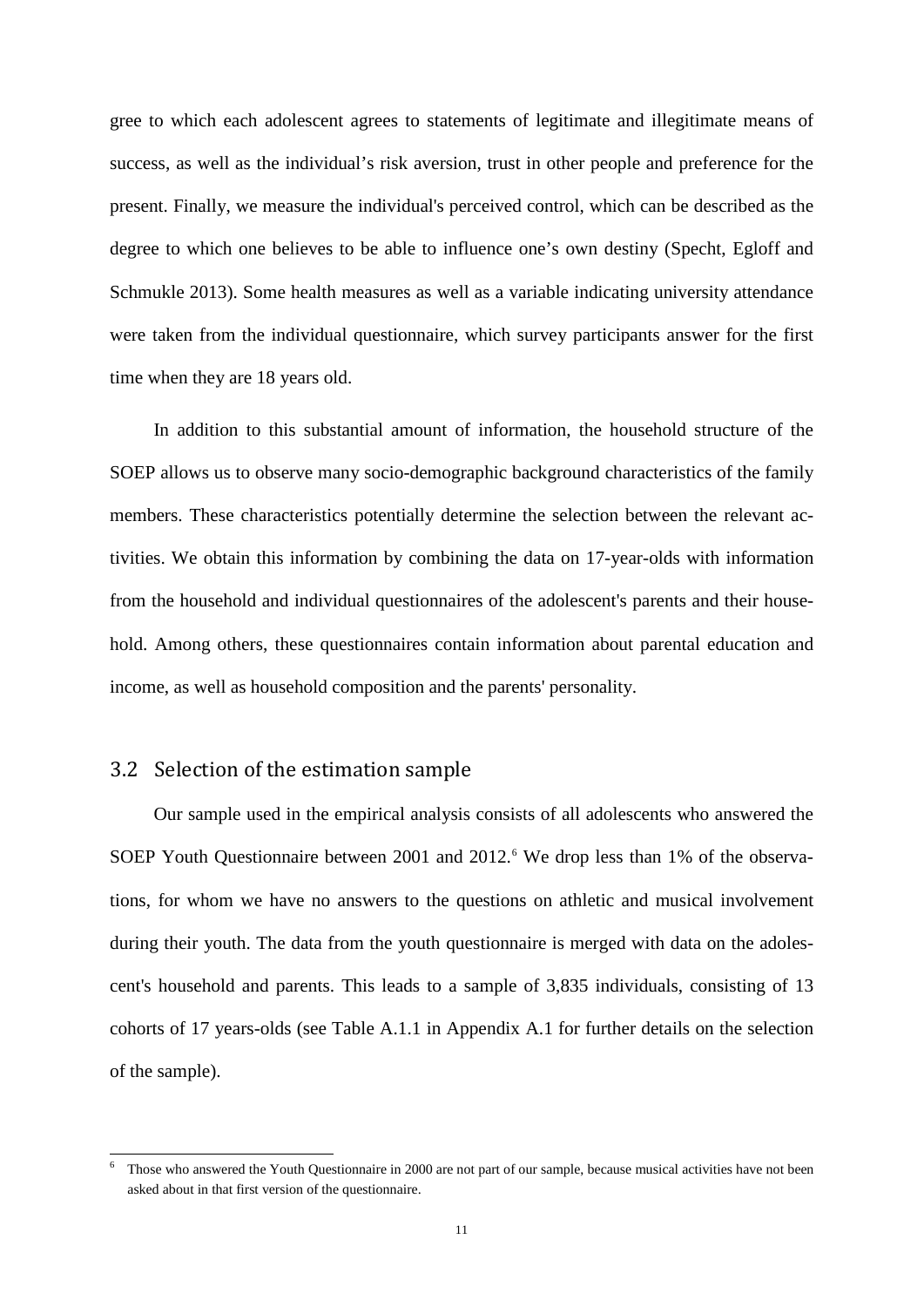## 3.3 Definition of 'doing sports' and 'doing music'

Using the answers to the questions about musical and athletic involvement described in Table 3.1, we define being musically or athletically active in the following way (for details see also Table A.1.2 in Appendix A.1). We consider as musically active those adolescents who match the following two criteria: i) they state playing a musical instrument when answering the youth questionnaire (at age 16 or 17), and ii) they have started to play music at the age of 14 or earlier. With the latter, we aim to capture a somewhat substantial exposure to the activity  $(3 \text{ years at least})$ .<sup>[7](#page-14-0)</sup> As robustness checks (see Section 5.4), we also consider more restrictive definitions that require following *paid* music lessons outside of school or playing at least on a monthly basis, which applies to 80% of those who play music. For sports, we define two levels of sports intensity.<sup>[8](#page-14-1)</sup> For both levels, we require the adolescents to be active in sports at age 16 or 17 (i.e. when answering the youth questionnaire) and to have started their main sports no later than at age 14. With the aim to capture another, more structured and intense dimension of sports, we separately examine those who regularly take part in sports competitions, in addition to having started to play sports at or before age 14 and still doing so at age 17.

With these definitions, we are able to define the different groups and resulting comparisons as detailed in Table 3.2. In a first step, both activities are compared to each other. However, in particular sports participation may be heterogeneous with respect to formality and intensity of the involvement. Therefore, a second estimation compares adolescents active in music with those who regularly take part in sports competitions. As shown in Section 3.4 below, this equalizes the effort and time investment with which the activities are carried out.

<span id="page-14-0"></span>There is no information on music or sports practice of adolescents who stopped these activities before answering the SOEP Youth Questionnaire at age 17.

<span id="page-14-1"></span>This is possible for sports but not for music because of the larger number of adolescents active in sports.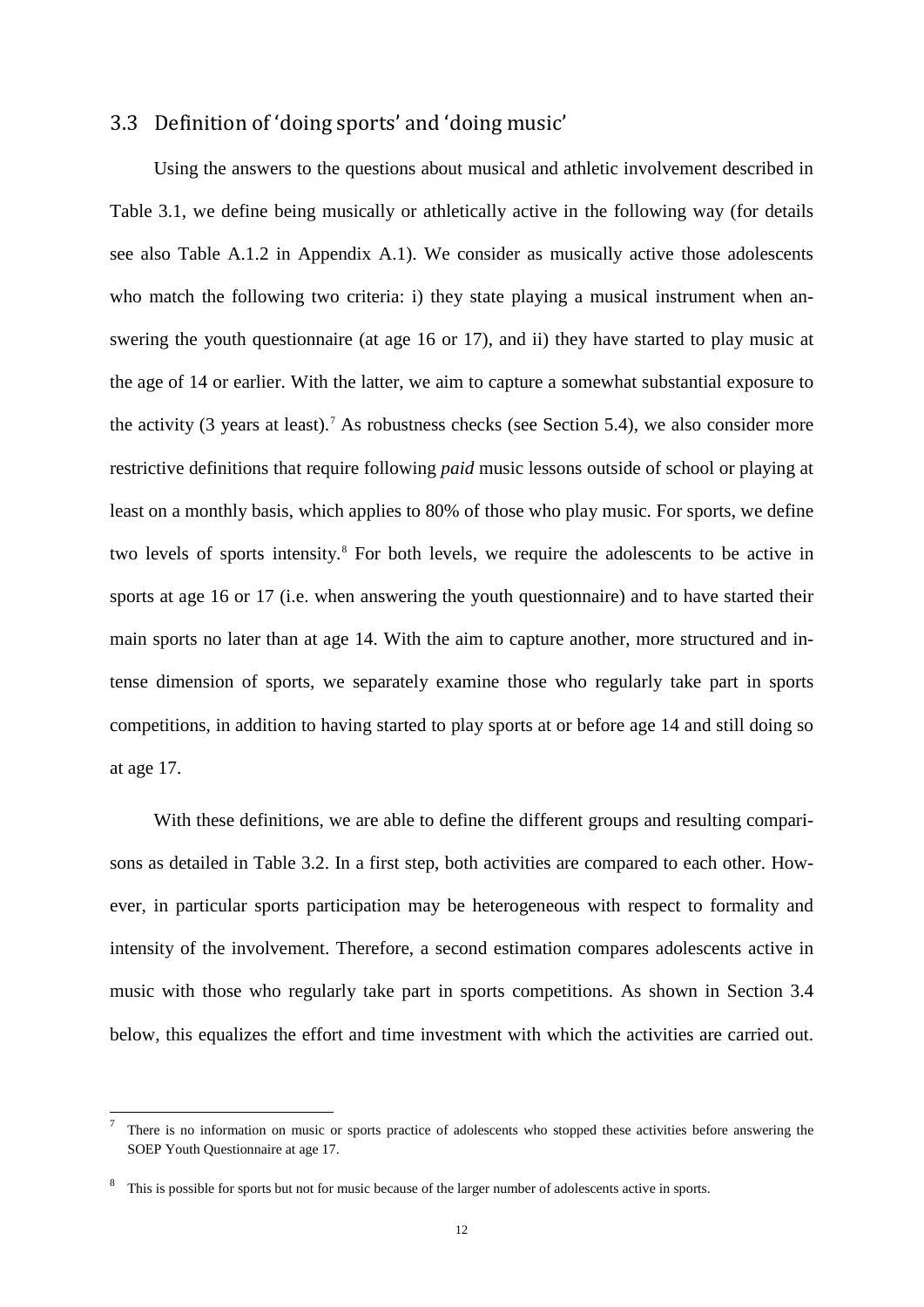To complete the picture, a third and fourth comparison contrasts adolescents who engage in both music and sports with those who do only one activity.<sup>[9](#page-15-0)</sup>

*Table 3.2: Comparisons of different activities*

|                                                                                                                        | 'Active' group | Comparison group |  |  |  |  |
|------------------------------------------------------------------------------------------------------------------------|----------------|------------------|--|--|--|--|
| Comparison 1 – music vs. sports: Playing music only versus playing sports only                                         |                |                  |  |  |  |  |
| Play music                                                                                                             | Yes            | No.              |  |  |  |  |
| Play sports (competitively and non-competitively)                                                                      | No             | Yes              |  |  |  |  |
| Comparison 2 - music vs. sports (competitive): Playing music only versus playing sports at a high intensity level only |                |                  |  |  |  |  |
| Play music                                                                                                             | Yes            | No.              |  |  |  |  |
| Play sports (only competitively)                                                                                       | No             | Yes              |  |  |  |  |
| Comparison 3 – both vs. sports: Playing music and sports versus playing sports only                                    |                |                  |  |  |  |  |
| Play music                                                                                                             | Yes            | No.              |  |  |  |  |
| Play sports (competitively and non-competitively)                                                                      | Yes            | Yes              |  |  |  |  |
| Comparison 4 - both vs. music: Playing music and sports versus playing music only                                      |                |                  |  |  |  |  |
| Play music                                                                                                             | Yes            | Yes              |  |  |  |  |
| Play sports (competitively and non-competitively)                                                                      | Yes            | No               |  |  |  |  |
|                                                                                                                        |                |                  |  |  |  |  |

Note: For exact activity definitions see Table A.1.2.

#### 3.4 Descriptive statistics

Table 3.3 describes how the respective activity is carried out among adolescents who play music only, sports only, as well as those who play both music and sports. The table indicates details such as the average starting age or the share of individuals carrying out their activity in a team or in a non-formal context.

Playing music is associated with a more thorough commitment than sports, both in terms of time and formal instructions. 40% of the musically active state that they play every day, almost 80% take lessons. For sports – competitive and non-competitive combined – these numbers are only 29% and 64%. By contrast, adolescents who regularly take part in sports competitions engage at a similar level as those who play music. Around 80% of them take part in formal instructions, a share similar to those who play music. Also the frequency at

<span id="page-15-0"></span>We do not report the results of two possible comparisons: Sports (competitively and non-competitively) versus sports (only competitively) and sports (only competitively) versus both activities because the former is overlapping and the later less interesting. Finally, in the empirical results it turned out that the two different types of sport activities led to few differences in the results. Therefore, the results concerning sports with competition are referred to Appendix B.2.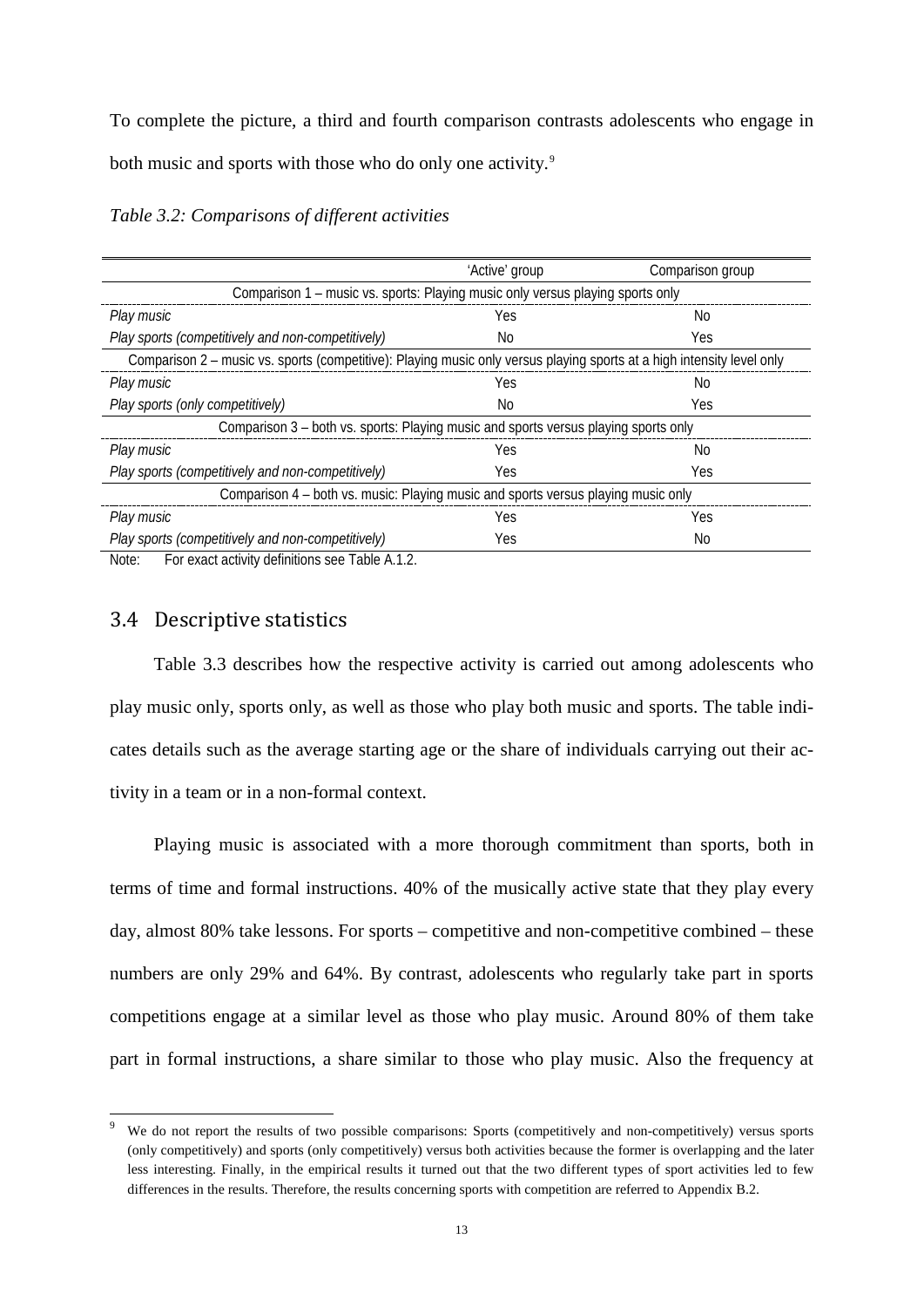which the respective activity is carried out is comparable between music and competitive sports participants.

|                                      | Sports only (com-<br>Music<br>petitive and non-<br>only<br>competitive) |      | Competitive<br>sports only | Both: music + sports<br>(competitive and non-competitive)<br>music<br>sports |     |
|--------------------------------------|-------------------------------------------------------------------------|------|----------------------------|------------------------------------------------------------------------------|-----|
|                                      | $\mathbf{1}$                                                            |      | (3)                        | (4)                                                                          |     |
| Average starting age                 | 8.8                                                                     | 9.1  | 8.6                        | 8.6                                                                          | 9.1 |
| Share doing sports/music in team (%) | 53                                                                      | 63   | 79                         | 52                                                                           | 59  |
| Share with lessons/instructions (%)  | 79                                                                      | 64   | 83                         | 78                                                                           | 67  |
| Share playing sports/music daily (%) | 40                                                                      | 29   | 37                         | 38                                                                           | 29  |
| Number of adolescents in sample      | 333                                                                     | 1640 | 884                        | 501                                                                          |     |

#### *Table 3.3: Characteristics of musical and athletic activities*

Note: SOEP v29, 2001-2012, own calculations. Column (3) is a subgroup of column (2), otherwise each column contains distinct individuals, who carry out either music (1), sports (2 with subgroup 3) or both (4). The exact definitions of sports and music participation are given in Table A.1.2. Separate tables by gender can be found in the appendix (Tables A.2.3 and A.2.4).

One would think that engaging in both music and sports reduces the level of commitment an adolescent is willing to dedicate to each of these activities. However, as described in column (4) of Table 3.3, adolescents active in both activities are just as likely to play music and sports daily or to take part in formal lessons as those who only participate in one activity. Thus, for them, music and sports seem to be rather complements than substitutes.

In addition to differences related to the level of intensity, adolescents who play sports start to become active at a later age and are more likely to play in a team than those who play music. Team sports are particularly prevalent among boys and among those who regularly participate at competitions. [10](#page-16-0) While only slightly more than half of the musically active adolescents play music with other people (in an orchestra or a band), almost 80% of those who do sports competitively take part in team sports.

Table 3.4 shows the distribution of the most important sports types among those who play sports according to the various definitions described above. All numbers indicate the percentage of adolescents who state to play the type of sports defined in the first column

<span id="page-16-0"></span><sup>&</sup>lt;sup>10</sup> Other than the higher share of boys carrying out team sports, there are no important gender differences in the characteristics of music and sports participation (see Table A.2.3).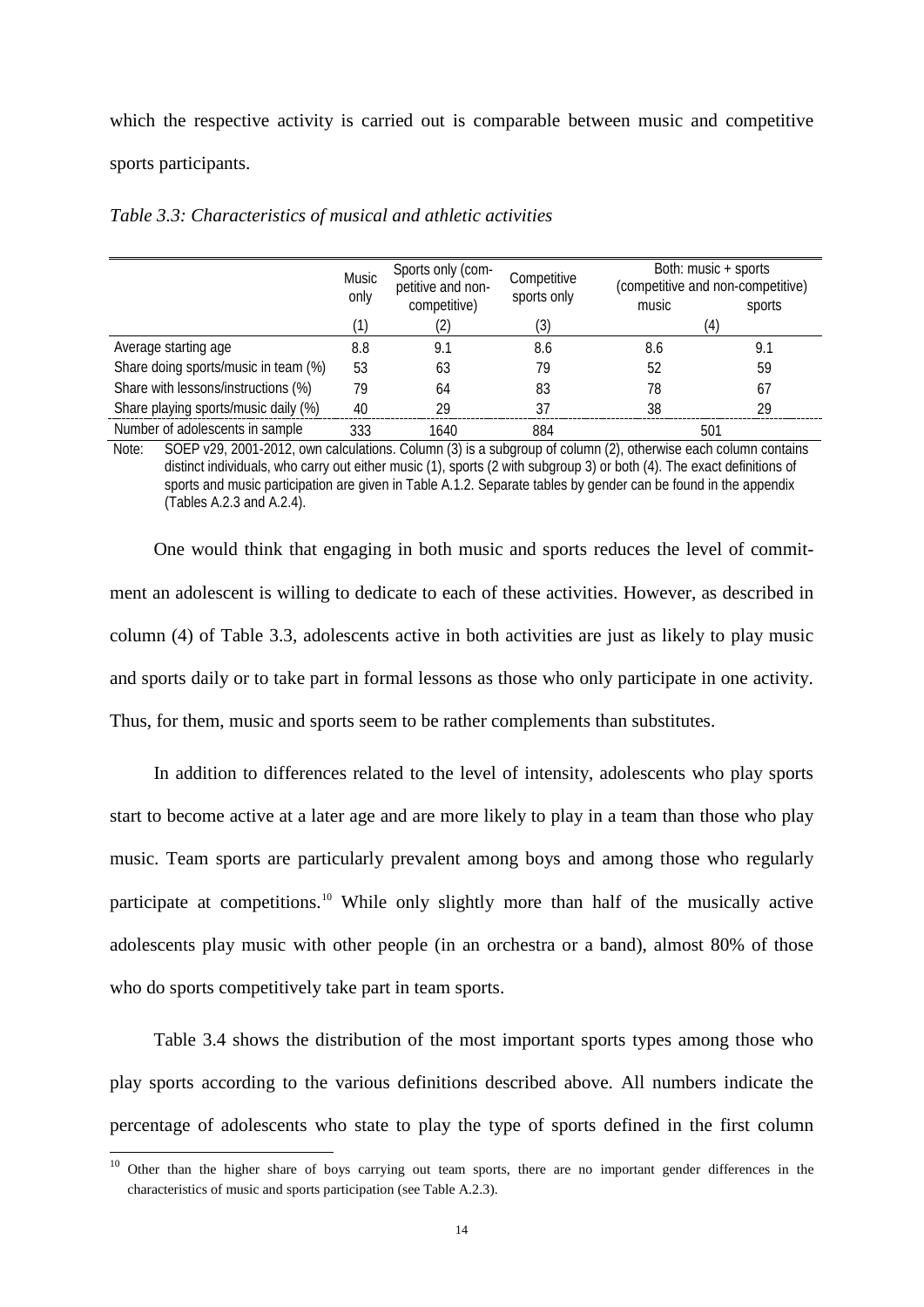among the group of adolescents defined in the column heading. Unsurprisingly, soccer and handball are typical sports that are carried out in competitions. On the contrary, fitness training, biking, swimming and walking are usually carried out alone, as indicated by the lower share among adolescents taking part in sports competitions.

|                         | <b>Sports</b><br>(competitive and non-competitive) | <b>Sports</b><br>(competitive) | <b>Sports</b><br>(in addition to music,<br>competitive and non-competitive) |
|-------------------------|----------------------------------------------------|--------------------------------|-----------------------------------------------------------------------------|
|                         | (1)                                                | (2)                            | (3)                                                                         |
| Basketball              | 4.4                                                | 3.6                            | 4.0                                                                         |
| Bicycling               | 5.0                                                | 0.6                            | 5.4                                                                         |
| Dancing (except ballet) | 5.5                                                | 4.8                            | 9.6                                                                         |
| Equestrian sport        | 5.4                                                | 4.3                            | 8.2                                                                         |
| Fitness training        | 2.2                                                | 0.1                            | 2.0                                                                         |
| Handball                | 5.2                                                | 8.5                            | 4.8                                                                         |
| Jogging                 | 3.8                                                | 1.3                            | 3.8                                                                         |
| Soccer                  | 31.2                                               | 41.5                           | 15.2                                                                        |
| Swimming, diving        | 5.2                                                | 2.5                            | 5.4                                                                         |
| Volleyball              | 4.9                                                | 5.6                            | 8.4                                                                         |

*Table 3.4: Types of sports (in % of all sports)*

Note: SOEP v29, 2001-2012, own calculations. The table shows the percentage of adolescents who state to play the type of sports defined in the first column among the group of adolescents defined in the column heading. The exact definitions of sports participation are given in Table A.1.2. Separate tables by gender can be found in the appendix (Tables A.2.5 and A.2.6).

There are clear gender differences with respect to the most important types of sports (see Table A.2.4). Almost 60% of all boys who regularly take part in sports competitions name soccer as their main sport. The most important sports types among girls are dancing, equestrian sports and volleyball, each being considered as most important for more than 10% of female sports participants. However, the relative importance of sports types is similar among boys and girls, irrespective of whether sports is carried out in a competitive environment or whether music is played in addition.

Column (3) of Table 3.4 lists the most preferred sports types of adolescents who play sports in addition to music. Given that these include individuals who take part in competitions and those who do not, the distribution is relatively similar to that of column (1). However, female sports (dancing, equestrian sports and volleyball) are overrepresented, and soccer is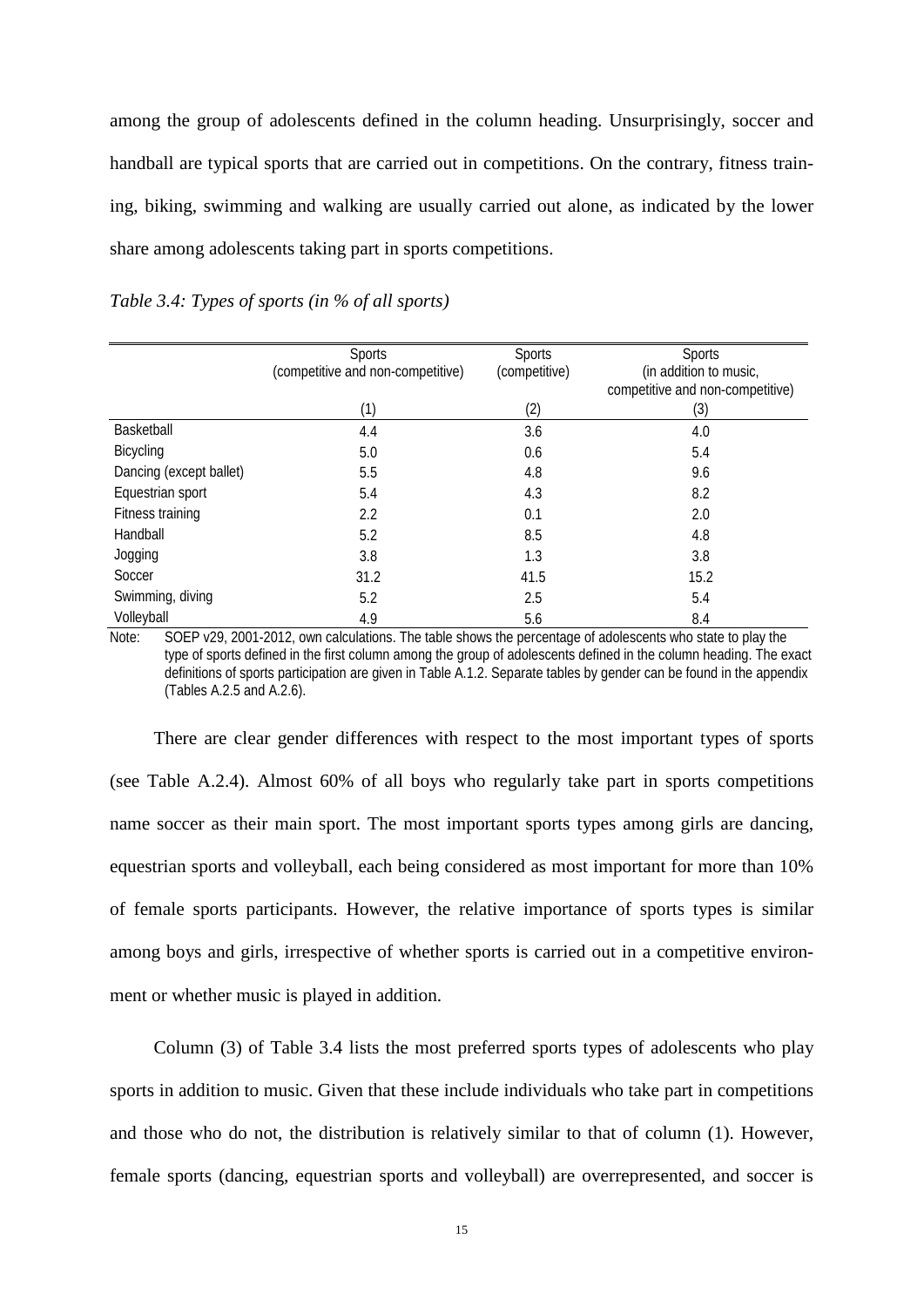underrepresented among the group of adolescents active in both sports and music. This is consistent with the observation that adolescents who play music and sports are considerably more likely to be female than adolescents who play sports only, as described in the following.

#### *Table 3.5: Selected descriptive statistics by treatment status*

|                                                                               | One activity    |                                                   |                                        |         |                           |
|-------------------------------------------------------------------------------|-----------------|---------------------------------------------------|----------------------------------------|---------|---------------------------|
|                                                                               | Not<br>active   | Sports (competi-<br>tive and non-<br>competitive) | <b>Sports</b><br>(competitive<br>only) | Music   | <b>Both</b><br>activities |
|                                                                               | Characteristics |                                                   |                                        |         |                           |
| Female (%)                                                                    | 55              | 41                                                | 35                                     | 59      | 56                        |
| At least one parent with university degree (%)                                | 19              | 31                                                | 35                                     | 47      | 51                        |
| Average monthly labour market income of parents<br>present in household (EUR) | 1181            | 1443                                              | 1512                                   | 1681    | 1920                      |
| Household lives in rural area (%)                                             | 28              | 24                                                | 24                                     | 29      | 22                        |
| Mother's conscientiousness (scale from 0 to 1)                                | 0.87            | 0.87                                              | 0.87                                   | 0.86    | 0.85                      |
| Recommendation for upper secondary school (%)                                 | 25              | 38                                                | 44                                     | 55      | 68                        |
|                                                                               | <b>Outcomes</b> |                                                   |                                        |         |                           |
| Adolescent attends upper secondary school (%)                                 | 23              | 38                                                | 44                                     | 57      | 66                        |
| Adolescent repeated a class (%)                                               | 27              | 22                                                | 20                                     | 14      | 09                        |
| Average grade (higher grade is better)                                        | $-0.15$         | $-0.02$                                           | 0.01                                   | 0.20    | 0.32                      |
| Average cognitive skills                                                      | $-0.24$         | 0.00                                              | 0.13                                   | 0.19    | 0.36                      |
| Conscientiousness                                                             | $-0.09$         | 0.03                                              | 0.03                                   | $-0.05$ | 0.13                      |
| Perceived control                                                             | $-0.16$         | 0.06                                              | 0.17                                   | 0.10    | 0.18                      |
| Preference for the present                                                    | 0.15            | 0.00                                              | 0.07                                   | $-0.11$ | $-0.21$                   |

Note: SOEP v29, 2001-2012, own calculations. The exact definitions of each activity are given in Table A.1.2. All outcome variables except the first two are normalised to have mean 0 and a standard deviation of 1 for the entire sample. Tables with all covariates and outcomes can be found in the appendix (Tables A.2.1 and A.2.2).

As one might expect, adolescents who engage with music differ with respect to background characteristics and outcomes from inactive individuals, as well as from those who engage with sports. Table 3.5 illustrates these differences. As stated above, the share of girls is higher among adolescents who play both music and sports than among those who only play sports. Moreover, adolescents who play sports usually come from social backgrounds that are less advantaged than those of the musically active youth, but more advantaged than those of individuals who play neither sports nor music. For example, in 47% of the families of musically active adolescents, at least one parent has a university degree, while this is true only for 31% of the athletically active's families and for 19% of the parents among inactive individuals.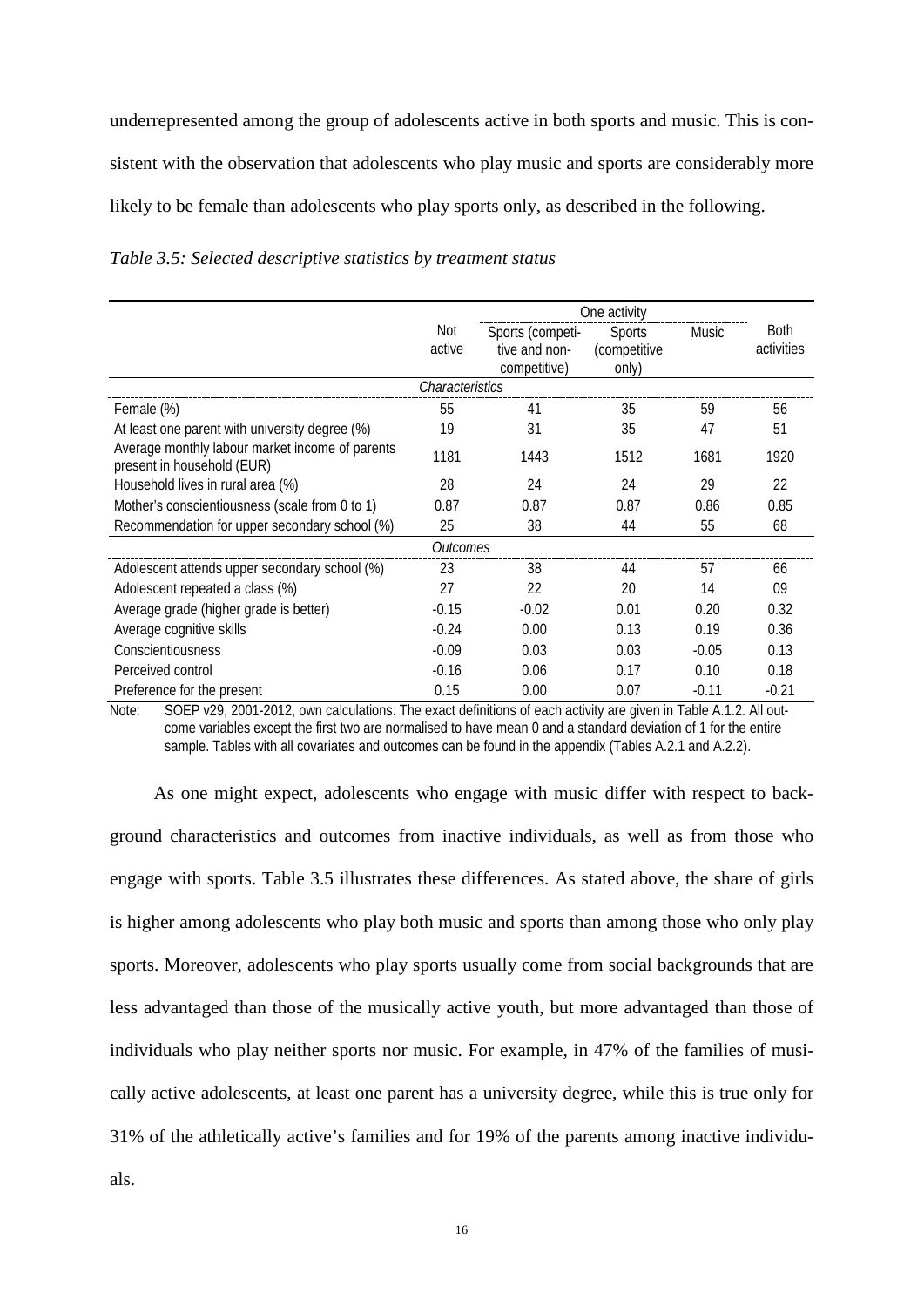The same pattern between musically active, athletically active and inactive adolescents is observed with respect to educational achievements and cognitive skills. For example, 57% of the adolescents who play music attend an upper secondary school (Gymnasium), whereas only 38% of those who play sports and 23% of those who are not active do so.

Furthermore, more competitively active adolescents come from a more favourable social background than those who are less involved. Individuals, who are engaged in sports at a high intensity level (who regularly take part in sports competitions), are more similar to those who play music than those who do sports at a lower level of intensity. Most remarkably, adolescents active in both music and sports have wealthier and more educated parents than all other groups of adolescents.

With respect to non-cognitive skills, adolescents who play music, sports or none of the two are rather similar, both when comparing their parents and when comparing themselves. The Big Five personality traits of mothers and fathers are almost identical along all activity types. For the adolescents themselves, the only notable difference concerns the individual's time preference: Adolescents who play music have a lower preference for the present.

## 4 Econometrics

#### 4.1 Identification

This paper investigates the differential impact of practicing sports or music during childhood on the development of various skills, health, and personality traits. The challenge for identifying causal differences is related to the fact that the decision to play music rather than doing sports is not made randomly. We therefore have to disentangle the effect of participating in a specific activity from the influence of differences in socio-demographic and other background characteristics, given participation in at least one of those activities. In other words, we need to take into account selection effects involved in comparing adolescents car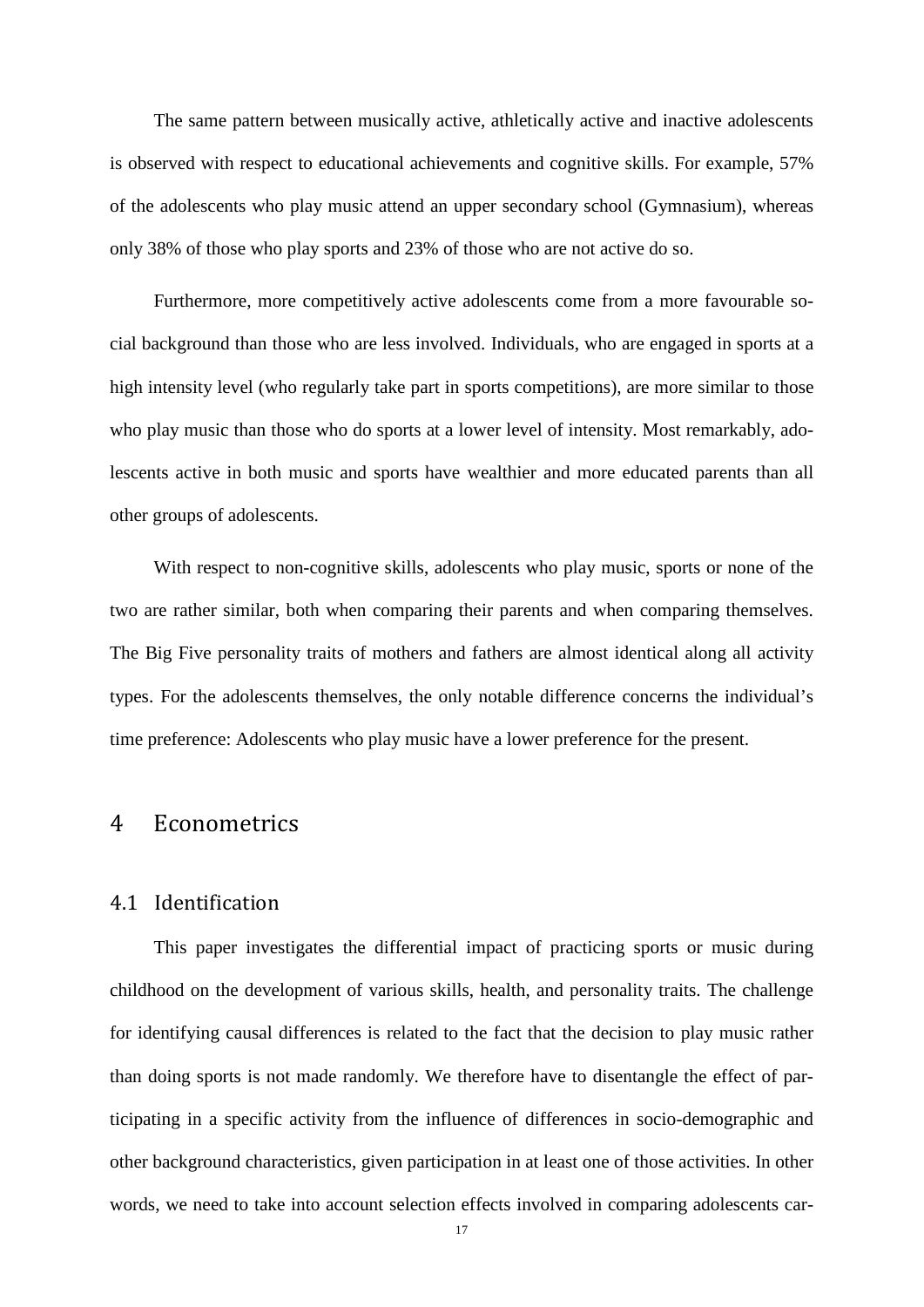rying out one or the other activity (or both). Given that we are not aware of any specific exogenous institutional features that could be used for identification (like in a difference-in-difference or regression discontinuity design), the potential identification strategies are either based on instrumental variables type of assumptions or on assuming selection-on-observables. We discuss both options in turn.

As described above, the SOEP contains rich socio-demographic information on the adolescents and their parents. Therefore, selection-on-observables is an attractive identification strategy. The main requirement is that we are able to control for all variables affecting treatment (sports or music participation) and outcomes simultaneously, given participation in at least one of the activities. If we assume that the decision process is a two-stage process in which the first stage is a decision to be active or not, and the second stage is about the type of activity, the potentially selective decision to take up music or sports practice rather than not being active at all does not play any role for the identification of the effects of such comparisons.

To justify selection-on-observables as a strategy to identify causal effects, we need to discuss the determinants of choosing between music and sports, or even carrying out both at once. The choice of engaging with either activity can be motivated by taste, and expected costs and gains. Moreover, there might be constraints hindering a child to pursue the activity of interest. Finally, we only observe adolescents who play music or sports at age 17.Since we consider adolescents as active if they started their activity at age 14 or earlier, being in the 'treatment group' also depends on the adolescent's willingness to pursue the activity until age 17. In the following, we discuss the driving factors for each of these dimensions, as well as how they might differ between music and sports. Moreover, we explain how our identification strategy takes these potential confounders into account.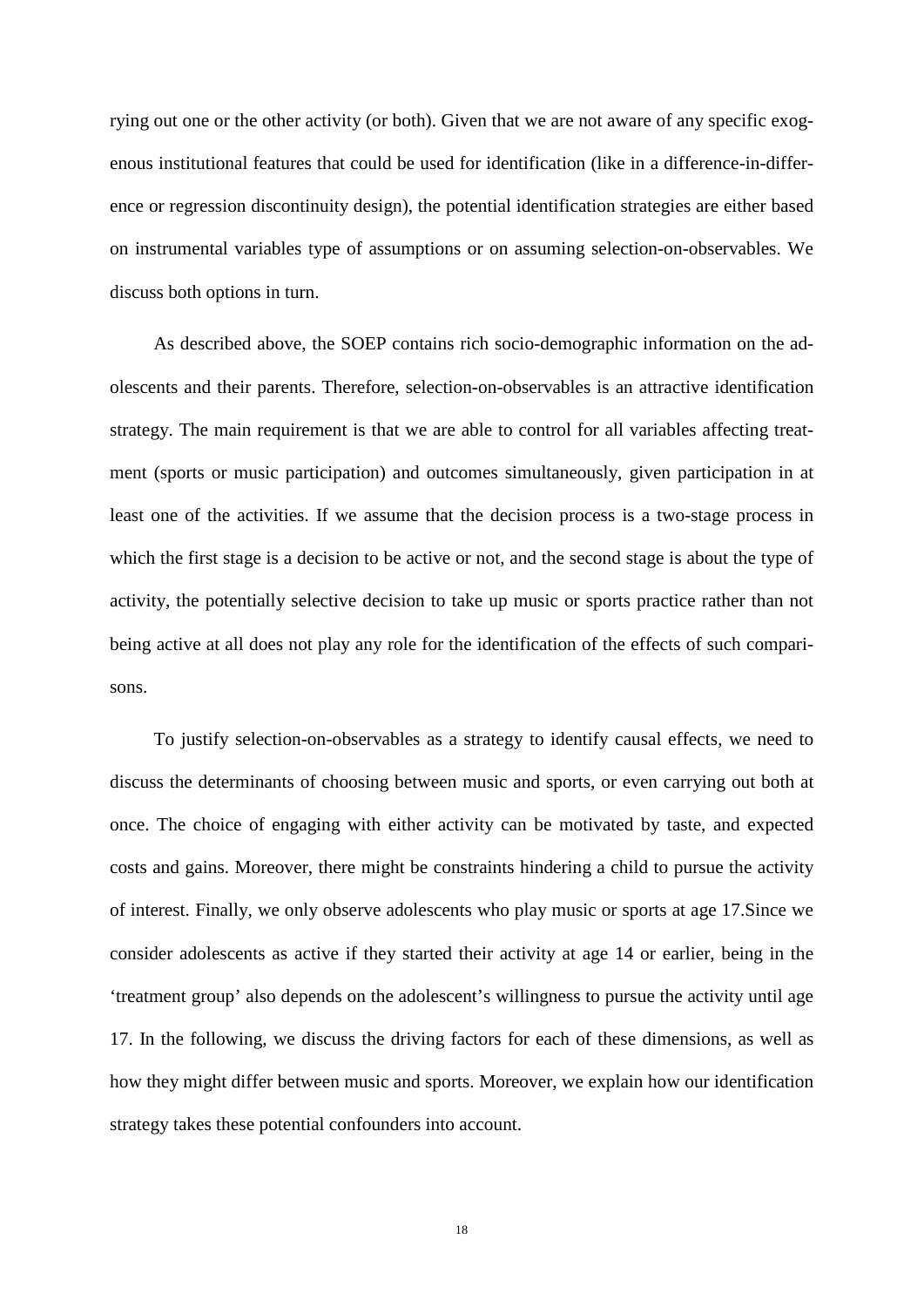The choice to start music or/and sports activities can be considered as a common decision by child and parents. The decision most likely depends on utility gains and taste (Hille and Schupp 2015). In addition to current pleasure, the former includes the desire to invest in the child's future skills (Eide and Ronan 2001, Lareau 2011). A priori, neither parents nor child can judge which activity more effectively provides pleasure or stimulates skill development. Therefore, they can only form their opinion according to their own experience and taste and the information obtained from others (usually friends). These factors are approximated by socio-economic status (Garboua and Montmarquette 1996).

Even more than sports, high-brow cultural activities such as playing music can be used by individuals from higher social classes as a costly signal to assert their status (Menninghaus 2011, Ormel et al. 1999). A similar argument could justify the desire of parents to enrol their child for two activities rather than one. Similarly, music might be played more often by adolescents from particular socio-economic groups, because the offer of artistic activities for children might be adapted to the tastes of the more highly educated (Lunn and Kelly 2009).

To take these determinants into account, we control for the parents' socio-economic background, which reflects both their eagerness to invest in the child's future skills, as well as their taste. We hold socio-economic background constant by controlling for the parents' level of education and income, as well as detailed information about the job they carried out when the adolescent was 17 years old.<sup>[11](#page-21-0)</sup> The latter includes both parents' work hours, their sector of activity, whether their job required training, as well as their socio-economic status. In addition to these objective indicators, parenting style is likely to affect the motivation to invest in the child's skill development. We proxy parenting style by controlling for the Big Five personality traits of mother and father, as well as an indicator of their willingness to take risks.[12](#page-21-1) Fi-

<span id="page-21-0"></span> $11$  A list of all the variables used is available in the Table A.2.1 of the Appendix.

<span id="page-21-1"></span> $12$  Ideally, to avoid that covariates are influenced by participation in music or sports, we would have liked to include the parents' Big Five from before the child started doing music or sports. Unfortunately, personality questions have only been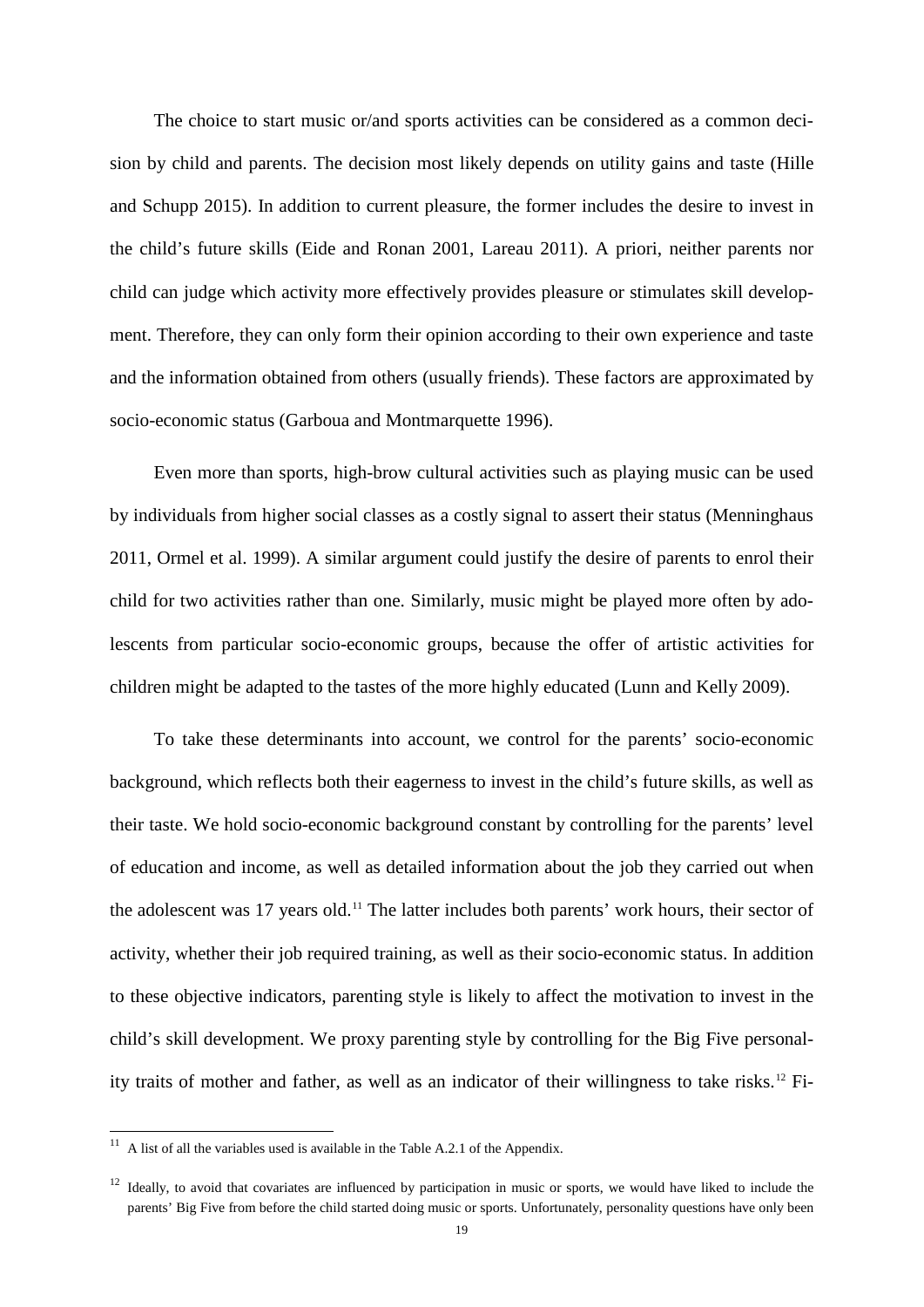nally, since ethnicity is an important determinant of socio-economic status and taste, we include the information on the possible migration background of the parents.

Even though willing to enrol their child at the local music school or sports club, parents might face constraints hindering them to do so. Gustafson and Rhodes (2006) point out that extracurricular activities require parental support, both financially and logistically. Parents might face financial constraints if they cannot or do not want to afford the costs for lessons, club membership, as well as musical instruments or sports equipment. Moreover, parents might not be able to provide the necessary logistical support, especially if they have other children or work full-time (Lareau 2011). Also, the child's position in the birth order plays an important role for the educational investments made by the parents (Black, Devereux and Salvanes 2005).

For most parents in Germany, financial constraints are unlikely to be the crucial determinant of the decision to sign up at a music school or sports club. Among families with children, 57% report that they have regular expenses for non-formal educational activities. On average, these families spend 51 EUR per month for the athletic and musical activities of their children (Schröder, Spieß and Storck 2015). Concerning expenditures for music, fees vary strongly between music schools and have accounted for 47 percent of the overall budget of German public music schools in 20[13](#page-22-0) (MIZ 2014).<sup>13</sup> However, the German association of public music schools (Verband deutscher Musikschulen) stipulates that their members should provide reduced fees for children from poor families (VDM 2011). In contrast, membership fees in sports clubs are very low on average. For adolescents, the median membership fee was just 3.10 euros per month in 2013 (Breuer and Feiler 2015). In addition, the "Educational package" – a policy introduced by the German federal government in 2011 – subsidizes

**.** 

asked in the SOEP individual questionnaire in 2005 and 2009. However, we do not worry about the timing of the measurements because personality is considered to be stable among adults (Pervin, Cervone and John 2005).

<span id="page-22-0"></span><sup>&</sup>lt;sup>13</sup> Another 48% of their revenues stems from public subsidies (MIZ 2014).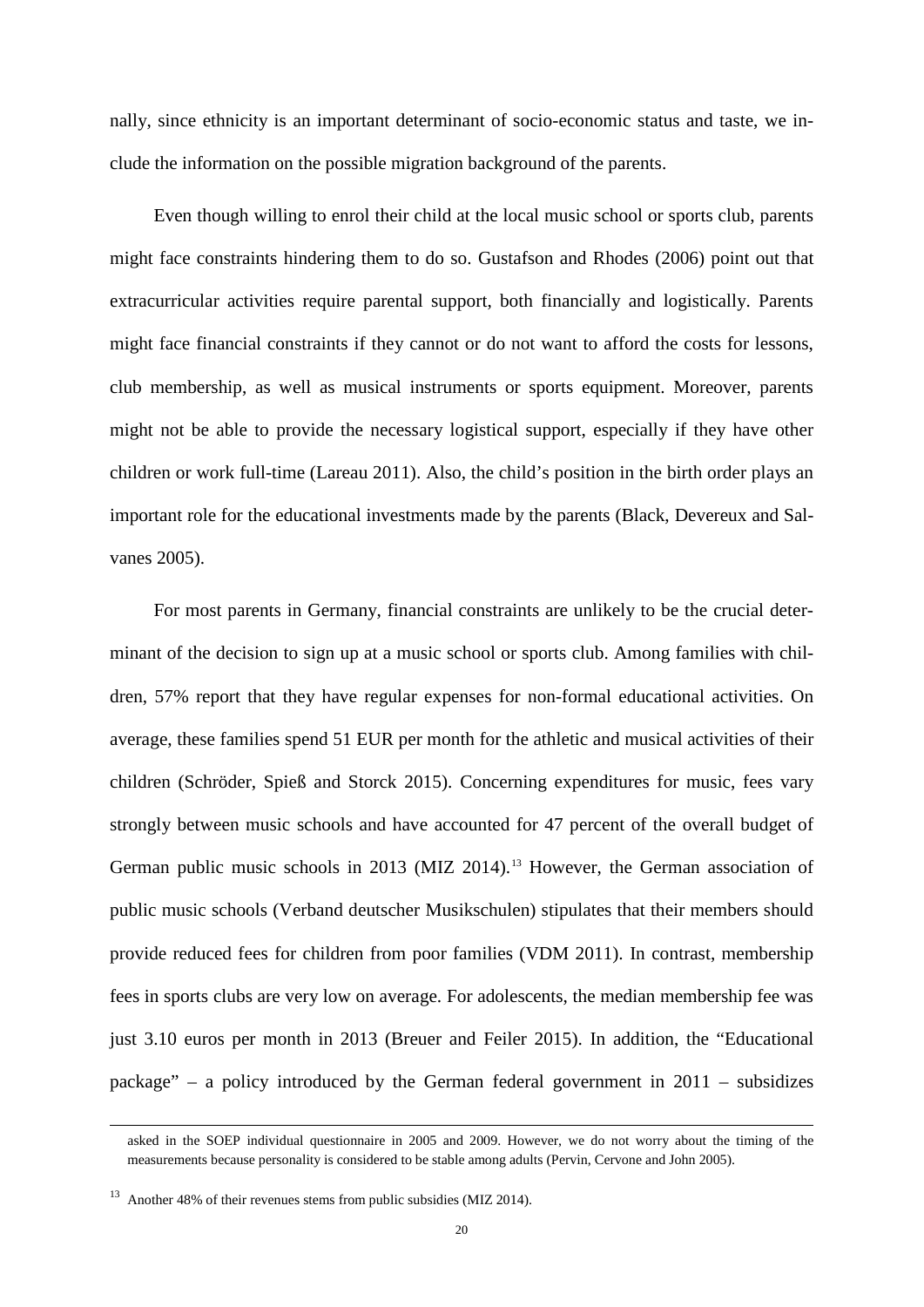membership fees in sports clubs or music schools for poor families in the amount of 10 euros per month (BMAS 2015).

The extent to which the abovementioned constraints vary between music and sports depends on factors such as household income, the number of children in the household and birth order, but also on the institutional context in which the activity is carried out. We control directly for the first three factors, whereas the latter cannot be observed in our data. Depending on living area and time, as well as the organizational structure of the local music school or sports club, material investments might be more substantial for music or for sports. We approximate these factors by including state and birth year fixed effects, as well as an indicator of whether the household lives in a rural area.

To be observed as either playing sports or music, adolescents in our sample need to pursue these activities until they answer the SOEP Youth Questionnaire at age 17. In addition to motivation and constraints, the willingness not to give up before age 17 therefore constitutes an important dimension in the non-random selection into one of the activity groups. Whether an individual gives up music or sports during adolescence is likely to depend on encouragement by the parents, as well as own motivation, the opportunity costs of time, and the perceived returns in general. According to Farrell and Shields (2002) and Raudsepp (2006), parents as role models can motivate children to play music and sports, and might determine whether they pursue these activities until age 17. Whether parental encouragement leads the child to prefer music to sports probably depends on parental taste, which we control for as explained above.

Moreover, carrying out music or sports throughout adolescence requires motivation and time. Adolescents who struggle at school are unlikely to be able to dedicate time to these activities in their leisure time. The individual characteristics determining whether adolescents can pursue their extracurricular activities are difficult to take into account, given that we ob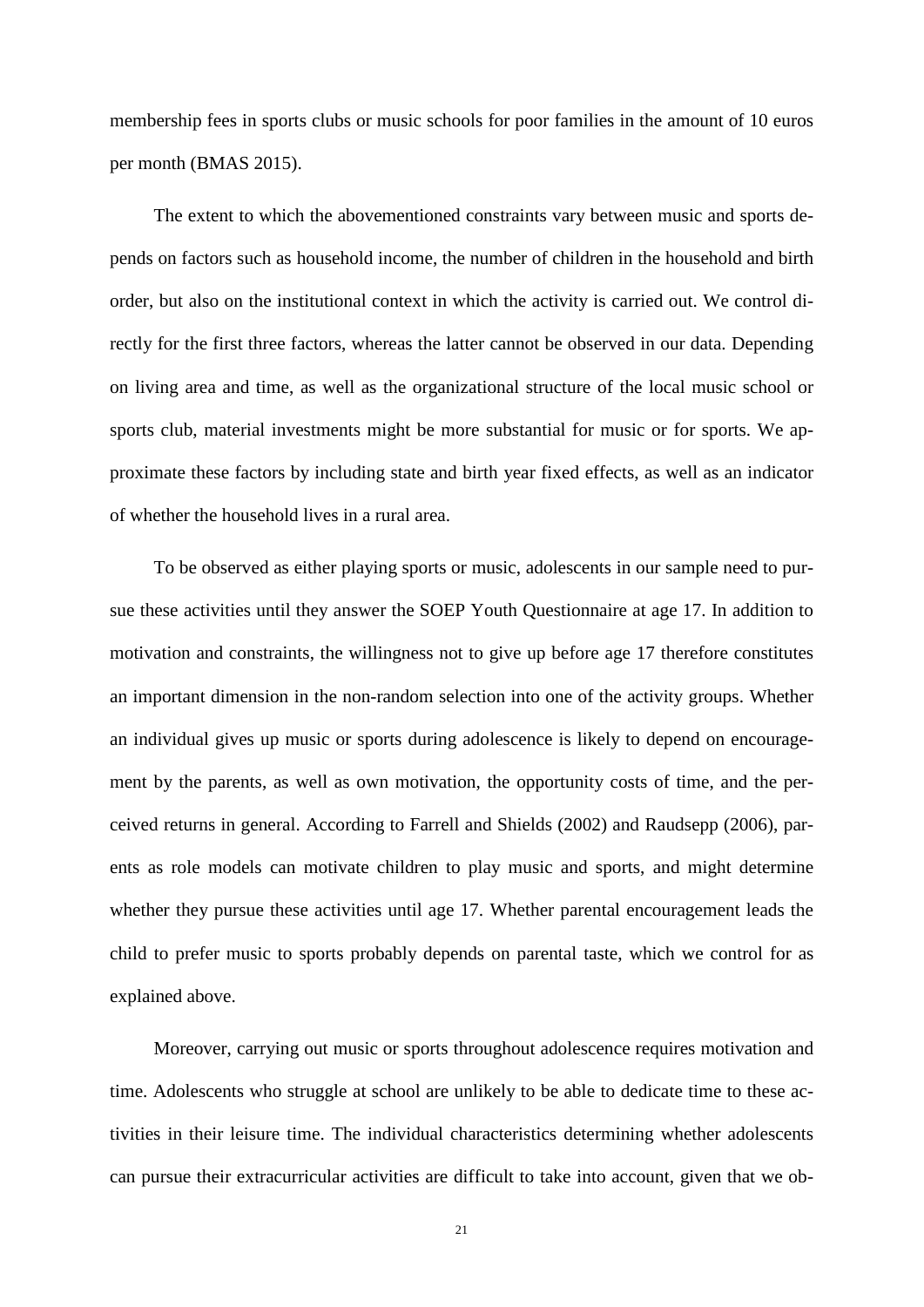serve only few individual characteristics before the age of 17. To approximate these characteristics, we control for gender and an indicator whether the adolescent has received a recommendation for upper secondary school by her primary school teacher (in grade 4, at age 9 to 10). The latter serves as a proxy for ability. Furthermore, if the remaining unobserved reasons for giving up sports and music before the age of 17 are similar, this does not pose a threat to identification.

Several reviews investigate the determinants and correlates of physical activity among children and adolescents in empirical studies (Craggs et al. 2011, van der Horst et al. 2007, Sallis, Prochaska and Taylor 2000). They underline two points: i) the determinants vary between children (aged 4 to 12 years old) and adolescents (aged 13 to 18 years old), and ii) the identification of the determinants of a change in physical activity levels often suffers from reverse causality. Our study focuses on individuals who decided to engage or to quit sport while being children and then adolescents. Therefore, we are interested in determinants of sports and of a change of the sports activity for both age categories. Previous findings on these determinants are consistent with the arguments described above. Light (2010) suggests that friendship is an important determinant of the child's decision to remain in a competitive club. We cannot control for such individual characteristics. However, as mentioned above, there is a potential reverse causality issue that would have prevented us to use such information as a control. Moreover, we believe that these unobserved factors are similar for music and sports.

An alternative identification strategy is instrumental variables (IV). A crucial characteristic of a valid instrument is that it affects educational outcomes only by affecting music and/or sports participation (the so-called exclusion condition). Indeed some of the commonly used instruments (e.g. height or school characteristics) may be questionable in this respect.<sup>[14](#page-24-0)</sup>

<span id="page-24-0"></span><sup>&</sup>lt;sup>14</sup> Instrumental variables used to handle selection problems in sports economics are schools characteristics (Anderson 2001, Barron, Ewing and Waddell 2000), height (Eide and Ronan 2001, Rees and Sabia 2010) and distance to sports infrastructures (e.g. as a robustness check in Felfe, Lechner and Steinmayr 2011).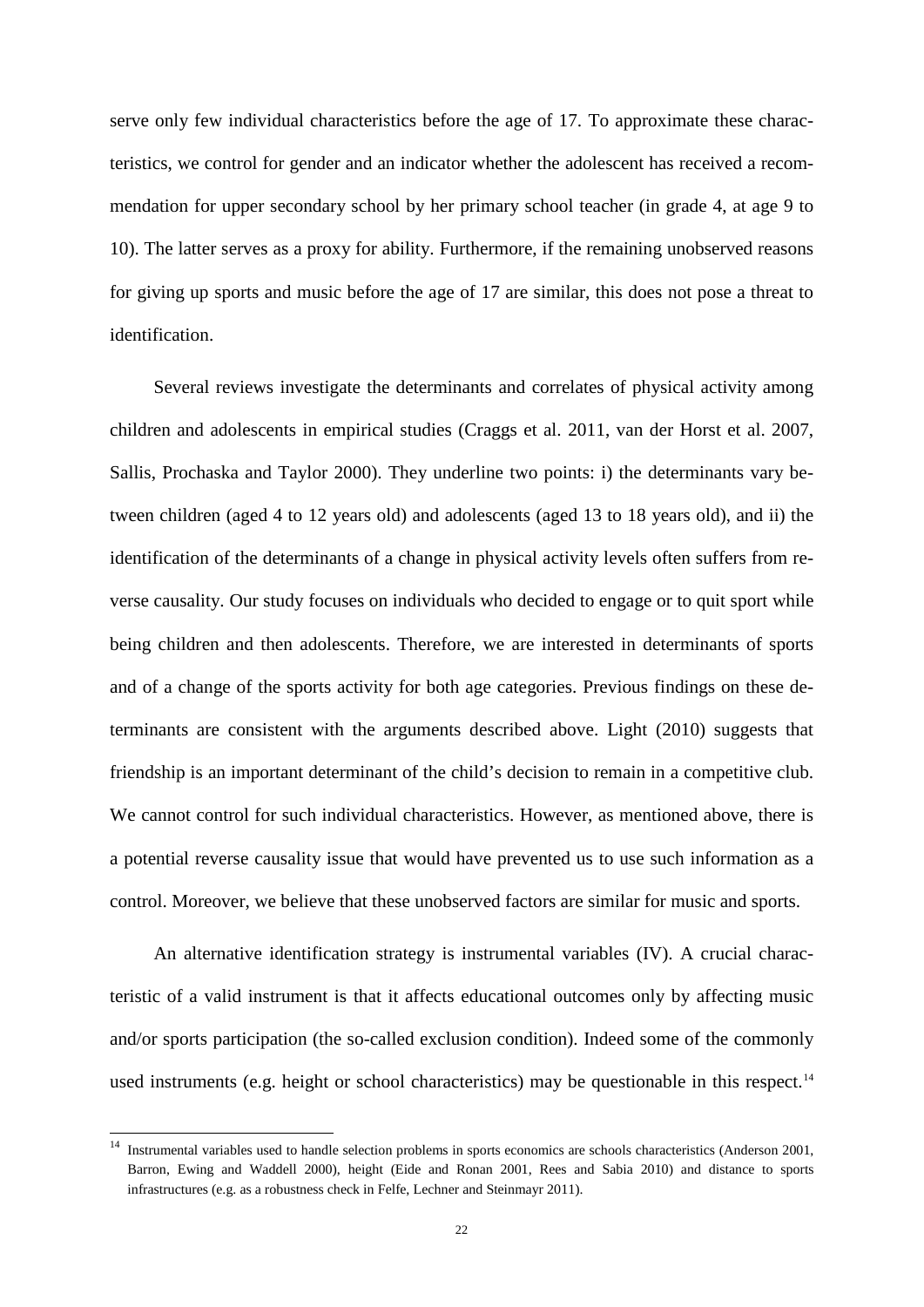Therefore, we use an alternative instrument, namely parental artistic activities, which arguably fulfil the requirements for an IV. They are a strong predictor for adolescents' music participation and – conditioning on further covariates – unlikely to directly influence the outcomes. However, this instrument is not available for the entire sample, which implies a further reduction of the number of observations, which in turn drastically reduces the precision of the estimates. Therefore, we will use this IV as a robustness check only.[15](#page-25-0)

#### 4.2 Estimation

Our study compares the effects of different activities with each other. This corresponds to the multiple treatment setting discussed in Imbens (2000) and Lechner (2001). Therefore, the sample reduction results of Lechner (2001) apply. Thus, to estimate the effects of one activity compared to another by a selection-on-observables approach, participants in activity groups other than those two under explicit consideration are deleted for the purpose of this particular estimation. For example, for the estimation of the effect of being active in sport compared to music, individuals who do both activities play no role.

For performing the pairwise comparisons, we use the propensity score matching estimator proposed by Lechner, Miquel and Wunsch (2011). This estimator performed well in the large-scale simulation study by Huber, Lechner and Wunsch (2013). It is described in detail in Appendix C. Such semi-parametric estimators are based on estimating a parametric model (e.g. probit) for the probability of belonging to one of the groups compared to another, conditional on the above mentioned control variables. The relation between the outcomes, activity types, and confounders, however, are left unspecified (non-parametric). Therefore, such estimators have the advantage that they allow for very flexible effect heterogeneity (contrary to regression models, for example).

<span id="page-25-0"></span><sup>&</sup>lt;sup>15</sup> Results based in this instrument as well as the extensive arguments why it is probably valid are contained in Appendix D.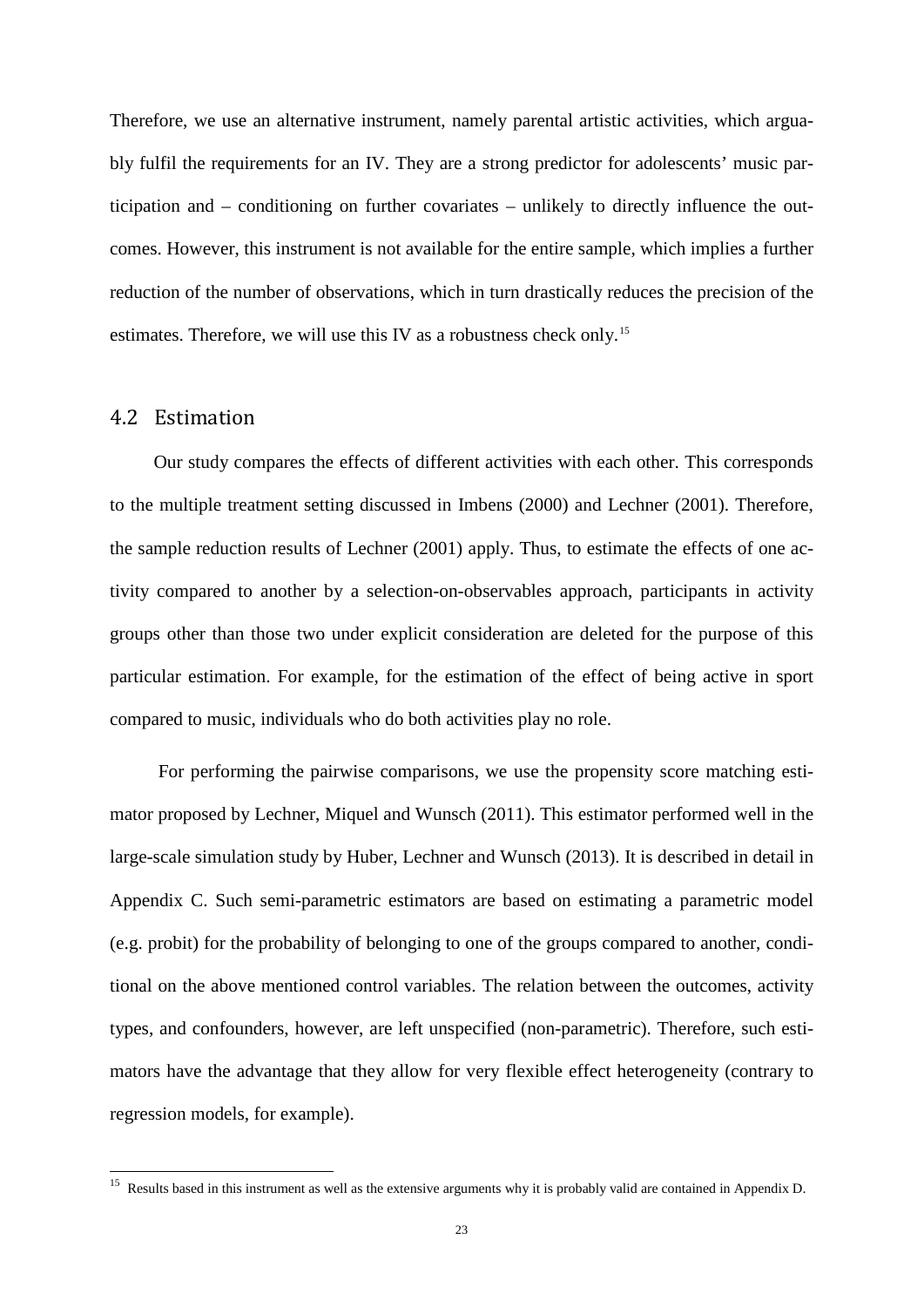For each outcome variable, having four groups of activity (music, sports, competitive sports and both) leads to up to 6 different estimates for each treatment effect, like the average treatment effect (ATE), the average treatment effect on the treated (ATET) and the average treatment effect on the non-treated (ATENT). However, an implication of treating the estimation problem as many single pair-wise problems is that the reference population for these effects is specific to each single comparison. For example, the standard ATE refers to the union of the respective treatment and control groups in the particular comparison. However, the characteristics of those groups will not be the same for different comparisons. Therefore, we follow the approach advocated and implemented by Lechner and Wunsch (2009) in a similar situation to keep the 'target' or 'reference' distribution the same for the different comparisons. In this case, there is an additional matching step. Matching is performed such that the implied weighting scheme leads to matched covariate distributions of treated and controls in all comparisons that resemble those in the 'target' population. Thus, the various estimation results presented below always refer to the same population (and thus the same distribution of confounding characteristics) and thus are comparable in that sense. In our case, a natural candidate for the target population is the union of sports and music participants.

# 5 Results

#### 5.1 Propensity scores

We investigate the differential effects of music and sports in this paper by examining the consequences of playing music instead of doing sports, as well as playing music and sports instead of doing one activity only. All estimations were carried out separately for four comparisons. These comparisons were chosen with the aim to distinguish between two types of outcome differences: i) the effects resulting from playing music rather than sports, and ii)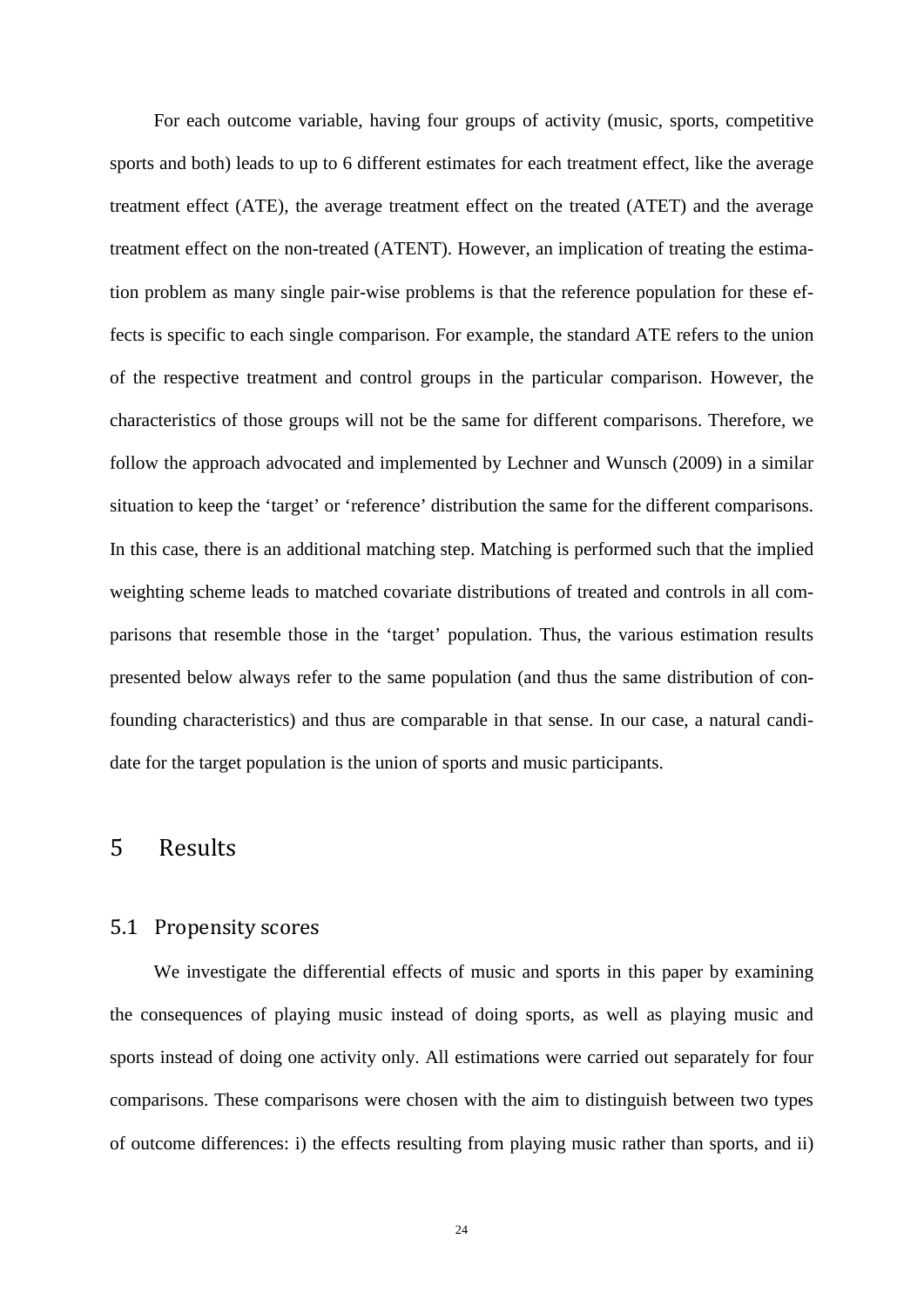the effects related to being active at different levels of intensity. Detailed definitions of the treatment and control group for each comparison are given in Table 3.2.

Table 5.1 shows the average marginal effects of the estimation of the propensity score for three of these four comparisons for selected covariates. [16](#page-27-0) Since the results for competitive sports are very similar to sports in general, these results are referred to Appendix B. Generally, the results confirm the (unconditional) summary statistics of Section 3.4. Adolescents who engage with music tend to come from more advantaged social backgrounds. Still, parental education plays a much smaller role in choosing between sports and music than in the general decision to become musically or athletically active. Note that parental income is not statistically significant and that other parental characteristics play only a minor role. For example, a higher willingness to take risks among parents is associated with a lower probability that their child plays music rather than sports. The strong effect of openness both for mothers and fathers can be explained with the fact that openness towards artistic experiences is used as one of the items assessing this personality dimension.

Two important predictors of playing music rather than sports are the adolescent's gender and whether she or he received a recommendation for upper secondary school at the end of primary school. Girls are 10% more likely to play music instead of or in addition to sports than boys, all other covariates held constant. As a proxy for prior abilities, the recommendation for upper secondary school is especially important in determining who carries out two activities rather than one. The probability to play music and sports rather than just one of the two is 14% higher among adolescents who received such a recommendation.

<span id="page-27-0"></span><sup>&</sup>lt;sup>16</sup> All covariates have a small number of missing observations (around 5% for most covariates). To account for nonrandomness among the missing observations, we include indicators which turn on if at least one variable in a group of similar covariates is missing. The missing covariate value is coded to 0 for binary variables and to the mean of the nonmissing observations otherwise.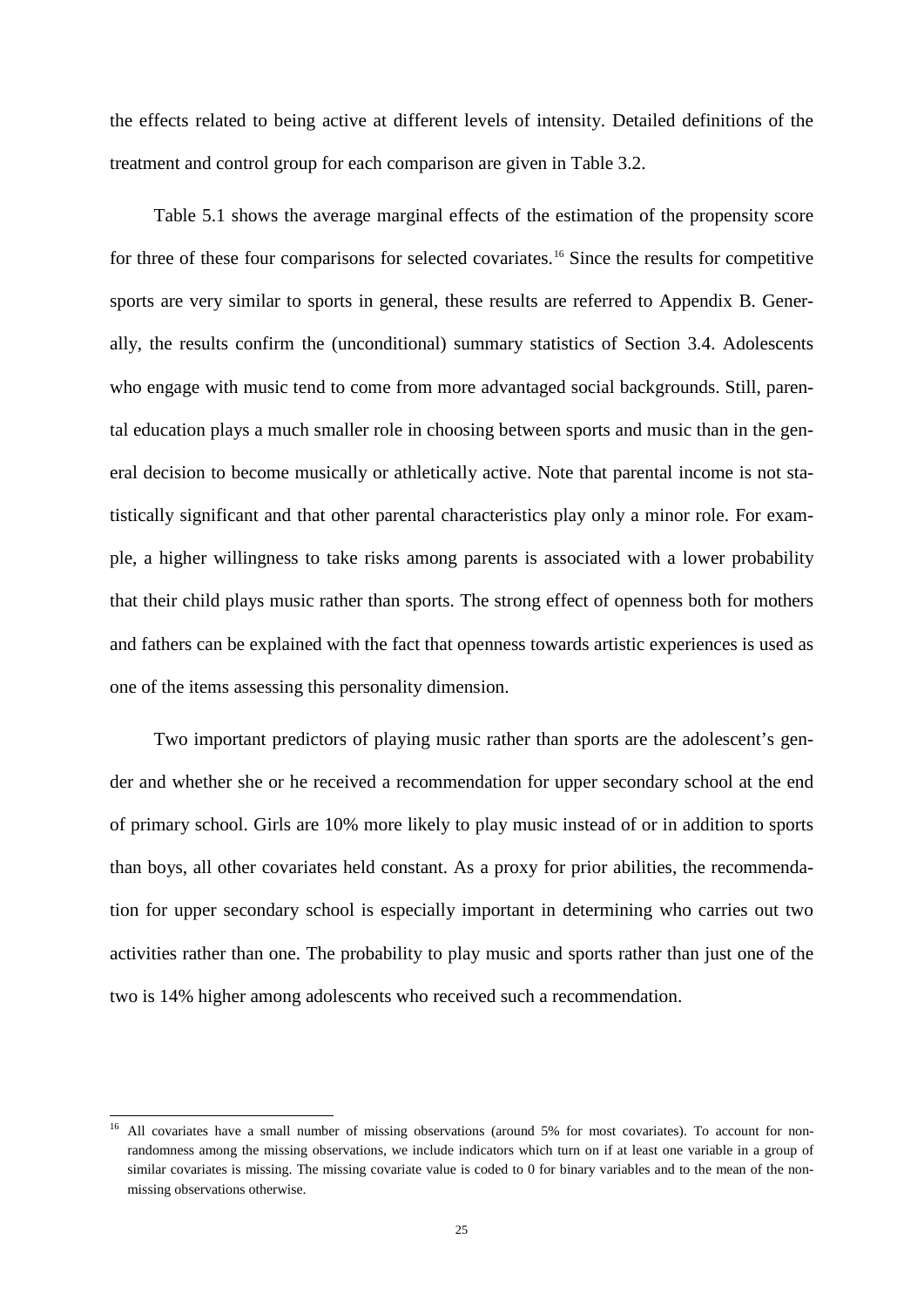|                                                                  | Music only               |                | Music + sport |                   | Music + sport    |             |
|------------------------------------------------------------------|--------------------------|----------------|---------------|-------------------|------------------|-------------|
|                                                                  | VS.<br>sport only<br>(1) |                |               | VS.<br>sport only |                  | VS.         |
|                                                                  |                          |                |               |                   |                  | music only  |
|                                                                  |                          |                | (3)           |                   | $\left( \right)$ |             |
|                                                                  | Marginal                 | p-value        | Marginal      | p-value           | Marginal         | p-value     |
|                                                                  | effects                  | in $%$         | effects       | in $%$            | effects          | in $%$      |
| Female                                                           | 0.106                    | $\overline{0}$ | 0.096         | $\overline{0}$    | $-0.035$         | 31          |
| Recommendation for upper secondary school                        | 0.044                    | $\overline{2}$ | 0.148         | $\overline{0}$    | 0.141            | $\mathbf 0$ |
| <b>Birth order</b>                                               | $-0.033$                 | 1              | $-0.040$      | $\theta$          | 0.004            | 88          |
| Number of siblings in SOEP                                       | 0.023                    | 1              | 0.032         | $\mathbf 0$       | 0.011            | 49          |
| Household lives in rural area                                    | 0.039                    | 10             | 0.011         | 65                | $-0.055$         | 23          |
| Monthly labour market income of parents who<br>live in household | $-0.001$                 | 88             | 0.005         | 61                | 0.017            | 33          |
| Working hours (mother)                                           | $-0.001$                 | 22             | $-0.002$      | $\overline{2}$    | $-0.001$         | 59          |
| Working hours (father)                                           | 0.001                    | 13             | 0.002         | 3                 | 0.001            | 71          |
| Willingness to take risks (mother)                               | $-0.008$                 | 7              | $-0.008$      | 7                 | 0.005            | 61          |
| Willingness to take risks (father)                               | $-0.011$                 | 2              | $-0.011$      | 2                 | 0.002            | 80          |
| At least one parent with<br>university degree                    | 0.004                    | 90             | 0.048         | 7                 | 0.035            | 54          |
| upper secondary schooling degree                                 | 0.039                    | 14             | 0.033         | 21                | $-0.038$         | 47          |
| migration background                                             | $-0.023$                 | 36             | 0.027         | 29                | 0.078            | 13          |
| Big Five (mother) - Agreeableness                                | $-0.162$                 | 3              | $-0.129$      | 9                 | 0.130            | 45          |
| - Conscientiousness                                              | 0.010                    | 91             | $-0.092$      | 30                | $-0.243$         | 19          |
| - Extraversion                                                   | $-0.081$                 | 22             | $-0.088$      | 24                | $-0.041$         | 78          |
| - Neuroticism                                                    | $-0.025$                 | 67             | $-0.042$      | 48                | $-0.058$         | 62          |
| - Openness                                                       | 0.142                    | $\overline{2}$ | 0.120         | 8                 | $-0.065$         | 63          |
| Big Five (Father) - Agreeableness                                | 0.079                    | 32             | 0.124         | 12                | 0.054            | 71          |
| - Conscientiousness                                              | 0.048                    | 57             | 0.120         | 18                | 0.179            | 35          |
| - Extraversion                                                   | $-0.072$                 | 30             | $-0.077$      | 30                | 0.059            | 68          |
| - Neuroticism                                                    | 0.157                    | 1              | 0.087         | 15                | $-0.099$         | 44          |
| - Openness                                                       | 0.141                    | 6              | 0.172         | 3                 | $-0.034$         | 82          |
| Efron's $R^2$ (in %)                                             | 11                       |                | 16            |                   | $\overline{7}$   |             |
| Number of observations                                           | 1973                     |                | 2141          |                   | 834              |             |

#### *Table 5.1: Selected results of propensity score estimation*

Note: SOEP v29, 2001-2012, own calculations. Probit model estimated. Average marginal effects presented. Inference is based on 4999 bootstrap replications. Numbers in *italics* / **bold** / *bold italics* indicate significance at the 10% / 5% / 1% level. The exact definitions of each activity (dependent variable) are given in Table 3.2 and A.1.2. The following are also included in this specification: Constant term, year of birth, single parent household, dummies for the federal states, household net overall wealth, age of mother at birth, indicators for mothers working in services, fathers working in services, mothers working in manufacturing or agriculture, fathers working in manufacturing or agriculture, at least one parent with vocational degree, ISEI socio-economic status ('higher' for both parents), current job did not require training (mother), current job did not require training (father), indicators for missing values in willingness to take risks (mother), and willingness to take risks (father). The full results are given in Appendix B (Table B.1.1).

Using the coefficients from Table 5.1, we predict the probability for each individual to belong to the respective activity group. In order to eliminate differences in covariate distributions between the groups, we match both groups on the propensity score and on gender (to fully remove all gender difference that deem to be particularly important in this application),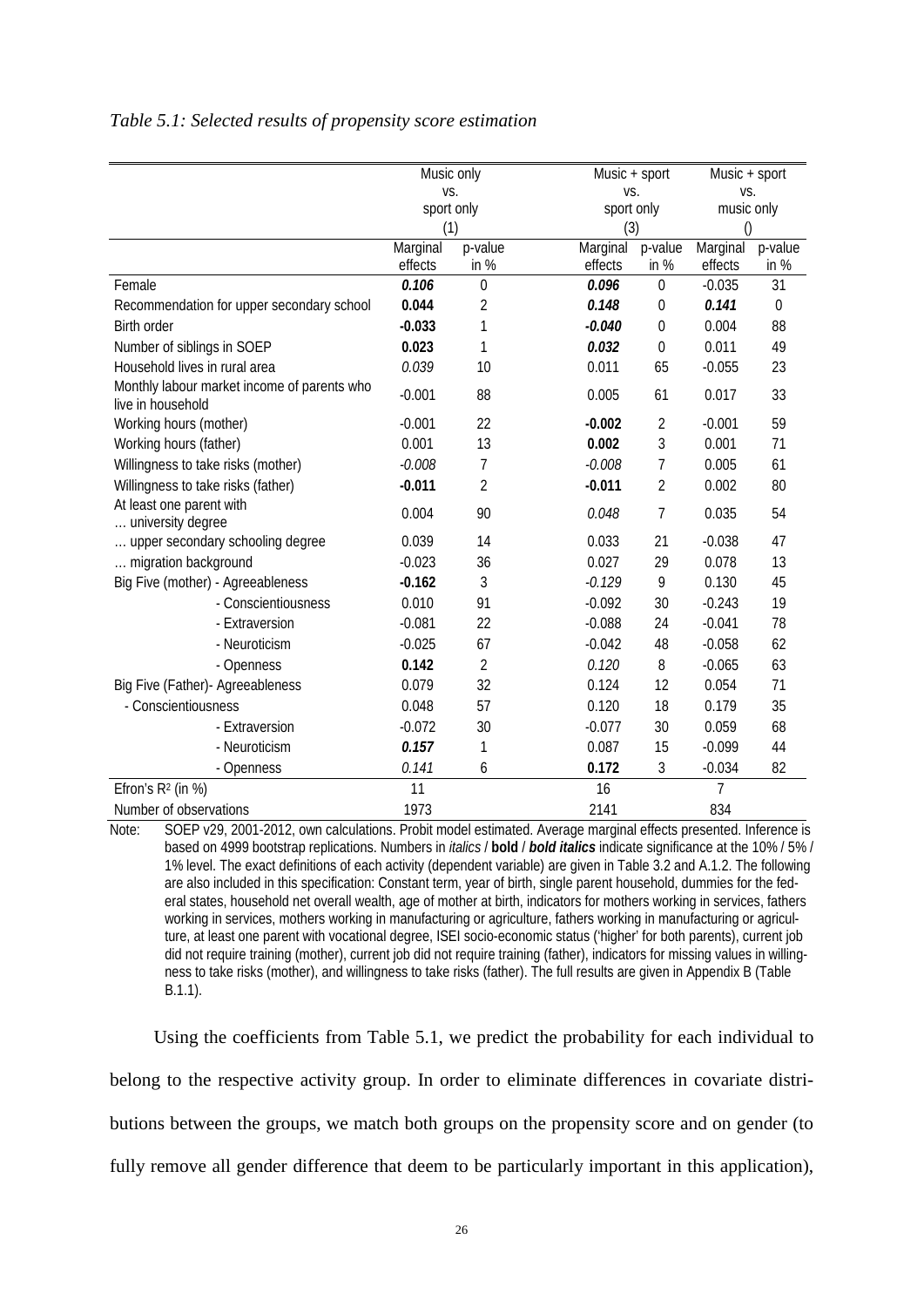as described in Section 4.2. After matching, all covariates are balanced (see Table B.1.2). The cut-off for the common support with respect to the target distribution is the 99% quantile of the respective propensity score distribution. Different cut-off values are considered as robustness check (more details are given in section 5.4. on robustness check).

#### 5.2 Effects of music compared to sports

Table 5.2 shows the average effects for the four contrasts of music and sports described in the previous section. [17](#page-29-0) In all comparisons, the results are reweighted with respect to the characteristics of adolescents who are active in music or sports or both, as described in section 4.2. [18](#page-29-1) While Table 5.2 displays the key outcome variables, Appendix B.2 contains results for the additional outcomes. It also contains the results for the comparison of music versus competitive sports, because those results turned out to be very similar to the ones that included all types of sports and thus removed from the tables in the main body of the text.

Column (1) of Table 5.2 presents effects of playing music only compared to doing sports only: Musically active adolescents obtain better school grades in languages, scoring about one sixth of a standard deviation above athletically active adolescents. This tendency of music leading to better skills exists for most of the school achievement and cognitive skills variables, although these differences are not always statistically significant. Furthermore, adolescents who play music are eight percent more likely than sports participants to attend upper secondary school, and ten percent more likely to aim at going to university.

<span id="page-29-0"></span><sup>&</sup>lt;sup>17</sup> Further results in particular about further personality traits are referred to Appendix B for the sake of brevity. Note also that cognitive skills as well as some non-cognitive skills (e.g. Big Five personality traits and risk aversion) were only measured from 2006 onwards (Weinhardt and Schupp 2011), while all other outcomes were available from 2001 onwards. Thus, for those variables, the sample size is considerably smaller and the results refer to the later period only. Whether an individual is part of this later subsample is essentially determined by the adolescent's year of birth.

<span id="page-29-1"></span><sup>&</sup>lt;sup>18</sup> However, the results are similar if we weight them according to the characteristics of the overall population of active and inactive individuals (see Table B.3.9).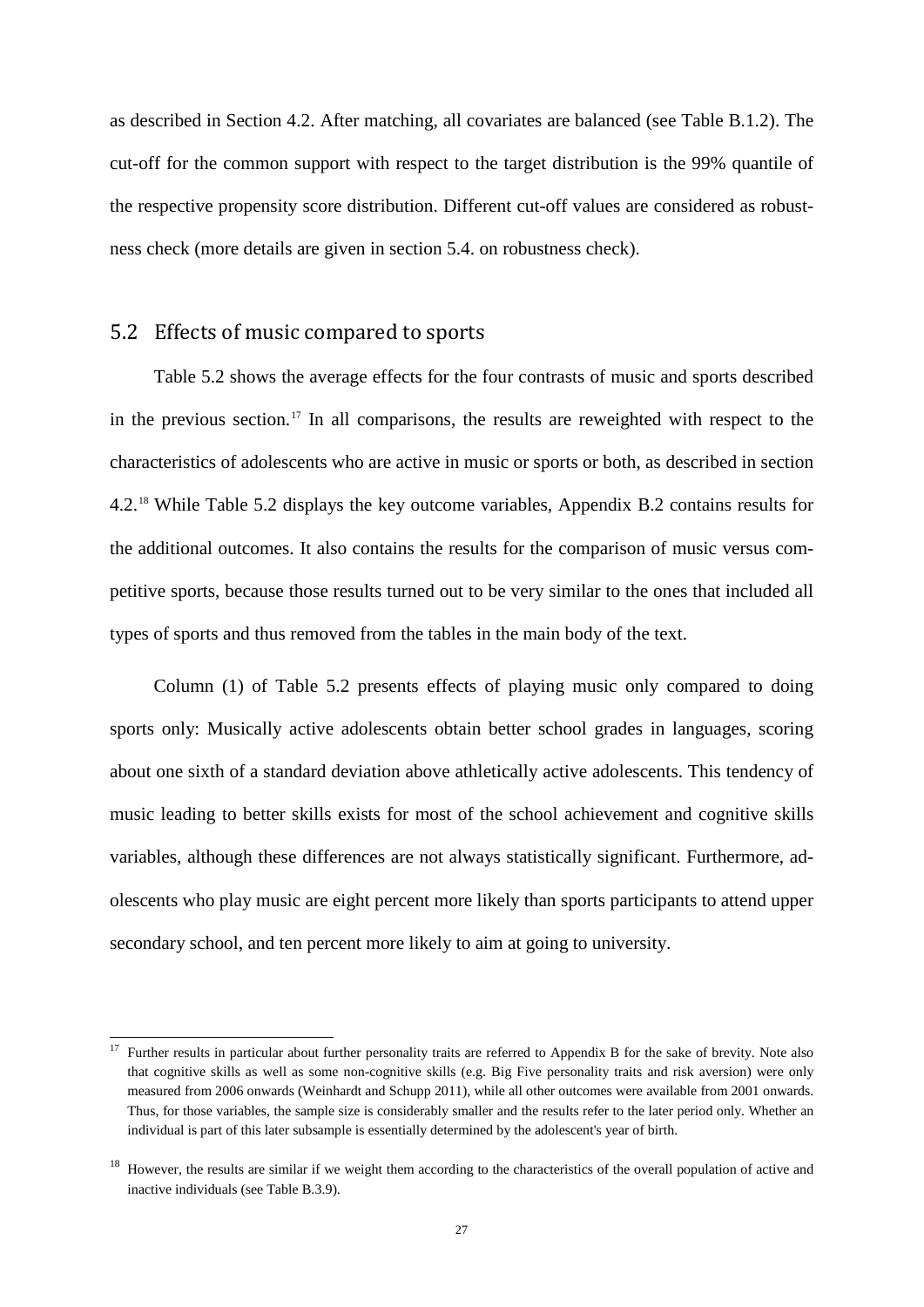When comparing the results for doing both activities to only one of them (columns 2) and 3), the results for the educational outcomes show that doing both activities jointly is more beneficial than just a single one. For example, adolescents playing both music and sports outperform those who only play sports by more than one fifth of a standard deviation in the cognitive skills test. This effect is similarly positive in comparison to those who play music only. In addition, individuals active in music and sports have better school grades, although only one of the four grade effects is significantly different from zero for each comparison.<sup>[19](#page-30-0)</sup>

As described in Section 3.4, adolescents who play music and sports carry out each activity with a time commitment similar to those who are only active in one of them. Irrespective of potential benefits from music or sports, playing both activities might impede school achievement due to the large amount of time spent on this extracurricular involvement. However, the abovementioned results suggest that on average doing both activities does not put so much strain on the adolescents as to negatively affect their educational success, but quite the opposite.

With respect to personality, we observe several statistically significant differences between musically and athletically active adolescents. The positive effect of music on openness is statistically significant and substantial at more than one third of a standard deviation. This is related to the fact that openness to artistic experiences is one of the three items assessing this personality dimension in our data. Musically active adolescents are less willing to take risks than those who play sports. Finally, adolescents who do sports in addition to music are more than one quarter of a standard deviation more extravert than those who play music only.

<span id="page-30-0"></span><sup>19</sup> However, comparing adolescents who play both music and sports to those who only do one activity involves a more important risk of selection based on unobservable characteristics than the single-activity comparisons described above. Being this much engaged in extracurricular activities requires particular investments. Students with weak school performance or students who have work after school will probably not find the necessary time to play music and sports. Let alone the particular financial and emotional support that is necessary from parents and teachers.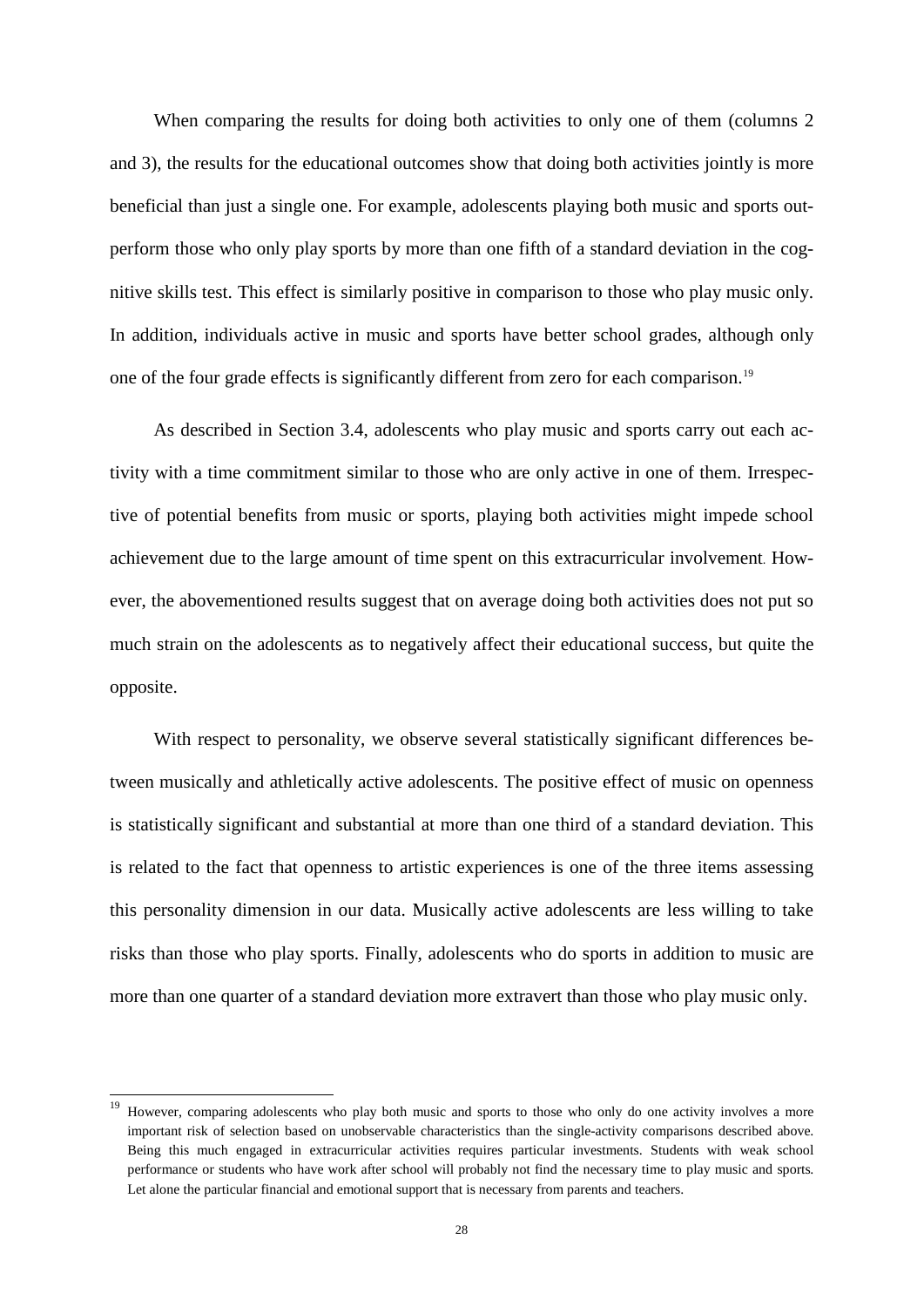|                                            |            | Music only            |                                                    | Music + sport    |          | Music + sport  |  |
|--------------------------------------------|------------|-----------------------|----------------------------------------------------|------------------|----------|----------------|--|
|                                            | VS.        |                       |                                                    | VS.              |          | VS.            |  |
|                                            | sport only |                       |                                                    | sport only       |          | music only     |  |
|                                            |            | (1)                   |                                                    | (3)              |          | (4)            |  |
| Outcome variables                          | Effect     | p-value               | Effect                                             | p-value          | Effect   | p-value        |  |
|                                            |            | in $%$                |                                                    | in $%$           |          | in $%$         |  |
|                                            |            |                       | Cognitive skills and school achievements at age 17 |                  |          |                |  |
| Cognitive skills - Average                 | 0.012      | 90                    | 0.233                                              | 1                | 0.230    | 5              |  |
| - Analogies                                | 0.054      | 58                    | 0.216                                              | 1                | 0.169    | 15             |  |
| - Figures                                  | 0.053      | 59                    | 0.276                                              | 0                | 0.229    | 5              |  |
| - Math                                     | $-0.045$   | 63                    | 0.070                                              | 45               | 0.123    | 30             |  |
| School grades - Average                    | 0.034      | 66                    | 0.151                                              | 3                | 0.123    | 20             |  |
| - Maths                                    | $-0.119$   | 14                    | 0.113                                              | 12               | 0.233    | $\overline{2}$ |  |
| - German                                   | 0.172      | $\overline{2}$        | 0.113                                              | 11               | $-0.051$ | 59             |  |
| - 1st for. lang.                           | 0.063      | 42                    | 0.103                                              | 13               | 0.046    | 63             |  |
| Attends upper secondary school             | 0.081      | 4                     | 0.135                                              | $\boldsymbol{0}$ | 0.063    | 18             |  |
| Aim to enrol at university                 | 0.106      | 1                     | 0.187                                              | 0                | 0.087    | 6              |  |
| Attends university at age 20               | 0.024      | 48                    | 0.084                                              | 1                | 0.065    | 13             |  |
|                                            |            | Personality at age 17 |                                                    |                  |          |                |  |
| Big 5:<br>Conscientiousness                | $-0.114$   | 21                    | 0.059                                              | 51               | 0.165    | 14             |  |
| Extraversion                               | $-0.165$   | 9                     | 0.128                                              | 13               | 0.294    | 1              |  |
| Neuroticism                                | 0.103      | 31                    | 0.013                                              | 88               | $-0.090$ | 47             |  |
| Openness                                   | 0.407      | $\theta$              | 0.349                                              | 0                | $-0.058$ | 63             |  |
| Agreeableness                              | 0.048      | 60                    | 0.206                                              | $\overline{2}$   | 0.152    | 17             |  |
| Willingness to take risk                   | $-0.211$   | 4                     | $-0.181$                                           | 6                | 0.021    | 87             |  |
| Subjective health and life style at age 18 |            |                       |                                                    |                  |          |                |  |
| Satisfaction with health                   | $-0.119$   | 45                    | $-0.143$                                           | 28               | $-0.050$ | 80             |  |
| Current health situation                   | $-0.138$   | 4                     | $-0.048$                                           | 39               | 0.083    | 30             |  |
| Currently smoking                          | $-0.007$   | 88                    | $-0.110$                                           | 0                | $-0.107$ | 5              |  |
| Other leisure activities at age 17         |            |                       |                                                    |                  |          |                |  |
| Watching TV daily                          | $-0.099$   | 0                     | $-0.115$                                           | $\Omega$         | $-0.016$ | 71             |  |
| Playing computer games daily               | $-0.075$   | 2                     | $-0.044$                                           | 14               | 0.029    | 47             |  |
| Reading daily                              | 0.067      | 5                     | 0.127                                              | $\mathbf 0$      | 0.062    | 14             |  |

#### *Table 5.2: Average effects of music vs. sports*

Note: Effects presented are average treatment effects for the target population. Inference is based on 4999 bootstrap replications. Numbers in *italics* / **bold** / *bold italics* indicate significance at the 10% / 5% / 1% level. The measurement of all outcomes is described in Table E.1. School grades, cognitive skills and personality are normalised to mean zero and variance 1 (higher value of grades is better). All other outcome variables are binary, except for 'satisfaction with health' (0 "worst" to 10 "best") and 'current health situation' (1 "bad" to 5 "very good"). The full set of results is contained in Table B.2.1 in Appendix B.2.

The third block of results in Table 5.2 shows that being athletically active leads to improved health outcomes. Adolescents who play sports in addition to or instead of music are more satisfied with their health and also report a better subjective health status. Of course, given our data, it remains a somewhat open, although maybe philosophical question whether this gain in subjective health translates into objective health measures of this young population (which is of course healthier than the population at large). Considering additional effects of doing two activities versus one, it turns out that adolescents who do both activities are ten percent less likely to smoke than whose who only done of those activities.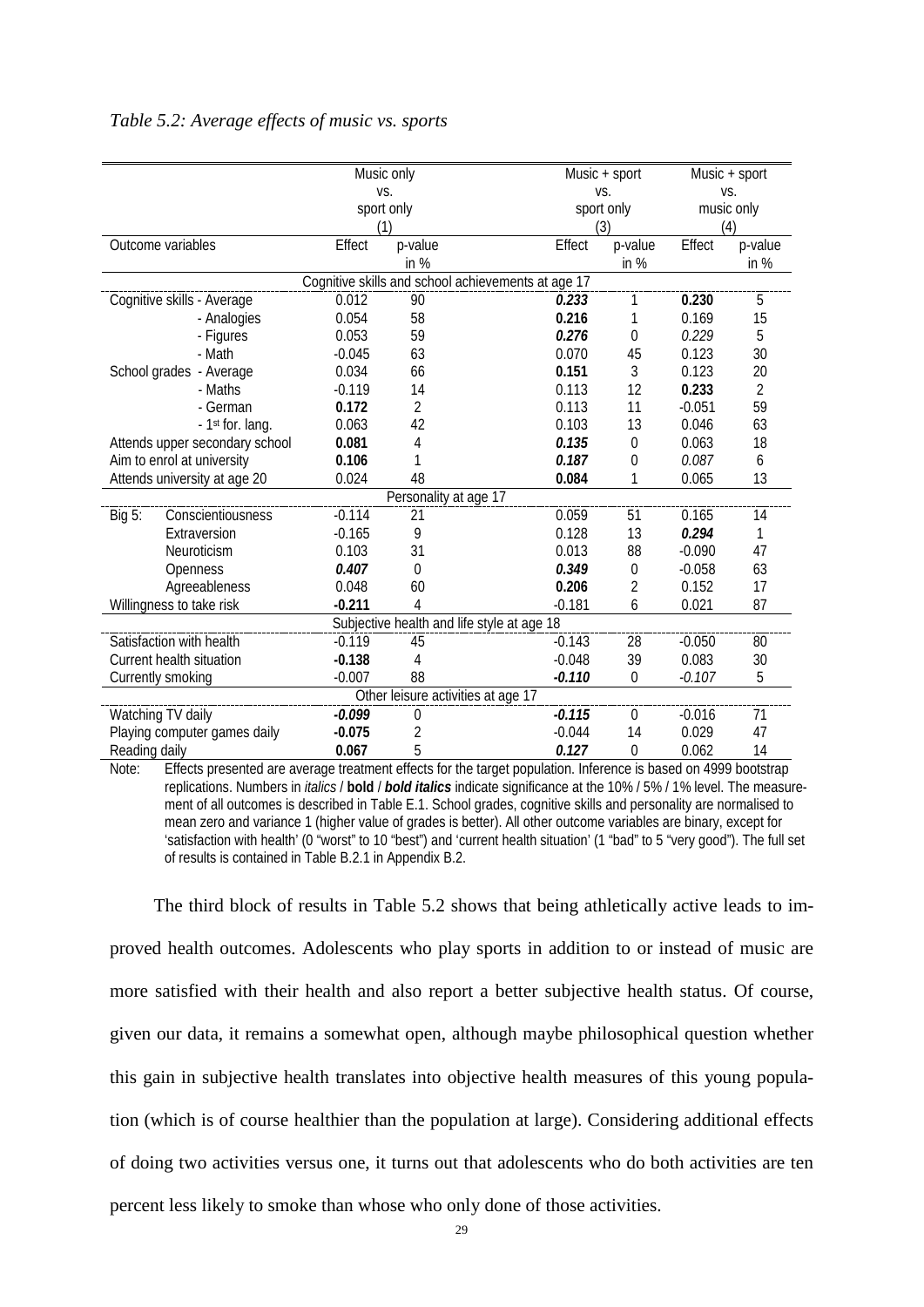Finally, adolescents active in music and sports differ with respect to their leisure time occupations, as described in the lower panel of Table 5.2. Adolescents who play music are more likely to read and less likely to watch TV or play computer games every day than those doing sports. If we believe that playing computer games and watching TV is on average not supportive of educational success while reading fosters it, then these results are in line with the findings for the educational outcomes and may provide at least a partial explanation of these findings.

#### 5.3 Heterogeneity

Next, we investigate heterogeneities in the effects for different subgroups of the target population with respect to gender and socio-economic background (for detailed results see Tables B.3.1 to B.3.9 in Appendix B). According to the literature as well as to the descriptive statistics shown in Section 3.4, male and female sports are different. Our main results take this specificity into account by matching adolescents by gender (but of course subsequently averaging their effects). In the following, we estimate the outcome differences between musically and athletically active adolescents for each gender separately to understand gender-specific differences between both activities. Before going into detail, note however that most of the following comparisons, documented in Appendix B.3, suffer from a loss of power, the magnitude of which varies between small and substantial. This loss is due to the reduced sample sizes within the additional strata.

With respect to cognitive skills and school grades, music seems to be more beneficial for girls, while sports may rather help boys. Girls see their language-related skills and grades improve by one fourth of a standard deviation when playing music, while athletically active boy obtain better results in mathematics. Other differences between music and sports are driven by male adolescents only. The positive effect of music on ambition is stronger for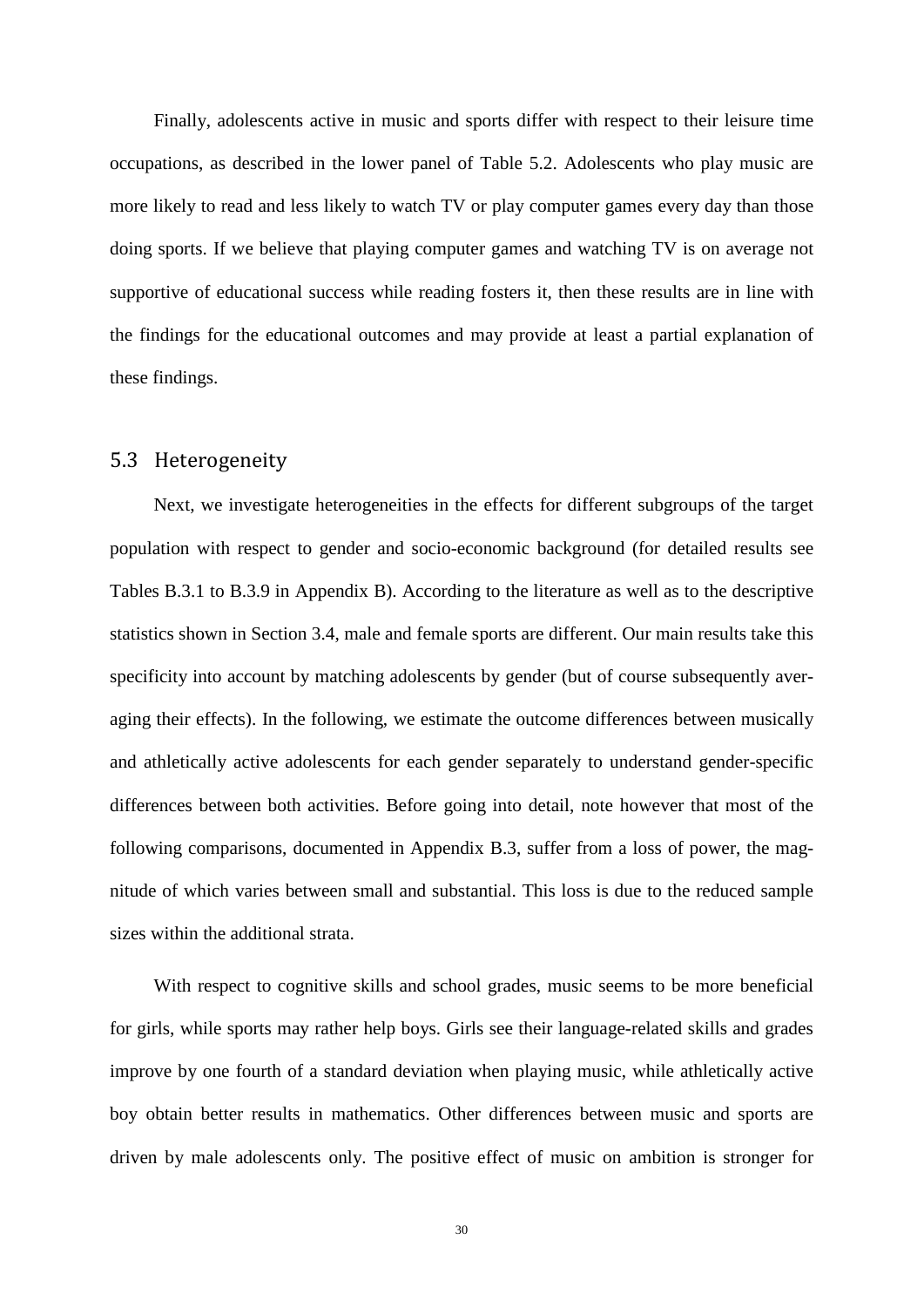males than for females. Finally, male sports participants increase their degree of extraversion compared to male musicians. This difference cannot be observed among women.

In order to investigate outcome differences between music and sports for different levels of socio-economic status, we estimated these differences in various subgroups. These subgroups stratify the full sample by parental labour market income, parental education, as well as the adolescent's abilities, as measured by the recommendation for upper secondary school received from their primary school teacher. In summary, we find that adolescents with richer or more highly educated parents, as well as adolescents with higher ability, have an advantage from playing music rather than sports for a variety of outcomes. For them, music is associated with higher cognitive skills and school grades. This is even more the case if the adolescent is active in two activities rather than one. In other words, while music and sports are similarly beneficial for children from disadvantaged social backgrounds, those from richer and more highly educated families do better with music than with sports. They also do better with two rather than one activity. One possible explanation relates to Bourdieu's cultural reproduction hypothesis. According to Bourdieu and Passeron (1990), parents from higher socio-economic status have access to better quality cultural education, leading their children to more strongly benefit from playing music.

#### 5.4 Robustness

One advantage of propensity score matching in comparison to OLS is related to the possibility to verify the common support between treatment and control group. If both groups are very different in their covariates, linear estimations might be sensitive to minor changes in the specification (Imbens, 2014). All our estimations have common support along the distribution of the propensity score between treatment and control groups as well as the target population. Even though we control for a large number of individual and parental background character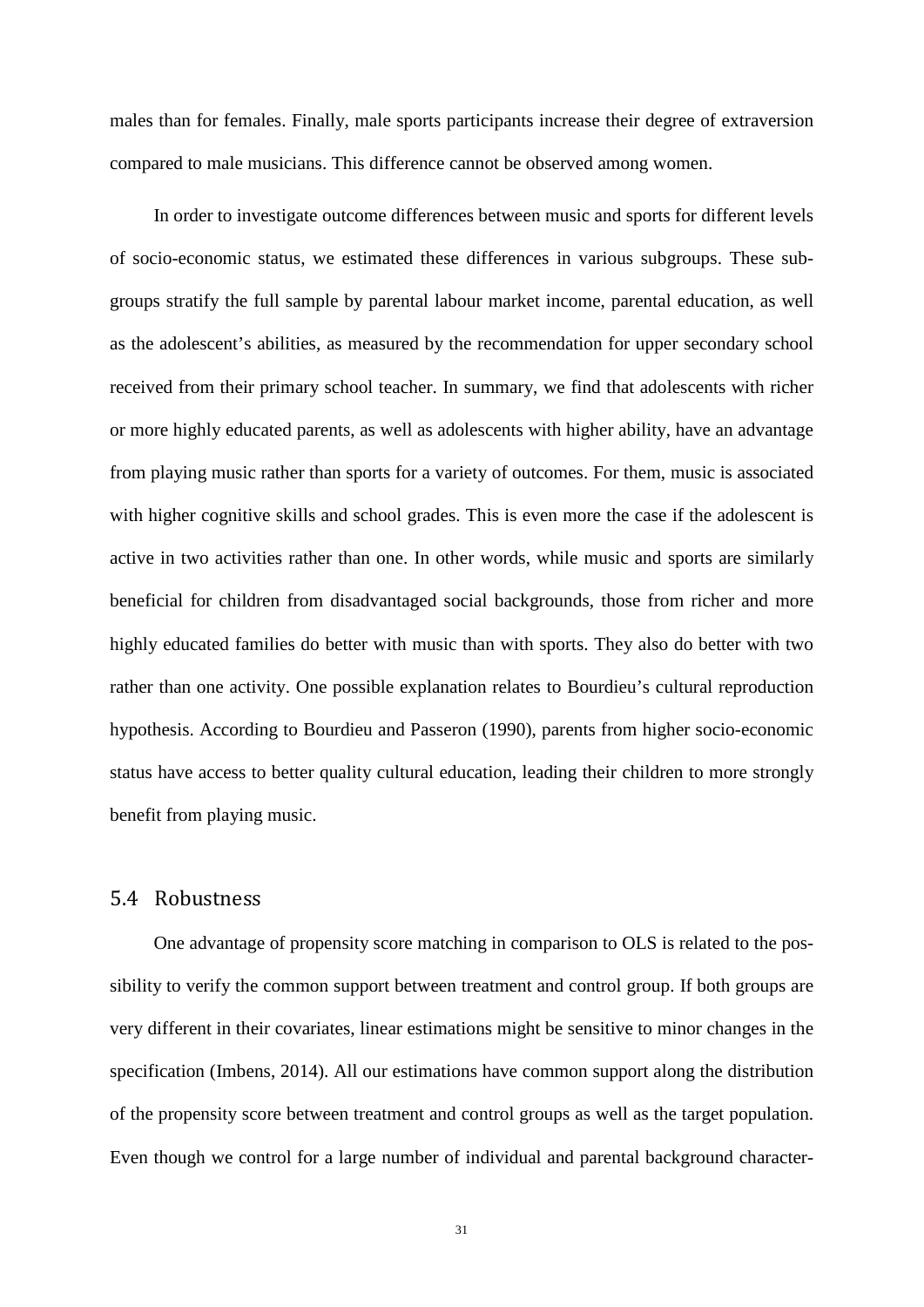istics, we can identify control observations along the entire distribution of propensity scores in the treatment group, and vice versa.

Our estimations are robust to various modifications in treatment definition and estimation method. For example, all effects are slightly stronger if we restrict the sample of musically active adolescents to those who take music lessons outside of school. Moreover, our results are robust to the alternative definitions of being active in music or sports, in which we disregard those who state to be active less than once a month. The results of these estimations are presented in Tables B.4.1 and B.4.2 in Appendix B.

We also checked the robustness of the results with respect to the particular method used for the bias correction step in the matching estimator.<sup>[20](#page-34-0)</sup> It turns out that, here, the bias correction does not matter. Similarly, varying the criteria to define the common support from 99% to 97% does not change in any relevant way (see Table B.4.3).

Panel attrition and item non-response do not appear to threaten our results either. We check this by creating on additional outcome variable measuring non-response. The effects on this missing indicator are small and statistically insignificant (see Table B. 4.4). In addition, the results are robust to using survey weights or not (see Table B.4.5).

We believe that the large number of informative and relevant individual and family characteristics included in our estimations is likely to make the conditional independence assumption (CIA) plausible. Thus our estimates have a causal interpretation. Still, we cannot entirely exclude the possibility that unobserved characteristics determine the choice between music and sports and simultaneously affect adolescents' outcomes. Although, of course, the CIA cannot be empirically tested in a statistical sense, we run two plausibility tests to shed some light on the potential validity of this assumption and the effects of deviating from it.

First, we used an instrumental variable to model the choice between music and sports. As instrument, we took an indicator of whether either parent played a musical instrument in

<span id="page-34-0"></span><sup>&</sup>lt;sup>20</sup> Results are available on request; all tables presented in this paper are based on a linear bias correction.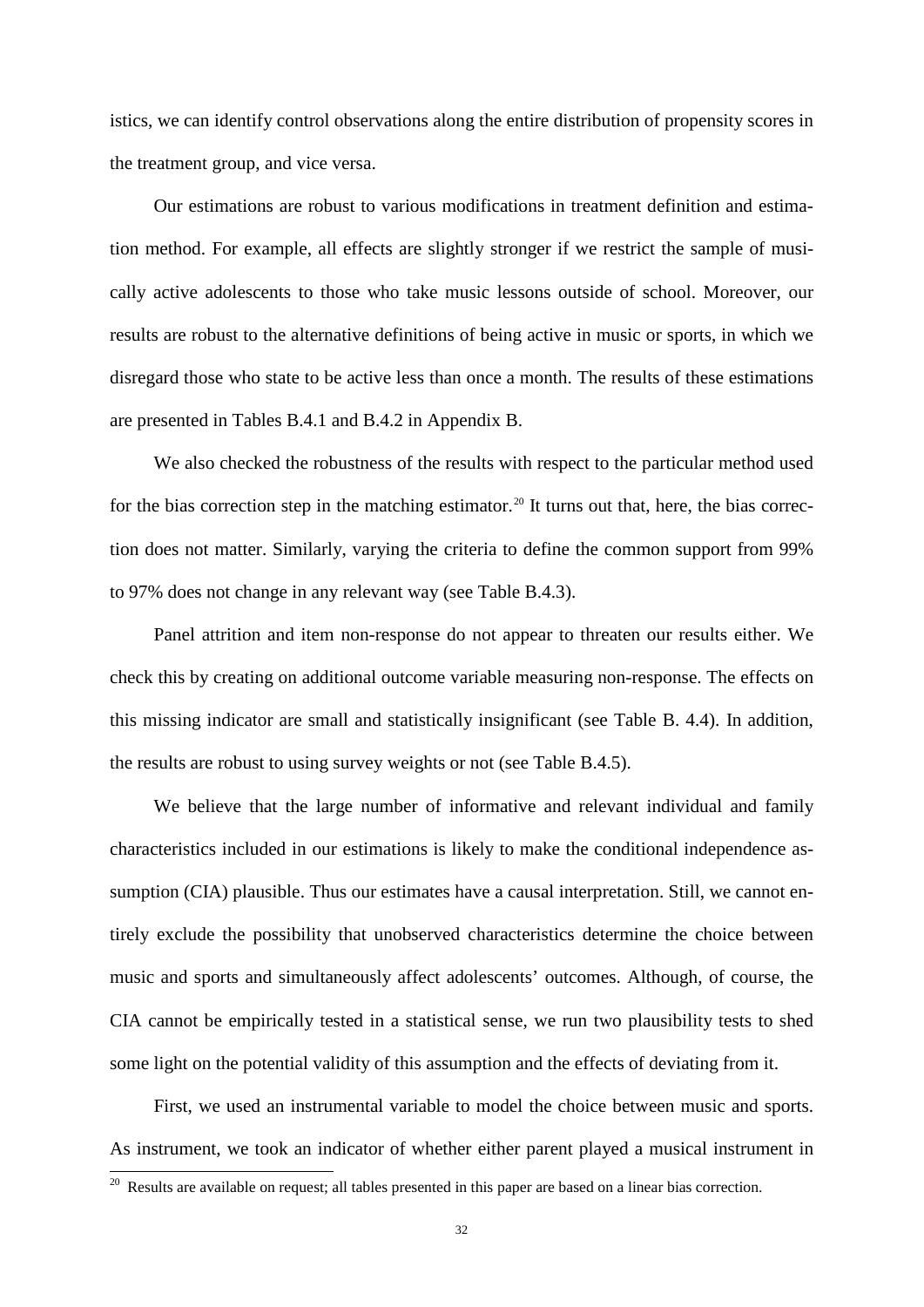their youth. This instrument arguably has no direct impact on children's outcome other than influencing the parents' taste with respect to their child's leisure activity conditional on the covariates (for a more detailed discussion, see Appendix D). The empirical results do not contradict our main findings. However, this test is not very powerful, because the IV results are subject to substantial sampling noise.

Second, we ran the formal sensitivity test as developed by Ichino, Mealli and Nannicini (2008) and implemented by Lechner and Downward (2013). This test is based on a simulation exercise to evaluate the sensitivity of the results with respect to potential violations of the CIA. It turns out that the results appear not to be sensitive to the investigated misspecifications (the details of the procedure used and the results are discussed in Appendix D.2).

# 6 Conclusions

Using the data of the German Socioeconomic Panel, this paper analyses the effects of spending part for adolescents' leisure time on playing music or doing sports, or both. Concentrating on those two competing uses of leisure time has the advantage of explicitly recognising that doing one of those potentially beneficial activities may crowed out the other due to lack of sufficient free time. Thus, the estimated effects have more obvious and useful interpretation than in the previous literature that compared essentially each of those activities separately to 'not doing that particular activity'. There is also an econometric advantage, because selection effects resulting from the parents' or child's decisions to spend time on one of these major extracurricular activities are irrelevant. If selection into these activities can be thought of as a two stage process, with a first stage decision on spending time and money on one of the two, and a second stage decision about the particular type, then only the second stage is of potential concern. Thus, identification will be greatly improved.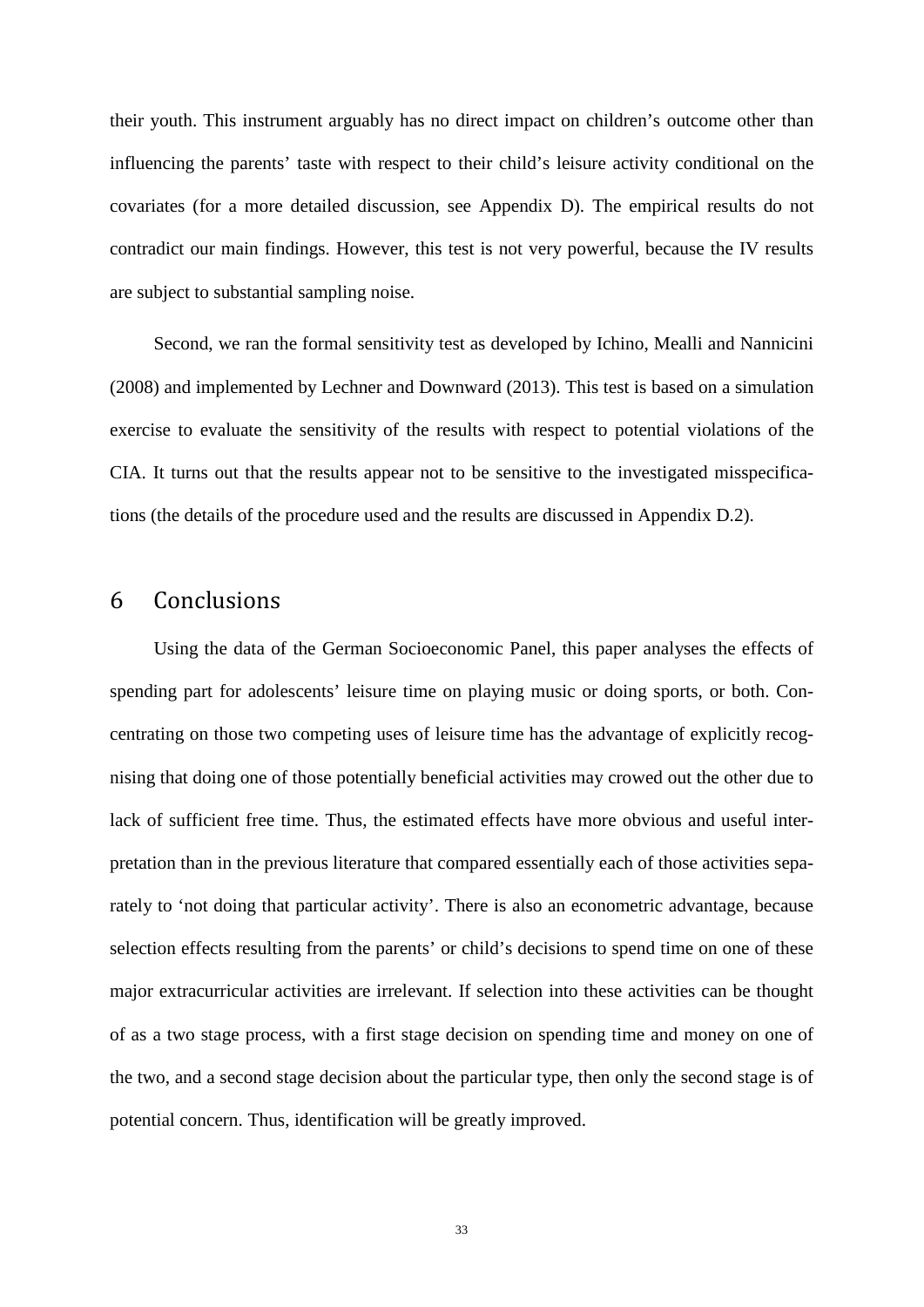The main results indicate that the two activities may have indeed quite different implications. Playing music appears to foster academic performance and academic ambition compared to doing sports, in particular for girls and children from more highly educated families. It also goes along with additional time spent reading and less time spent on watching TV and playing computer games. Doing sports on the other hand improves adolescents' subjective health. Since the positive effects on academic performance as well as the positive health effects should improve future labour market performance (and life satisfaction), it is not clear which of the two activities should be preferred, for example, by a parent interested in maximising life-time utility of their off-spring. Thus, there is no straightforward policy conclusion on which of those two activities should be preferred by public policy (or parents). Interestingly, when comparing the effects of doing both activities together against doing only one of them, positive effects appear as well for doing both.

An extensive robustness analysis based on a semiparametric instrumental variable estimation and a formal sensitivity analysis suggests that these results are robust with respect to several possible violations of key identifying assumptions, as well as various plausible values of the tuning parameters of the estimator.

An interesting avenue for future research consists in understanding the reasons ('mediators') behind those findings. Such an endeavour will however require larger samples than the ones available for the current study.

#### References

- Anderson, D. (2001), "'If You Let Me Play': The Effects of Participation in High School Athletics on Students' Educational and Labor Market Success", SSRN.
- Barron, J., B. Ewing, and G. Waddell (2000), "The effects of high school athletic participation on education and labor market outcomes", *Review of Economics and Statistics,* 82, 409-421.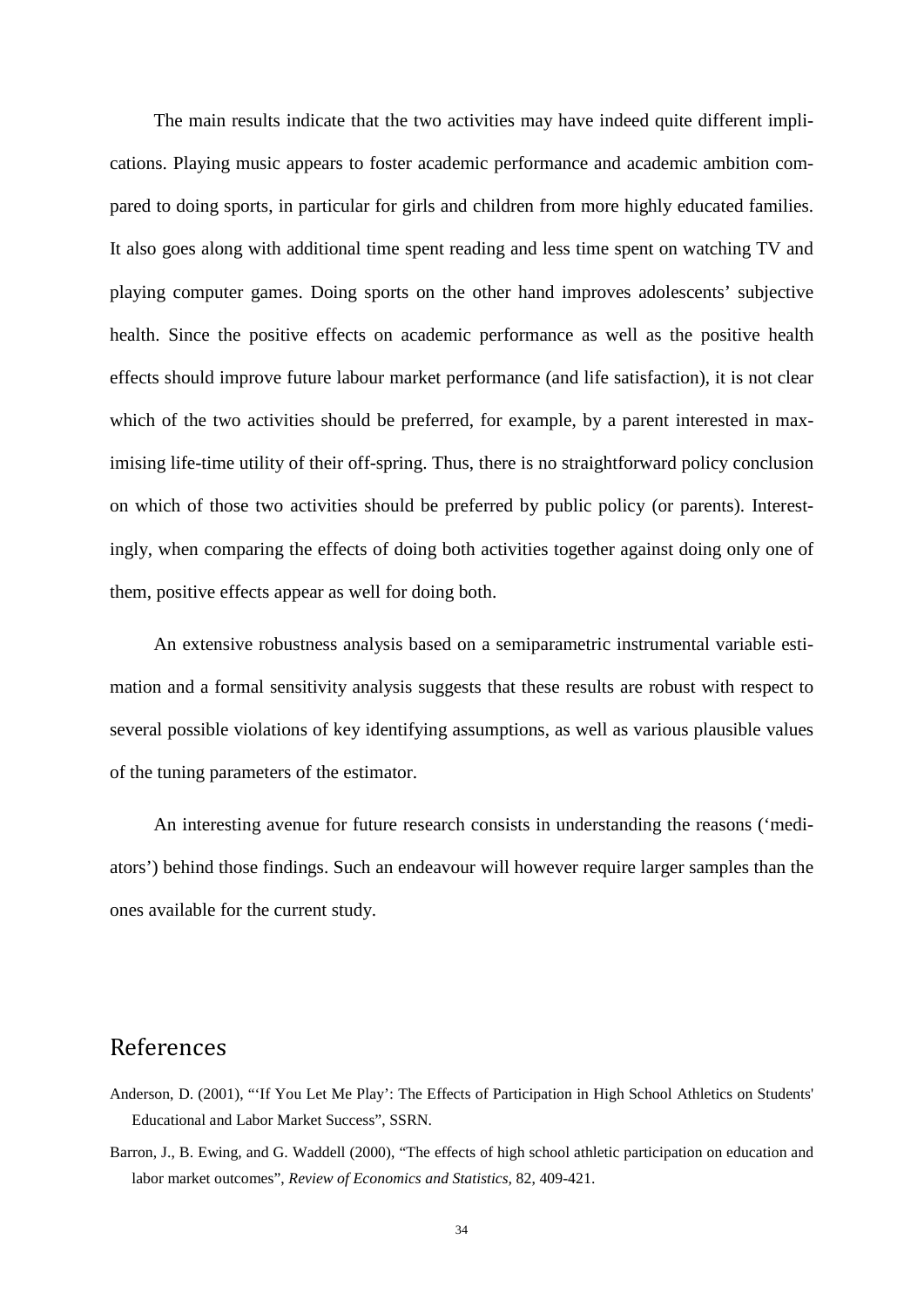Becker, G. (1965), "A Theory of the Allocation of Time", *Economic Journal,* 75 (299), 493-517.

- Besson, M., D. Schon, S. Moreno, A. Santos, and C. Magne (2007), "Influence of musical expertise and musical training on pitch processing in music and language", *Restorative Neurology and Neuroscience,* 25 (3-4), 399- 410.
- Bialystok, E. and A.-M. DePape (2009), "Musical expertise, bilingualism, and executive functioning", *Journal of Experimental Psychology, Human Perception and Performance,* 35 (2), 565-574.
- Bilhartz, T., R. Bruhn and J. Olson (1999), "The effect of early music training on child cognitive development", *Journal of Applied Developmental Psychology,* 20 (4), 615-636.
- Black, S., P. Devereux and K. Salvanes (2005), "The More the Merrier? The Effect of Family Size and Birth Order on Children's Education", *The Quarterly Journal of Economics,* 120 (2), 669-700.
- BMAS (2015), The educational package: A new start for taking part, Brochure, Federal Ministry of Labour and Social Affairs.
- Bourdieu, P., and J.-C. Passeron (1990), *Reproduction in Education, Society and Culture,* Vol. 4, SAGE Publications Limited.
- Breuer, C., and S. Feiler (2015), "Sportvereine in Deutschland ein Überblick", in Breuer C., ed., Sportentwicklungsbericht 2013/2014. Analyse zur Situation der Sportvereine in Deutschland, Köln: Sportverlag Strauß.
- Cabane, C., and A. Clark (2013), "Childhood Sporting Activities and Adult Labor-Market Outcomes", Paris School of Economics Working Paper, 2013-34.
- Cabane, C., and M. Lechner (2015), "Physical activity of adults: A survey of correlates, determinants, and effects", forthcoming in *Jahrbücher für Nationalökonomie und Statistic (Journal of Economics and Statistics)*.
- Cobb-Clark, D., and S. Schurer (2012), "The stability of big-five personality traits", *Economics Letters,* 115 (1), 11-15.
- Covay, E., and W. Carbonaro (2010), "After the Bell: Participation in Extracurricular Activities, Classroom Behavior, and Academic Achievement", *Sociology of Education,* 83 (1), 20-45.
- Craggs, C., K. Corder, E. M. F. van Sluijs and S. J. Griffin (2011). "Determinants of Change in Physical Activity in Children and Adolescents – A Systematic Review", *American Journal of Preventive Medicine*, 40(6), 645- 658
- Dahmann, S., and S. Anger (2014), "The Impact of Education on Personality: Evidence from a German High School Reform", IZA Discussion Paper 8139.
- Del Boca, D., C. Monfardini and C. Nicoletti (2012), "Children's and Parents' Time-Use Choice and Cognitive Development during Adolescence", Human Capital and Economic Opportunity Working Paper Series 2012- 006, University of Chicago.
- Deutsche Sportjugend (2014), *Deutsche Sportjugend,* http://www.dsj.de/deutsche-sportjugend/, accessed Nov 4th, 2014.
- Donnellan, M., and R. Lucas (2008), "Age differences in the big five across the life span: Evidence from two national samples", *Psychology and Aging,* 23 (3), 558-566.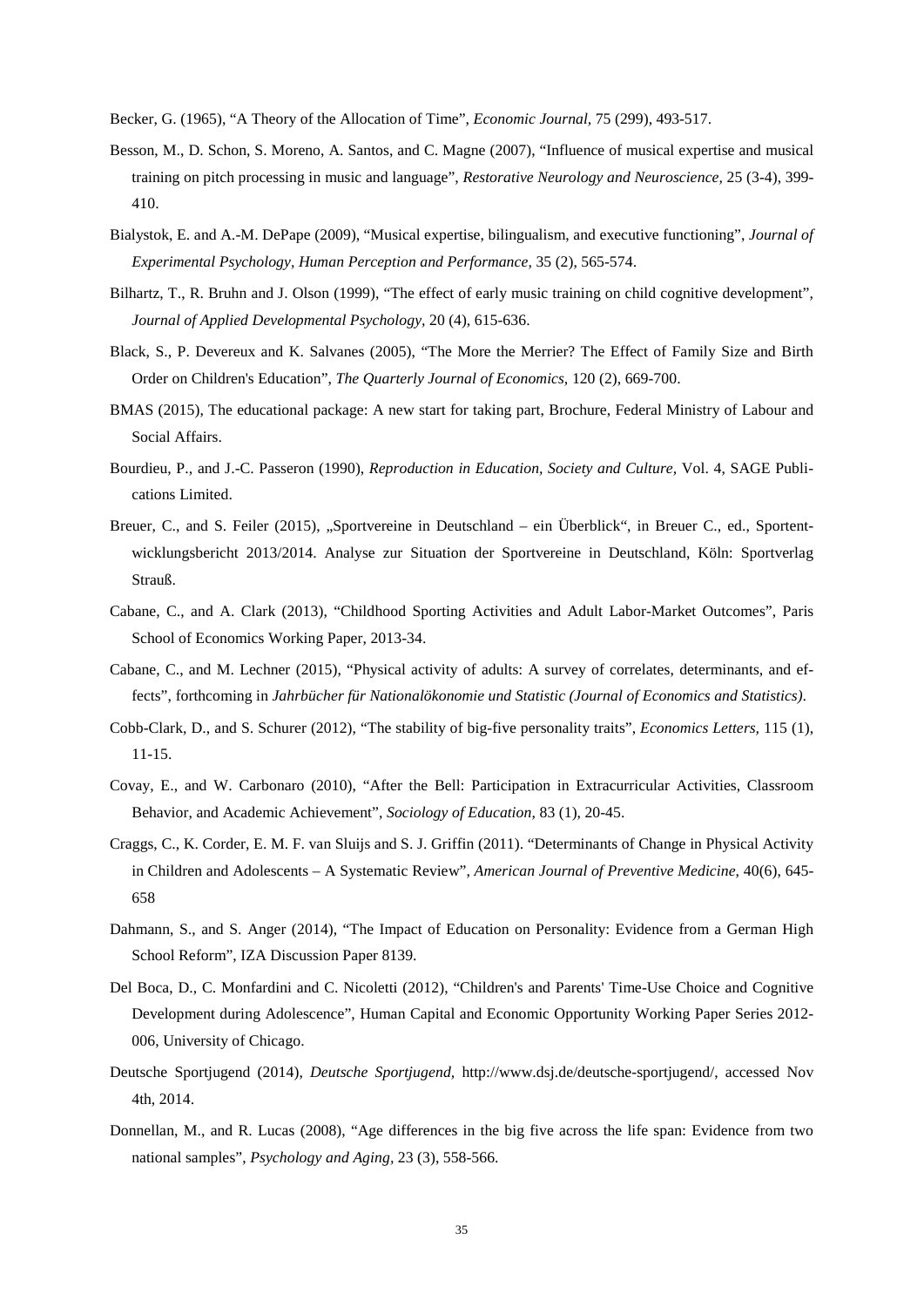- Eccles, J., B. Barber, M. Stone, and J. Hunt (2003), "Extracurricular Activities and Adolescent Development", *Journal of Social Issues,* 59 (4), 865-889.
- Eide, E., and N. Ronan (2001), "Is Participation in High School Athletics an Investment or a Consumption Good? Evidence from High School and Beyond", *Economics of Education Review,* 20, 431-442.
- European Commission (2007), *European Cultural Values,* Special Eurobarometer 278, [http://ec.europa.eu/public\\_opinion/archives/ebs/ebs\\_278\\_en.pdf,](http://ec.europa.eu/public_opinion/archives/ebs/ebs_278_en.pdf) accessed July 17<sup>th</sup>, 2014.
- European Commission (2011), *Youth on the move,* Flash Eurobarometer #319a, [http://ec.europa.eu/public\\_opinion/flash/fl\\_319a\\_en.pdf,](http://ec.europa.eu/public_opinion/flash/fl_319a_en.pdf) accessed July 17<sup>th</sup>, 2014.
- European Commission (2014), *European Cultural Values,* Special Eurobarometer 412, [http://ec.europa.eu/health/nutrition\\_physical\\_activity/docs/ebs\\_412\\_en.pdf,](http://ec.europa.eu/health/nutrition_physical_activity/docs/ebs_412_en.pdf) accessed July 17<sup>th</sup>, 2014.
- Eurostat (2009): *Youth in Europe. A statistical portrait,* http://epp.eurostat.ec.europa.eu/cache/ITY\_OFFPUB/KS-78-09-920/EN/KS-78-09-920-EN.PDF, accessed July  $17^{\text{th}}$ , 2014.
- Ewing, B. (2007), "The Labor Market Effects of High School Athletic Participation: Evidence From Wage and Fringe Benefit Differentials", *Journal of Sports Economics,* 8 (3), 255-265.
- Farrell, L. and M. Shields (2002), "Investigating the Economic and Demographic Determinants of Sporting Participation in England", *Journal of the Royal Statistical Society. Series A (Statistics in Society),* 165 (2), 335- 348.
- Feldman Farb, A., and J. Matjasko (2012), "Recent advances in research on school-based extracurricular activities and adolescent development", *Developmental Review,* 32 (1), 1-48.
- Felfe, C., M. Lechner and A. Steinmayr (2011), "Sport and Child Development", Economics Working Paper Series 1135, University of St. Gallen, School of Economics and Political Science.
- Frölich, M. (2007), "Nonparametric IV estimation of local average treatment effects with covariates", *Journal of Econometrics,* 139 (1), 35 - 75.
- Garboua, L., and C. Montmarquette (1996), "A microeconometric study of theatre demand", *Journal of Cultural Economics,* 20, 25-50.
- Grgic, M., and I. Züchner (2013), *Medien, Kultur und Sport bei jungen Menschen.* Beltz Juventa.
- Gustafson, S., and R. Rhodes (2006), "Parental Correlates of Physical Activity in Children and Early Adolescents", *Sports Medicine,* 36 (1), 79-97.
- Heckman, J., and T. Kautz (2012), "Hard evidence on soft skills", *Labour Economics,* 19, 451-464.
- Hille, A., A. Arnold and J. Schupp (2014), "Leisure behavior of young people: Education-oriented activities becoming increasingly prevalent", *DIW Economic Bulletin,* 4 (1), 26-36.
- Hille, A., and J. Schupp (2015), "How learning a musical instrument affects the development of skills", *Economics of Education Review*, 44, 56-82.
- Ho, Y., M. Cheung, A. Chan and S. Chan (2003), "Music training improves verbal but not visual memory: Cross-sectional and longitudinal explorations in children", *Neuropsychology,* 17 (3), 439-450.
- Hovemann, G., and P. Wicker, (2009), "Determinants of sport participation in the European Union", *European Journal for Sport and Society,* 6 (1), 51-59.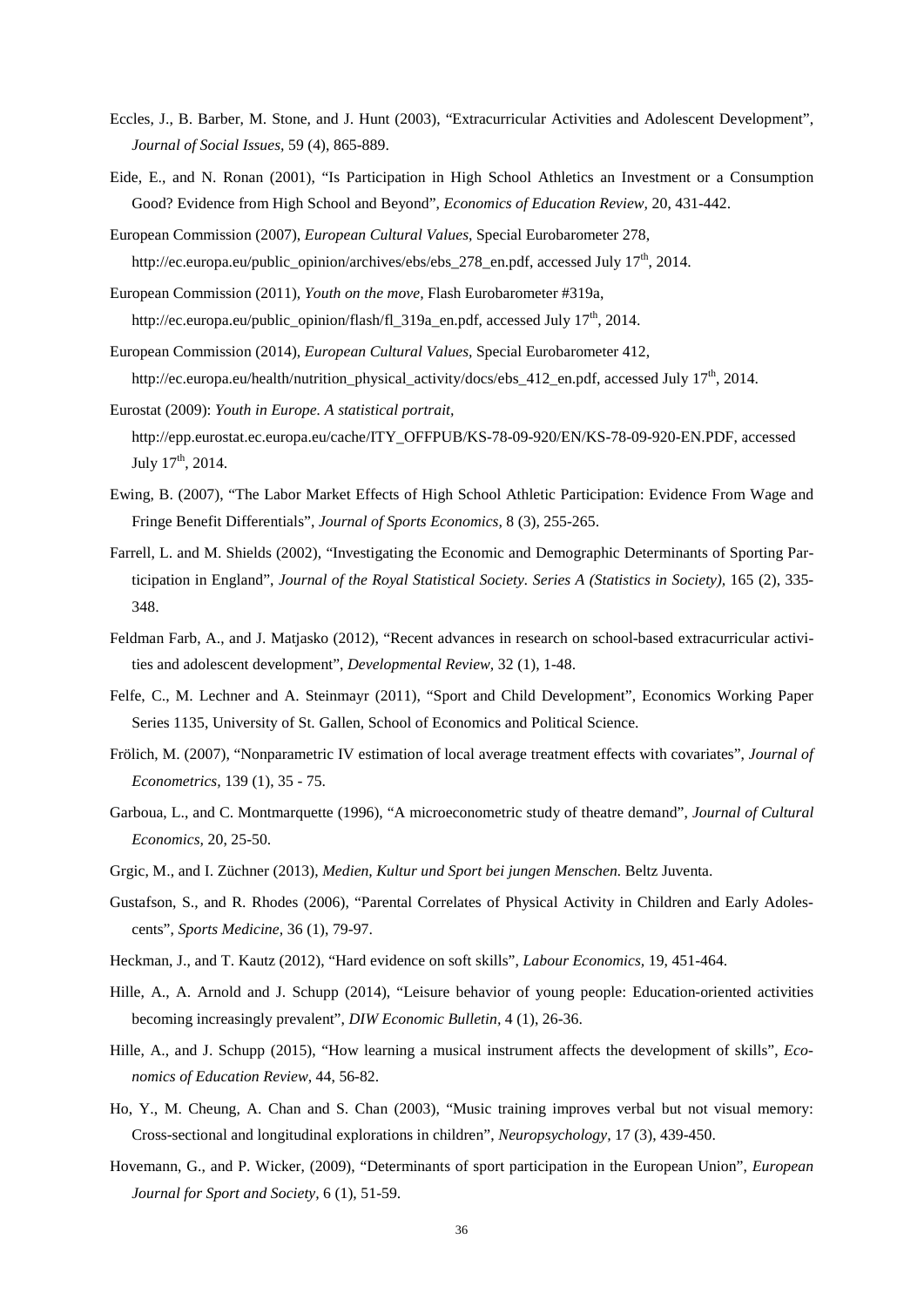- Huber, M., M. Lechner, and A. Steinmayr (2012), "Radius Matching on the Propensity Score with Bias Adjustment: Finite Sample Behaviour, Tuning Parameters and Software Implementation", Economics Working Paper Series 1226, University of St. Gallen, School of Economics and Political Science.
- Huber, M., M. Lechner, and C. Wunsch (2013), "The performance of estimators based on the propensity score", *Journal of Econometrics,* 175 (1), 1-21.
- Ichino, A., F. Mealli and T. Nannicini (2008), "From Temporary Help Jobs to Permanent Employment: What Can We Learn from Matching Estimators and their Sensitivity?", *Journal of Applied Econometrics,* 23, 305- 332.
- Imbens, G. (2000), "The role of the propensity score in estimating dose-response functions", *Biometrika,* 87 (3), 706-710.
- Imbens, G. (2014), "Matching methods in practice: Three examples", IZA Discussion Paper 8049.
- Lang, F., D. John, O. Lüdtke, J. Schupp and G. Wagner (2011), "Short assessment of the Big Five: robust across survey methods except telephone interviewing", *Behavior Research Methods,* 43 (2), 548-567.
- Lareau, A. (2011), *Unequal Childhoods: Class, Race, and Family Life,* 2nd ed., University of California Press.
- Lechner, M. (2001), "Identification and estimation of causal effects of multiple treatments under the conditional independence assumption" in Lechner, M. and F. Pfeiffer, eds., *Econometric Evaluation of Labour Market Policies,* Physica-Verlag HD, 43-58.
- Lechner, M. (2009), "Long-run labour market and health effects of individual sports activities", *The Journal of Health Economics,* 28, 839–854.
- Lechner, M., and C. Wunsch (2009), "Are Training Programs More Effective When Unemployment is High?", *Journal of Labor Economics,* 27 (4), 653-692.
- Lechner, M., and N. Sari (2014), "Labor Market Effects of Sports and Exercise: Evidence from Canadian Panel Data", IZA Discussion Paper 7931.
- Lechner, M., and P. Downward (2013), "Heterogeneous Sports Participation and Labour Market Outcomes in England", IZA Discussion Paper 7690.
- Lechner, M., R. Miquel and C. Wunsch (2011), "Long-Run Effects of Public Sector Sponsored Training in West Germany", *Journal of the European Economic Association,* 9 (4), 742-784.
- Light, R. L. (2010), "Children's Social and Personal Development Trough Sport: A Case Study of an Australian Swimming Club", *Journal of Sport & Social Issues,* 34 (4), 379 - 395.
- Lipscomb, S. (2007), "Secondary school extracurricular involvement and academic achievement: a fixed effects approach", *Economics of Education Review,* 26 (4), 463 - 472.
- Long, J., and S. Caudill (1991), "The Impact of Participation in Intercollegiate Athletics on Income and Graduation", *The Review of Economics and Statistics,* 73 (3), 525-31.
- Loui, P., K. Kroog, J. Zuk, E. Winner, and G. Schlaug (2011), "Relating pitch awareness to phonemic awareness in children: implications for tone-deafness and dyslexia", *Frontiers in Auditory Cognitive Neuroscience,* 2(111), 1-5.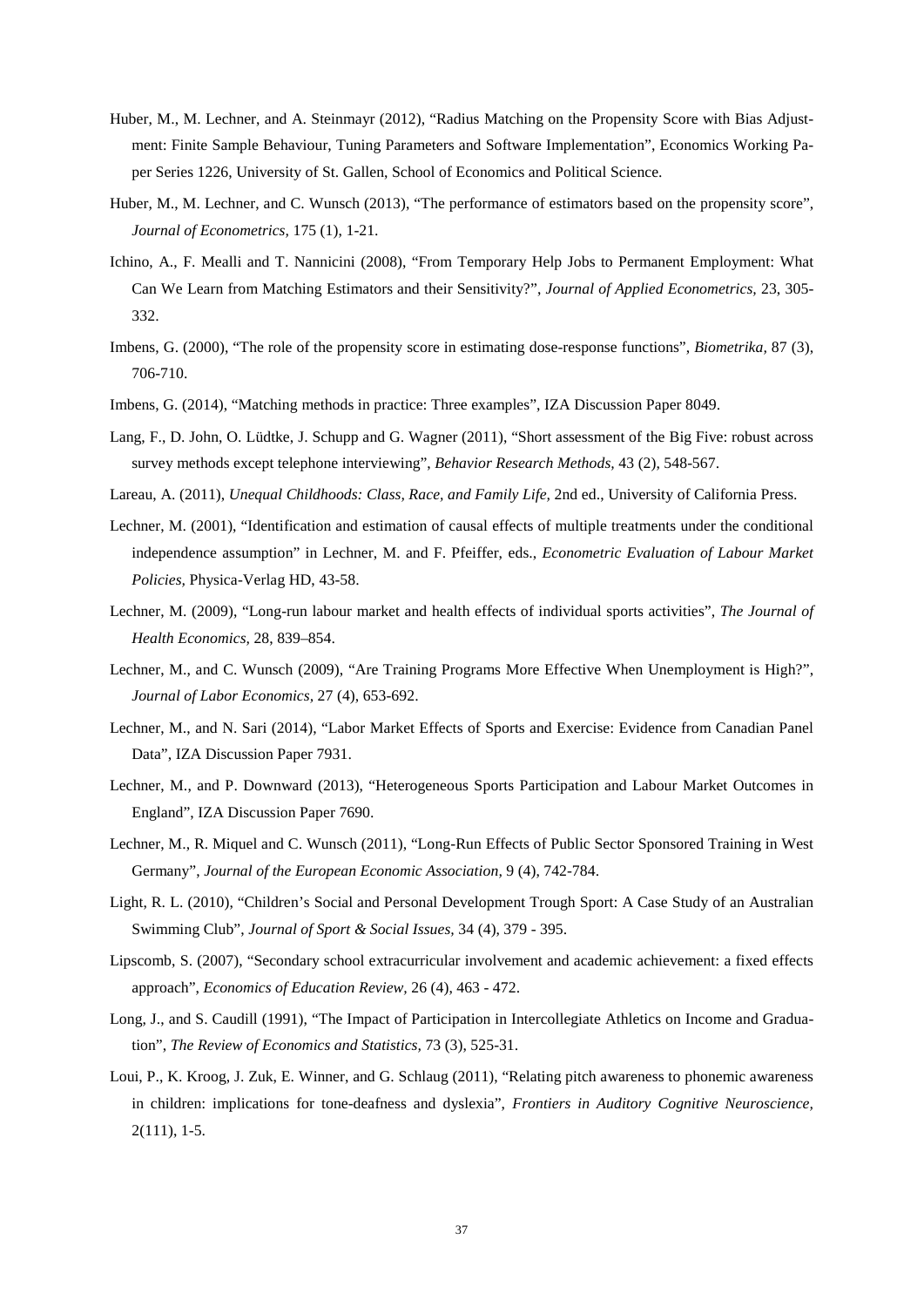- Lunn, P., and E. Kelly (2009), "Accounting for Taste: An Examination of Socioeconomic Gradients in Attendance at Arts Events", ESRI Working Paper 283, Economic and Social Research Institute (ESRI), Dublin/Ireland.
- McCrae, R., and P. Costa (1999), *The Five Factor Theory of Personality*, translated by John, O., R. Robins and L. Pervin, Guilford, New York, 139-153.
- Menninghaus, W. (2011) *Wozu Kunst? Asthetik nach Darwin,* Suhrkamp Berlin.
- MIZ (2014), Einnahmen und Ausgaben der Musikschulen im VdM, http://www.miz.org/intern/uploads/statistik125.pdf, accessed March 18th, 2015.
- Nering, M. (2002), "The effect of piano and music instruction on intelligence of monozygotic twins", Dissertation Abstracts International Section A: Humanities and Social Sciences, 63 (3A), 812.
- Neville, H. (2008), "Effects of music training on brain and cognitive development in under-privileged 3- to 5 year-old children: preliminary results" in B. Rich and C. Asbury (eds.), *Learning, Arts, and the Brain: The Dana Consortium Report on Arts and Cognition,* The Dana Foundation, New York/Washington, DC, 105- 106.
- Ormel, J., S. Lindenberg, N. Steverink and L. Verbrugge (1999), "Subjective Well-Beingand Social Production Functions", *Social Indicators Research,* 46, 61-90.
- Pervin, L., D. Cervone and O. John (2005), *Personality: Theory and Research,* 9th ed., John Wiley & Sons, Inc.
- Pfeifer, C., and T. Cornelissen (2010), "The impact of participation in sports on educational attainment New evidence from Germany", *The Economics of Education Review,* 29, 94–103.
- Racine, J., and J. MacKinnon (2007), "Inference via kernel smoothing of bootstrap values", *Computational Statistics & Data Analysis,* 51 (12), 5949-5957.
- Raudsepp, L. (2006), "The relationship between socio-economic status, parental support and adolescent physical activity", *Acta Pædiatrica,* 95 (1), 93-98.
- Rees I., and J. Sabia (2010), "Sports participation and academic performance: Evidence from the National Longitudinal Study of Adolescent Health", *Economics of Education Review,* 29 (5), 751-759.
- Ritchie, L., and A. Williamon (2011), "Measuring distinct types of musical self-efficacy", *Psychology of Music,* 39 (3), 328-344.
- Sallis, J. F., J. J. Prochaska and W. C. Taylor (2000). "A review of correlates of physical activity of children an adolescents", *Medicine and Science in Sports and Exercise,* 32 (9), 963-975.
- Schellenberg, E. (2004), "Music lessons enhance IQ", *Psychological Science,* 15 (8), 511-514.
- Schellenberg, E. (2006), "Long-term positive associations between music lessons and IQ", *Journal of Educational Psychology,* 98 (2), 457-468.
- Schellenberg, E. (2011), "Examining the association between music lessons and intelligence", *British Journal of Psychology,* 102 (3), 283-302.
- Schellenberg, E., and S. Moreno (2010), "Music lessons, pitch processing, and g", *Psychology of Music,* 38 (2), 209-221.
- Schröder, C., C. K. Spieß and J. Storck (2015), "Private Bildungsausgaben für Kinder: Einkommensschwache Familien sind relativ stärker belastet", DIW Wochenbericht, 82 (8), 158-169.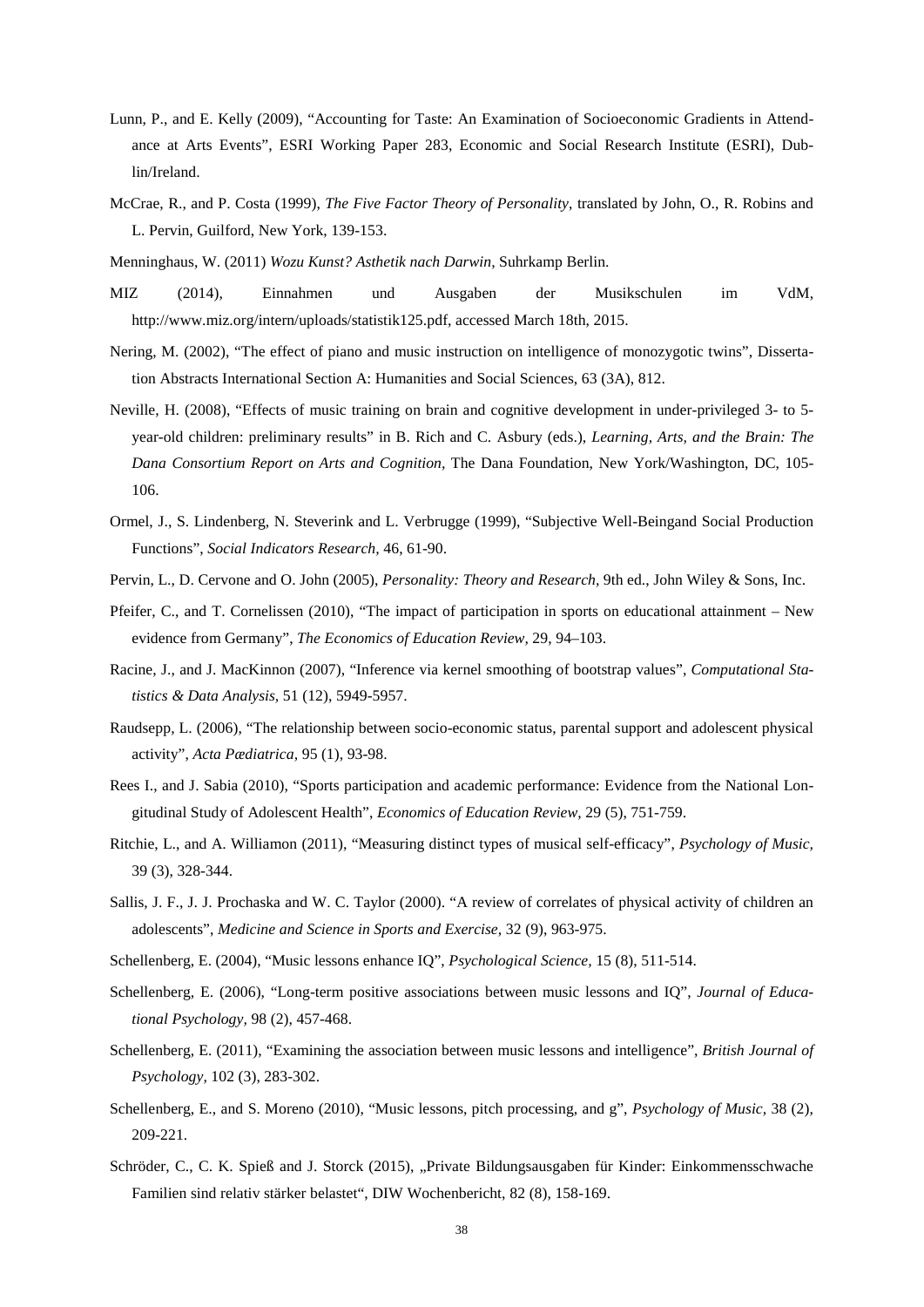- Schumacher, R. (2009), *Pauken mit Trompeten. Lassen sich Lernstrategien, Lernmotivation und soziale Kompetenzen durch Musikunterricht fördern?,* Bundesministerium für Bildung und Forschung (BMBF).
- Schupp, J. and S. Herrmann (2009), "Kognitionspotenziale Jugendlicher. Ergänzungen zum Jugendfragebogen der Längsschnittstudie Sozio-oekonomisches Panel (SOEP)", Data Documentation 43, DIW Berlin, German Institute for Economic Research.
- Seaman, B. (2006), "Chapter 14: Empirical Studies of Demand for the Performing Arts" in V. Ginsburgh and D. Throsby, eds., *Handbook of the Economics of Art and Culture,* 415 - 472.
- Shahin A., L. Roberts, W. Chau, L. Trainor, and L. Miller (2008), "Music training leads to the development of timbre-specific gamma band activity", *Neuroimage,* 41 (1), 113-122.
- Singh, A., L. Uijtdewilligen, J. W. R. Twisk, W. van Mechelen, and M. J. M. Chinapaw (2012), "Physical Activity and Performance at School, Systematic Review of the Literature Including a Methodological Quality Assessment", *Arch Pediatr Adolesc Med.,* 166(1), 49-55
- Southgate, D., and V. Roscigno (2009), "The Impact of Music on Childhood and Adolescent Achievement", *Social Science Quarterly,* 90 (1), 4-21.
- Specht, J., B. Egloff and S. Schmukle (2011), "Stability and change of personality across the life course: The impact of age and major life events on mean-level and rank-order stability of the Big Five", *Journal of Personality and Social Psychology,* 101 (4), 862-882.
- Specht, J., B. Egloff and S. Schmukle (2013), "Everything Under Control? The Effects of Age, Gender, and Education on Trajectories of Perceived Control in a Nationally Representative German Sample", *Developmental Psychology,* 49 (2), 353-364.
- Spychiger, M., L. Gruber and F. Olbertz (2009), "Musical Self-Concept: Presentation of a Multi-Dimensional Model and Its Empirical Analyses", in F. Louhivuori, T. Eerola, S. Saarikallio, T. Himberga and P.-S. Eerola, eds., *Proceedings of the 7th Triennial Conference of European Society for the Cognitive Sciences of Music.*
- Stevenson, B. (2010) "Beyond the Classroom: Using Title IX to Measure the Return to High School Sports", *Review of Economics and Statistics,* 92 (2), 284-301.
- Van der Horst, K., M. J. C. A. Paw, J. W. R. Twisk and W. van Mechelen (2007). "A Brief Review on Correlates of Physical Activity and Sedentariness in Youth", *Medicine and Science in Sports and Exercise,* 39 (8), 1241-1250
- Vaughn, K., and E. Winner (2000), "SAT scores of students with four years of arts: What we can and cannot conclude about the association", *Journal of Aesthetic Education,* 34 (3-4), 77-89.
- VDM (2011), Richtlinien für die Mitgliedschaft im Verband deutscher Musikschulen e.V. (VdM), http://www.musikschulen.de/medien/doks/vdm/richtlinien-des-vdm-2011\_logo.pdf, accessed March 18th, 2015.
- Verband deutscher Musikschulen (2014), *Mitgliedschulen im VdM,* http://www.musikschulen.de/musikschulen/ fakten/vdm-musikschulen/index.html, accessed Oct 16th, 2014.
- Wagner, G., J. Frick and J. Schupp (2007), "The German Socio-Economic Panel Study (SOEP) Scope, Evolution and Enhancements", *Schmollers Jahrbuch: Journal of Applied Social Science Studies / Zeitschrift für Wirtschafts- und Sozialwissenschaften,* 127 (1), 139–169.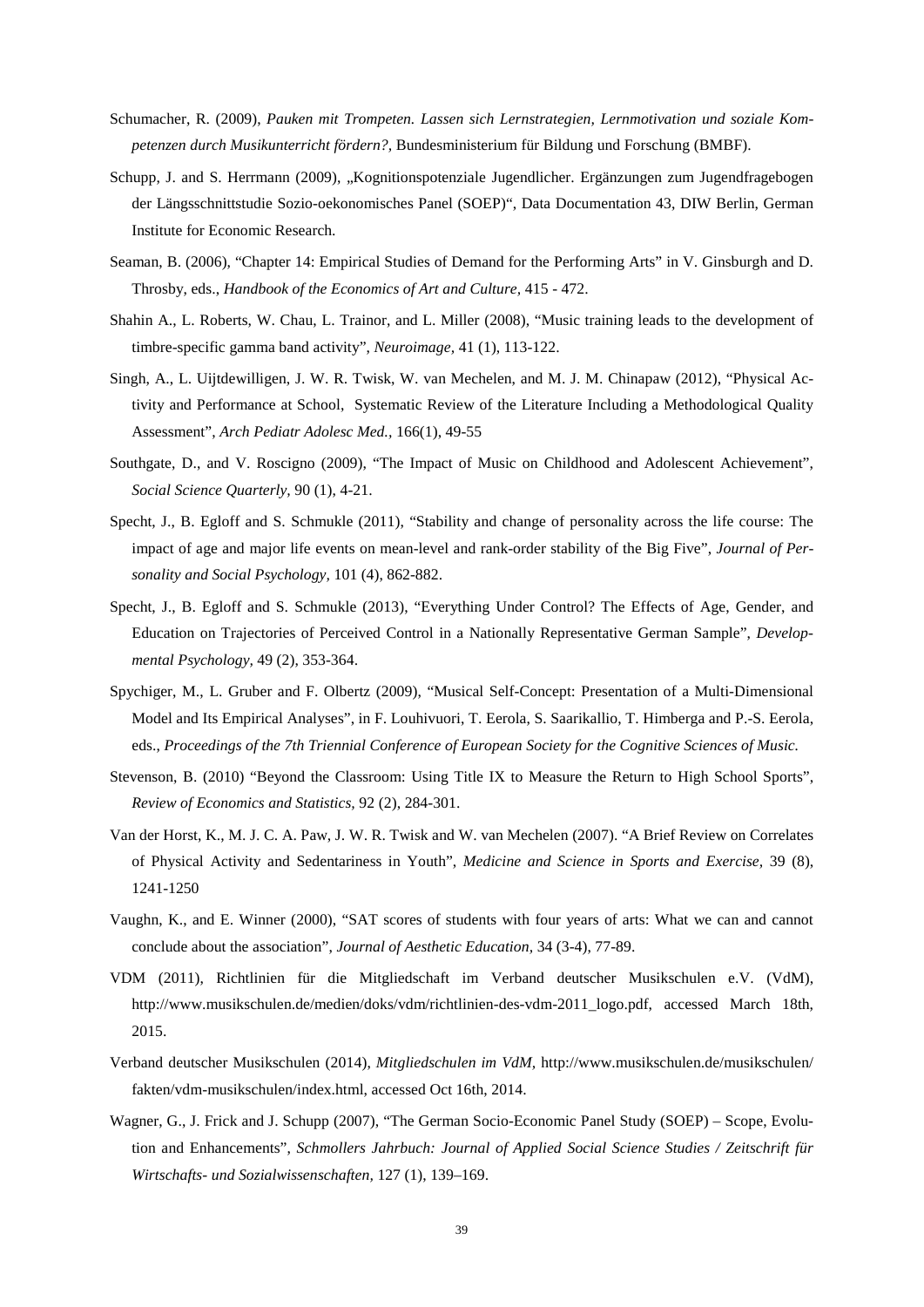- Weinhardt, M., and J. Schupp (2011), "Multi-Itemskalen im SOEP Jugendfragebogen", Data Documentation 60, DIW Berlin, German Institute for Economic Research.
- Winner, E., T. Goldstein and S. Vincent-Lancrin (2013), *Arts for Arts's Sake? The Impact of Arts Education,* OECD Publishing.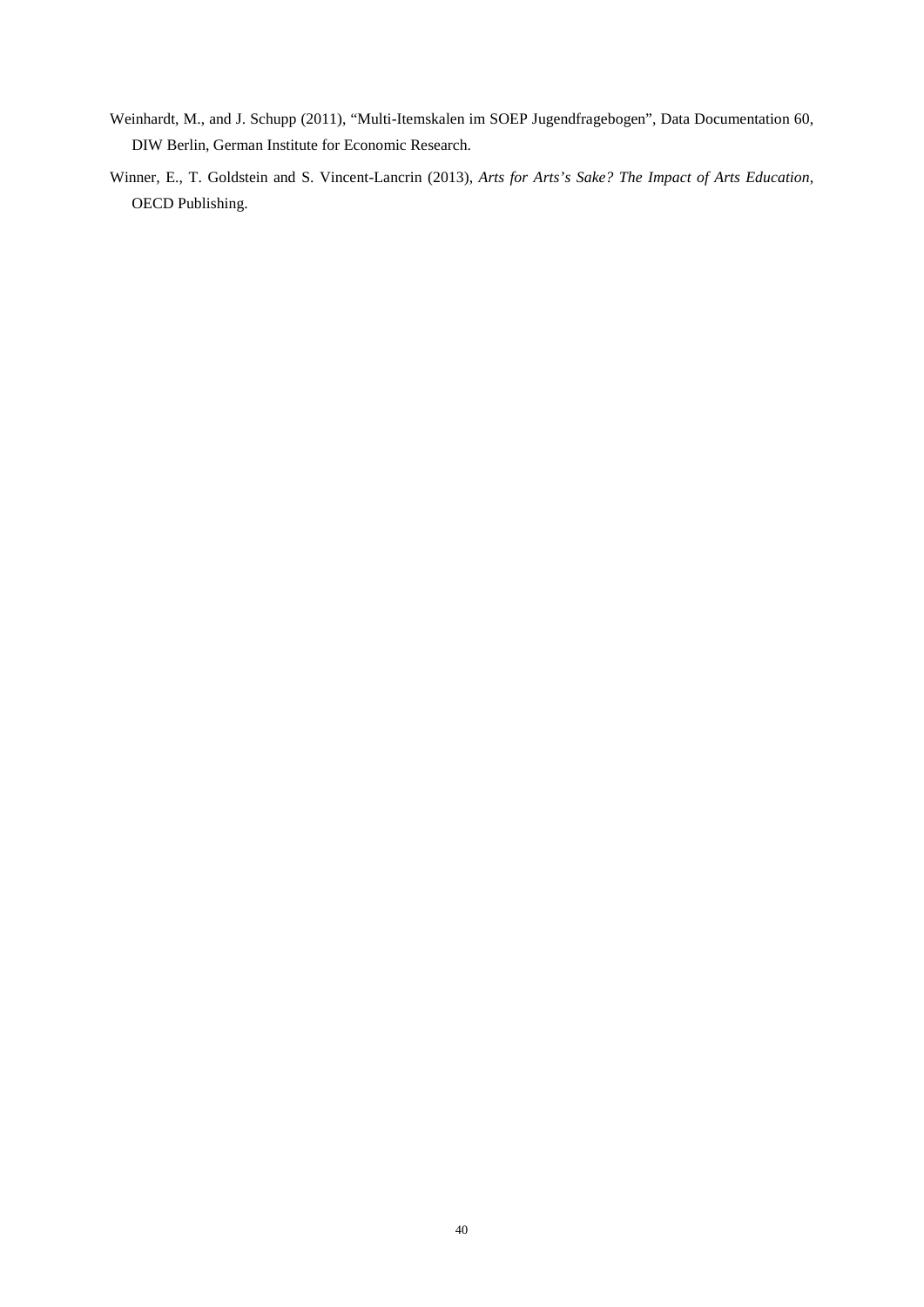# Appendix A: Data

# A.1 Selection of sample and activity definition

### *Table A.1.1: Sample selection*

| <b>Step</b>                                                                                                         | Remaining # of observations |
|---------------------------------------------------------------------------------------------------------------------|-----------------------------|
| Pooled data of all individuals who have answered the SOEP Youth Questionnaire when                                  | 4,190                       |
| they were 17 (complete youth data contains survey years 2000 to 2012)                                               |                             |
| Drop survey year 2000 (music-related questions were not asked)                                                      | 3,958                       |
| Drop individuals with missing information on music or sports participation (missing an-                             | 3,835                       |
| swers to questions 16, 19, 21, 24 and 25, see Table 3.1)                                                            |                             |
| Missing information on the outcomes                                                                                 |                             |
| Sample with no missing information on cognitive skills: Cognitive skills were measured                              | 1,806                       |
| since 2006, however, some individuals from survey years 2004 and 2005 were also                                     |                             |
| given the opportunity to take the test. Moreover, the test can only be administered                                 |                             |
| among survey participants with a personal interview (test is not possible for adolescents                           |                             |
| who answered the questionnaire alone for themselves on paper or on a computer).                                     |                             |
| Therefore, for estimations using cognitive skills as outcome measures, the following                                |                             |
| individuals are dropped:                                                                                            |                             |
| survey years 2001 to 2003                                                                                           |                             |
| individuals who did not have the opportunity to take the test (telephone inter-                                     |                             |
| view or self-administered interview)                                                                                |                             |
| individuals who refused to take the test                                                                            |                             |
| Sample with no missing information on outcomes only measured since 2006: Big Five                                   | 1,742                       |
| personality traits, risk aversion, trust and time preferences were only measured since                              |                             |
| 2006. Therefore, in all estimations using these variables as outcomes, the following                                |                             |
| individuals were dropped:                                                                                           |                             |
| individuals who answered youth questionnaire between 2001 and 2005                                                  |                             |
| individuals who refused to provide answers to the questions                                                         |                             |
| Sample with no missings on health measures at age 18. Individuals were dropped who                                  | 2,166                       |
| were no longer part of the SOEP at age 18 or who refused to provide an answer on any                                |                             |
| of the outcomes.                                                                                                    |                             |
| Sample with no missings on standard outcome measures. For all other outcomes                                        | 3,345                       |
| (school type attended, class repeated, school grades, opinions about means of success                               |                             |
| and perceived control), individuals were dropped, who did not provide an answer on at<br>least one of the outcomes. |                             |
|                                                                                                                     |                             |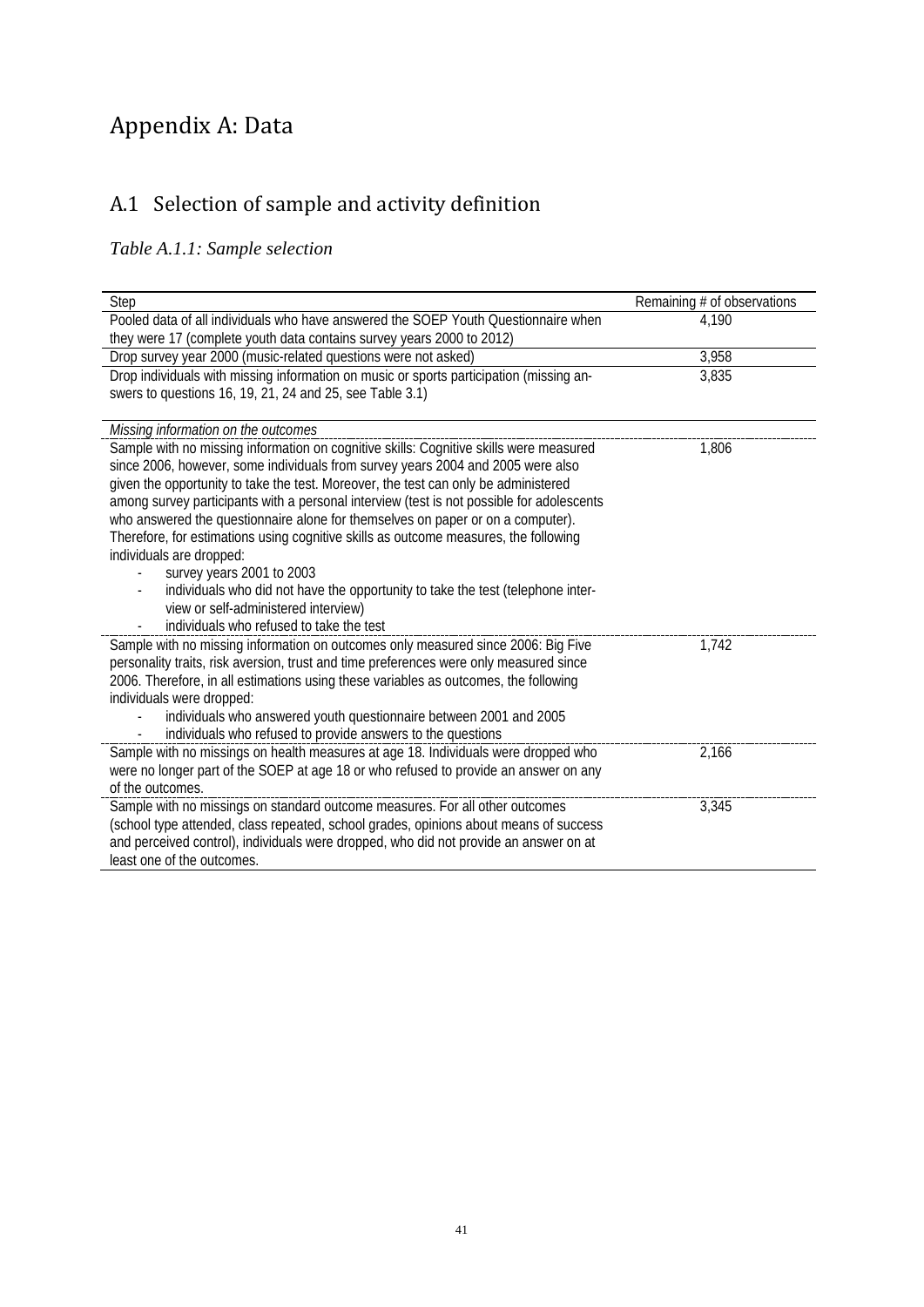|  |  |  | Table A.1.2: Definitions of musical and athletic activities |
|--|--|--|-------------------------------------------------------------|
|  |  |  |                                                             |

| <b>Definition</b>                                                                                                                                                                                                                                                                                                 |
|-------------------------------------------------------------------------------------------------------------------------------------------------------------------------------------------------------------------------------------------------------------------------------------------------------------------|
| - Play music at age 16 or 17 (answer "yes" to Question 16 of Youth Questionnaire)<br>- Have started to play music at age 14 or earlier (answer "14" or less to Question 19 of<br>Youth Questionnaire)                                                                                                             |
| - Play sports at age 16 or 17 (answer "yes" to Question 21 of Youth Questionnaire)<br>- Have started to play sports at age 14 or earlier (answer "14" or less to Question 24 of<br>Youth Questionnaire)                                                                                                           |
| - Play sports at age 16 or 17 (answer "yes" to Question 21 of Youth Questionnaire)<br>- Have started to play sports at age 14 or earlier (answer "14" or less to Question 24 of<br>Youth Questionnaire)<br>- Regularly take part in sports competitions (answer "yes" to Question 25 of Youth Ques-<br>tionnaire) |
|                                                                                                                                                                                                                                                                                                                   |

bers used here refer to that table.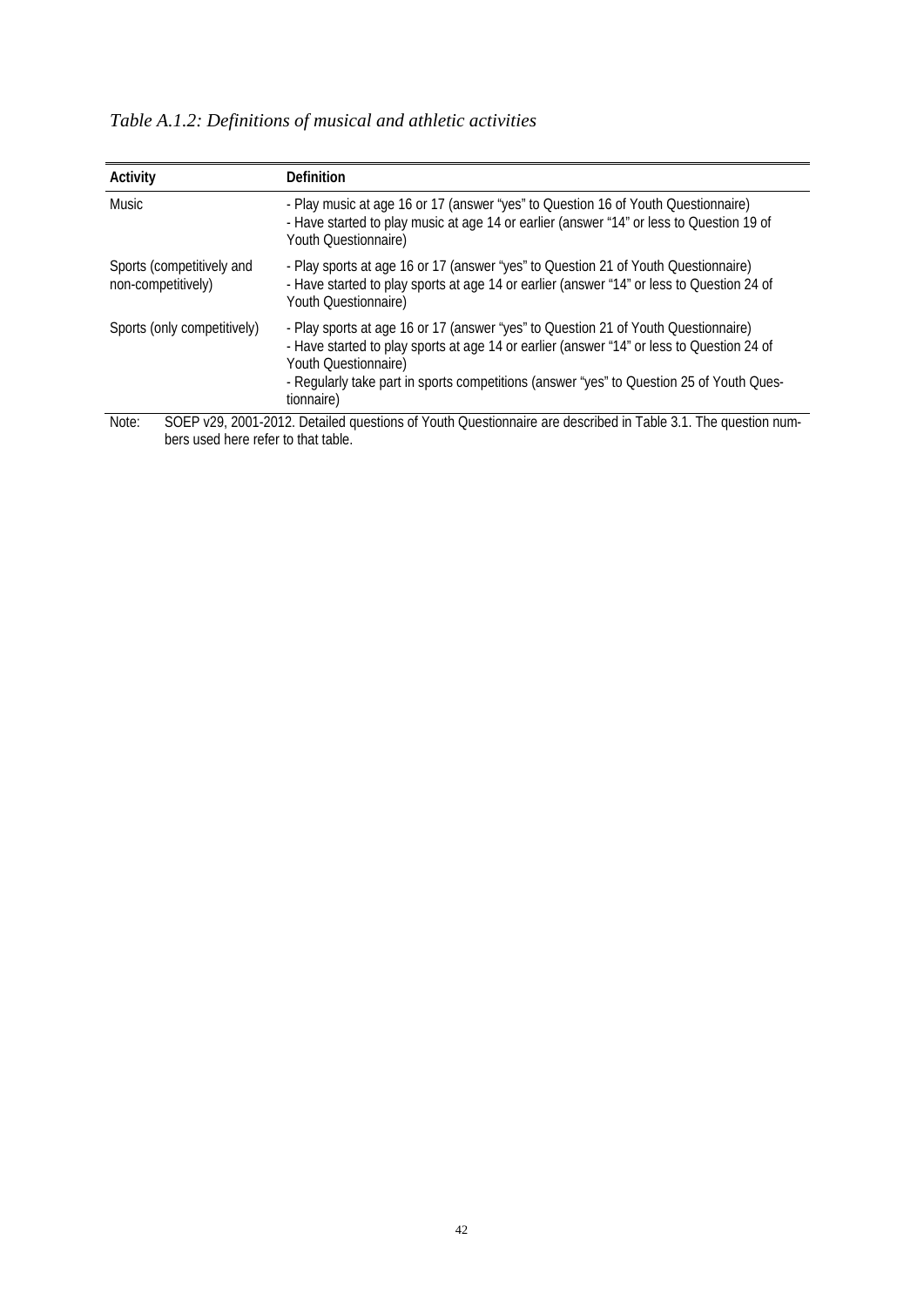# A.2 Descriptive statistics

# *Table A.2.1: Covariates by type of activity*

|                                                                           |            | One activity |                         |       | <b>Both</b> |  |
|---------------------------------------------------------------------------|------------|--------------|-------------------------|-------|-------------|--|
|                                                                           | Not active | Sports       | Sports<br>(competitive) | Music | activities  |  |
| Female (share)                                                            | 0.55       | 0.41         | 0.35                    | 0.59  | 0.56        |  |
| Recommendation for upper secondary school (share)                         | 0.25       | 0.38         | 0.44                    | 0.55  | 0.68        |  |
| Difference: birth year - 1981                                             | 6.96       | 7.61         | 7.65                    | 8.07  | 8.44        |  |
| Birth year 1982 or 1983 (share)                                           | 0.10       | 0.06         | 0.06                    | 0.07  | 0.04        |  |
| <b>Birth order</b>                                                        | 1.68       | 1.72         | 1.70                    | 1.65  | 1.72        |  |
| Single parent household (share)                                           | 0.26       | 0.22         | 0.22                    | 0.17  | 0.17        |  |
| Number of siblings in SOEP                                                | 2.26       | 2.27         | 2.28                    | 2.32  | 2.41        |  |
| Household lives in rural area (share)                                     | 0.28       | 0.24         | 0.24                    | 0.29  | 0.22        |  |
| North West Germany (share)                                                | 0.13       | 0.15         | 0.14                    | 0.12  | 0.16        |  |
| North Rhine Westphalia (share)                                            | 0.2        | 0.23         | 0.22                    | 0.17  | 0.18        |  |
| Hesse (share)                                                             | 0.06       | 0.08         | 0.08                    | 0.05  | 0.07        |  |
| Berlin and Brandenburg (share)                                            | 0.09       | 0.07         | 0.06                    | 0.08  | 0.05        |  |
| Saxony (share)                                                            | 0.07       | 0.06         | 0.06                    | 0.08  | 0.07        |  |
| South East Germany (share)                                                | 0.09       | 0.08         | 0.08                    | 0.09  | 0.04        |  |
| City states: Bremen, Hamburg, Berlin (share)                              | 0.05       | 0.04         | 0.03                    | 0.06  | 0.06        |  |
| Household net overall wealth (in 100,000 euros)                           | 1.46       | 2.05         | 2.39                    | 2.64  | 3.02        |  |
| Log of labor market income (both parents)                                 | 6.13       | 6.59         | 6.69                    | 6.99  | 7.16        |  |
| Age of mother at birth                                                    | 26.81      | 27.40        | 27.52                   | 28.38 | 29.19       |  |
| Hours working (mother)                                                    | 21.15      | 22.10        | 23.18                   | 23.14 | 21.16       |  |
| Hours working (father)                                                    | 37.64      | 39.48        | 40.41                   | 42.44 | 42.91       |  |
| Mother working in services (share)                                        | 0.52       | 0.58         | 0.61                    | 0.65  | 0.63        |  |
| Father working in services (share)                                        | 0.29       | 0.34         | 0.35                    | 0.44  | 0.45        |  |
| Mother working in manufacturing or agriculture (share)                    | 0.11       | 0.11         | 0.11                    | 0.12  | 0.11        |  |
| Father working in manufacturing or agriculture (share)                    | 0.32       | 0.35         | 0.36                    | 0.32  | 0.32        |  |
| ISEI socio-economic status (highest among parents,<br>scale from 0 to 90) | 39.06      | 44.66        | 46.41                   | 52.00 | 53.95       |  |
| Mother's job requires no training (share)                                 | 0.25       | 0.21         | 0.19                    | 0.16  | 0.16        |  |
| Father's job requires no training (share)                                 | 0.18       | 0.13         | 0.13                    | 0.08  | 0.07        |  |
| Mother's willingness to take risks (scale from 0 to 10)                   | 4.01       | 4.19         | 4.29                    | 4.06  | 4.04        |  |
| Father's willingness to take risks (scale from 0 to 10)                   | 4.85       | 5.11         | 5.15                    | 4.93  | 4.99        |  |
| Missing: mother's willingness to take risks (share)                       | 0.09       | 0.06         | 0.06                    | 0.08  | 0.05        |  |
| Missing: father's willingness to take risks (share)                       | 0.26       | 0.21         | 0.21                    | 0.16  | 0.15        |  |
| At least one parent with university degree (share)                        | 0.19       | 0.31         | 0.35                    | 0.47  | 0.51        |  |
| At least one parent with vocational degree (share)                        | 0.77       | 0.75         | 0.73                    | 0.67  | 0.68        |  |
| At least one parent with upper secondary school degree<br>(share)         | 0.17       | 0.30         | 0.34                    | 0.49  | 0.52        |  |
| At least one parent with migration background (share)                     | 0.24       | 0.20         | 0.18                    | 0.14  | 0.17        |  |

Note: Table A.2.1 to be continued.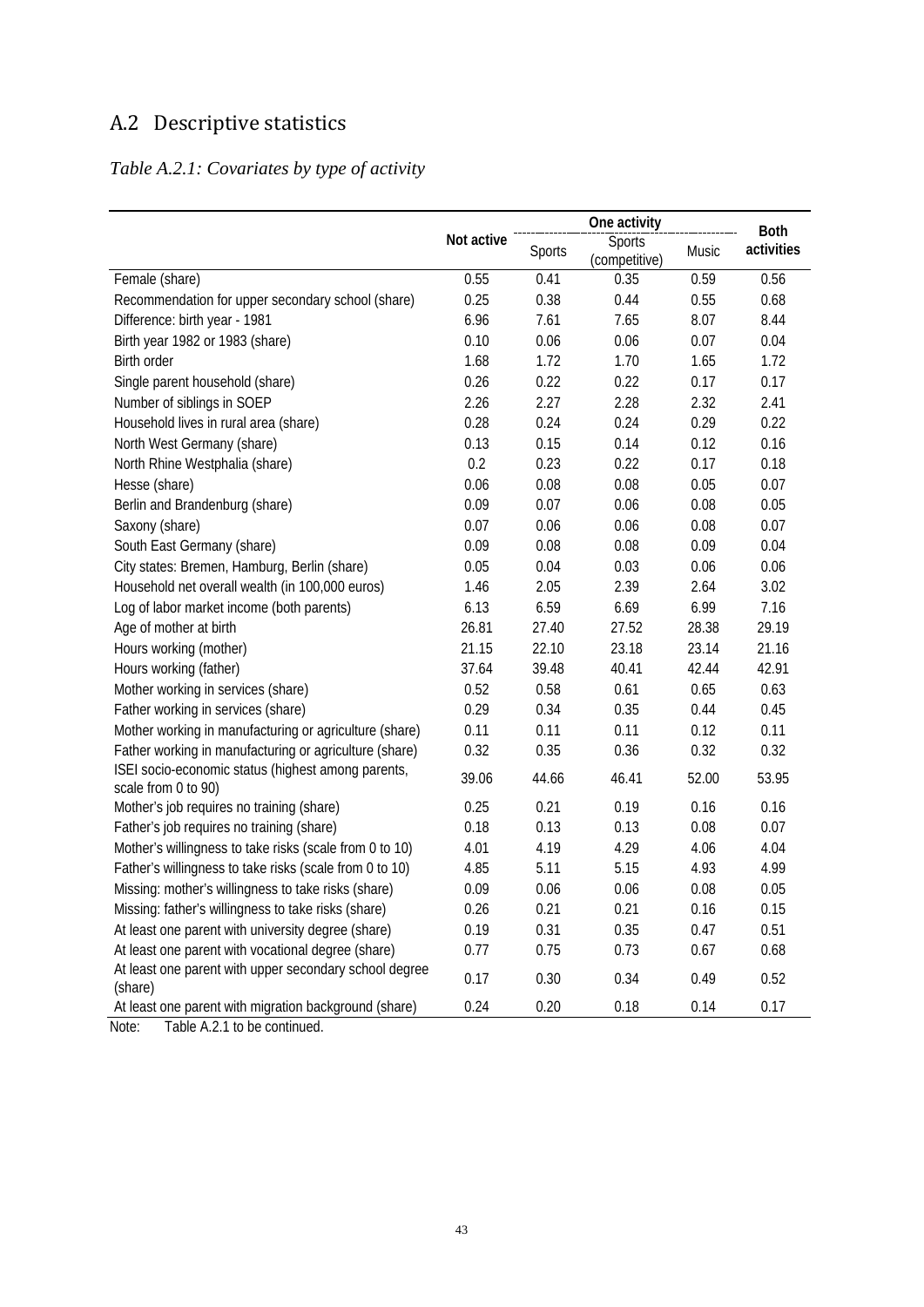#### *Table A.2.1 continued*

|                                               |                                                                    |               | <b>Both</b>                    |       |            |
|-----------------------------------------------|--------------------------------------------------------------------|---------------|--------------------------------|-------|------------|
|                                               | Not active<br>0.80<br>0.87<br>0.72<br>0.59<br>0.65<br>0.75<br>0.86 | <b>Sports</b> | <b>Sports</b><br>(competitive) | Music | activities |
| Agreeableness (mother, scale from 0 to 1)     |                                                                    | 0.81          | 0.81                           | 0.80  | 0.80       |
| Conscientiousness (mother, scale from 0 to 1) |                                                                    | 0.87          | 0.87                           | 0.86  | 0.85       |
| Extraversion (mother, scale from 0 to 1)      |                                                                    | 0.72          | 0.72                           | 0.72  | 0.71       |
| Neuroticism (mother, scale from 0 to 1)       |                                                                    | 0.59          | 0.60                           | 0.59  | 0.58       |
| Openness (mother, scale from 0 to 1)          |                                                                    | 0.65          | 0.65                           | 0.68  | 0.67       |
| Agreeableness (father, scale from 0 to 1)     |                                                                    | 0.75          | 0.75                           | 0.76  | 0.77       |
| Conscientiousness (father, scale from 0 to 1) |                                                                    | 0.86          | 0.86                           | 0.85  | 0.86       |
| Extraversion (father, scale from 0 to 1)      | 0.67                                                               | 0.68          | 0.68                           | 0.67  | 0.68       |
| Neuroticism (father, scale from 0 to 1)       | 0.55                                                               | 0.54          | 0.54                           | 0.54  | 0.53       |
| Openness (father, scale from 0 to 1)          | 0.61                                                               | 0.62          | 0.62                           | 0.65  | 0.65       |

Note: SOEP v29, 2001-2012, own calculations. The exact definitions of each activity are given in Table A.1.2.

### *Table A.2.2: Outcomes by type of activity*

|                                |                                         |               | One activity            |         | <b>Both</b> |
|--------------------------------|-----------------------------------------|---------------|-------------------------|---------|-------------|
|                                | Not active                              | <b>Sports</b> | Sports<br>(competitive) | Music   | activities  |
|                                | Cognitive skills and school achievement |               |                         |         |             |
| Cognitive skills - Average     | $-0.24$                                 | 0.00          | 0.13                    | 0.19    | 0.36        |
| Cognitive skills - Analogies   | $-0.23$                                 | $-0.03$       | 0.08                    | 0.26    | 0.39        |
| Cognitive skills - Figures     | $-0.13$                                 | 0.02          | 0.17                    | 0.08    | 0.15        |
| Cognitive skills - Math        | $-0.25$                                 | 0.02          | 0.07                    | 0.17    | 0.35        |
| School grades - Average        | $-0.15$                                 | $-0.02$       | 0.01                    | 0.2     | 0.32        |
| School grades - Maths          | $-0.13$                                 | $-0.03$       | $-0.02$                 | 0.29    | 0.24        |
| School grades - German         | $-0.12$                                 | 0.03          | 0.08                    | 0.02    | 0.22        |
| School grades - 1st for. lang. | $-0.11$                                 | $-0.03$       | $-0.03$                 | 0.18    | 0.26        |
| Attends upper sec. school      | 0.23                                    | 0.38          | 0.44                    | 0.57    | 0.66        |
| Attends university at age 20   | 0.13                                    | 0.20          | 0.21                    | 0.30    | 0.36        |
| Aim to enrol at university     | 0.17                                    | 0.29          | 0.34                    | 0.51    | 0.60        |
|                                | Personality                             |               |                         |         |             |
| Big 5: Conscientiousness       | $-0.09$                                 | 0.03          | 0.03                    | $-0.05$ | 0.13        |
| Big 5: Extraversion            | $-0.11$                                 | 0.04          | 0.11                    | $-0.16$ | 0.19        |
| Big 5: Neuroticism             | 0.03                                    | $-0.03$       | $-0.13$                 | 0.09    | $-0.03$     |
| Big 5: Openness                | $-0.15$                                 | $-0.09$       | $-0.11$                 | 0.34    | 0.34        |
| Big 5: Agreeableness           | $-0.07$                                 | $-0.03$       | 0.00                    | 0.05    | 0.17        |
| Willingness to take risk       | $-0.10$                                 | 0.08          | 0.16                    | $-0.05$ | 0.00        |
| Preference for the present     | 0.15                                    | 0.00          | 0.07                    | $-0.11$ | $-0.21$     |
| Trust in other people          | $-0.20$                                 | 0.05          | 0.12                    | $-0.01$ | 0.26        |
| Legitimate means of success    | 0.07                                    | $-0.02$       | $-0.04$                 | 0.00    | $-0.10$     |
| Illegitimate means of success  | $-0.06$                                 | 0.05          | 0.05                    | $-0.04$ | 0.02        |
| Perceived control              | $-0.16$                                 | 0.06          | 0.17                    | 0.10    | 0.18        |

Note: Table A.2.2 to be continued.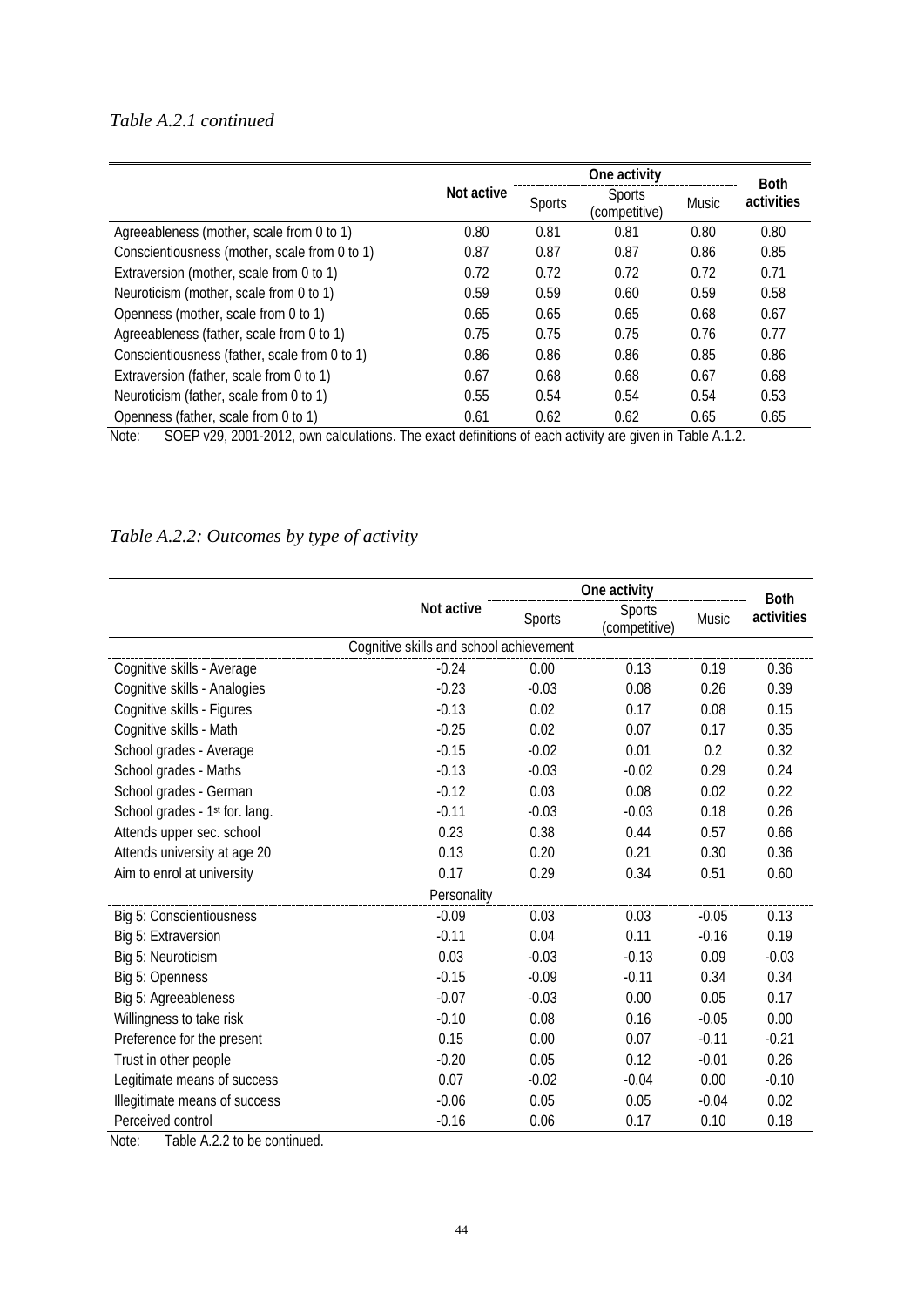#### *Table A.2.2 continued*

|                              |                                    | One activity  | <b>Both</b>                    |              |            |
|------------------------------|------------------------------------|---------------|--------------------------------|--------------|------------|
|                              | Not active                         | <b>Sports</b> | <b>Sports</b><br>(competitive) | <b>Music</b> | activities |
|                              | Health and life style at age 20    |               |                                |              |            |
| Satisfaction with health     | 7.72                               | 7.93          | 7.87                           | 7.52         | 7.65       |
| Current health situation     | 3.90                               | 4.01          | 4.02                           | 3.85         | 3.93       |
| # of doctor visits           | 1.48                               | 1.56          | 1.58                           | 2.05         | 1.99       |
| Currently smoking            | 0.40                               | 0.32          | 0.29                           | 0.25         | 0.21       |
|                              | Other leisure activities at age 17 |               |                                |              |            |
| Watching TV daily            | 0.81                               | 0.80          | 0.79                           | 0.69         | 0.67       |
| Listening to music daily     | 0.88                               | 0.88          | 0.88                           | 0.88         | 0.91       |
| Playing music weekly         | 0.12                               | 0.16          | 0.15                           | 0.83         | 0.80       |
| Playing sports weekly        | 0.36                               | 0.84          | 0.90                           | 0.60         | 0.93       |
| Playing theatre weekly       | 0.14                               | 0.22          | 0.21                           | 0.20         | 0.29       |
| Reading daily                | 0.22                               | 0.22          | 0.21                           | 0.35         | 0.39       |
| Voluntary engagement weekly  | 0.10                               | 0.17          | 0.20                           | 0.19         | 0.27       |
| Hanging out daily            | 0.32                               | 0.27          | 0.24                           | 0.32         | 0.29       |
| Surfing the internet daily   | 0.52                               | 0.55          | 0.57                           | 0.59         | 0.58       |
| Going to church monthly      | 0.14                               | 0.18          | 0.18                           | 0.24         | 0.38       |
| Playing computer games daily | 0.26                               | 0.30          | 0.31                           | 0.200        | 0.21       |

Note: SOEP v29, 2001-2012, own calculations. The exact definitions of each activity are given in Table A.1.2. The exact measurement of all outcomes is described in Table E.1. School grades, cognitive skills and personality are normalised. All other outcome variables are binary, except for the following: Satisfaction with health (0 "worst" to 10 "best"), current health situation (1 "bad" to 5 "very good") and # of doctor visits (number).

| Table A.2.3: Characteristics of musical and athletic activities by gender |  |  |
|---------------------------------------------------------------------------|--|--|
|                                                                           |  |  |

|                                      | (1)                                      | (2)              | (3)         | (4)                                                           |               |
|--------------------------------------|------------------------------------------|------------------|-------------|---------------------------------------------------------------|---------------|
|                                      | Sports only<br>Music<br>(competitive and |                  | Competitive | Both: music and sports (competi-<br>tive and non-competitive) |               |
|                                      | only                                     | non-competitive) | sports only | Music                                                         | <b>Sports</b> |
|                                      |                                          | <b>Boys</b>      |             |                                                               |               |
| Average starting age                 | 9.3                                      | 8.8              | 8.2         | 9.1                                                           | 9.0           |
| Share doing sports/music in team (%) | 60                                       | 73               | 86          | 56                                                            | 65            |
| Share with lessons/instructions (%)  | 76                                       | 64               | 81          | 77                                                            | 67            |
| Share playing sports/music daily (%) | 50                                       | 32               | 39          | 44                                                            | 39            |
| Number of adolescents                | 135                                      | 973              | 577         | 220                                                           |               |
|                                      |                                          | Girls            |             |                                                               |               |
| Average starting age                 | 8.5                                      | 9.6              | 9.4         | 8.1                                                           | 9.2           |
| Share doing sports/music in team (%) | 48                                       | 49               | 66          | 48                                                            | 54            |
| Share with lessons/instructions (%)  | 81                                       | 63               | 86          | 80                                                            | 67            |
| Share playing sports/music daily (%) | 33                                       | 25               | 33          | 34                                                            | 22            |
| Number of adolescents                | 198                                      | 667              | 307         | 281                                                           |               |

Note: SOEP v29, 2001-2012, own calculations. Column (3) is a subgroup of column (2), otherwise each column contains distinct individuals, who carry out either music (1), sports (2 with subgroup 3) or both (4). The exact definitions of sports and music participation are given in Table A.1.2.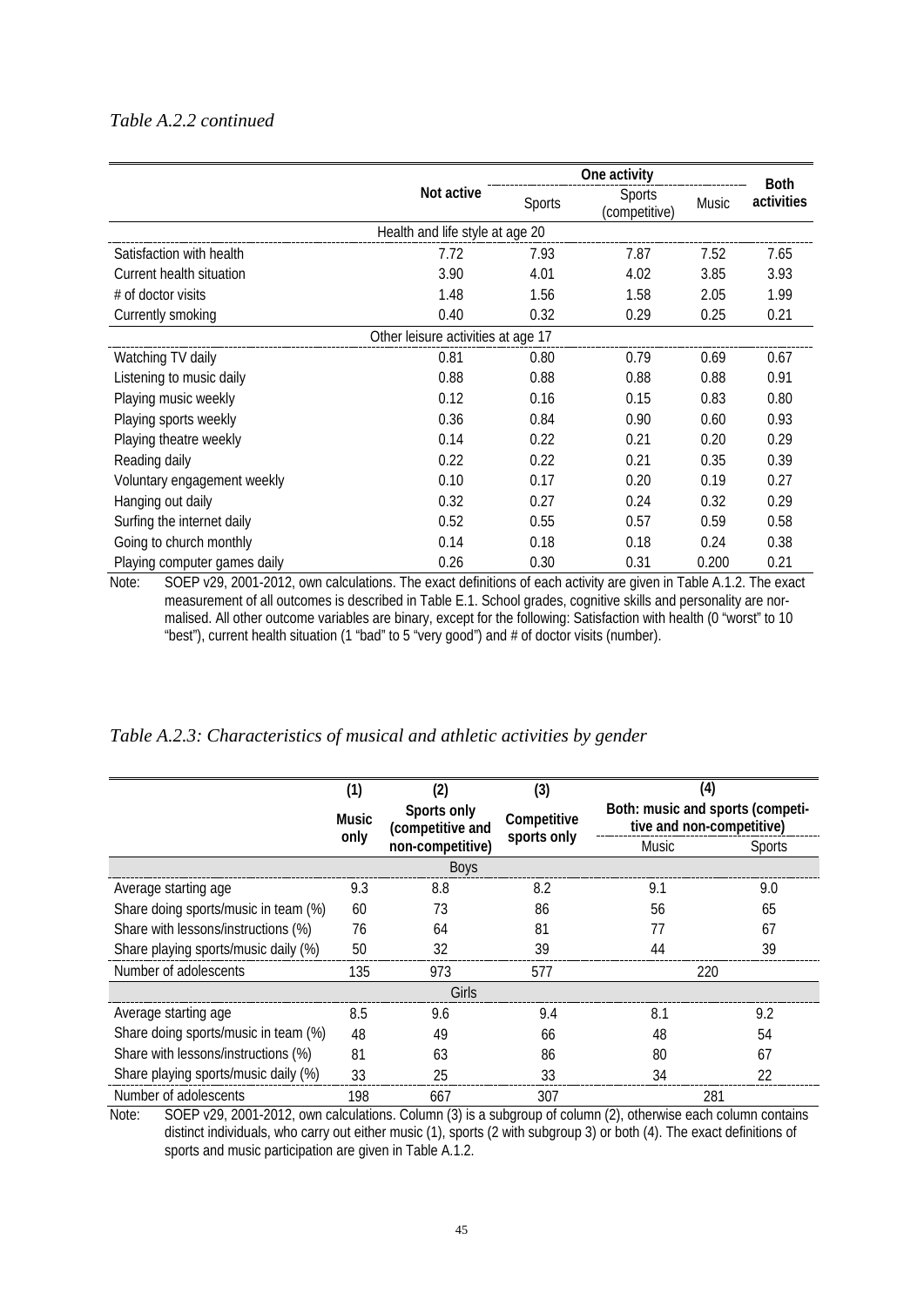|                         | (1)                               | (2)           | (3)                              |  |  |  |  |
|-------------------------|-----------------------------------|---------------|----------------------------------|--|--|--|--|
|                         | <b>Sports</b>                     | <b>Sports</b> | <b>Sports</b>                    |  |  |  |  |
|                         | (competitive and non-competitive) | (competitive) | (in addition to music,           |  |  |  |  |
|                         |                                   |               | competitive and non-competitive) |  |  |  |  |
| <b>Boys</b>             |                                   |               |                                  |  |  |  |  |
| Basketball              | 5.3                               | 3.8           | 4.1                              |  |  |  |  |
| Bicycling               | 5.3                               | 0.7           | 7.7                              |  |  |  |  |
| Dancing (except ballet) | 1.0                               | 1.0           | 0.5                              |  |  |  |  |
| Equestrian sport        | 0.5                               | 0.7           | 0.5                              |  |  |  |  |
| Fitness training        | 2.9                               | 0.2           | 4.1                              |  |  |  |  |
| Handball                | 5.1                               | 7.3           | 4.6                              |  |  |  |  |
| Jogging                 | 1.7                               | 1.2           | 3.6                              |  |  |  |  |
| Soccer                  | 47.5                              | 57.0          | 28.6                             |  |  |  |  |
| Swimming, diving        | 3.6                               | 1.9           | 4.6                              |  |  |  |  |
| Volleyball              | 2.0                               | 2.8           | 6.4                              |  |  |  |  |
|                         | Girls                             |               |                                  |  |  |  |  |
| Basketball              | 3.2                               | 3.3           | 3.9                              |  |  |  |  |
| Bicycling               | 4.5                               | 0.3           | 3.6                              |  |  |  |  |
| Dancing (except ballet) | 12.1                              | 11.8          | 16.8                             |  |  |  |  |
| Equestrian sport        | 12.5                              | 11.2          | 14.3                             |  |  |  |  |
| Fitness training        | 1.2                               | 0.0           | 0.4                              |  |  |  |  |
| Handball                | 5.4                               | 10.8          | 5.0                              |  |  |  |  |
| Jogging                 | 6.9                               | 1.3           | 3.9                              |  |  |  |  |
| Soccer                  | 7.4                               | 12.1          | 4.6                              |  |  |  |  |
| Swimming, diving        | 7.5                               | 3.6           | 6.1                              |  |  |  |  |
| Volleyball              | 9.2                               | 10.8          | 10.0                             |  |  |  |  |

### *Table A.2.4: Types of sports by gender (in % of all sports)*

Note: SOEP v29, 2001-2012, own calculations. The table shows the percentage of adolescents who state to play the type of sports defined in the first column among the group of adolescents defined in the column heading. The exact definitions of sports participation are given in Table A.1.2.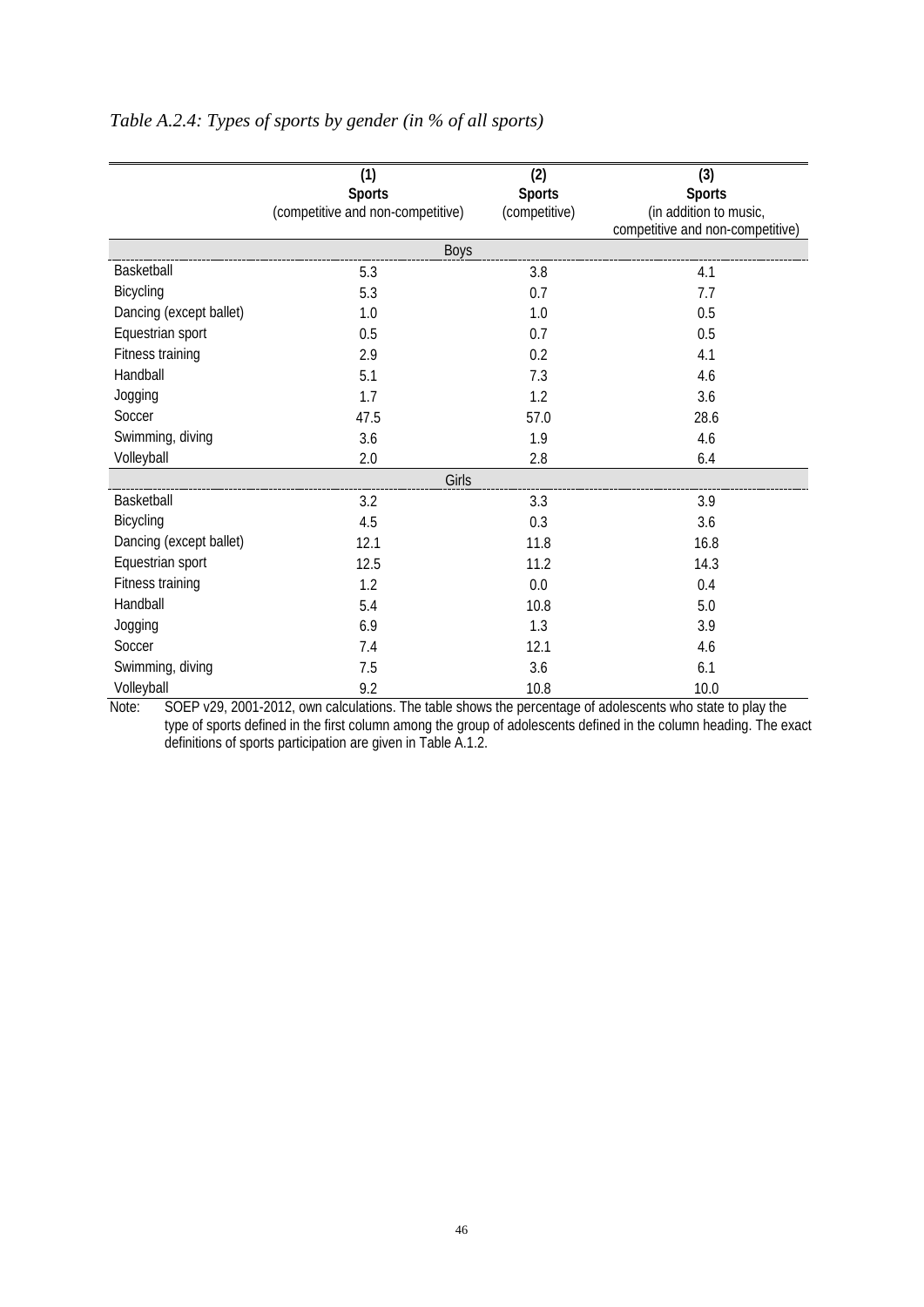# Appendix B: Further estimation results

# B.1 Results of the estimation of the propensity score

### *Table B.1.1: Average marginal effects of the estimation of the propensity score*

|                                                    | Music only<br>VS. |                | Music only | VS.                         |          | Music and sport   | Music and sport<br>VS. |                  |
|----------------------------------------------------|-------------------|----------------|------------|-----------------------------|----------|-------------------|------------------------|------------------|
|                                                    | Sport only        |                |            | Sport (competitive)<br>only |          | VS.<br>Sport only | Music only             |                  |
|                                                    | (1)               |                | (2)        |                             | (3)      |                   | (4)                    |                  |
|                                                    | Marginal          | p-value        | Marginal   | p-value                     | Marginal | p-value           | Marginal               | p-value          |
|                                                    | effects           | in $%$         | effects    | in $%$                      | effects  | in %              | effects                | in %             |
| Constant                                           | $-0.743$          | 0              | $-0.531$   | $\mathbf 0$                 | $-0.729$ | $\mathbf 0$       | $-0.187$               | 40               |
| Female (binary)                                    | 0.106             | 0              | 0.250      | 0                           | 0.096    | 0                 | $-0.035$               | 31               |
| Recommendation for upper sec-                      | 0.044             | $\overline{2}$ | 0.089      | $\boldsymbol{0}$            | 0.148    | $\mathbf 0$       | 0.141                  | $\boldsymbol{0}$ |
| ondary school (binary)                             |                   |                |            |                             |          |                   |                        |                  |
| Difference: birth year - 1981                      | 0.007             | $\mathbf{1}$   | 0.006      | 14                          | 0.006    | 3                 | 0.000                  | 94               |
| Birth year 1982 or 1983 (binary)                   | 0.053             | 22             | 0.006      | 91                          | $-0.053$ | 17                | $-0.138$               | 13               |
| Birth order                                        | $-0.033$          | 1              | $-0.043$   | $\overline{2}$              | $-0.040$ | $\mathbf 0$       | 0.004                  | 88               |
| Single parent household (binary)                   | $-0.007$          | 78             | 0.005      | 89                          | 0.018    | 50                | 0.021                  | 71               |
| Number of siblings in SOEP                         | 0.023             | 1              | 0.030      | $\overline{2}$              | 0.032    | $\boldsymbol{0}$  | 0.011                  | 50               |
| Household lives in rural area<br>(binary)          | 0.039             | 9              | 0.058      | 8                           | 0.011    | 65                | $-0.055$               | 23               |
| North West Germany (binary)                        | $-0.056$          | $\mathbf 1$    | $-0.105$   | $\boldsymbol{0}$            | $-0.051$ | 4                 | 0.056                  | 30               |
| North Rhine Westphalia (binary)                    | $-0.058$          | 1              | $-0.100$   | $\boldsymbol{0}$            | $-0.092$ | 0                 | $-0.020$               | 72               |
| Hesse (binary)                                     | $-0.058$          | 4              | $-0.064$   | 19                          | $-0.060$ | 5                 | 0.041                  | 55               |
| Berlin and Brandenburg (binary)                    | $-0.031$          | 45             | $-0.044$   | 51                          | $-0.095$ | 0                 | $-0.094$               | 37               |
| Saxony (binary)                                    | 0.070             | 11             | 0.133      | 1                           | 0.074    | 9                 | $-0.047$               | 51               |
| South East Germany (binary)                        | 0.008             | 82             | $-0.075$   | 14                          | $-0.089$ | 1                 | $-0.166$               | 5                |
| City states: Bremen, Hamburg,                      | 0.083             | 17             | 0.239      | $\mathbf 0$                 | 0.141    | $\overline{2}$    | $-0.003$               | 98               |
| Berlin (binary)                                    |                   |                |            |                             |          |                   |                        |                  |
| Household net overall wealth (in<br>100,000 euros) | 0.001             | 80             | $-0.002$   | 47                          | 0.001    | 73                | 0.000                  | 100              |
| Log of labour market income<br>(both parents)      | $-0.001$          | 89             | 0.012      | 28                          | 0.005    | 59                | 0.017                  | 35               |
| Age of mother at birth                             | 0.005             | $\mathfrak{Z}$ | 0.011      | $\boldsymbol{0}$            | 0.009    | $\boldsymbol{0}$  | 0.004                  | 42               |
| Hours working (mother)                             | $-0.001$          | 19             | $-0.002$   | 5                           | $-0.002$ | 1                 | $-0.001$               | 60               |
| Hours working (father)                             | 0.001             | 13             | 0.002      | 12                          | 0.002    | 4                 | 0.001                  | 70               |
| Mother working in services                         | 0.073             | $\mathbf{1}$   | 0.056      | 17                          | 0.056    | 6                 | $-0.051$               | 38               |
| (binary)                                           |                   |                |            |                             |          |                   |                        |                  |
| Father working in services                         | $-0.005$          | 88             | $-0.028$   | 58                          | $-0.019$ | 60                | $-0.044$               | 52               |
| (binary)                                           |                   |                |            |                             |          |                   |                        |                  |
| Mother working in manufacturing                    | 0.120             | $\mathbf{1}$   | 0.138      | $\overline{2}$              | 0.077    | 9                 | $-0.056$               | 48               |
| or agriculture (binary)                            |                   |                |            |                             |          |                   |                        |                  |
| Father working in manufacturing                    | $-0.020$          | 55             | $-0.072$   | 15                          | $-0.041$ | 25                | $-0.061$               | 37               |
| or agriculture (binary)                            |                   |                |            |                             |          |                   |                        |                  |
| ISEI socio-economic status (high-                  | 0.001             | 51             | 0.000      | 85                          | 0.001    | 31                | 0.001                  | 70               |
| est among parents, scale from 0                    |                   |                |            |                             |          |                   |                        |                  |
| to 90)                                             |                   |                |            |                             |          |                   |                        |                  |
| Mother's job requires no training                  | $-0.033$          | 15             | 0.008      | 83                          | $-0.008$ | 76                | 0.036                  | 47               |
| (binary)                                           |                   |                |            |                             |          |                   |                        |                  |
| Father's job requires no training<br>(binary)      | $-0.014$          | 62             | $-0.062$   | 13                          | $-0.042$ | 17                | $-0.021$               | 77               |

Note: Table B.1.1 to be continued.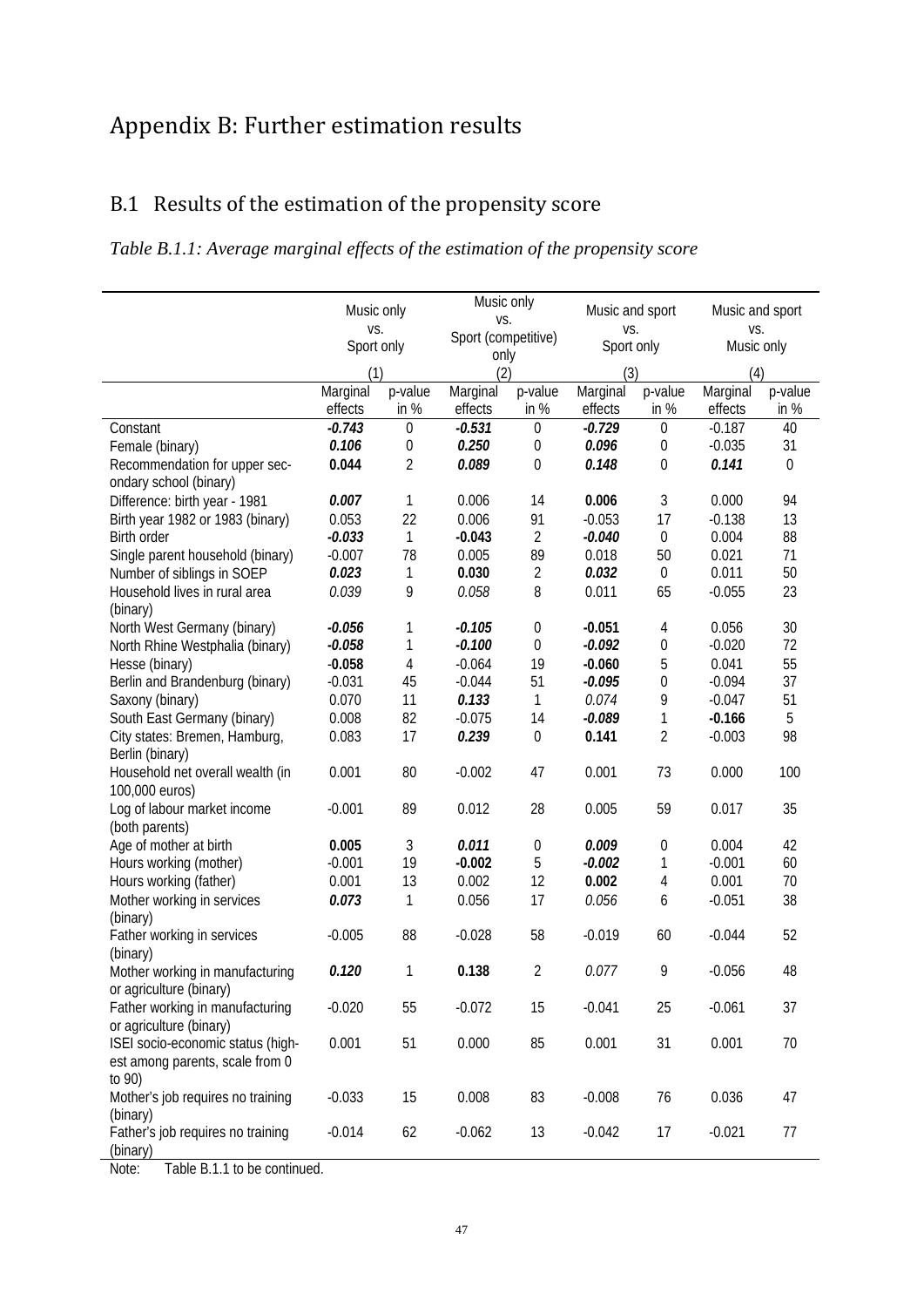#### *Table B.1.1 continued*

|                                                                    | Music only<br>Music only<br>VS. |                   |                     |                     | Music and sport     |                   | Music and sport     |                   |  |
|--------------------------------------------------------------------|---------------------------------|-------------------|---------------------|---------------------|---------------------|-------------------|---------------------|-------------------|--|
|                                                                    | VS.<br>Sport only               |                   |                     | Sport (competitive) |                     | VS.<br>Sport only | VS.<br>Music only   |                   |  |
|                                                                    | (1)                             |                   | only<br>(2)         |                     | (3)                 |                   | (4)                 |                   |  |
|                                                                    | Marginal<br>effects             | p-value<br>in $%$ | Marginal<br>effects | p-value<br>in %     | Marginal<br>effects | p-value<br>in $%$ | Marginal<br>effects | p-value<br>in $%$ |  |
|                                                                    |                                 |                   |                     |                     |                     |                   |                     |                   |  |
| Mother's willingness to take risks<br>(scale from 0 to 10)         | $-0.008$                        | $\overline{7}$    | $-0.015$            | $\mathfrak{Z}$      | $-0.008$            | 8                 | 0.005               | 61                |  |
| Father's willingness to take risks<br>(scale from 0 to 10)         | $-0.011$                        | 1                 | $-0.015$            | $\overline{2}$      | $-0.011$            | 1                 | 0.002               | 80                |  |
| Missing: mother's willingness to<br>take risks (binary)            | 0.107                           | 3                 | 0.132               | $\overline{2}$      | 0.080               | 10                | $-0.046$            | 58                |  |
| Missing: father's willingness to<br>take risks (binary)            | $-0.056$                        | 6                 | $-0.118$            | 1                   | $-0.045$            | 18                | 0.016               | 82                |  |
| At least one parent with university<br>degree (binary)             | 0.004                           | 90                | 0.012               | 76                  | 0.048               | 9                 | 0.035               | 55                |  |
| At least one parent with vocational<br>degree (binary)             | $-0.021$                        | 38                | $-0.003$            | 92                  | 0.035               | 12                | 0.061               | 20                |  |
| At least one parent with upper<br>secondary school degree (binary) | 0.039                           | 14                | 0.050               | 18                  | 0.033               | 21                | $-0.038$            | 47                |  |
| At least one parent with migration<br>background (binary)          | $-0.023$                        | 34                | 0.015               | 68                  | 0.027               | 31                | 0.078               | 12                |  |
| Agreeableness (mother, scale<br>from $0$ to $1$ )                  | $-0.162$                        | 3                 | $-0.288$            | 1                   | $-0.129$            | 10                | 0.130               | 42                |  |
| Conscientiousness (mother, scale<br>from $0$ to $1$ )              | 0.010                           | 91                | $-0.041$            | 76                  | $-0.092$            | 31                | $-0.243$            | 17                |  |
| Extraversion (mother, scale from<br>$0$ to 1)                      | $-0.081$                        | 22                | $-0.152$            | 12                  | $-0.088$            | 21                | $-0.041$            | 77                |  |
| Neuroticism (mother, scale from 0<br>to $1)$                       | $-0.025$                        | 66                | $-0.106$            | 21                  | $-0.042$            | 48                | $-0.058$            | 61                |  |
| Openness (mother, scale from 0<br>to 1)                            | 0.142                           | 3                 | 0.227               | 2                   | 0.120               | 8                 | $-0.065$            | 63                |  |
| Agreeableness (father, scale from<br>$0$ to 1)                     | 0.079                           | 32                | 0.184               | 12                  | 0.124               | 11                | 0.054               | 73                |  |
| Conscientiousness (father, scale<br>from $0$ to $1$ )              | 0.048                           | 57                | 0.120               | 37                  | 0.120               | 18                | 0.179               | 37                |  |
| Extraversion (father, scale from 0<br>to $1)$                      | $-0.072$                        | 30                | $-0.075$            | 46                  | $-0.077$            | 29                | 0.059               | 68                |  |
| Neuroticism (father, scale from 0<br>to $1)$                       | 0.157                           | 1                 | 0.099               | 28                  | 0.087               | 17                | $-0.099$            | 45                |  |
| Openness (father, scale from 0 to<br>1)                            | 0.141                           | 5                 | 0.243               | $\overline{2}$      | 0.172               | $\overline{2}$    | $-0.034$            | 82                |  |
| Efron's R Square<br>Number of observations                         | 0.111<br>1973                   |                   | 0.186<br>1463       |                     | 0.160<br>2141       |                   | 0.069<br>834        |                   |  |

Note: SOEP v29, 2001-2012, own calculations. The exact definitions of each activity are given in Table 3.2. Inference based on 4999 bootstrap replications. Numbers in *italics* / **bold** / *bold italics* indicate significance at the 10%/5%/1% level.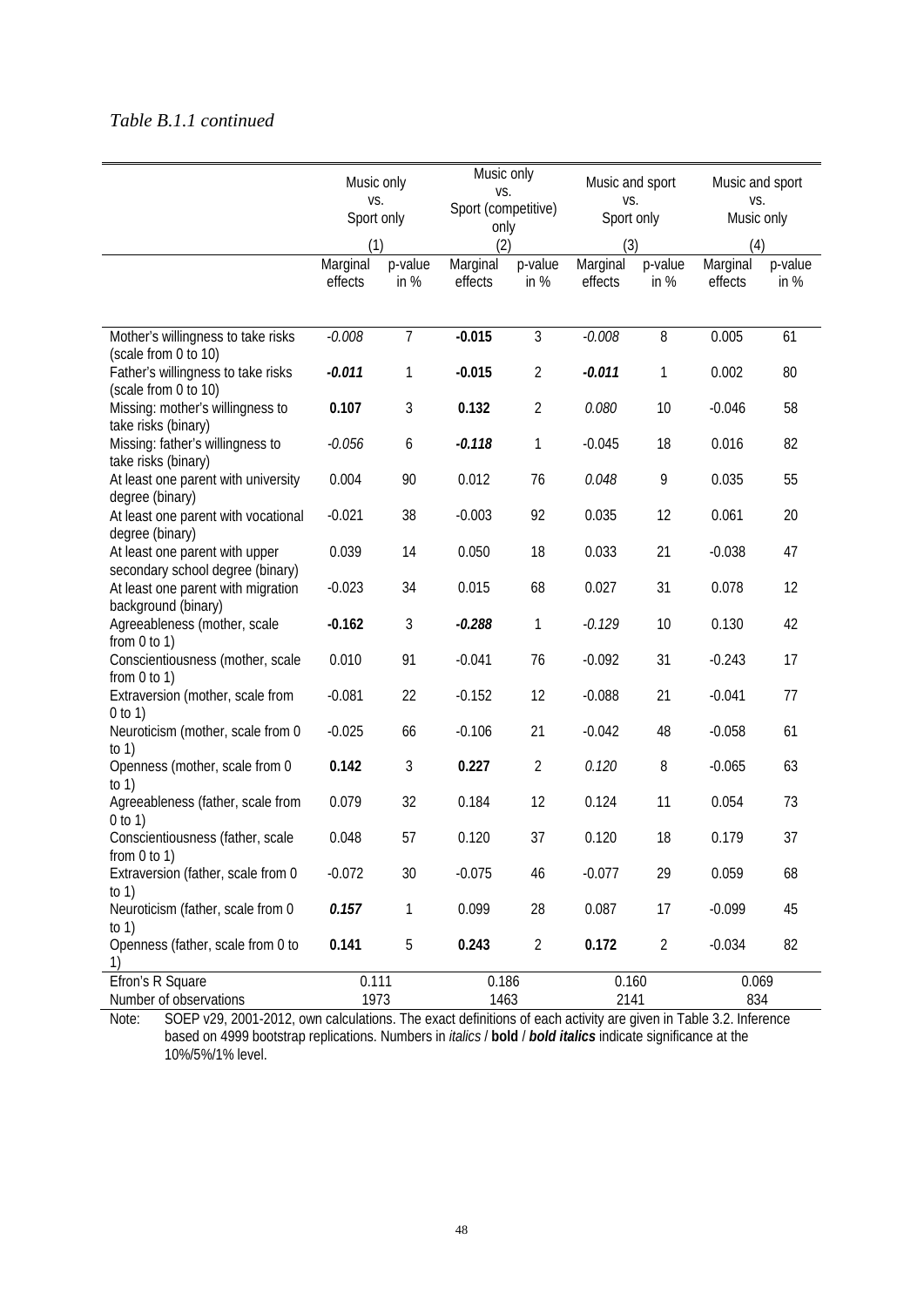# *Table B.1.2: Balancing of covariates after matching*

|                                    | Music only |         | Music only                 |         | Music and sport |         | Music and sport |         |
|------------------------------------|------------|---------|----------------------------|---------|-----------------|---------|-----------------|---------|
|                                    | VS.        |         | VS.<br>Sport (competitive) |         | VS.             |         | VS.             |         |
|                                    | Sport only |         | only                       |         | Sport only      |         | Music only      |         |
|                                    | (1)        |         | (2)                        |         | (3)             |         | (4)             |         |
|                                    | Std. bias  | p-value | Std. bias                  | p-value | Std. bias       | p-value | Std. bias       | p-value |
|                                    | in %       | in $%$  | in $%$                     | in $%$  | in $%$          | in $%$  | in $%$          | in $%$  |
| Female (binary)                    | 0.0        | 100     | 0.0                        | 100     | 0.0             | 100     | 0.0             | 100     |
| Recommendation for upper           |            |         |                            |         |                 |         |                 |         |
| secondary school (binary)          | $-0.8$     | 80      | $-2.5$                     | 40      | $-1.7$          | 59      | $-1.7$          | 59      |
| Difference: birth year - 1981      | $-2.9$     | 33      | 3.3                        | 27      | 0.4             | 89      | 0.5             | 87      |
| Birth year 1982 or 1983 (binary)   | $-0.1$     | 98      | $-1.0$                     | 75      | $-1.0$          | 76      | $-1.0$          | 76      |
| Birth order                        | 1.3        | 67      | 0.8                        | 78      | $-1.0$          | 74      | $-1.1$          | 73      |
| Single parent household (binary)   | $-0.2$     | 96      | 1.1                        | 71      | 0.9             | 77      | 0.9             | 77      |
| Number of siblings in SOEP         | 1.5        | 62      | 0.5                        | 87      | $-0.8$          | 80      | $-0.8$          | 80      |
| Household lives in rural area      |            |         |                            |         |                 |         |                 |         |
| (binary)                           | $-0.6$     | 83      | 1.7                        | 58      | 0.9             | 76      | 1.0             | 75      |
| North West Germany (binary)        | $-0.9$     | 77      | 1.2                        | 70      | 1.5             | 63      | 1.5             | 63      |
| North Rhine Westphalia (binary)    | $-4.5$     | 13      | $-1.4$                     | 65      | $-1.8$          | 56      | $-1.8$          | 56      |
| Hesse (binary)                     | 1.2        | 70      | 0.8                        | 78      | $-0.4$          | 91      | $-0.4$          | 91      |
| Berlin and Brandenburg (binary)    | 0.5        | 85      | $-0.7$                     | 80      | 0.0             | 99      | 0.0             | 99      |
| Saxony (binary)                    | 0.0        | 100     | 1.4                        | 63      | 0.2             | 94      | 0.2             | 94      |
| South East Germany (binary)        | $-0.1$     | 96      | $-0.5$                     | 87      | $-2.2$          | 49      | $-2.2$          | 49      |
| City states: Bremen, Hamburg,      |            |         |                            |         |                 |         |                 |         |
| Berlin (binary)                    | 1.4        | 65      | 1.1                        | 72      | $-0.2$          | 96      | $-0.2$          | 96      |
| Household net overall wealth (in   |            |         |                            |         |                 |         |                 |         |
| 100,000 euros)                     | 1.2        | 69      | 0.2                        | 96      | $-1.0$          | 74      | $-1.1$          | 73      |
| Log of labour market income        |            |         |                            |         |                 |         |                 |         |
| (both parents)                     | $-2.9$     | 33      | $-2.0$                     | 50      | $-5.5$          | 8       | $-5.5$          | 8       |
| Age of mother at birth             | 1.8        | 54      | 1.4                        | 64      | 1.3             | 69      | 1.3             | 68      |
| Hours working (mother)             | $-0.7$     | 82      | $-1.2$                     | 69      | $-2.9$          | 36      | $-2.8$          | 37      |
| Hours working (father)             | 0.3        | 91      | 0.9                        | 77      | $-0.4$          | 91      | $-0.4$          | 90      |
| Mother working in services         |            |         |                            |         |                 |         |                 |         |
| (binary)                           | $-1.0$     | 74      | $-0.9$                     | 76      | $-0.5$          | 87      | $-0.4$          | 89      |
| Father working in services         |            |         |                            |         |                 |         |                 |         |
| (binary)                           | $-1.6$     | 59      | $-0.4$                     | 89      | $-1.8$          | 57      | $-1.8$          | 56      |
| Mother working in manufacturing    |            |         |                            |         |                 |         |                 |         |
| or agriculture (binary)            | 0.6        | 85      | 0.3                        | 93      | $-1.8$          | 56      | $-1.8$          | 56      |
| Father working in manufacturing    |            |         |                            |         |                 |         |                 |         |
| or agriculture (binary)            | 1.6        | 60      | 0.6                        | 83      | $-0.7$          | 83      | $-0.6$          | 84      |
| ISEI socio-economic status         |            |         |                            |         |                 |         |                 |         |
| (highest among parents, scale      |            |         |                            |         |                 |         |                 |         |
| from $0$ to $90$ )                 | $-1.4$     | 63      | $-2.3$                     | 44      | $-4.4$          | 16      | $-4.4$          | 15      |
| Mother's job requires no training  |            |         |                            |         |                 |         |                 |         |
| (binary)                           | 1.5        | 62      | 0.1                        | 98      | $-4.7$          | 13      | $-4.7$          | 13      |
| Father's job requires no training  |            |         |                            |         |                 |         |                 |         |
| (binary)                           | $-1.2$     | 69      | $-1.6$                     | 59      | $-1.7$          | 58      | $-1.7$          | 58      |
| Mother's willingness to take risks |            |         |                            |         |                 |         |                 |         |
| (scale from 0 to 10)               | $-0.7$     | 82      | $-0.8$                     | 78      | $-4.2$          | 18      | $-4.1$          | 19      |
| Father's willingness to take risks |            |         |                            |         |                 |         |                 |         |
| (scale from 0 to 10)               | 1.6        | 58      | 2.1                        | 48      | $-1.6$          | 61      | $-1.6$          | 60      |

Note: Table B.1.2 to be continued.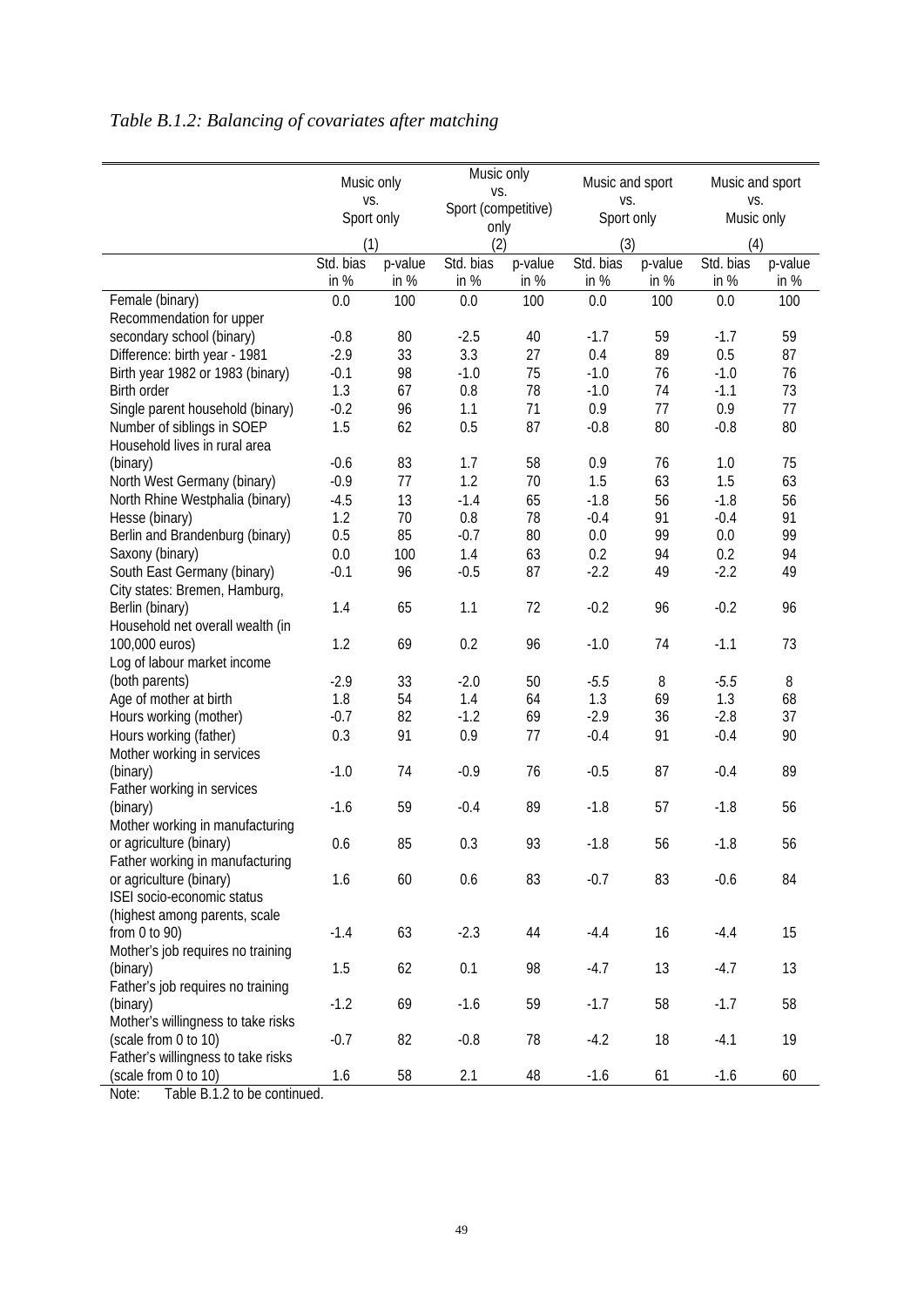#### *Table B.1.2 continued*

|                                   | Music only<br>VS.<br>Sport only |         |             | Music only<br>VS.<br>Sport (competitive) |           | Music and sport<br>VS.<br>Sport only | Music and sport<br>VS.<br>Music only |         |
|-----------------------------------|---------------------------------|---------|-------------|------------------------------------------|-----------|--------------------------------------|--------------------------------------|---------|
|                                   | (1)                             |         | only<br>(2) |                                          | (3)       |                                      | (4)                                  |         |
|                                   | Std. bias                       | p-value | Std. bias   | p-value                                  | Std. bias | p-value                              | Std. bias                            | p-value |
|                                   | in $%$                          | in $%$  | in %        | in $%$                                   | in %      | in %                                 | in %                                 | in $%$  |
| Missing: mother's willingness to  |                                 |         |             |                                          |           |                                      |                                      |         |
| take risks (binary)               | 0.7                             | 82      | 1.6         | 60                                       | $-1.6$    | 62                                   | $-1.6$                               | 61      |
| Missing: father's willingness to  |                                 |         |             |                                          |           |                                      |                                      |         |
| take risks (binary)               | $-0.6$                          | 83      | 2.3         | 43                                       | 2.3       | 46                                   | 2.3                                  | 46      |
| At least one parent with          |                                 |         |             |                                          |           |                                      |                                      |         |
| university degree (binary)        | $-1.0$                          | 73      | $-0.4$      | 90                                       | $-1.3$    | 68                                   | $-1.3$                               | 68      |
| At least one parent with          |                                 |         |             |                                          |           |                                      |                                      |         |
| vocational degree (binary)        | 1.1                             | 71      | $-0.8$      | 79                                       | $-0.1$    | 97                                   | $-0.2$                               | 95      |
| At least one parent with upper    |                                 |         |             |                                          |           |                                      |                                      |         |
| secondary school degree           |                                 |         |             |                                          |           |                                      |                                      |         |
| (binary)                          | $-2.0$                          | 51      | $-1.5$      | 62                                       | $-1.9$    | 55                                   | $-1.9$                               | 55      |
| At least one parent with          |                                 |         |             |                                          |           |                                      |                                      |         |
| migration background (binary)     | $-2.1$                          | 49      | 0.1         | 97                                       | 2.5       | 43                                   | 2.5                                  | 43      |
| Agreeableness (mother, scale      |                                 |         |             |                                          |           |                                      |                                      |         |
| from $0$ to $1$ )                 | $-1.8$                          | 54      | $-1.8$      | 54                                       | $-0.9$    | 78                                   | $-0.9$                               | 77      |
| Conscientiousness (mother,        |                                 |         |             |                                          |           |                                      |                                      |         |
| scale from 0 to 1)                | $-1.4$                          | 64      | $-2.0$      | 51                                       | 0.6       | 84                                   | 0.6                                  | 85      |
| Extraversion (mother, scale from  |                                 |         |             |                                          |           |                                      |                                      |         |
| $0$ to 1)                         | $-2.1$                          | 48      | $-2.3$      | 43                                       | $-3.1$    | 32                                   | $-3.1$                               | 33      |
| Neuroticism (mother, scale from   |                                 |         |             |                                          |           |                                      |                                      |         |
| $0$ to 1)                         | 0.2                             | 94      | 1.6         | 59                                       | 0.8       | 79                                   | 0.8                                  | 79      |
| Openness (mother, scale from 0    |                                 |         |             |                                          |           |                                      |                                      |         |
| to $1)$                           | $-1.5$                          | 63      | $-0.9$      | 75                                       | 0.4       | 89                                   | 0.4                                  | 89      |
| Agreeableness (father, scale      |                                 |         |             |                                          |           |                                      |                                      |         |
| from $0$ to $1$ )                 | $-2.5$                          | 41      | $-1.1$      | 71                                       | $-3.7$    | 23                                   | $-3.8$                               | 23      |
| Conscientiousness (father, scale  |                                 |         |             |                                          |           |                                      |                                      |         |
| from $0$ to $1$ )                 | $-1.3$                          | 67      | $-2.4$      | 42                                       | $-1.1$    | 72                                   | $-1.1$                               | 73      |
| Extraversion (father, scale from  |                                 |         |             |                                          |           |                                      |                                      |         |
| $0$ to 1)                         | 0.5                             | 86      | $-1.6$      | 59                                       | 0.3       | 93                                   | 0.1                                  | 97      |
| Neuroticism (father, scale from 0 |                                 |         |             |                                          |           |                                      |                                      |         |
| to $1)$                           | $-0.3$                          | 93      | $-1.3$      | 67                                       | 1.1       | 73                                   | 1.1                                  | 72      |
| Openness (father, scale from 0    |                                 |         |             |                                          |           |                                      |                                      |         |
| to $1)$                           | $-0.2$                          | 93      | $-1.1$      | 72                                       | $-0.2$    | 95                                   | $-0.2$                               | 94      |

Note: SOEP v29, 2001-2012, own calculations. The table indicates the standard bias (including the p-value) between treatment and control group after matching when estimating the Average Treatment Effect on the Treated (ATET). The biases for the estimation of the Average Treatment Effect on the Non-treatet (ATENT) are not significant for any of the covariates either and can be provided by the authors on request. The exact definitions of each activity are given in Table 3.2. Inference based on 4999 bootstrap replications. Numbers in *italics* / **bold** / *bold italics* indicate significance at the 10%/5%/1% level.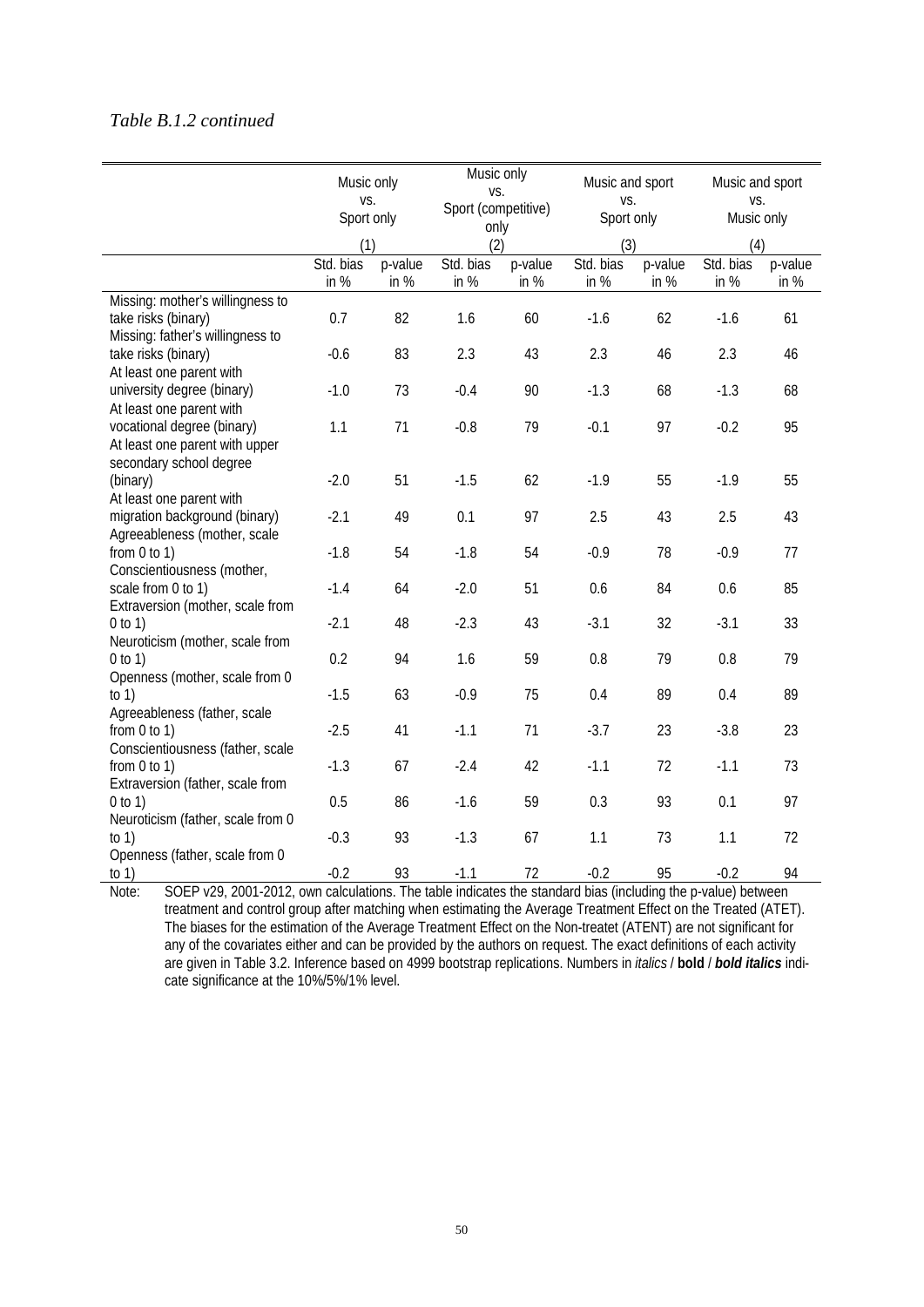## B.2 Full set of effects

#### *Table B.2.1: Average effects of music vs. sports*

|                                            | Music only<br>VS. |                  | Music only<br>VS.                  |                                                   | Music and sport<br>VS. |                  | Music and sport<br>VS. |                |
|--------------------------------------------|-------------------|------------------|------------------------------------|---------------------------------------------------|------------------------|------------------|------------------------|----------------|
|                                            |                   | Sport only       |                                    | Sport (competitive)<br>only                       |                        | Sport only       |                        | Music only     |
|                                            |                   | (1)              |                                    | (2)                                               |                        | (3)              | (4)                    |                |
| Outcome variables                          | Effect            | p-value          | Effect                             | p-value                                           | Effect                 | p-value          | Effect                 | p-value        |
|                                            |                   | in $%$           |                                    | in $%$                                            |                        | in $%$           |                        | in $%$         |
|                                            |                   |                  |                                    | Cognitive skills and school achievement at age 17 |                        |                  |                        |                |
| Cognitive skills - Average                 | 0.012             | 90               | 0.073                              | 48                                                | 0.233                  | 1                | 0.230                  | 5              |
| Cognitive skills - Analogies               | 0.054             | 58               | 0.143                              | 17                                                | 0.216                  | 1                | 0.169                  | 15             |
| Cognitive skills - Figures                 | 0.053             | 59               | 0.108                              | 26                                                | 0.276                  | $\boldsymbol{0}$ | 0.229                  | 5              |
| Cognitive skills - Math                    | $-0.045$          | 63               | $-0.065$                           | 51                                                | 0.070                  | 45               | 0.123                  | 30             |
| School grades - Average                    | 0.034             | 66               | 0.091                              | 19                                                | 0.151                  | $\mathfrak{Z}$   | 0.123                  | 20             |
| School grades - Maths                      | $-0.119$          | 14               | $-0.075$                           | 30                                                | 0.113                  | 12               | 0.233                  | $\overline{2}$ |
| School grades - German                     | 0.172             | $\overline{2}$   | 0.196                              | $\boldsymbol{0}$                                  | 0.113                  | 11               | $-0.051$               | 59             |
| School grades - 1 <sup>st</sup> for. lang. | 0.063             | 42               | 0.130                              | 6                                                 | 0.103                  | 13               | 0.046                  | 63             |
| Attends upper sec. school                  | 0.081             | 4                | 0.083                              | $\overline{2}$                                    | 0.135                  | $\mathbf 0$      | 0.063                  | 18             |
| Aim to enrol at university                 | 0.106             | 1                | 0.115                              | $\boldsymbol{0}$                                  | 0.187                  | $\mathbf 0$      | 0.087                  | 6              |
| Attends university at age 20               | 0.024             | 48               | 0.085                              | 2                                                 | 0.084                  | 1                | 0.065                  | 13             |
|                                            |                   |                  | Personality at age 17              |                                                   |                        |                  |                        |                |
| Big 5: Conscientiousness                   | $-0.114$          | 21               | $-0.053$                           | 60                                                | 0.059                  | 51               | 0.165                  | 14             |
| Big 5: Extraversion                        | $-0.165$          | 9                | $-0.171$                           | 8                                                 | 0.128                  | 13               | 0.294                  | 1              |
| Big 5: Neuroticism                         | 0.103             | 31               | 0.104                              | 26                                                | 0.013                  | 88               | $-0.090$               | 47             |
| Big 5: Openness                            | 0.407             | $\boldsymbol{0}$ | 0.348                              | $\boldsymbol{0}$                                  | 0.349                  | $\boldsymbol{0}$ | $-0.058$               | 63             |
| Big 5: Agreeableness                       | 0.048             | 60               | 0.032                              | 73                                                | 0.206                  | $\overline{2}$   | 0.152                  | 17             |
| Willingness to take risk                   | $-0.211$          | 4                | $-0.239$                           | 1                                                 | $-0.181$               | 6                | 0.021                  | 87             |
| Preference for the present                 | $-0.155$          | 9                | $-0.150$                           | 11                                                | $-0.092$               | 35               | 0.062                  | 61             |
| Trust in other people                      | 0.016             | 88               | $-0.051$                           | 62                                                | 0.211                  | $\mathbf{1}$     | 0.194                  | 10             |
| Legitimate means of success                | 0.042             | 54               | $-0.019$                           | 76                                                | $-0.045$               | 50               | $-0.082$               | 35             |
| Illegitimate means of success              | 0.046             | 51               | $-0.099$                           | 14                                                | $-0.074$               | 30               | $-0.118$               | 20             |
| Perceived control                          | 0.109             | 13               | $-0.069$                           | 29                                                | 0.099                  | 14               | $-0.007$               | 93             |
|                                            |                   |                  | Health and life style at age 18    |                                                   |                        |                  |                        |                |
| Satisfaction with health                   | $-0.119$          | 45               | $-0.341$                           | 2                                                 | $-0.143$               | 28               | $-0.050$               | 80             |
| Current health situation                   | $-0.138$          | 4                | $-0.195$                           | 0                                                 | $-0.048$               | 39               | 0.083                  | 30             |
| # of doctor visits                         | 0.403             | 44               | 0.769                              | 7                                                 | 0.081                  | 72               | $-0.291$               | 59             |
| Currently smoking                          | $-0.007$          | 88               | 0.008                              | 83                                                | $-0.110$               | $\mathbf 0$      | $-0.107$               | 5              |
|                                            |                   |                  | Other leisure activities at age 17 |                                                   |                        |                  |                        |                |
| Watching TV daily                          | $-0.099$          | $\mathbf 0$      | $-0.080$                           | 1                                                 | $-0.115$               | $\boldsymbol{0}$ | $-0.016$               | 71             |
| Listening to music daily                   | 0.011             | 66               | 0.015                              | 45                                                | 0.020                  | 36               | 0.009                  | 75             |
| Playing theatre weekly                     | $-0.053$          | $\sqrt{4}$       | $-0.004$                           | 88                                                | 0.007                  | 79               | 0.063                  | 6              |
| Reading daily                              | 0.067             | 5                | 0.134                              | $\boldsymbol{0}$                                  | 0.127                  | $\boldsymbol{0}$ | 0.062                  | 14             |
| Voluntary engagement weekly                | $-0.018$          | 53               | 0.023                              | 41                                                | 0.068                  | $\overline{2}$   | 0.089                  | $\mathbf{1}$   |
| Hanging out daily                          | $-0.005$          | 88               | 0.059                              | $\overline{7}$                                    | 0.024                  | 46               | 0.034                  | 42             |
| Surfing the internet daily                 | 0.067             | 17               | $-0.026$                           | 58                                                | 0.033                  | 47               | $-0.034$               | 56             |
| Going to church monthly                    | 0.040             | 33               | 0.049                              | 23                                                | 0.169                  | $\boldsymbol{0}$ | 0.126                  | $\overline{2}$ |
| Playing computer games daily               | $-0.075$          | 2                | $-0.099$                           | $\boldsymbol{0}$                                  | $-0.044$               | 14               | 0.029                  | 47             |

Note: Effects presented are average treatment effects for the target population. Inference is based on 4999 bootstrap replications. Numbers in *italics* / **bold** / *bold italics* indicate significance at the 10% / 5% / 1% level. The measurement of all outcomes is described in Table E.1. School grades, cognitive skills and personality are normalised to mean zero and variance 1 (higher value of grades is better). All other outcome variables are binary, except for the following: Satisfaction with health (0 "Worst" to 10 "Best"), current health situation (1 "Bad" to 5 "Very good") and # of doctor visits (number).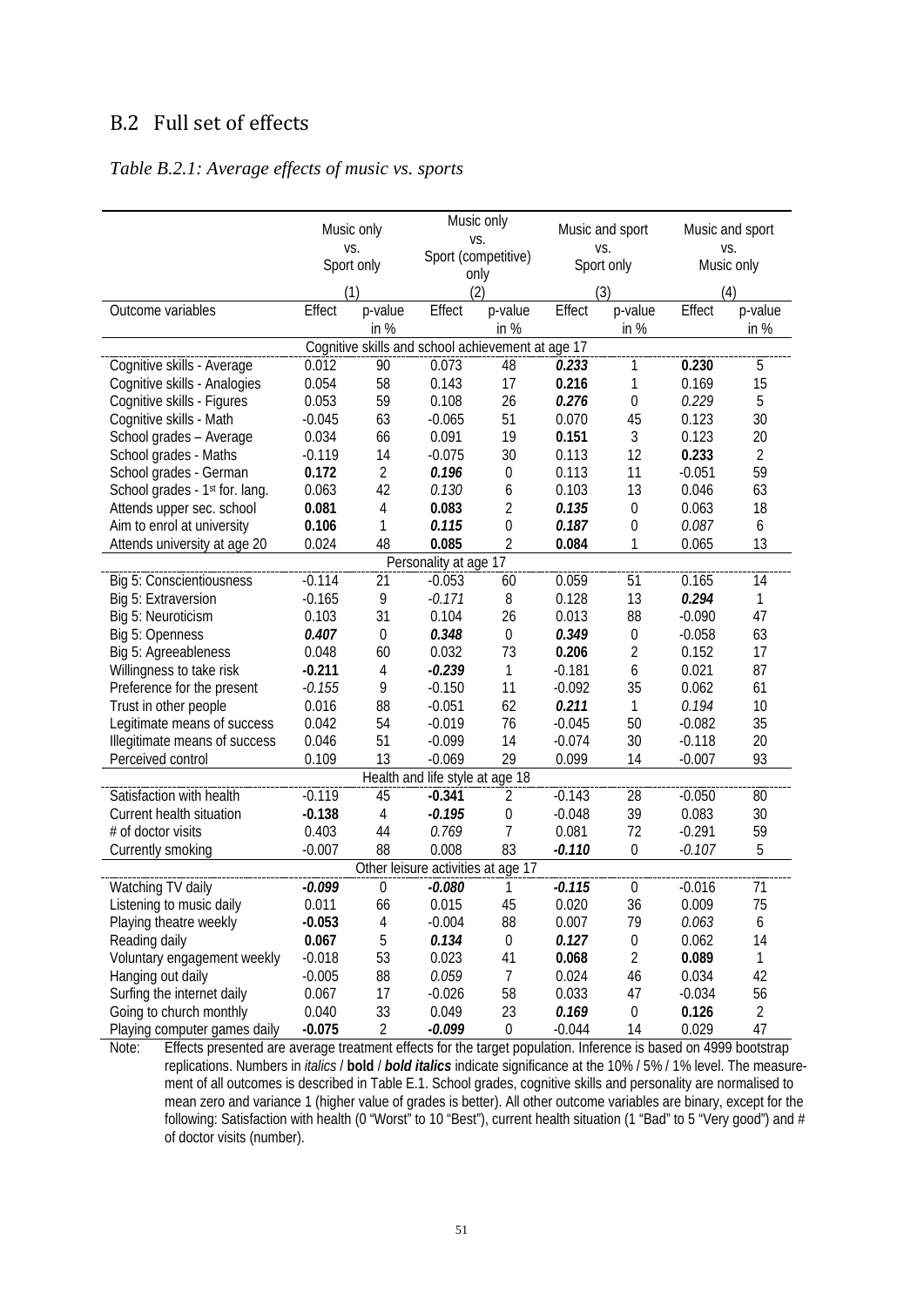### B.3 Heterogeneity of the effects

|                                            |                       | Music only       |                                    | Music only<br>VS.                                 |          | Music and sport  |          | Music and sport |
|--------------------------------------------|-----------------------|------------------|------------------------------------|---------------------------------------------------|----------|------------------|----------|-----------------|
|                                            |                       | VS.              |                                    | Sport (competitive)                               |          | VS.              |          | VS.             |
|                                            |                       | Sport only       |                                    | only                                              |          | Sport only       |          | Music only      |
|                                            |                       | (1)              |                                    | (2)                                               |          | (3)              |          | (4)             |
| Outcome variables                          | Effect                | p-value          | Effect                             | p-value                                           | Effect   | p-value          | Effect   | p-value         |
|                                            |                       | in $%$           |                                    | in $%$                                            |          | in $%$           |          | in $%$          |
|                                            |                       |                  |                                    | Cognitive skills and school achievement at age 17 |          |                  |          |                 |
| Cognitive skills - Average                 | 0.250                 | 5                | $-0.018$                           | 89                                                | $-0.042$ | 73               | $-0.282$ | 5               |
| Cognitive skills - Analogies               | 0.267                 | 3                | 0.150                              | 27                                                | 0.076    | 48               | $-0.184$ | 18              |
| Cognitive skills - Figures                 | 0.210                 | 14               | $-0.067$                           | 63                                                | $-0.021$ | 86               | $-0.220$ | 15              |
| Cognitive skills - Math                    | 0.139                 | 26               | $-0.056$                           | 68                                                | $-0.120$ | 39               | $-0.255$ | 9               |
| School grades - Average                    | 0.103                 | 28               | $-0.145$                           | 42                                                | 0.087    | 27               | $-0.011$ | 91              |
| School grades - Maths                      | 0.003                 | 96               | $-0.233$                           | 10                                                | $-0.028$ | 76               | $-0.029$ | 84              |
| School grades - German                     | 0.248                 | $\overline{2}$   | 0.043                              | 62                                                | 0.102    | 24               | $-0.139$ | 22              |
| School grades - 1 <sup>st</sup> for. lang. | 0.017                 | 84               | $-0.110$                           | 59                                                | 0.108    | 19               | 0.094    | 41              |
| Attends upper sec. school                  | 0.073                 | 12               | 0.014                              | 75                                                | 0.014    | 76               | $-0.055$ | 41              |
| Attends university at age 20               | 0.036                 | 50               | 0.027                              | 55                                                | 0.041    | 41               | 0.007    | 92              |
| Aim to enrol at university                 | 0.054                 | 26               | 0.038                              | 41                                                | 0.057    | 18               | 0.006    | 89              |
|                                            | Personality at age 17 |                  |                                    |                                                   |          |                  |          |                 |
| Big 5: Conscientiousness                   | 0.001                 | 96               | $-0.162$                           | 28                                                | 0.110    | 29               | 0.108    | 49              |
| Big 5: Extraversion                        | $-0.049$              | 70               | $-0.053$                           | 76                                                | 0.029    | 79               | 0.081    | 61              |
| Big 5: Neuroticism                         | $-0.024$              | 86               | 0.193                              | 25                                                | 0.124    | 46               | 0.150    | 43              |
| Big 5: Openness                            | 0.468                 | $\mathbf 0$      | 0.251                              | 8                                                 | 0.105    | 44               | $-0.359$ | 13              |
| Big 5: Agreeableness                       | 0.093                 | 52               | $-0.014$                           | 90                                                | 0.188    | 13               | 0.092    | 56              |
| Willingness to take risk                   | $-0.004$              | 96               | $-0.143$                           | 27                                                | $-0.078$ | 47               | $-0.071$ | 61              |
| Preference for the present                 | $-0.265$              | 11               | $-0.188$                           | 17                                                | $-0.162$ | 17               | 0.100    | 59              |
| Trust in other people                      | 0.088                 | 57               | $-0.043$                           | 79                                                | 0.164    | 20               | 0.076    | 69              |
| Legitimate means of success                | $-0.014$              | 91               | $-0.075$                           | 63                                                | $-0.046$ | 53               | $-0.030$ | 81              |
| Illegitimate means of success              | $-0.223$              | $\overline{2}$   | $-0.278$                           | 0                                                 | $-0.134$ | 15               | 0.092    | 42              |
| Perceived control                          | 0.037                 | 81               | $-0.405$                           | 0                                                 | $-0.108$ | 25               | $-0.141$ | 32              |
|                                            |                       |                  | Health and life style at age 18    |                                                   |          |                  |          |                 |
| Satisfaction with health                   | $-0.070$              | 75               | $-0.178$                           | 31                                                | $-0.204$ | 29               | $-0.130$ | 63              |
| Current health situation                   | $-0.047$              | 71               | $-0.073$                           | 37                                                | $-0.115$ | 17               | $-0.061$ | 69              |
| # of doctor visits                         | 0.232                 | 47               | 0.181                              | 72                                                | 0.271    | 33               | 0.042    | 89              |
| Currently smoking                          | $-0.066$              | 14               | 0.001                              | 96                                                | $-0.023$ | 63               | 0.042    | 50              |
|                                            |                       |                  | Other leisure activities at age 17 |                                                   |          |                  |          |                 |
| Watching TV daily                          | $-0.065$              | 13               | $-0.026$                           | 52                                                | $-0.009$ | 75               | 0.055    | 25              |
| Listening to music daily                   | $-0.012$              | 73               | 0.005                              | 84                                                | 0.041    | 16               | 0.053    | 12              |
| Playing theatre weekly                     | $-0.057$              | 19               | 0.012                              | 78                                                | 0.074    | 11               | 0.132    | $\overline{2}$  |
| Reading daily                              | 0.149                 | $\boldsymbol{0}$ | 0.132                              | $\boldsymbol{0}$                                  | 0.132    | $\boldsymbol{0}$ | $-0.016$ | 78              |
| Voluntary engagement weekly                | 0.026                 | 47               | 0.073                              | 5                                                 | 0.083    | $\overline{4}$   | 0.059    | 20              |
| Hanging out daily                          | 0.049                 | 29               | 0.121                              | 1                                                 | $-0.026$ | 56               | $-0.072$ | 17              |
| Surfing the internet daily                 | $-0.037$              | 65               | $-0.094$                           | 20                                                | $-0.119$ | 5                | $-0.079$ | 33              |
| Going to church monthly                    | 0.025                 | 69               | 0.124                              | 6                                                 | 0.191    | $\mathbf 0$      | 0.166    | $\overline{2}$  |
| Playing computer games daily               | $-0.028$              | 32               | $-0.009$                           | 74                                                | $-0.027$ | 44               | 0.001    | 96              |

### *Table B.3.1: Average effects of music vs. sports (female adolescents)*

Note: Effects presented are average treatment effects for the target population. Inference is based on 499 bootstrap replications. Numbers in *italics* / **bold** / *bold italics* indicate significance at the 10% / 5% / 1% level. The measurement of all outcomes is described in Table E.1. School grades, cognitive skills and personality are normalised. All other outcome variables are binary, except for the following: Satisfaction with health (0 "Worst" to 10 "Best"), current health situation (1 "Bad" to 5 "Very good") and  $#$  of doctor visits (number).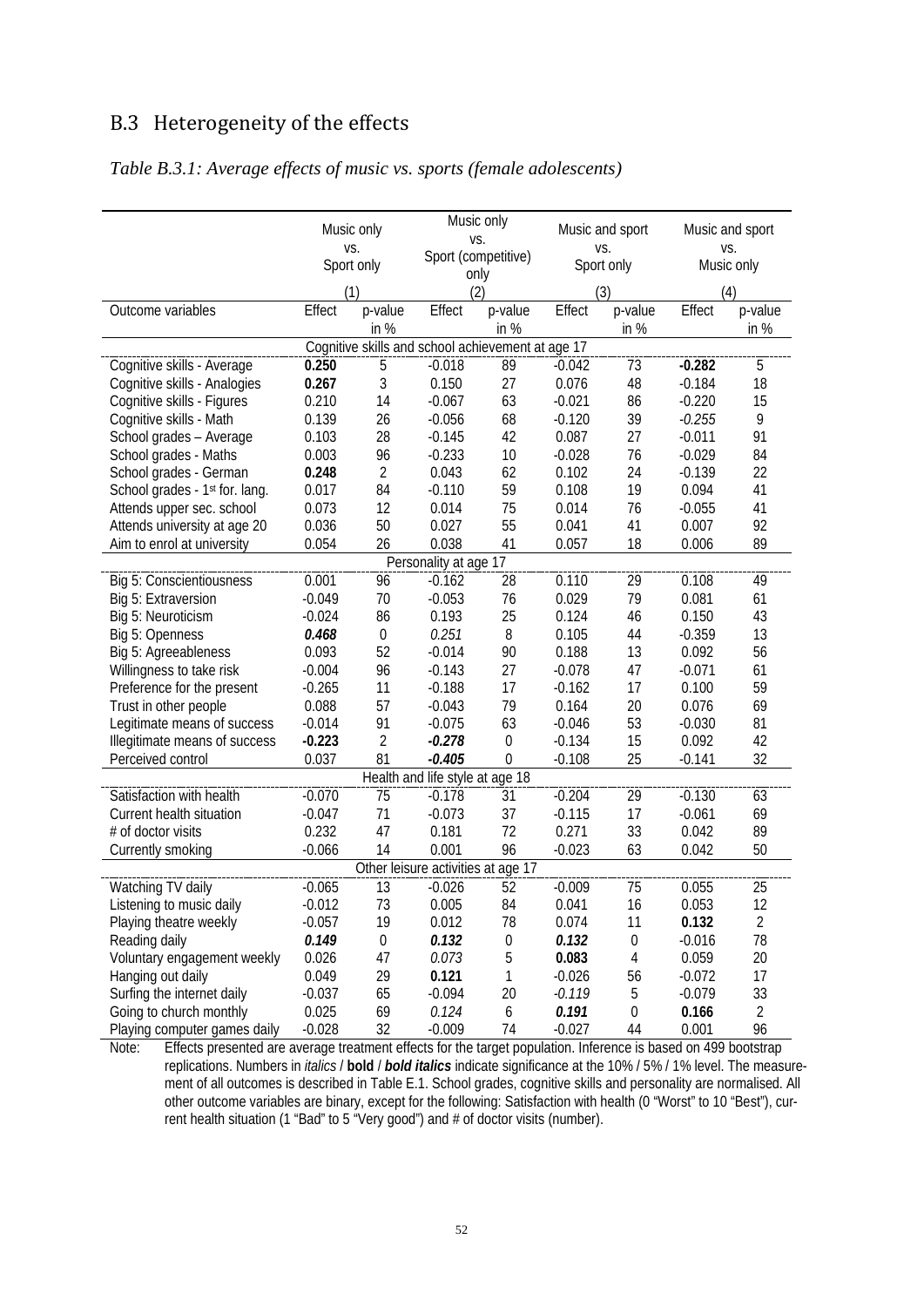|                                | Music only |                  | Music only<br>VS.                  |                                                   | Music and sport |                | Music and sport |                |
|--------------------------------|------------|------------------|------------------------------------|---------------------------------------------------|-----------------|----------------|-----------------|----------------|
|                                |            | VS.              |                                    | Sport (competitive)                               |                 | VS.            |                 | VS.            |
|                                |            | Sport only       |                                    | only                                              |                 | Sport only     |                 | Music only     |
|                                |            | (1)              |                                    | (2)                                               |                 | (3)            |                 | (4)            |
| Outcome variables              | Effect     | p-value          | Effect                             | p-value                                           | Effect          | p-value        | Effect          | p-value        |
|                                |            | in %             |                                    | in $%$                                            |                 | in $%$         |                 | in $%$         |
|                                |            |                  |                                    | Cognitive skills and school achievement at age 17 |                 |                |                 |                |
| Cognitive skills - Average     | $-0.246$   | 15               | $-0.001$                           | 97                                                | 0.216           | 42             | 0.467           | 20             |
| Cognitive skills - Analogies   | $-0.119$   | 57               | 0.141                              | 33                                                | 0.315           | 21             | 0.436           | 24             |
| Cognitive skills - Figures     | $-0.204$   | 28               | $-0.007$                           | 95                                                | 0.055           | 82             | 0.265           | 40             |
| Cognitive skills - Math        | $-0.235$   | 8                | $-0.125$                           | 54                                                | 0.043           | 87             | 0.282           | 35             |
| School grades - Average        | $-0.109$   | 41               | $-0.017$                           | 89                                                | 0.208           | 19             | 0.319           | 14             |
| School grades - Maths          | $-0.234$   | 8                | $-0.117$                           | 27                                                | 0.123           | 31             | 0.357           | 6              |
| School grades - German         | 0.146      | 25               | 0.066                              | 61                                                | 0.144           | 43             | 0.001           | 97             |
| School grades - 1st for. lang. | $-0.205$   | 36               | 0.015                              | 90                                                | 0.191           | 22             | 0.397           | 17             |
| Attends upper sec. school      | 0.048      | 55               | 0.012                              | 85                                                | 0.138           | $\overline{2}$ | 0.093           | 36             |
| Attends university at age 20   | 0.048      | 38               | 0.081                              | 8                                                 | 0.186           | 5              | 0.138           | 15             |
| Aim to enrol at university     | 0.122      | $\overline{7}$   | 0.121                              | 1                                                 | 0.172           | 1              | 0.051           | 59             |
|                                |            |                  | Personality at age 17              |                                                   |                 |                |                 |                |
| Big 5: Conscientiousness       | $-0.167$   | 29               | $-0.233$                           | 26                                                | 0.068           | 67             | 0.235           | 30             |
| Big 5: Extraversion            | $-0.310$   | $\overline{7}$   | $-0.283$                           | 4                                                 | 0.108           | 53             | 0.421           | 4              |
| Big 5: Neuroticism             | 0.138      | 48               | 0.106                              | 41                                                | 0.056           | 72             | $-0.084$        | 72             |
| Big 5: Openness                | 0.480      | $\mathbf 0$      | 0.482                              | $\boldsymbol{0}$                                  | 0.481           | $\mathbf 0$    | 0.003           | 97             |
| Big 5: Agreeableness           | 0.072      | 65               | $-0.076$                           | 61                                                | 0.066           | 56             | $-0.005$        | 95             |
| Willingness to take risk       | $-0.304$   | 13               | $-0.171$                           | 28                                                | $-0.174$        | 54             | 0.135           | 58             |
| Preference for the present     | 0.184      | 54               | $-0.133$                           | 43                                                | $-0.194$        | 17             | $-0.379$        | 23             |
| Trust in other people          | $-0.076$   | 64               | $-0.053$                           | 71                                                | 0.021           | 93             | 0.098           | 70             |
| Legitimate means of success    | 0.109      | 60               | $-0.042$                           | 68                                                | $-0.042$        | 82             | $-0.153$        | 47             |
| Illegitimate means of success  | $-0.080$   | 51               | $-0.054$                           | 62                                                | $-0.133$        | 38             | $-0.054$        | 76             |
| Perceived control              | 0.105      | 42               | 0.065                              | 53                                                | 0.043           | 84             | $-0.057$        | 76             |
|                                |            |                  | Health and life style at age 18    |                                                   |                 |                |                 |                |
| Satisfaction with health       | 0.139      | 46               | $-0.015$                           | 90                                                | $-0.291$        | 51             | $-0.428$        | 29             |
| Current health situation       | $-0.073$   | 42               | $-0.055$                           | 46                                                | $-0.102$        | 45             | $-0.029$        | 88             |
| # of doctor visits             | $-0.134$   | 77               | $-0.187$                           | 54                                                | 0.307           | 54             | 0.431           | 50             |
| Currently smoking              | $-0.073$   | 55               | $-0.008$                           | 93                                                | $-0.106$        | 7              | $-0.033$        | 80             |
|                                |            |                  | Other leisure activities at age 17 |                                                   |                 |                |                 |                |
| Watching TV daily              | 0.003      | 95               | $-0.044$                           | 31                                                | $-0.162$        | 1              | $-0.166$        | 5              |
| Listening to music daily       | 0.063      | $\boldsymbol{0}$ | 0.035                              | 18                                                | 0.052           | 17             | $-0.011$        | 73             |
| Playing theatre weekly         | $-0.035$   | 41               | 0.010                              | 84                                                | 0.067           | 33             | 0.102           | 16             |
| Reading daily                  | 0.045      | 40               | 0.050                              | 42                                                | 0.101           | 9              | 0.056           | 47             |
| Voluntary engagement weekly    | $-0.077$   | 5                | $-0.035$                           | 32                                                | 0.076           | 17             | 0.153           | $\overline{2}$ |
| Hanging out daily              | 0.017      | 84               | 0.044                              | 34                                                | $-0.008$        | 90             | $-0.024$        | 84             |
| Surfing the internet daily     | 0.153      | 9                | 0.038                              | 60                                                | 0.176           | $\mathbf{1}$   | 0.025           | 78             |
| Going to church monthly        | $-0.001$   | 96               | 0.027                              | 61                                                | 0.131           | 8              | 0.134           | 16             |
| Playing computer games daily   | 0.050      | 76               | 0.002                              | 95                                                | $-0.083$        | 17             | $-0.133$        | 39             |

#### *Table B.3.2: Average effects of music vs. sports (male adolescents)*

Note: Effects presented are average treatment effects for the target population.). Inference is based on 499 bootstrap replications. Numbers in *italics* / **bold** / *bold italics* indicate significance at the 10% / 5% / 1% level. The measurement of all outcomes is described in Table E.1. School grades, cognitive skills and personality are normalised. All other outcome variables are binary, except for the following: Satisfaction with health (0 "Worst" to 10 "Best"), current health situation (1 "Bad" to 5 "Very good") and # of doctor visits (number).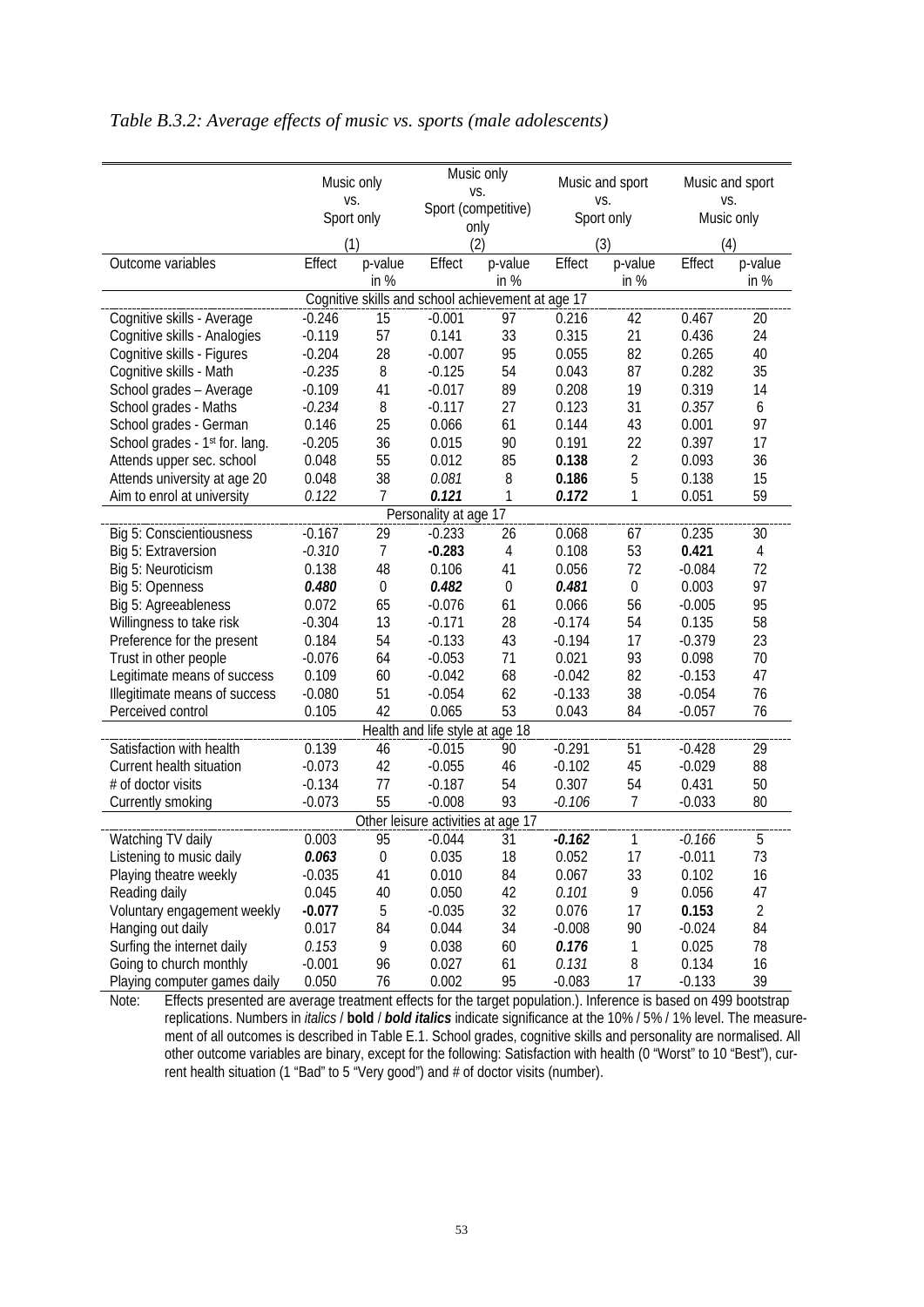#### *Table B.3.3: Average effects of music vs. sports (adolescents without recommendation for*

|                                            | Music only |            |                                 | Music only                                        | Music and sport |                  | Music and sport |                  |
|--------------------------------------------|------------|------------|---------------------------------|---------------------------------------------------|-----------------|------------------|-----------------|------------------|
|                                            |            | VS.        |                                 | VS.                                               |                 | VS.              |                 | VS.              |
|                                            |            | Sport only |                                 | Sport (competitive)<br>only                       |                 | Sport only       |                 | Music only       |
|                                            |            | (1)        |                                 | (2)                                               |                 | (3)              |                 | (4)              |
| Outcome variables                          | Effect     | p-value    | Effect                          | p-value                                           | Effect          | p-value          | Effect          | p-value          |
|                                            |            | in %       |                                 | in $%$                                            |                 | in $%$           |                 | in $%$           |
|                                            |            |            |                                 | Cognitive skills and school achievement at age 17 |                 |                  |                 |                  |
| Cognitive skills - Average                 | 0.120      | 57         | $-0.032$                        | 89                                                | $-0.170$        | 43               | $-0.292$        | 31               |
| Cognitive skills - Analogies               | 0.137      | 51         | 0.186                           | 41                                                | $-0.021$        | 89               | $-0.161$        | 53               |
| Cognitive skills - Figures                 | 0.058      | 74         | 0.022                           | 92                                                | $-0.258$        | 36               | $-0.320$        | 28               |
| Cognitive skills - Math                    | 0.100      | 59         | $-0.235$                        | 9                                                 | $-0.172$        | 46               | $-0.271$        | 39               |
| School grades - Average                    | $-0.051$   | 65         | $-0.005$                        | 95                                                | 0.035           | 78               | 0.093           | 53               |
| School grades - Maths                      | $-0.194$   | 13         | $-0.235$                        | $\mathfrak{Z}$                                    | $-0.131$        | 32               | 0.068           | 66               |
| School grades - German                     | 0.180      | 8          | 0.156                           | 12                                                | 0.038           | 74               | $-0.138$        | 29               |
| School grades - 1 <sup>st</sup> for. lang. | $-0.076$   | 59         | 0.088                           | 44                                                | 0.139           | 26               | 0.218           | 22               |
| Attends upper sec. school                  | 0.032      | 49         | 0.017                           | 67                                                | 0.045           | 35               | 0.014           | 81               |
| Attends university at age 20               | 0.015      | 76         | 0.034                           | 42                                                | 0.056           | 29               | 0.044           | 45               |
| Aim to enrol at university                 | 0.012      | 80         | 0.023                           | 54                                                | 0.081           | 9                | 0.069           | 27               |
|                                            |            |            | Personality at age 17           |                                                   |                 |                  |                 |                  |
| Big 5: Conscientiousness                   | $-0.222$   | 27         | $-0.407$                        | 24                                                | $-0.059$        | 65               | 0.141           | 52               |
| Big 5: Extraversion                        | $-0.230$   | 24         | $-0.405$                        | 1                                                 | 0.100           | 41               | 0.340           | 15               |
| Big 5: Neuroticism                         | 0.160      | 50         | 0.028                           | 86                                                | $-0.187$        | 26               | $-0.367$        | 21               |
| Big 5: Openness                            | 0.191      | 22         | 0.156                           | 34                                                | 0.235           | 4                | 0.019           | 91               |
| Big 5: Agreeableness                       | 0.049      | 82         | 0.033                           | 85                                                | $-0.069$        | 70               | $-0.127$        | 57               |
| Willingness to take risk                   | $-0.091$   | 67         | $-0.092$                        | 54                                                | $-0.080$        | 66               | 0.009           | 96               |
| Preference for the present                 | 0.214      | 24         | 0.135                           | 67                                                | $-0.152$        | 33               | $-0.358$        | 17               |
| Trust in other people                      | $-0.015$   | 95         | 0.078                           | 71                                                | 0.222           | 10               | 0.225           | 42               |
| Legitimate means of success                | 0.038      | 71         | 0.023                           | 85                                                | $-0.247$        | $\overline{7}$   | $-0.279$        | 9                |
| Illegitimate means of success              | 0.074      | 51         | 0.008                           | 94                                                | $-0.124$        | 39               | $-0.197$        | 35               |
| Perceived control                          | $-0.045$   | 74         | $-0.157$                        | 16                                                | $-0.028$        | 85               | 0.026           | 90               |
|                                            |            |            | Health and life style at age 18 |                                                   |                 |                  |                 |                  |
| Satisfaction with health                   | $-0.288$   | 40         | $-0.210$                        | 28                                                | $-0.261$        | 44               | 0.019           | 94               |
| Current health situation                   | $-0.121$   | 20         | $-0.183$                        | 6                                                 | $-0.078$        | 43               | 0.041           | 76               |
| # of doctor visits                         | 0.358      | 76         | $-0.351$                        | 44                                                | 0.006           | 96               | $-0.363$        | 75               |
| Currently smoking                          | $-0.022$   | 81         | $-0.042$                        | 49                                                | $-0.147$        | 3                | $-0.126$        | 25               |
|                                            |            |            |                                 | Other leisure activities at age 17                |                 |                  |                 |                  |
| Watching TV daily                          | 0.017      | 69         | $-0.005$                        | 89                                                | $-0.026$        | 62               | $-0.044$        | 40               |
| Listening to music daily                   | 0.027      | 33         | 0.015                           | 55                                                | 0.073           | $\overline{2}$   | 0.045           | 17               |
| Playing theatre weekly                     | $-0.084$   | 5          | $-0.071$                        | 7                                                 | 0.078           | 40               | 0.163           | 3                |
| Reading daily                              | 0.025      | 58         | 0.126                           | $\boldsymbol{0}$                                  | 0.068           | 23               | 0.044           | 54               |
| Voluntary engagement weekly                | $-0.054$   | 12         | $-0.007$                        | 85                                                | 0.127           | 13               | 0.182           | 3                |
| Hanging out daily                          | 0.011      | 82         | 0.147                           | 1                                                 | 0.105           | 6                | 0.096           | 25               |
| Surfing the internet daily                 | 0.135      | 17         | 0.070                           | 37                                                | $-0.023$        | 74               | $-0.157$        | 17               |
| Going to church monthly                    | $-0.094$   | 1          | $-0.002$                        | 95                                                | 0.196           | $\boldsymbol{0}$ | 0.286           | $\boldsymbol{0}$ |
| Playing computer games daily               | 0.054      | 34         | 0.031                           | 53                                                | $-0.007$        | 90               | $-0.063$        | 47               |

#### *upper secondary school at the end of primary school)*

Note: Effects presented are average treatment effects for target population (.). Inference based on 499 bootstrap replications. Numbers in *italics* / **bold** / *bold italics* indicate significance at the 10% / 5% / 1% level. The measurement of all outcomes is described in Table E.1. School grades, cognitive skills and personality are normalised. All other outcome variables are binary, except for the following: Satisfaction with health (0 "Worst" to 10 "Best"), current health situation (1 "Bad" to 5 "Very good") and # of doctor visits (number).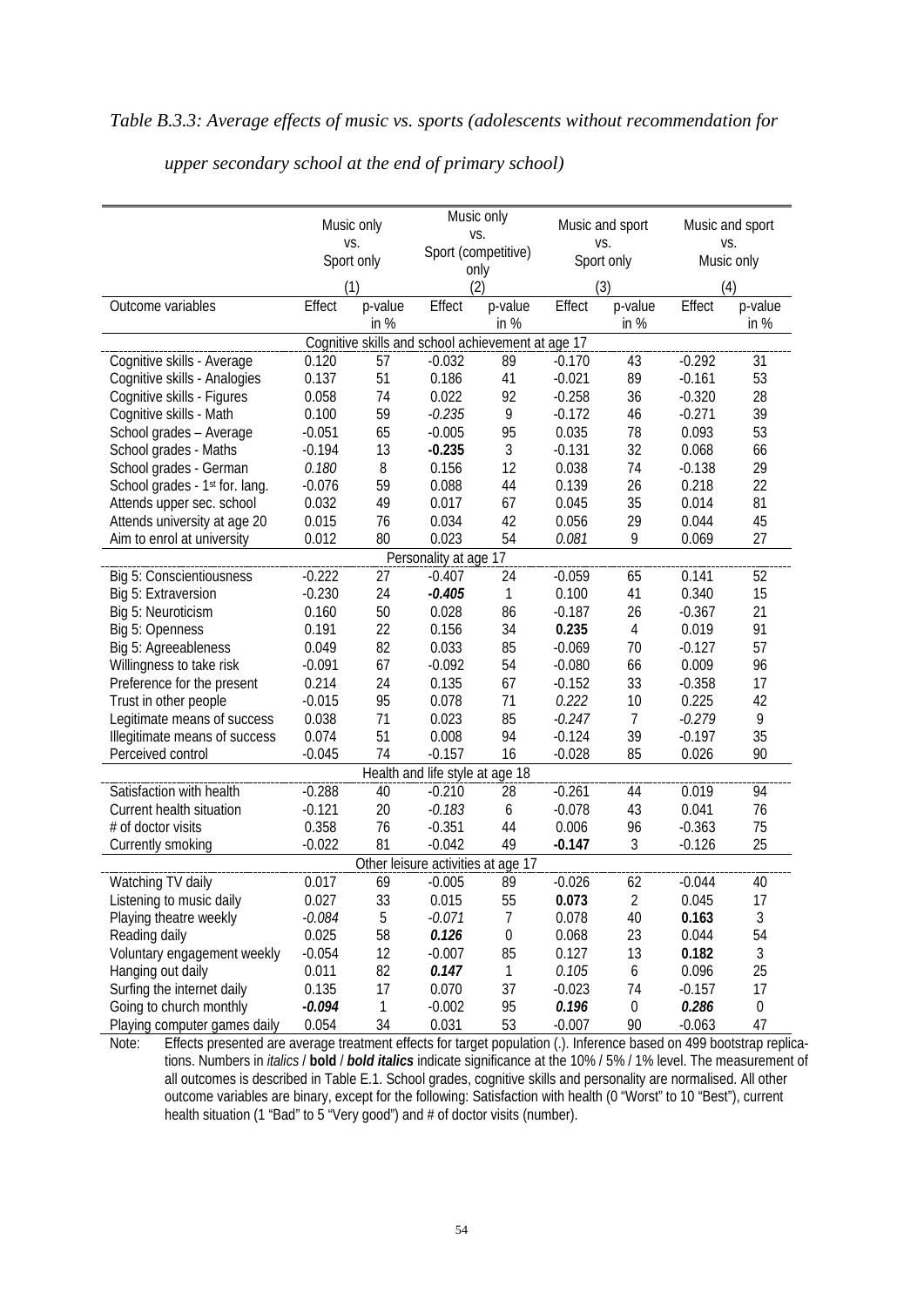#### *Table B.3.4: Average effects of music vs. sports (adolescents with recommendation for upper*

| Music only<br>Music only<br>Music and sport<br>Music and sport<br>VS.<br>VS.<br>VS.<br>VS.<br>Sport (competitive)<br>Sport only<br>Sport only<br>Music only<br>only<br>(2)<br>(3)<br>(1)<br>(4)<br>Outcome variables<br>Effect<br>Effect<br>Effect<br>Effect<br>p-value<br>p-value<br>p-value<br>p-value<br>in $%$<br>in $%$<br>in $%$<br>in $%$<br>Cognitive skills and school achievement at age 17<br>Cognitive skills - Average<br>48<br>0.002<br>95<br>4<br>0.085<br>0.095<br>0.186<br>46<br>Cognitive skills - Analogies<br>85<br>0.209<br>12<br>0.173<br>26<br>0.183<br>9<br>$-0.030$<br>$\overline{2}$<br>Cognitive skills - Figures<br>17<br>94<br>0.171<br>0.000<br>97<br>0.190<br>0.010<br>39<br>31<br>27<br>Cognitive skills - Math<br>$-0.094$<br>57<br>$-0.124$<br>0.092<br>0.183<br>School grades - Average<br>70<br>64<br>92<br>49<br>$-0.094$<br>0.049<br>0.011<br>0.099<br>6<br>35<br>50<br>52<br>0.270<br>School grades - Maths<br>$-0.195$<br>0.111<br>0.078<br>87<br>92<br>67<br>$-0.007$<br>96<br>School grades - German<br>$-0.034$<br>0.008<br>$-0.035$<br>72<br>School grades - 1 <sup>st</sup> for. lang.<br>74<br>85<br>54<br>0.030<br>$-0.028$<br>$-0.029$<br>$-0.064$<br>1<br>34<br>$\mathbf 0$<br>78<br>Attends upper sec. school<br>0.092<br>0.039<br>0.099<br>0.009<br>72<br>55<br>Attends university at age 20<br>0.022<br>96<br>0.058<br>30<br>0.037<br>$-0.006$<br>0.160<br>$\mathbf 0$<br>0.099<br>71<br>Aim to enroll at university<br>6<br>0.143<br>0<br>$-0.017$<br>Personality at age 17<br>39<br>34<br>Big 5: Conscientiousness<br>$-0.095$<br>52<br>$-0.181$<br>58<br>0.081<br>0.181<br>31<br>$\overline{7}$<br>0.318<br>3<br>Big 5: Extraversion<br>$-0.109$<br>56<br>$-0.143$<br>0.224<br>Big 5: Neuroticism<br>31<br>9<br>0.053<br>59<br>53<br>0.125<br>0.247<br>$-0.078$<br>35<br>Big 5: Openness<br>$\mathbf 0$<br>0.480<br>0<br>0.429<br>$\mathbf 0$<br>$-0.119$<br>0.548<br>Big 5: Agreeableness<br>33<br>$\overline{7}$<br>$-0.042$<br>74<br>0.215<br>6<br>0.259<br>$-0.140$<br>33<br>24<br>13<br>Willingness to take risk<br>$-0.158$<br>$-0.201$<br>$-0.020$<br>86<br>0.135<br>5<br>$\overline{4}$<br>39<br>66<br>Preference for the present<br>$-0.210$<br>$-0.283$<br>$-0.131$<br>0.075<br>5<br>24<br>9<br>0.333<br>Trust in other people<br>$-0.182$<br>$-0.027$<br>86<br>0.152<br>95<br>51<br>92<br>Legitimate means of success<br>0.090<br>41<br>0.004<br>0.099<br>0.010<br>Illegitimate means of success<br>96<br>17<br>81<br>$-0.079$<br>46<br>$-0.017$<br>$-0.107$<br>$-0.031$<br>0.061<br>48<br>0.015<br>90<br>$-0.055$<br>56<br>$-0.118$<br>24<br>Perceived control<br>Health and life style at age 18<br>Satisfaction with health<br>0.218<br>27<br>$-0.053$<br>0.071<br>$-0.150$<br>41<br>77<br>80<br>39<br>48<br>95<br>Current health situation<br>$-0.143$<br>14<br>$-0.055$<br>$-0.006$<br>0.135<br>57<br>25<br>34<br>36<br># of doctor visits<br>0.111<br>0.519<br>0.582<br>0.496<br>71<br>30<br>81<br>Currently smoking<br>$-0.028$<br>0.055<br>$-0.055$<br>24<br>$-0.027$<br>Other leisure activities at age 17<br>Watching TV daily<br>92<br>$-0.075$<br>15<br>$-0.095$<br>3<br>$-0.069$<br>$\overline{7}$<br>0.005<br>Listening to music daily<br>$-0.018$<br>63<br>$-0.009$<br>75<br>0.004<br>85<br>0.022<br>59 |                              |          |    |          |    |          |                |       |    |
|------------------------------------------------------------------------------------------------------------------------------------------------------------------------------------------------------------------------------------------------------------------------------------------------------------------------------------------------------------------------------------------------------------------------------------------------------------------------------------------------------------------------------------------------------------------------------------------------------------------------------------------------------------------------------------------------------------------------------------------------------------------------------------------------------------------------------------------------------------------------------------------------------------------------------------------------------------------------------------------------------------------------------------------------------------------------------------------------------------------------------------------------------------------------------------------------------------------------------------------------------------------------------------------------------------------------------------------------------------------------------------------------------------------------------------------------------------------------------------------------------------------------------------------------------------------------------------------------------------------------------------------------------------------------------------------------------------------------------------------------------------------------------------------------------------------------------------------------------------------------------------------------------------------------------------------------------------------------------------------------------------------------------------------------------------------------------------------------------------------------------------------------------------------------------------------------------------------------------------------------------------------------------------------------------------------------------------------------------------------------------------------------------------------------------------------------------------------------------------------------------------------------------------------------------------------------------------------------------------------------------------------------------------------------------------------------------------------------------------------------------------------------------------------------------------------------------------------------------------------------------------------------------------------------------------------------------------------------------------------------------------------------------------------------------------------------------------------------------------------------------------------------------------------------------------------------------------------------------------------------------------------------------------------|------------------------------|----------|----|----------|----|----------|----------------|-------|----|
|                                                                                                                                                                                                                                                                                                                                                                                                                                                                                                                                                                                                                                                                                                                                                                                                                                                                                                                                                                                                                                                                                                                                                                                                                                                                                                                                                                                                                                                                                                                                                                                                                                                                                                                                                                                                                                                                                                                                                                                                                                                                                                                                                                                                                                                                                                                                                                                                                                                                                                                                                                                                                                                                                                                                                                                                                                                                                                                                                                                                                                                                                                                                                                                                                                                                                          |                              |          |    |          |    |          |                |       |    |
|                                                                                                                                                                                                                                                                                                                                                                                                                                                                                                                                                                                                                                                                                                                                                                                                                                                                                                                                                                                                                                                                                                                                                                                                                                                                                                                                                                                                                                                                                                                                                                                                                                                                                                                                                                                                                                                                                                                                                                                                                                                                                                                                                                                                                                                                                                                                                                                                                                                                                                                                                                                                                                                                                                                                                                                                                                                                                                                                                                                                                                                                                                                                                                                                                                                                                          |                              |          |    |          |    |          |                |       |    |
|                                                                                                                                                                                                                                                                                                                                                                                                                                                                                                                                                                                                                                                                                                                                                                                                                                                                                                                                                                                                                                                                                                                                                                                                                                                                                                                                                                                                                                                                                                                                                                                                                                                                                                                                                                                                                                                                                                                                                                                                                                                                                                                                                                                                                                                                                                                                                                                                                                                                                                                                                                                                                                                                                                                                                                                                                                                                                                                                                                                                                                                                                                                                                                                                                                                                                          |                              |          |    |          |    |          |                |       |    |
|                                                                                                                                                                                                                                                                                                                                                                                                                                                                                                                                                                                                                                                                                                                                                                                                                                                                                                                                                                                                                                                                                                                                                                                                                                                                                                                                                                                                                                                                                                                                                                                                                                                                                                                                                                                                                                                                                                                                                                                                                                                                                                                                                                                                                                                                                                                                                                                                                                                                                                                                                                                                                                                                                                                                                                                                                                                                                                                                                                                                                                                                                                                                                                                                                                                                                          |                              |          |    |          |    |          |                |       |    |
|                                                                                                                                                                                                                                                                                                                                                                                                                                                                                                                                                                                                                                                                                                                                                                                                                                                                                                                                                                                                                                                                                                                                                                                                                                                                                                                                                                                                                                                                                                                                                                                                                                                                                                                                                                                                                                                                                                                                                                                                                                                                                                                                                                                                                                                                                                                                                                                                                                                                                                                                                                                                                                                                                                                                                                                                                                                                                                                                                                                                                                                                                                                                                                                                                                                                                          |                              |          |    |          |    |          |                |       |    |
|                                                                                                                                                                                                                                                                                                                                                                                                                                                                                                                                                                                                                                                                                                                                                                                                                                                                                                                                                                                                                                                                                                                                                                                                                                                                                                                                                                                                                                                                                                                                                                                                                                                                                                                                                                                                                                                                                                                                                                                                                                                                                                                                                                                                                                                                                                                                                                                                                                                                                                                                                                                                                                                                                                                                                                                                                                                                                                                                                                                                                                                                                                                                                                                                                                                                                          |                              |          |    |          |    |          |                |       |    |
|                                                                                                                                                                                                                                                                                                                                                                                                                                                                                                                                                                                                                                                                                                                                                                                                                                                                                                                                                                                                                                                                                                                                                                                                                                                                                                                                                                                                                                                                                                                                                                                                                                                                                                                                                                                                                                                                                                                                                                                                                                                                                                                                                                                                                                                                                                                                                                                                                                                                                                                                                                                                                                                                                                                                                                                                                                                                                                                                                                                                                                                                                                                                                                                                                                                                                          |                              |          |    |          |    |          |                |       |    |
|                                                                                                                                                                                                                                                                                                                                                                                                                                                                                                                                                                                                                                                                                                                                                                                                                                                                                                                                                                                                                                                                                                                                                                                                                                                                                                                                                                                                                                                                                                                                                                                                                                                                                                                                                                                                                                                                                                                                                                                                                                                                                                                                                                                                                                                                                                                                                                                                                                                                                                                                                                                                                                                                                                                                                                                                                                                                                                                                                                                                                                                                                                                                                                                                                                                                                          |                              |          |    |          |    |          |                |       |    |
|                                                                                                                                                                                                                                                                                                                                                                                                                                                                                                                                                                                                                                                                                                                                                                                                                                                                                                                                                                                                                                                                                                                                                                                                                                                                                                                                                                                                                                                                                                                                                                                                                                                                                                                                                                                                                                                                                                                                                                                                                                                                                                                                                                                                                                                                                                                                                                                                                                                                                                                                                                                                                                                                                                                                                                                                                                                                                                                                                                                                                                                                                                                                                                                                                                                                                          |                              |          |    |          |    |          |                |       |    |
|                                                                                                                                                                                                                                                                                                                                                                                                                                                                                                                                                                                                                                                                                                                                                                                                                                                                                                                                                                                                                                                                                                                                                                                                                                                                                                                                                                                                                                                                                                                                                                                                                                                                                                                                                                                                                                                                                                                                                                                                                                                                                                                                                                                                                                                                                                                                                                                                                                                                                                                                                                                                                                                                                                                                                                                                                                                                                                                                                                                                                                                                                                                                                                                                                                                                                          |                              |          |    |          |    |          |                |       |    |
|                                                                                                                                                                                                                                                                                                                                                                                                                                                                                                                                                                                                                                                                                                                                                                                                                                                                                                                                                                                                                                                                                                                                                                                                                                                                                                                                                                                                                                                                                                                                                                                                                                                                                                                                                                                                                                                                                                                                                                                                                                                                                                                                                                                                                                                                                                                                                                                                                                                                                                                                                                                                                                                                                                                                                                                                                                                                                                                                                                                                                                                                                                                                                                                                                                                                                          |                              |          |    |          |    |          |                |       |    |
|                                                                                                                                                                                                                                                                                                                                                                                                                                                                                                                                                                                                                                                                                                                                                                                                                                                                                                                                                                                                                                                                                                                                                                                                                                                                                                                                                                                                                                                                                                                                                                                                                                                                                                                                                                                                                                                                                                                                                                                                                                                                                                                                                                                                                                                                                                                                                                                                                                                                                                                                                                                                                                                                                                                                                                                                                                                                                                                                                                                                                                                                                                                                                                                                                                                                                          |                              |          |    |          |    |          |                |       |    |
|                                                                                                                                                                                                                                                                                                                                                                                                                                                                                                                                                                                                                                                                                                                                                                                                                                                                                                                                                                                                                                                                                                                                                                                                                                                                                                                                                                                                                                                                                                                                                                                                                                                                                                                                                                                                                                                                                                                                                                                                                                                                                                                                                                                                                                                                                                                                                                                                                                                                                                                                                                                                                                                                                                                                                                                                                                                                                                                                                                                                                                                                                                                                                                                                                                                                                          |                              |          |    |          |    |          |                |       |    |
|                                                                                                                                                                                                                                                                                                                                                                                                                                                                                                                                                                                                                                                                                                                                                                                                                                                                                                                                                                                                                                                                                                                                                                                                                                                                                                                                                                                                                                                                                                                                                                                                                                                                                                                                                                                                                                                                                                                                                                                                                                                                                                                                                                                                                                                                                                                                                                                                                                                                                                                                                                                                                                                                                                                                                                                                                                                                                                                                                                                                                                                                                                                                                                                                                                                                                          |                              |          |    |          |    |          |                |       |    |
|                                                                                                                                                                                                                                                                                                                                                                                                                                                                                                                                                                                                                                                                                                                                                                                                                                                                                                                                                                                                                                                                                                                                                                                                                                                                                                                                                                                                                                                                                                                                                                                                                                                                                                                                                                                                                                                                                                                                                                                                                                                                                                                                                                                                                                                                                                                                                                                                                                                                                                                                                                                                                                                                                                                                                                                                                                                                                                                                                                                                                                                                                                                                                                                                                                                                                          |                              |          |    |          |    |          |                |       |    |
|                                                                                                                                                                                                                                                                                                                                                                                                                                                                                                                                                                                                                                                                                                                                                                                                                                                                                                                                                                                                                                                                                                                                                                                                                                                                                                                                                                                                                                                                                                                                                                                                                                                                                                                                                                                                                                                                                                                                                                                                                                                                                                                                                                                                                                                                                                                                                                                                                                                                                                                                                                                                                                                                                                                                                                                                                                                                                                                                                                                                                                                                                                                                                                                                                                                                                          |                              |          |    |          |    |          |                |       |    |
|                                                                                                                                                                                                                                                                                                                                                                                                                                                                                                                                                                                                                                                                                                                                                                                                                                                                                                                                                                                                                                                                                                                                                                                                                                                                                                                                                                                                                                                                                                                                                                                                                                                                                                                                                                                                                                                                                                                                                                                                                                                                                                                                                                                                                                                                                                                                                                                                                                                                                                                                                                                                                                                                                                                                                                                                                                                                                                                                                                                                                                                                                                                                                                                                                                                                                          |                              |          |    |          |    |          |                |       |    |
|                                                                                                                                                                                                                                                                                                                                                                                                                                                                                                                                                                                                                                                                                                                                                                                                                                                                                                                                                                                                                                                                                                                                                                                                                                                                                                                                                                                                                                                                                                                                                                                                                                                                                                                                                                                                                                                                                                                                                                                                                                                                                                                                                                                                                                                                                                                                                                                                                                                                                                                                                                                                                                                                                                                                                                                                                                                                                                                                                                                                                                                                                                                                                                                                                                                                                          |                              |          |    |          |    |          |                |       |    |
|                                                                                                                                                                                                                                                                                                                                                                                                                                                                                                                                                                                                                                                                                                                                                                                                                                                                                                                                                                                                                                                                                                                                                                                                                                                                                                                                                                                                                                                                                                                                                                                                                                                                                                                                                                                                                                                                                                                                                                                                                                                                                                                                                                                                                                                                                                                                                                                                                                                                                                                                                                                                                                                                                                                                                                                                                                                                                                                                                                                                                                                                                                                                                                                                                                                                                          |                              |          |    |          |    |          |                |       |    |
|                                                                                                                                                                                                                                                                                                                                                                                                                                                                                                                                                                                                                                                                                                                                                                                                                                                                                                                                                                                                                                                                                                                                                                                                                                                                                                                                                                                                                                                                                                                                                                                                                                                                                                                                                                                                                                                                                                                                                                                                                                                                                                                                                                                                                                                                                                                                                                                                                                                                                                                                                                                                                                                                                                                                                                                                                                                                                                                                                                                                                                                                                                                                                                                                                                                                                          |                              |          |    |          |    |          |                |       |    |
|                                                                                                                                                                                                                                                                                                                                                                                                                                                                                                                                                                                                                                                                                                                                                                                                                                                                                                                                                                                                                                                                                                                                                                                                                                                                                                                                                                                                                                                                                                                                                                                                                                                                                                                                                                                                                                                                                                                                                                                                                                                                                                                                                                                                                                                                                                                                                                                                                                                                                                                                                                                                                                                                                                                                                                                                                                                                                                                                                                                                                                                                                                                                                                                                                                                                                          |                              |          |    |          |    |          |                |       |    |
|                                                                                                                                                                                                                                                                                                                                                                                                                                                                                                                                                                                                                                                                                                                                                                                                                                                                                                                                                                                                                                                                                                                                                                                                                                                                                                                                                                                                                                                                                                                                                                                                                                                                                                                                                                                                                                                                                                                                                                                                                                                                                                                                                                                                                                                                                                                                                                                                                                                                                                                                                                                                                                                                                                                                                                                                                                                                                                                                                                                                                                                                                                                                                                                                                                                                                          |                              |          |    |          |    |          |                |       |    |
|                                                                                                                                                                                                                                                                                                                                                                                                                                                                                                                                                                                                                                                                                                                                                                                                                                                                                                                                                                                                                                                                                                                                                                                                                                                                                                                                                                                                                                                                                                                                                                                                                                                                                                                                                                                                                                                                                                                                                                                                                                                                                                                                                                                                                                                                                                                                                                                                                                                                                                                                                                                                                                                                                                                                                                                                                                                                                                                                                                                                                                                                                                                                                                                                                                                                                          |                              |          |    |          |    |          |                |       |    |
|                                                                                                                                                                                                                                                                                                                                                                                                                                                                                                                                                                                                                                                                                                                                                                                                                                                                                                                                                                                                                                                                                                                                                                                                                                                                                                                                                                                                                                                                                                                                                                                                                                                                                                                                                                                                                                                                                                                                                                                                                                                                                                                                                                                                                                                                                                                                                                                                                                                                                                                                                                                                                                                                                                                                                                                                                                                                                                                                                                                                                                                                                                                                                                                                                                                                                          |                              |          |    |          |    |          |                |       |    |
|                                                                                                                                                                                                                                                                                                                                                                                                                                                                                                                                                                                                                                                                                                                                                                                                                                                                                                                                                                                                                                                                                                                                                                                                                                                                                                                                                                                                                                                                                                                                                                                                                                                                                                                                                                                                                                                                                                                                                                                                                                                                                                                                                                                                                                                                                                                                                                                                                                                                                                                                                                                                                                                                                                                                                                                                                                                                                                                                                                                                                                                                                                                                                                                                                                                                                          |                              |          |    |          |    |          |                |       |    |
|                                                                                                                                                                                                                                                                                                                                                                                                                                                                                                                                                                                                                                                                                                                                                                                                                                                                                                                                                                                                                                                                                                                                                                                                                                                                                                                                                                                                                                                                                                                                                                                                                                                                                                                                                                                                                                                                                                                                                                                                                                                                                                                                                                                                                                                                                                                                                                                                                                                                                                                                                                                                                                                                                                                                                                                                                                                                                                                                                                                                                                                                                                                                                                                                                                                                                          |                              |          |    |          |    |          |                |       |    |
|                                                                                                                                                                                                                                                                                                                                                                                                                                                                                                                                                                                                                                                                                                                                                                                                                                                                                                                                                                                                                                                                                                                                                                                                                                                                                                                                                                                                                                                                                                                                                                                                                                                                                                                                                                                                                                                                                                                                                                                                                                                                                                                                                                                                                                                                                                                                                                                                                                                                                                                                                                                                                                                                                                                                                                                                                                                                                                                                                                                                                                                                                                                                                                                                                                                                                          |                              |          |    |          |    |          |                |       |    |
|                                                                                                                                                                                                                                                                                                                                                                                                                                                                                                                                                                                                                                                                                                                                                                                                                                                                                                                                                                                                                                                                                                                                                                                                                                                                                                                                                                                                                                                                                                                                                                                                                                                                                                                                                                                                                                                                                                                                                                                                                                                                                                                                                                                                                                                                                                                                                                                                                                                                                                                                                                                                                                                                                                                                                                                                                                                                                                                                                                                                                                                                                                                                                                                                                                                                                          |                              |          |    |          |    |          |                |       |    |
|                                                                                                                                                                                                                                                                                                                                                                                                                                                                                                                                                                                                                                                                                                                                                                                                                                                                                                                                                                                                                                                                                                                                                                                                                                                                                                                                                                                                                                                                                                                                                                                                                                                                                                                                                                                                                                                                                                                                                                                                                                                                                                                                                                                                                                                                                                                                                                                                                                                                                                                                                                                                                                                                                                                                                                                                                                                                                                                                                                                                                                                                                                                                                                                                                                                                                          |                              |          |    |          |    |          |                |       |    |
|                                                                                                                                                                                                                                                                                                                                                                                                                                                                                                                                                                                                                                                                                                                                                                                                                                                                                                                                                                                                                                                                                                                                                                                                                                                                                                                                                                                                                                                                                                                                                                                                                                                                                                                                                                                                                                                                                                                                                                                                                                                                                                                                                                                                                                                                                                                                                                                                                                                                                                                                                                                                                                                                                                                                                                                                                                                                                                                                                                                                                                                                                                                                                                                                                                                                                          |                              |          |    |          |    |          |                |       |    |
|                                                                                                                                                                                                                                                                                                                                                                                                                                                                                                                                                                                                                                                                                                                                                                                                                                                                                                                                                                                                                                                                                                                                                                                                                                                                                                                                                                                                                                                                                                                                                                                                                                                                                                                                                                                                                                                                                                                                                                                                                                                                                                                                                                                                                                                                                                                                                                                                                                                                                                                                                                                                                                                                                                                                                                                                                                                                                                                                                                                                                                                                                                                                                                                                                                                                                          |                              |          |    |          |    |          |                |       |    |
|                                                                                                                                                                                                                                                                                                                                                                                                                                                                                                                                                                                                                                                                                                                                                                                                                                                                                                                                                                                                                                                                                                                                                                                                                                                                                                                                                                                                                                                                                                                                                                                                                                                                                                                                                                                                                                                                                                                                                                                                                                                                                                                                                                                                                                                                                                                                                                                                                                                                                                                                                                                                                                                                                                                                                                                                                                                                                                                                                                                                                                                                                                                                                                                                                                                                                          |                              |          |    |          |    |          |                |       |    |
|                                                                                                                                                                                                                                                                                                                                                                                                                                                                                                                                                                                                                                                                                                                                                                                                                                                                                                                                                                                                                                                                                                                                                                                                                                                                                                                                                                                                                                                                                                                                                                                                                                                                                                                                                                                                                                                                                                                                                                                                                                                                                                                                                                                                                                                                                                                                                                                                                                                                                                                                                                                                                                                                                                                                                                                                                                                                                                                                                                                                                                                                                                                                                                                                                                                                                          |                              |          |    |          |    |          |                |       |    |
|                                                                                                                                                                                                                                                                                                                                                                                                                                                                                                                                                                                                                                                                                                                                                                                                                                                                                                                                                                                                                                                                                                                                                                                                                                                                                                                                                                                                                                                                                                                                                                                                                                                                                                                                                                                                                                                                                                                                                                                                                                                                                                                                                                                                                                                                                                                                                                                                                                                                                                                                                                                                                                                                                                                                                                                                                                                                                                                                                                                                                                                                                                                                                                                                                                                                                          |                              |          |    |          |    |          |                |       |    |
|                                                                                                                                                                                                                                                                                                                                                                                                                                                                                                                                                                                                                                                                                                                                                                                                                                                                                                                                                                                                                                                                                                                                                                                                                                                                                                                                                                                                                                                                                                                                                                                                                                                                                                                                                                                                                                                                                                                                                                                                                                                                                                                                                                                                                                                                                                                                                                                                                                                                                                                                                                                                                                                                                                                                                                                                                                                                                                                                                                                                                                                                                                                                                                                                                                                                                          |                              |          |    |          |    |          |                |       |    |
|                                                                                                                                                                                                                                                                                                                                                                                                                                                                                                                                                                                                                                                                                                                                                                                                                                                                                                                                                                                                                                                                                                                                                                                                                                                                                                                                                                                                                                                                                                                                                                                                                                                                                                                                                                                                                                                                                                                                                                                                                                                                                                                                                                                                                                                                                                                                                                                                                                                                                                                                                                                                                                                                                                                                                                                                                                                                                                                                                                                                                                                                                                                                                                                                                                                                                          |                              |          |    |          |    |          |                |       |    |
|                                                                                                                                                                                                                                                                                                                                                                                                                                                                                                                                                                                                                                                                                                                                                                                                                                                                                                                                                                                                                                                                                                                                                                                                                                                                                                                                                                                                                                                                                                                                                                                                                                                                                                                                                                                                                                                                                                                                                                                                                                                                                                                                                                                                                                                                                                                                                                                                                                                                                                                                                                                                                                                                                                                                                                                                                                                                                                                                                                                                                                                                                                                                                                                                                                                                                          |                              |          |    |          |    |          |                |       |    |
|                                                                                                                                                                                                                                                                                                                                                                                                                                                                                                                                                                                                                                                                                                                                                                                                                                                                                                                                                                                                                                                                                                                                                                                                                                                                                                                                                                                                                                                                                                                                                                                                                                                                                                                                                                                                                                                                                                                                                                                                                                                                                                                                                                                                                                                                                                                                                                                                                                                                                                                                                                                                                                                                                                                                                                                                                                                                                                                                                                                                                                                                                                                                                                                                                                                                                          |                              |          |    |          |    |          |                |       |    |
|                                                                                                                                                                                                                                                                                                                                                                                                                                                                                                                                                                                                                                                                                                                                                                                                                                                                                                                                                                                                                                                                                                                                                                                                                                                                                                                                                                                                                                                                                                                                                                                                                                                                                                                                                                                                                                                                                                                                                                                                                                                                                                                                                                                                                                                                                                                                                                                                                                                                                                                                                                                                                                                                                                                                                                                                                                                                                                                                                                                                                                                                                                                                                                                                                                                                                          | Playing theatre weekly       | $-0.015$ | 76 | 0.055    | 21 | 0.024    | 49             | 0.039 | 44 |
| 0.109<br>91<br>Reading daily<br>4<br>0.102<br>7<br>0.118<br>0.006<br>$\boldsymbol{0}$                                                                                                                                                                                                                                                                                                                                                                                                                                                                                                                                                                                                                                                                                                                                                                                                                                                                                                                                                                                                                                                                                                                                                                                                                                                                                                                                                                                                                                                                                                                                                                                                                                                                                                                                                                                                                                                                                                                                                                                                                                                                                                                                                                                                                                                                                                                                                                                                                                                                                                                                                                                                                                                                                                                                                                                                                                                                                                                                                                                                                                                                                                                                                                                                    |                              |          |    |          |    |          |                |       |    |
| 53<br>0.091<br>58<br>Voluntary engagement weekly<br>0.060<br>23<br>0.031<br>0.031<br>0                                                                                                                                                                                                                                                                                                                                                                                                                                                                                                                                                                                                                                                                                                                                                                                                                                                                                                                                                                                                                                                                                                                                                                                                                                                                                                                                                                                                                                                                                                                                                                                                                                                                                                                                                                                                                                                                                                                                                                                                                                                                                                                                                                                                                                                                                                                                                                                                                                                                                                                                                                                                                                                                                                                                                                                                                                                                                                                                                                                                                                                                                                                                                                                                   |                              |          |    |          |    |          |                |       |    |
| 81<br>70<br>45<br>Hanging out daily<br>$-0.012$<br>$-0.029$<br>$-0.056$<br>16<br>$-0.043$                                                                                                                                                                                                                                                                                                                                                                                                                                                                                                                                                                                                                                                                                                                                                                                                                                                                                                                                                                                                                                                                                                                                                                                                                                                                                                                                                                                                                                                                                                                                                                                                                                                                                                                                                                                                                                                                                                                                                                                                                                                                                                                                                                                                                                                                                                                                                                                                                                                                                                                                                                                                                                                                                                                                                                                                                                                                                                                                                                                                                                                                                                                                                                                                |                              |          |    |          |    |          |                |       |    |
| 0.025<br>71<br>19<br>0.036<br>80<br>Surfing the internet daily<br>$-0.089$<br>46<br>0.017                                                                                                                                                                                                                                                                                                                                                                                                                                                                                                                                                                                                                                                                                                                                                                                                                                                                                                                                                                                                                                                                                                                                                                                                                                                                                                                                                                                                                                                                                                                                                                                                                                                                                                                                                                                                                                                                                                                                                                                                                                                                                                                                                                                                                                                                                                                                                                                                                                                                                                                                                                                                                                                                                                                                                                                                                                                                                                                                                                                                                                                                                                                                                                                                |                              |          |    |          |    |          |                |       |    |
| Going to church monthly<br>0.095<br>17<br>0.104<br>10<br>53<br>0.148<br>$\boldsymbol{0}$<br>0.051                                                                                                                                                                                                                                                                                                                                                                                                                                                                                                                                                                                                                                                                                                                                                                                                                                                                                                                                                                                                                                                                                                                                                                                                                                                                                                                                                                                                                                                                                                                                                                                                                                                                                                                                                                                                                                                                                                                                                                                                                                                                                                                                                                                                                                                                                                                                                                                                                                                                                                                                                                                                                                                                                                                                                                                                                                                                                                                                                                                                                                                                                                                                                                                        |                              |          |    |          |    |          |                |       |    |
|                                                                                                                                                                                                                                                                                                                                                                                                                                                                                                                                                                                                                                                                                                                                                                                                                                                                                                                                                                                                                                                                                                                                                                                                                                                                                                                                                                                                                                                                                                                                                                                                                                                                                                                                                                                                                                                                                                                                                                                                                                                                                                                                                                                                                                                                                                                                                                                                                                                                                                                                                                                                                                                                                                                                                                                                                                                                                                                                                                                                                                                                                                                                                                                                                                                                                          | Playing computer games daily | $-0.092$ | 4  | $-0.070$ | 10 | $-0.058$ | $\overline{7}$ | 0.033 | 47 |

#### *secondary school at the end of primary school)*

Note: Effects presented are average treatment effects for the target population (.). Inference based on 499 bootstrap replications. Numbers in *italics* / **bold** / *bold italics* indicate significance at the 10% / 5% / 1% level. The measurement of all outcomes is described in Table E.1. School grades, cognitive skills and personality are normalised. All other outcome variables are binary, except for the following: Satisfaction with health (0 "Worst" to 10 "Best"), current health situation (1 "Bad" to 5 "Very good") and # of doctor visits (number).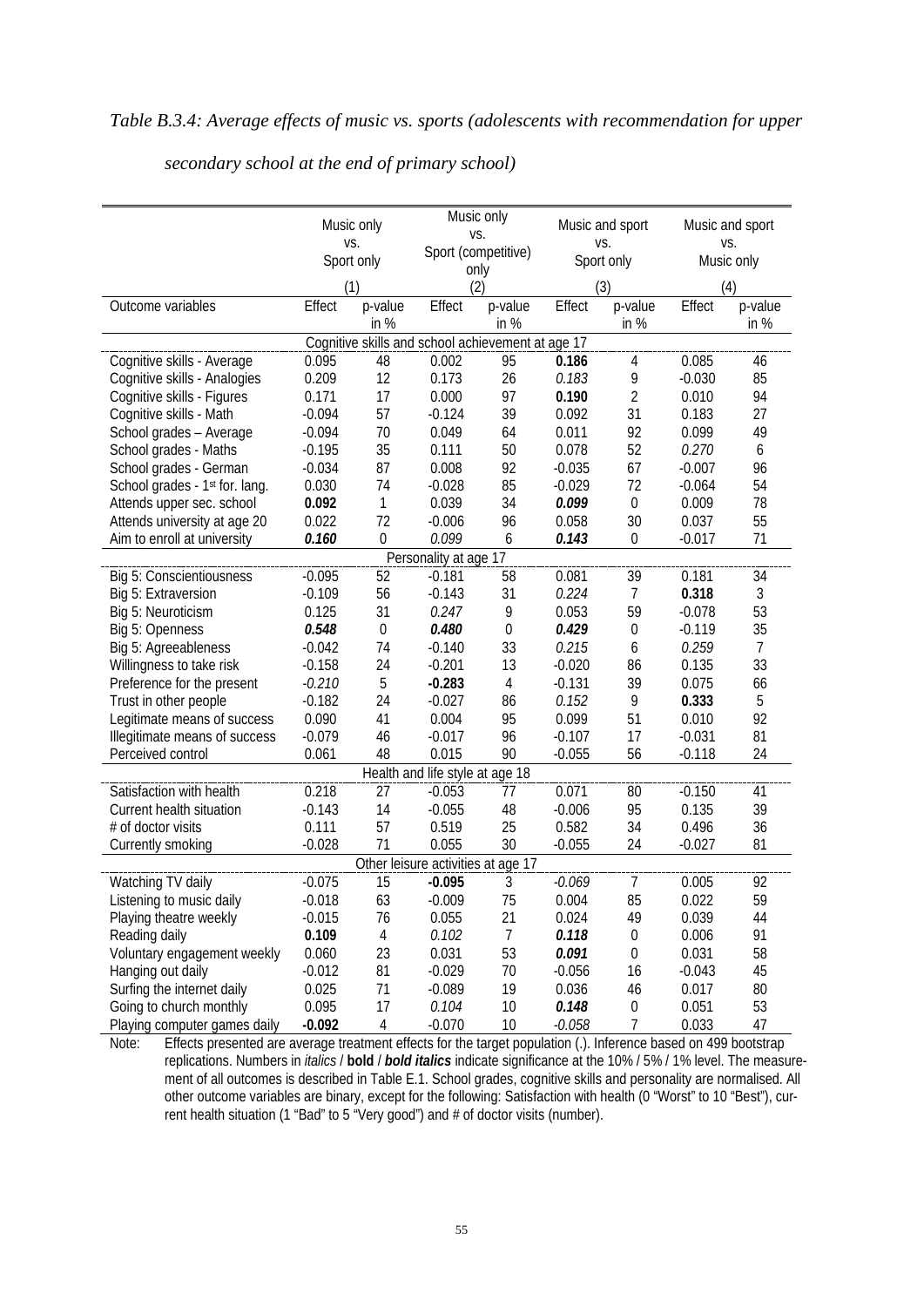#### *Table B.3.5: Average effects of music vs. sports (adolescents with parents who did not receive*

#### *an upper secondary school degree)*

|                                            | Music only<br>VS. |                |                                 | Music only<br>VS.                                 |          | Music and sport   | Music and sport<br>VS. |                  |  |
|--------------------------------------------|-------------------|----------------|---------------------------------|---------------------------------------------------|----------|-------------------|------------------------|------------------|--|
|                                            |                   | Sport only     |                                 | Sport (competitive)<br>only                       |          | VS.<br>Sport only |                        | Music only       |  |
|                                            |                   | (1)            |                                 | (2)                                               |          | (3)               |                        | (4)              |  |
| Outcome variables                          | Effect            | p-value        | Effect                          | p-value                                           | Effect   | p-value           | Effect                 | p-value          |  |
|                                            |                   | in $%$         |                                 | in $%$                                            |          | in $%$            |                        | in $%$           |  |
|                                            |                   |                |                                 | Cognitive skills and school achievement at age 17 |          |                   |                        |                  |  |
| Cognitive skills - Average                 | 0.099             | 43             | 0.050                           | 68                                                | $-0.062$ | 79                | $-0.160$               | 47               |  |
| Cognitive skills - Analogies               | 0.087             | 52             | 0.101                           | 46                                                | 0.030    | 85                | $-0.054$               | 77               |  |
| Cognitive skills - Figures                 | 0.134             | 26             | 0.021                           | 87                                                | $-0.070$ | 78                | $-0.203$               | 33               |  |
| Cognitive skills - Math                    | 0.039             | 78             | $-0.019$                        | 89                                                | $-0.203$ | 36                | $-0.242$               | 30               |  |
| School grades - Average                    | 0.034             | 78             | $-0.035$                        | 75                                                | $-0.057$ | 60                | $-0.091$               | 52               |  |
| School grades - Maths                      | $-0.051$          | 67             | $-0.103$                        | 30                                                | 0.012    | 91                | 0.070                  | 69               |  |
| School grades - German                     | 0.075             | 55             | 0.007                           | 94                                                | $-0.145$ | 34                | $-0.221$               | 11               |  |
| School grades - 1 <sup>st</sup> for. lang. | 0.044             | 76             | $-0.055$                        | 60                                                | $-0.047$ | 68                | $-0.099$               | 56               |  |
| Attends upper sec. school                  | 0.067             | 25             | 0.017                           | 71                                                | 0.138    | 3                 | 0.075                  | 53               |  |
| Attends university at age 20               | $-0.017$          | 73             | 0.053                           | 13                                                | 0.051    | 44                | 0.069                  | 27               |  |
| Aim to enrol at university                 | 0.065             | 23             | 0.041                           | 33                                                | 0.065    | 25                | 0.006                  | 92               |  |
|                                            |                   |                | Personality at age 17           |                                                   |          |                   |                        |                  |  |
| Big 5: Conscientiousness                   | $-0.123$          | 32             | $-0.028$                        | 86                                                | $-0.097$ | 59                | 0.024                  | 91               |  |
| Big 5: Extraversion                        | $-0.260$          | 5              | $-0.111$                        | 40                                                | 0.277    | $\overline{4}$    | 0.535                  | $\boldsymbol{0}$ |  |
| Big 5: Neuroticism                         | 0.235             | 12             | 0.228                           | 7                                                 | $-0.092$ | 49                | $-0.327$               | 11               |  |
| Big 5: Openness                            | 0.337             | $\overline{2}$ | 0.419                           | $\boldsymbol{0}$                                  | 0.207    | 18                | $-0.130$               | 51               |  |
| Big 5: Agreeableness                       | 0.172             | 27             | 0.115                           | 35                                                | 0.085    | 39                | $-0.083$               | 64               |  |
| Willingness to take risk                   | $-0.355$          | $\sqrt{4}$     | $-0.103$                        | 52                                                | 0.127    | 22                | 0.481                  | $\mathfrak{Z}$   |  |
| Preference for the present                 | $-0.148$          | 27             | $-0.242$                        | 13                                                | $-0.156$ | 16                | $-0.011$               | 94               |  |
| Trust in other people                      | $-0.127$          | 34             | $-0.116$                        | 32                                                | 0.274    | 11                | 0.407                  | $\overline{7}$   |  |
| Legitimate means of success                | $-0.029$          | 88             | $-0.029$                        | 73                                                | $-0.198$ | 12                | $-0.166$               | 26               |  |
| Illegitimate means of success              | $-0.124$          | 24             | $-0.141$                        | 13                                                | $-0.174$ | 42                | $-0.047$               | 81               |  |
| Perceived control                          | 0.017             | 91             | $-0.148$                        | 14                                                | 0.097    | 37                | 0.075                  | 66               |  |
|                                            |                   |                | Health and life style at age 18 |                                                   |          |                   |                        |                  |  |
| Satisfaction with health                   | 0.115             | 56             | $-0.176$                        | 29                                                | $-0.430$ | 37                | $-0.553$               | 30               |  |
| Current health situation                   | $-0.128$          | 9              | $-0.151$                        | 9                                                 | $-0.040$ | 66                | 0.089                  | 41               |  |
| # of doctor visits                         | $-0.015$          | 95             | 0.252                           | 50                                                | 0.420    | 31                | 0.462                  | 42               |  |
| Currently smoking                          | 0.033             | 84             | 0.008                           | 90                                                | $-0.106$ | 13                | $-0.139$               | 41               |  |
|                                            |                   |                |                                 | Other leisure activities at age 17                |          |                   |                        |                  |  |
| Watching TV daily                          | $-0.060$          | 25             | $-0.056$                        | 17                                                | $-0.022$ | 68                | 0.036                  | 60               |  |
| Listening to music daily                   | $-0.017$          | 74             | 0.033                           | 22                                                | 0.078    | 0                 | 0.095                  | 8                |  |
| Playing theatre weekly                     | $-0.071$          | 23             | $-0.023$                        | 48                                                | $-0.020$ | 69                | 0.051                  | 53               |  |
| Reading daily                              | 0.078             | 18             | 0.102                           | $\mathfrak{Z}$                                    | 0.060    | 24                | $-0.022$               | 77               |  |
| Voluntary engagement weekly                | $-0.034$          | 31             | 0.016                           | 60                                                | 0.129    | 10                | 0.164                  | $\overline{4}$   |  |
| Hanging out daily                          | $-0.029$          | 68             | 0.127                           | 1                                                 | 0.021    | 71                | 0.050                  | 52               |  |
| Surfing the internet daily                 | 0.062             | 38             | 0.017                           | 81                                                | 0.091    | 23                | 0.030                  | 73               |  |
| Going to church monthly                    | 0.097             | 22             | 0.107                           | 12                                                | 0.209    | $\overline{2}$    | 0.111                  | 20               |  |
| Playing computer games daily               | $-0.051$          | 41             | $-0.024$                        | 58                                                | 0.011    | 92                | 0.065                  | 51               |  |

Note: Effects presented are average treatment effects for the target population (.). P-values are based on 499 bootstrap replications. Numbers in *italics* / **bold** / *bold italics* indicate significance at the 10% / 5% / 1% level. The measurement of all outcomes is described in Table E.1. School grades, cognitive skills and personality are normalised. All other outcome variables are binary, except for the following: Satisfaction with health (0 "Worst" to 10 "Best"), current health situation (1 "Bad" to 5 "Very good") and # of doctor visits (number).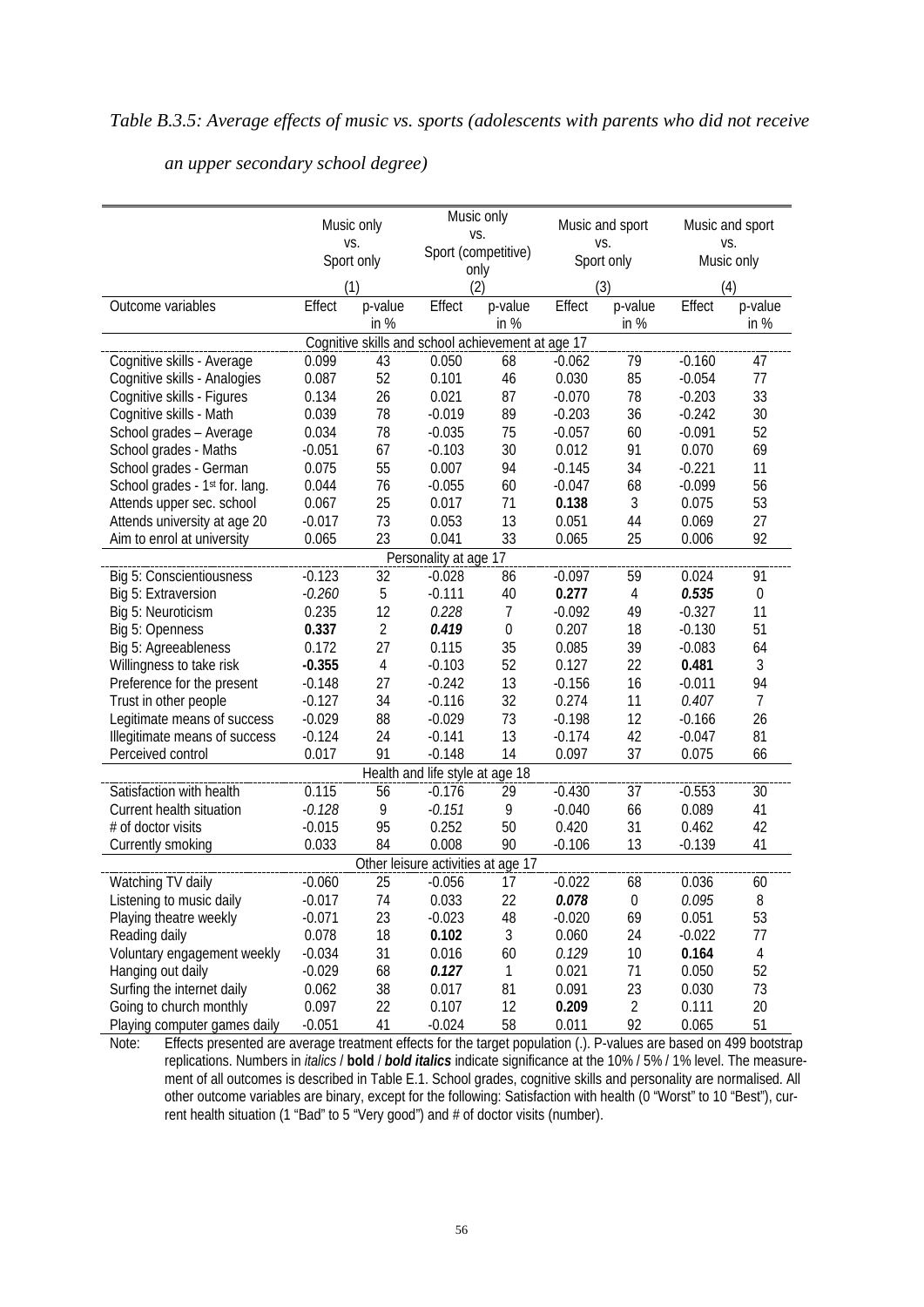#### *Table B.3.6: Average effects of music vs. sports (adolescents with parents who have an upper*

#### *secondary school degree)*

|                                            | Music only<br>VS. |             |                                    | Music only<br>VS.<br>Sport (competitive)          |          | Music and sport<br>VS. |            | Music and sport<br>VS. |
|--------------------------------------------|-------------------|-------------|------------------------------------|---------------------------------------------------|----------|------------------------|------------|------------------------|
|                                            |                   | Sport only  |                                    | only                                              |          | Sport only             | Music only |                        |
|                                            |                   | (1)         |                                    | (2)                                               |          | (3)                    |            | (4)                    |
| Outcome variables                          | Effect            | p-value     | Effect                             | p-value                                           | Effect   | p-value                | Effect     | p-value                |
|                                            |                   | in $%$      |                                    | in $%$                                            |          | in $%$                 |            | in $%$                 |
|                                            |                   |             |                                    | Cognitive skills and school achievement at age 17 |          |                        |            |                        |
| Cognitive skills - Average                 | $-0.103$          | 45          | $-0.146$                           | 34                                                | 0.136    | 31                     | 0.235      | 14                     |
| Cognitive skills - Analogies               | $-0.018$          | 86          | $-0.004$                           | 95                                                | 0.093    | 56                     | 0.107      | 50                     |
| Cognitive skills - Figures                 | $-0.156$          | 25          | $-0.169$                           | 24                                                | 0.073    | 53                     | 0.233      | 15                     |
| Cognitive skills - Math                    | $-0.068$          | 65          | $-0.148$                           | 37                                                | 0.146    | 39                     | 0.207      | 20                     |
| School grades - Average                    | $-0.055$          | 53          | 0.029                              | 77                                                | 0.026    | 89                     | 0.079      | 59                     |
| School grades - Maths                      | $-0.194$          | $\mathbf 5$ | $-0.098$                           | 33                                                | $-0.036$ | 82                     | 0.156      | 33                     |
| School grades - German                     | 0.049             | 69          | 0.029                              | 81                                                | $-0.013$ | 95                     | $-0.063$   | 61                     |
| School grades - 1 <sup>st</sup> for. lang. | 0.051             | 57          | 0.149                              | 13                                                | 0.126    | 26                     | 0.072      | 59                     |
| Attends upper sec. school                  | 0.074             | 8           | $-0.018$                           | 72                                                | 0.029    | 55                     | $-0.045$   | 51                     |
| Attends university at age 20               | 0.080             | 21          | $-0.033$                           | 79                                                | 0.036    | 56                     | $-0.042$   | 63                     |
| Aim to enrol at university                 | 0.113             | 1           | 0.078                              | 13                                                | 0.078    | 16                     | $-0.036$   | 58                     |
|                                            |                   |             | Personality at age 17              |                                                   |          |                        |            |                        |
| Big 5: Conscientiousness                   | $-0.069$          | 63          | 0.066                              | 65                                                | 0.016    | 89                     | 0.081      | 63                     |
| Big 5: Extraversion                        | $-0.254$          | 18          | $-0.098$                           | 55                                                | 0.044    | 80                     | 0.294      | 16                     |
| Big 5: Neuroticism                         | 0.035             | 86          | $-0.068$                           | 73                                                | 0.013    | 93                     | $-0.014$   | 93                     |
| Big 5: Openness                            | 0.322             | 7           | 0.334                              | $\boldsymbol{0}$                                  | 0.350    | $\mathbf 0$            | 0.027      | 90                     |
| Big 5: Agreeableness                       | $-0.073$          | 60          | $-0.072$                           | 53                                                | 0.169    | 41                     | 0.236      | 25                     |
| Willingness to take risk                   | $-0.089$          | 55          | $-0.063$                           | 84                                                | $-0.276$ | 6                      | $-0.185$   | 28                     |
| Preference for the present                 | $-0.045$          | 73          | $-0.045$                           | 79                                                | $-0.049$ | 79                     | $-0.005$   | 95                     |
| Trust in other people                      | 0.168             | 26          | $-0.087$                           | 59                                                | 0.138    | 33                     | $-0.036$   | 85                     |
| Legitimate means of success                | $-0.093$          | 45          | $-0.028$                           | 75                                                | $-0.127$ | 33                     | $-0.031$   | 77                     |
| Illegitimate means of success              | $-0.086$          | 45          | $-0.110$                           | 35                                                | $-0.098$ | 22                     | $-0.012$   | 91                     |
| Perceived control                          | 0.061             | 58          | $-0.045$                           | 71                                                | $-0.030$ | 72                     | $-0.090$   | 53                     |
|                                            |                   |             | Health and life style at age 18    |                                                   |          |                        |            |                        |
| Satisfaction with health                   | $-0.253$          | 27          | $-0.004$                           | 97                                                | 0.058    | 77                     | 0.312      | 27                     |
| Current health situation                   | $-0.196$          | 5           | $-0.035$                           | 75                                                | $-0.129$ | 11                     | 0.070      | 52                     |
| # of doctor visits                         | 0.024             | 93          | $-0.100$                           | 73                                                | $-0.126$ | 46                     | $-0.148$   | 53                     |
| Currently smoking                          | $-0.086$          | 10          | $-0.023$                           | 61                                                | $-0.094$ | 10                     | $-0.008$   | 89                     |
|                                            |                   |             | Other leisure activities at age 17 |                                                   |          |                        |            |                        |
| Watching TV daily                          | $-0.014$          | 83          | $-0.020$                           | 72                                                | $-0.028$ | 71                     | $-0.015$   | 78                     |
| Listening to music daily                   | $-0.022$          | 69          | 0.015                              | 61                                                | 0.013    | 56                     | 0.035      | 43                     |
| Playing theatre weekly                     | 0.015             | 79          | 0.050                              | 25                                                | 0.003    | 95                     | $-0.011$   | 85                     |
| Reading daily                              | 0.094             | 8           | 0.123                              | 1                                                 | 0.117    | 1                      | 0.023      | 72                     |
| Voluntary engagement weekly                | $-0.033$          | 56          | $-0.036$                           | 45                                                | 0.048    | 32                     | 0.079      | 21                     |
| Hanging out daily                          | $-0.031$          | 56          | 0.064                              | 12                                                | $-0.021$ | 59                     | 0.009      | 88                     |
| Surfing the internet daily                 | 0.059             | 41          | 0.052                              | 54                                                | $-0.011$ | 86                     | $-0.071$   | 33                     |
| Going to church monthly                    | $-0.019$          | 80          | 0.026                              | 75                                                | 0.101    | 39                     | 0.118      | 11                     |
| Playing computer games daily               | $-0.094$          | 3           | $-0.014$                           | 75                                                | 0.003    | 94                     | 0.096      | 8                      |

Note: Effects presented are average treatment effects for the target population (.). Inference based on 499 bootstrap replications. Numbers in *italics* / **bold** / *bold italics* indicate significance at the 10% / 5% / 1% level. The measurement of all outcomes is described in Table E.1. School grades, cognitive skills and personality are normalised. All other outcome variables are binary, except for the following: Satisfaction with health (0 "Worst" to 10 "Best"), current health situation (1 "Bad" to 5 "Very good") and # of doctor visits (number).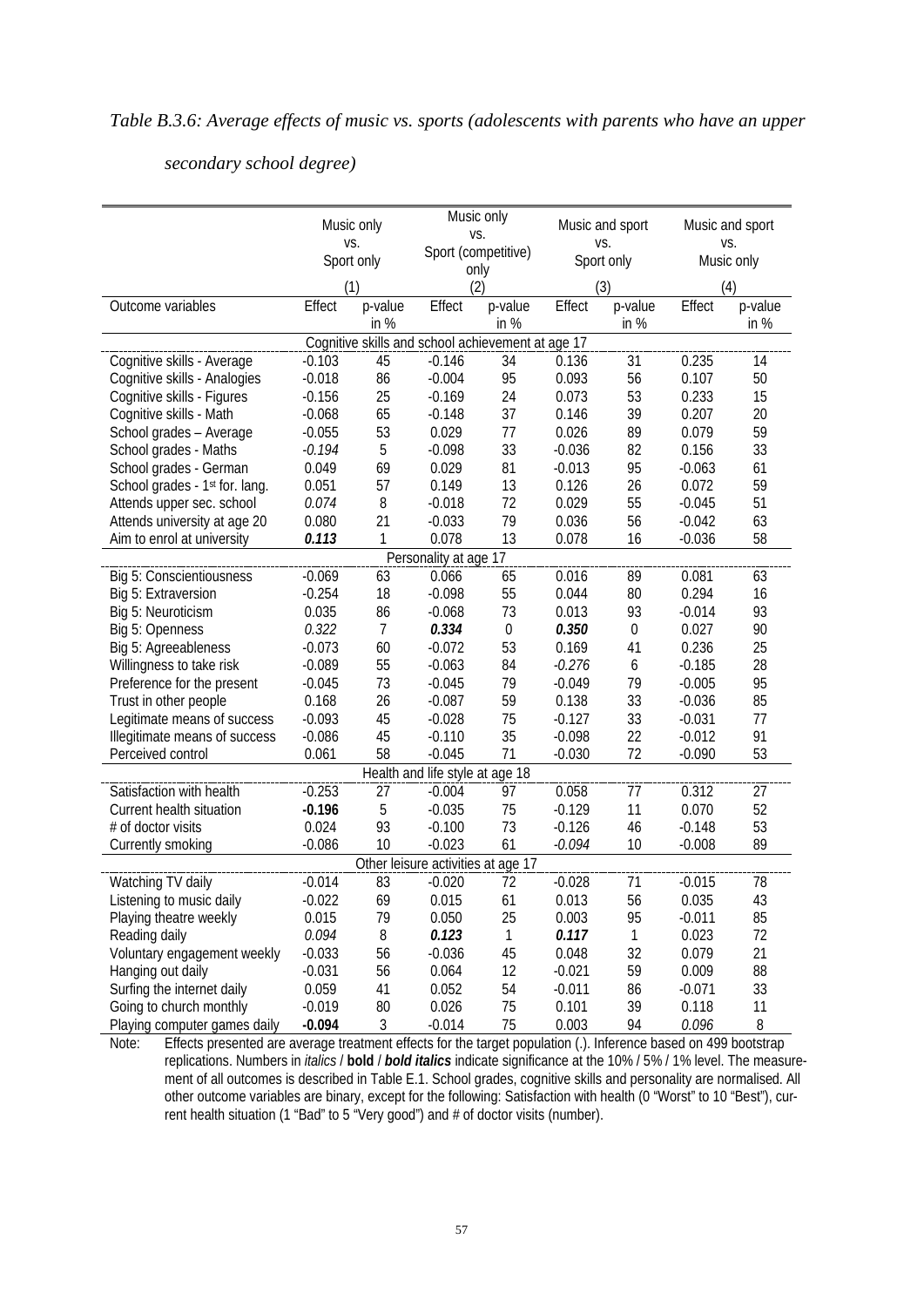#### *Table B.3.7: Average effects of music vs. sports (adolescents with parents having an average*

|                                            | Music only |                   |                                    | Music only<br>VS.                                           |          | Music and sport   | Music and sport |                   |
|--------------------------------------------|------------|-------------------|------------------------------------|-------------------------------------------------------------|----------|-------------------|-----------------|-------------------|
|                                            |            | VS.<br>Sport only |                                    | Sport (competitive)                                         |          | VS.<br>Sport only |                 | VS.<br>Music only |
|                                            |            | (1)               |                                    | only<br>(2)                                                 |          | (3)               |                 | (4)               |
| Outcome variables                          | Effect     | p-value           | Effect                             | p-value                                                     | Effect   | p-value           | Effect          | p-value           |
|                                            |            | in %              |                                    | in $%$<br>Cognitive skills and school achievement at age 17 |          | in %              |                 | in $%$            |
| Cognitive skills - Average                 | 0.063      | 63                | 0.003                              | 96                                                          | $-0.243$ | 46                | $-0.301$        | 32                |
| Cognitive skills - Analogies               | 0.192      | 23                | 0.065                              | 62                                                          | $-0.019$ | 90                | $-0.204$        | 37                |
| Cognitive skills - Figures                 | 0.049      | 67                | 0.026                              | 87                                                          | $-0.201$ | 43                | $-0.245$        | 33                |
| Cognitive skills - Math                    | $-0.048$   | 71                | $-0.078$                           | 68                                                          | $-0.364$ | 33                | $-0.315$        | 28                |
| School grades - Average                    | $-0.013$   | 91                | $-0.014$                           | 91                                                          | 0.127    | 35                | 0.145           | 47                |
| School grades - Maths                      | $-0.121$   | 32                | $-0.072$                           | 45                                                          | 0.035    | 73                | 0.157           | 30                |
| School grades - German                     | 0.146      | 15                | 0.093                              | 29                                                          | 0.083    | 52                | $-0.056$        | 69                |
| School grades - 1 <sup>st</sup> for. lang. | $-0.058$   | 63                | $-0.054$                           | 76                                                          | 0.146    | 44                | 0.208           | 39                |
| Attends upper sec. school                  | 0.105      | 3                 | 0.051                              | 23                                                          | 0.098    | $\overline{2}$    | $-0.006$        | 92                |
| Attends university at age 20               | $-0.003$   | 92                | 0.078                              | 11                                                          | 0.037    | 55                | 0.041           | 40                |
| Aim to enrol at university                 | 0.092      | 5                 | 0.094                              | $\overline{2}$                                              | 0.119    | 1                 | 0.028           | 68                |
|                                            |            |                   | Personality at age 17              |                                                             |          |                   |                 |                   |
| Big 5: Conscientiousness                   | $-0.186$   | 22                | $-0.085$                           | 55                                                          | 0.077    | 72                | 0.262           | 28                |
| Big 5: Extraversion                        | $-0.231$   | 12                | $-0.166$                           | 19                                                          | 0.063    | 61                | 0.292           | 5                 |
| Big 5: Neuroticism                         | 0.326      | $\overline{2}$    | 0.314                              | 8                                                           | $-0.118$ | 33                | $-0.444$        | 1                 |
| Big 5: Openness                            | 0.273      | 14                | 0.282                              | 3                                                           | 0.196    | 6                 | $-0.080$        | 71                |
| Big 5: Agreeableness                       | 0.239      | 5                 | 0.082                              | 59                                                          | 0.183    | 23                | $-0.059$        | 77                |
| Willingness to take risk                   | $-0.332$   | 7                 | $-0.275$                           | 12                                                          | 0.016    | 93                | 0.349           | 6                 |
| Preference for the present                 | $-0.116$   | 46                | $-0.303$                           | 5                                                           | $-0.284$ | 10                | $-0.168$        | 42                |
| Trust in other people                      | $-0.024$   | 84                | $-0.139$                           | 25                                                          | 0.201    | 13                | 0.223           | 16                |
| Legitimate means of success                | 0.097      | 33                | 0.036                              | 66                                                          | $-0.078$ | 46                | $-0.172$        | 23                |
| Illegitimate means of success              | $-0.075$   | 50                | $-0.072$                           | 49                                                          | $-0.019$ | 87                | 0.055           | 74                |
| Perceived control                          | 0.042      | 67                | $-0.189$                           | $\overline{7}$                                              | 0.093    | 32                | 0.051           | 68                |
|                                            |            |                   | Health and life style at age 18    |                                                             |          |                   |                 |                   |
| Satisfaction with health                   | $-0.272$   | 22                | $-0.404$                           | 13                                                          | 0.305    | 34                | 0.573           | 17                |
| Current health situation                   | $-0.192$   | $\overline{2}$    | $-0.131$                           | 12                                                          | 0.093    | 38                | 0.284           | $\overline{4}$    |
| # of doctor visits                         | 0.442      | 36                | 0.253                              | 46                                                          | 0.039    | 90                | $-0.413$        | 44                |
| Currently smoking                          | $-0.084$   | 11                | $-0.018$                           | 74                                                          | $-0.146$ | $\mathbf 0$       | $-0.062$        | 31                |
|                                            |            |                   | Other leisure activities at age 17 |                                                             |          |                   |                 |                   |
| Watching TV daily                          | $-0.100$   | 3                 | $-0.044$                           | 37                                                          | $-0.053$ | 30                | 0.047           | 48                |
| Listening to music daily                   | $-0.001$   | 95                | 0.034                              | 28                                                          | 0.070    | $\sqrt{2}$        | 0.072           | 14                |
| Playing theatre weekly                     | $-0.048$   | 19                | 0.002                              | 93                                                          | 0.053    | 25                | 0.103           | 5                 |
| Reading daily                              | 0.130      | $\boldsymbol{0}$  | 0.110                              | 2                                                           | 0.181    | 1                 | 0.053           | 49                |
| Voluntary engagement weekly                | 0.001      | 95                | 0.020                              | 50                                                          | 0.091    | 8                 | 0.092           | 11                |
| Hanging out daily                          | $-0.040$   | 41                | 0.094                              | 3                                                           | 0.029    | 66                | 0.069           | 29                |
| Surfing the internet daily                 | 0.033      | 60                | 0.020                              | 73                                                          | 0.074    | 28                | 0.042           | 62                |
| Going to church monthly                    | 0.006      | 92                | 0.122                              | 8                                                           | 0.172    | $\boldsymbol{0}$  | 0.166           | 3                 |
| Playing computer games daily               | $-0.003$   | 94                | 0.032                              | 52                                                          | $-0.032$ | 49                | $-0.030$        | 68                |

#### *labour market income below 1500 euros per month)*

Note: Effects presented are average treatment effects for the target population (). Inference based on 499 bootstrap replications. Numbers in *italics* / **bold** / *bold italics* indicate significance at the 10% / 5% / 1% level. The measurement of all outcomes is described in Table E.1. School grades, cognitive skills and personality are normalised. All other outcome variables are binary, except for the following: Satisfaction with health (0 "Worst" to 10 "Best"), current health situation (1 "Bad" to 5 "Very good") and # of doctor visits (number).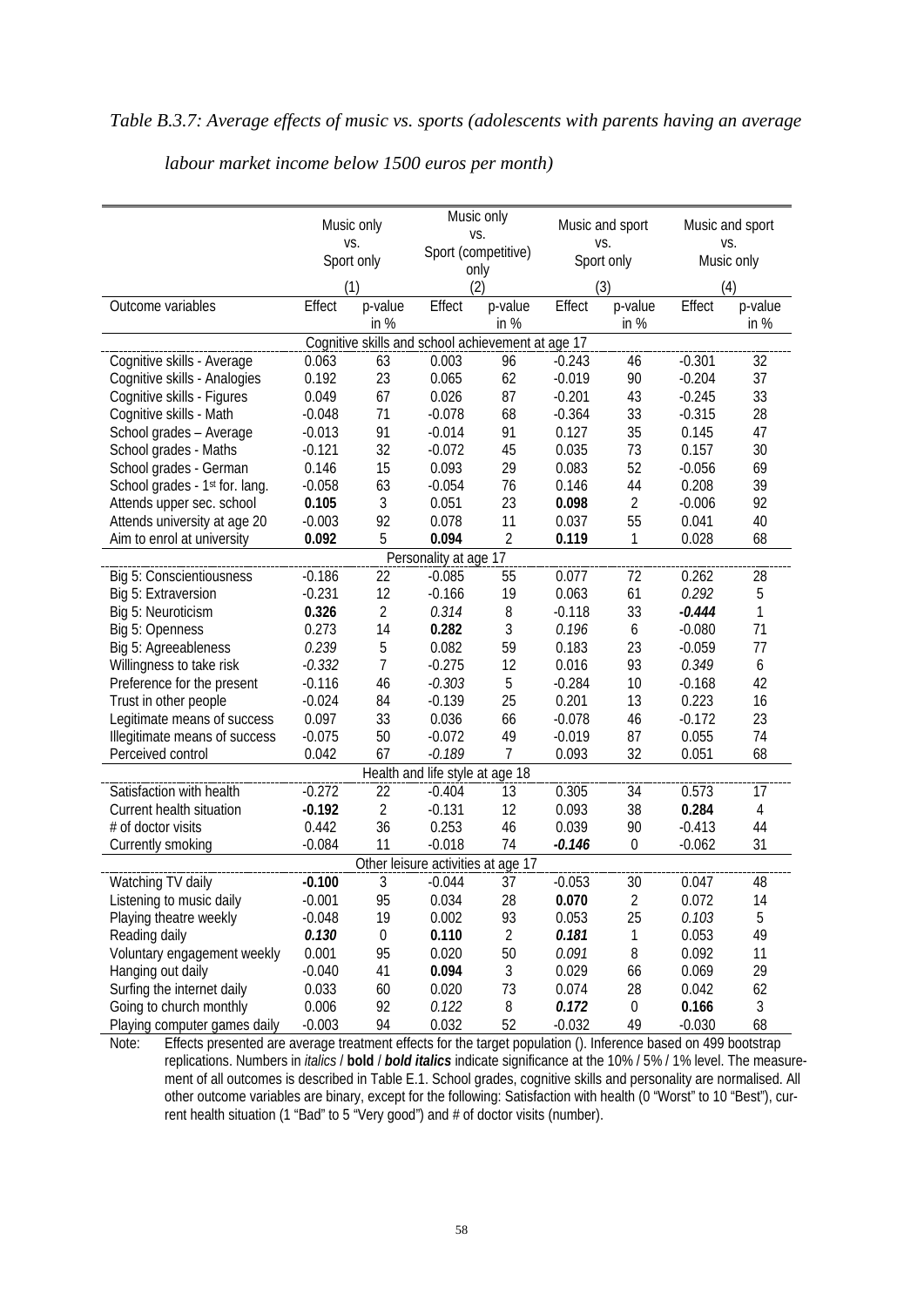#### *Table B.3.8: Average effects of music vs. sports (adolescents with parents having an average*

|                                            | Music only |                   |                                 | Music only<br>VS.                                 |          | Music and sport   | Music and sport |                   |
|--------------------------------------------|------------|-------------------|---------------------------------|---------------------------------------------------|----------|-------------------|-----------------|-------------------|
|                                            |            | VS.<br>Sport only |                                 | Sport (competitive)                               |          | VS.<br>Sport only |                 | VS.<br>Music only |
|                                            |            | (1)               |                                 | only<br>(2)                                       |          | (3)               |                 | (4)               |
| Outcome variables                          | Effect     | p-value           | Effect                          | p-value                                           | Effect   | p-value           | Effect          | p-value           |
|                                            |            | in %              |                                 | in $%$                                            |          | in %              |                 | in $%$            |
|                                            |            |                   |                                 | Cognitive skills and school achievement at age 17 |          |                   |                 |                   |
| Cognitive skills - Average                 | 0.031      | 88                | 0.006                           | 96                                                | 0.328    | 1                 | 0.297           | 15                |
| Cognitive skills - Analogies               | 0.076      | 76                | 0.079                           | 70                                                | 0.314    | $\overline{2}$    | 0.237           | 40                |
| Cognitive skills - Figures                 | 0.134      | 67                | 0.050                           | 73                                                | 0.305    | 1                 | 0.171           | 50                |
| Cognitive skills - Math                    | $-0.090$   | 64                | $-0.069$                        | 63                                                | 0.182    | 15                | 0.274           | 19                |
| School grades - Average                    | $-0.107$   | 71                | $-0.057$                        | 84                                                | 0.117    | 30                | 0.225           | 26                |
| School grades - Maths                      | $-0.256$   | 17                | $-0.259$                        | 20                                                | 0.012    | 93                | 0.269           | 12                |
| School grades - German                     | 0.147      | 30                | 0.094                           | 48                                                | 0.149    | 15                | 0.002           | 98                |
| School grades - 1 <sup>st</sup> for. lang. | $-0.090$   | 64                | 0.052                           | 76                                                | 0.120    | 35                | 0.211           | 16                |
| Attends upper sec. school                  | 0.013      | 83                | $-0.020$                        | 69                                                | 0.041    | 51                | 0.029           | 66                |
| Attends university at age 20               | 0.072      | 28                | 0.140                           | 5                                                 | 0.047    | 36                | $-0.024$        | 75                |
| Aim to enrol at university                 | 0.061      | 35                | 0.059                           | 27                                                | 0.102    | 10                | 0.041           | 56                |
|                                            |            |                   |                                 | Personality at age 17                             |          |                   |                 |                   |
| Big 5: Conscientiousness                   | $-0.293$   | 31                | 0.029                           | 83                                                | 0.183    | 14                | 0.475           | 7                 |
| Big 5: Extraversion                        | $-0.063$   | 76                | $-0.180$                        | 25                                                | 0.239    | 11                | 0.304           | 9                 |
| Big 5: Neuroticism                         | $-0.006$   | 96                | $-0.019$                        | 93                                                | 0.143    | 32                | 0.150           | 39                |
| Big 5: Openness                            | 0.233      | 22                | 0.478                           | 1                                                 | 0.454    | $\mathbf 0$       | 0.223           | 37                |
| Big 5: Agreeableness                       | $-0.297$   | 10                | $-0.130$                        | 38                                                | 0.189    | 18                | 0.487           | 1                 |
| Willingness to take risk                   | $-0.122$   | 46                | $-0.250$                        | 11                                                | $-0.521$ | $\overline{2}$    | $-0.399$        | 6                 |
| Preference for the present                 | 0.083      | 73                | $-0.114$                        | 38                                                | $-0.271$ | 4                 | $-0.353$        | 21                |
| Trust in other people                      | 0.201      | 42                | 0.096                           | 66                                                | 0.088    | 53                | $-0.111$        | 67                |
| Legitimate means of success                | 0.115      | 40                | $-0.082$                        | 36                                                | $-0.119$ | 16                | $-0.235$        | 12                |
| Illegitimate means of success              | $-0.043$   | 69                | $-0.112$                        | 21                                                | $-0.071$ | 43                | $-0.028$        | 83                |
| Perceived control                          | $-0.079$   | 58                | $-0.076$                        | 32                                                | 0.034    | 68                | 0.112           | 40                |
|                                            |            |                   | Health and life style at age 18 |                                                   |          |                   |                 |                   |
| Satisfaction with health                   | 0.094      | 69                | $-0.064$                        | 78                                                | $-0.207$ | 28                | $-0.303$        | 25                |
| Current health situation                   | $-0.094$   | 25                | $-0.044$                        | 72                                                | $-0.115$ | 15                | $-0.022$        | 84                |
| # of doctor visits                         | 0.251      | 40                | 0.171                           | 32                                                | 0.157    | 47                | $-0.092$        | 79                |
| Currently smoking                          | $-0.033$   | 61                | 0.013                           | 82                                                | 0.059    | 71                | 0.092           | 34                |
|                                            |            |                   |                                 | Other leisure activities at age 17                |          |                   |                 |                   |
| Watching TV daily                          | $-0.030$   | 64                | $-0.042$                        | 38                                                | $-0.019$ | 78                | 0.011           | 88                |
| Listening to music daily                   | $-0.036$   | 33                | $-0.026$                        | 45                                                | 0.013    | 67                | 0.048           | 21                |
| Playing theatre weekly                     | $-0.011$   | 85                | 0.003                           | 94                                                | $-0.006$ | 88                | 0.006           | 92                |
| Reading daily                              | 0.076      | 15                | 0.158                           | 1                                                 | 0.115    | $\boldsymbol{0}$  | 0.040           | 52                |
| Voluntary engagement weekly                | $-0.014$   | 75                | $-0.017$                        | 61                                                | 0.024    | 67                | 0.037           | 49                |
| Hanging out daily                          | $-0.022$   | 69                | 0.018                           | 69                                                | $-0.050$ | 24                | $-0.028$        | 65                |
| Surfing the internet daily                 | 0.028      | 72                | $-0.059$                        | 44                                                | 0.018    | 77                | $-0.010$        | 89                |
| Going to church monthly                    | $-0.031$   | 61                | 0.052                           | 34                                                | 0.090    | 20                | 0.121           | 6                 |
| Playing computer games daily               | $-0.063$   | 23                | $-0.067$                        | 12                                                | $-0.016$ | 75                | 0.047           | 49                |

#### *labour market income above 1500 euros per month)*

Note: Effects presented are average treatment effects for the target population (.). Inference based on 499 bootstrap replications. Numbers in *italics* / **bold** / *bold italics* indicate significance at the 10% / 5% / 1% level. The measurement of all outcomes is described in Table E.1. School grades, cognitive skills and personality are normalised. All other outcome variables are binary, except for the following: Satisfaction with health (0 "Worst" to 10 "Best"), current health situation (1 "Bad" to 5 "Very good") and # of doctor visits (number).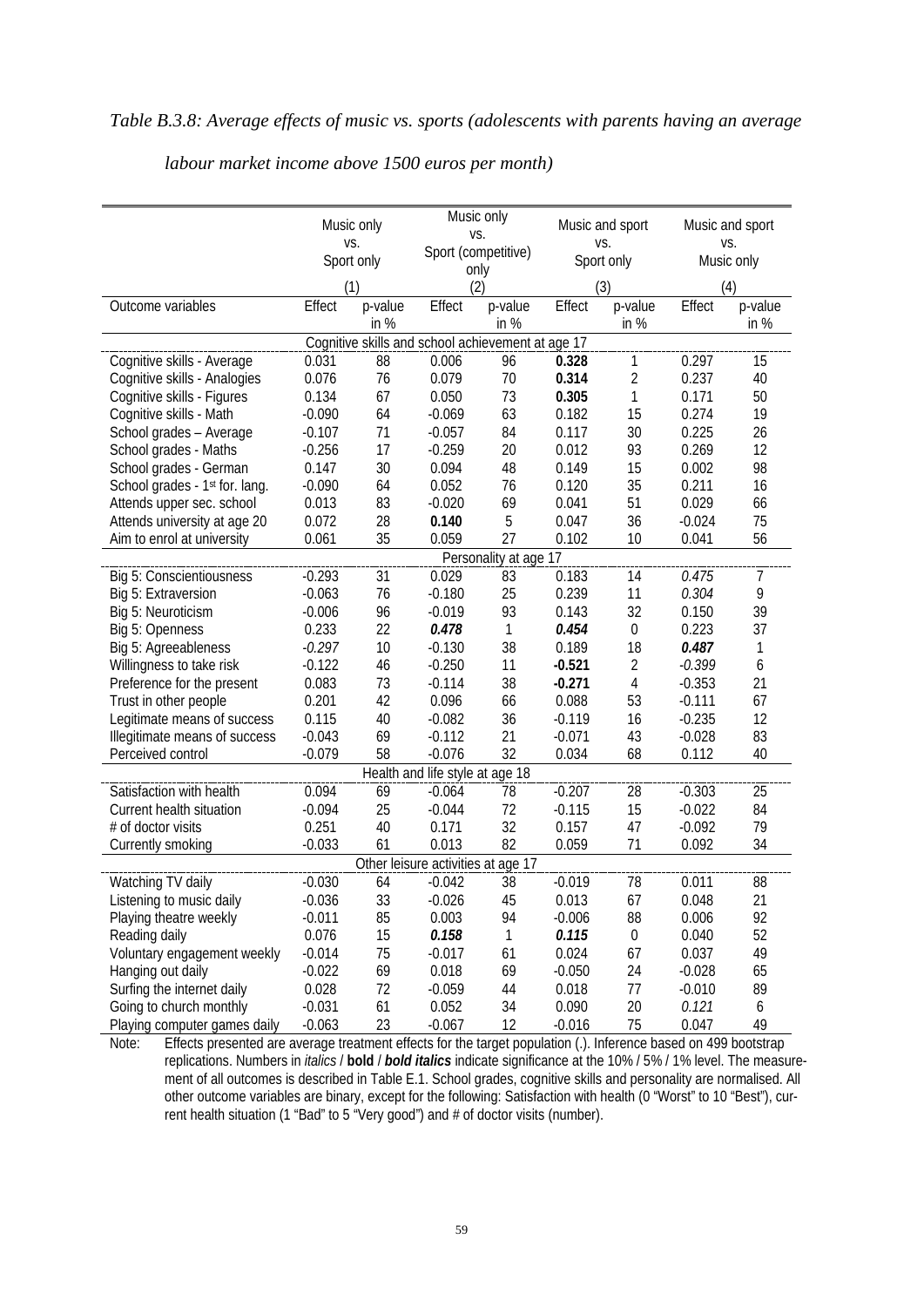|                                            | Music only |                  | Music only<br>VS.                  |                                                   | Music and sport |                  | Music and sport |                  |
|--------------------------------------------|------------|------------------|------------------------------------|---------------------------------------------------|-----------------|------------------|-----------------|------------------|
|                                            | VS.        |                  |                                    | Sport (competitive)                               |                 | VS.              |                 | VS.              |
|                                            |            | Sport only       |                                    | only                                              |                 | Sport only       |                 | Music only       |
|                                            | (1)        |                  |                                    | (2)                                               |                 | (3)              |                 | (4)              |
| Outcome variables                          | Effect     | p-value          | Effect                             | p-value                                           | Effect          | p-value          | Effect          | p-value          |
|                                            |            | in %             |                                    | in $%$                                            |                 | in $%$           |                 | in $%$           |
|                                            |            |                  |                                    | Cognitive skills and school achievement at age 17 |                 |                  |                 |                  |
| Cognitive skills - Average                 | 0.058      | 54               | 0.021                              | 84                                                | 0.181           | 6                | 0,123           | 27               |
| Cognitive skills - Analogies               | 0.171      | 11               | 0.109                              | 22                                                | 0.161           | 16               | $-0.010$        | 95               |
| Cognitive skills - Figures                 | $-0.001$   | 99               | 0.045                              | 64                                                | 0.172           | 8                | 0.173           | 18               |
| Cognitive skills - Math                    | $-0.008$   | 93               | $-0.076$                           | 48                                                | 0.069           | 51               | 0.077           | 56               |
| School grades - Average                    | 0.070      | 37               | 0.055                              | 45                                                | 0.172           | 3                | 0.101           | 30               |
| School grades - Maths                      | $-0.159$   | 13               | $-0.078$                           | 30                                                | 0.101           | 16               | 0.260           | 4                |
| School grades - German                     | 0.236      | 1                | 0.142                              | 4                                                 | 0.112           | 11               | $-0.124$        | 20               |
| School grades - 1 <sup>st</sup> for. lang. | 0.135      | 19               | 0.088                              | 18                                                | 0.124           | 18               | $-0.011$        | 93               |
| Attends upper sec. school                  | 0.065      | 11               | 0.082                              | 7                                                 | 0.123           | $\boldsymbol{0}$ | 0.058           | 24               |
| Aim to enrol at university                 | 0.079      | 6                | 0.109                              | 1                                                 | 0.157           | 0                | 0.078           | 14               |
| Attends university at age 20               | 0.029      | 44               | 0.097                              | 3                                                 | 0.100           | 1                | 0.071           | 12               |
|                                            |            |                  | Personality at age 17              |                                                   |                 |                  |                 |                  |
| Big 5: Conscientiousness                   | $-0.212$   | 15               | $-0.109$                           | 39                                                | 0.054           | 56               | 0.266           | 10               |
| Big 5: Extraversion                        | $-0.099$   | 38               | $-0.238$                           | 5                                                 | 0.208           | $\overline{4}$   | 0.307           | $\mathbf{1}$     |
| Big 5: Neuroticism                         | 0.097      | 38               | 0.150                              | 11                                                | $-0.075$        | 59               | $-0.172$        | 24               |
| Big 5: Openness                            | 0.370      | $\boldsymbol{0}$ | 0.219                              | 20                                                | 0.333           | $\boldsymbol{0}$ | $-0.037$        | 77               |
| Big 5: Agreeableness                       | 0.025      | 84               | 0.085                              | 37                                                | 0.075           | 70               | 0.050           | 76               |
| Willingness to take risk                   | $-0.113$   | 33               | $-0.234$                           | 4                                                 | $-0.028$        | 79               | 0.084           | 56               |
| Preference for the present                 | $-0.064$   | 58               | $-0.202$                           | 4                                                 | $-0.022$        | 92               | 0.042           | 82               |
| Trust in other people                      | $-0.038$   | 70               | $-0.117$                           | 31                                                | 0.054           | 73               | 0.092           | 60               |
| Legitimate means of success                | 0.053      | 45               | 0.027                              | 73                                                | $-0.060$        | 41               | $-0.113$        | 25               |
| Illegitimate means of success              | $-0.015$   | 86               | $-0.053$                           | 46                                                | $-0.063$        | 41               | $-0.049$        | 68               |
| Perceived control                          | 0.030      | 73               | $-0.058$                           | 37                                                | 0.054           | 49               | 0.023           | 82               |
|                                            |            |                  | Health and life style at age 18    |                                                   |                 |                  |                 |                  |
| Satisfaction with health                   | $-0.457$   | 3                | $-0.240$                           | 23                                                | $-0.203$        | 25               | 0.255           | 33               |
| Current health situation                   | $-0.081$   | 42               | $-0.168$                           | $\overline{4}$                                    | $-0.061$        | 45               | 0.020           | 87               |
| # of doctor visits                         | 0.425      | 33               | 0.452                              | 12                                                | 0.252           | 28               | $-0.173$        | 71               |
| Currently smoking                          | $-0.018$   | 72               | $-0.005$                           | 91                                                | $-0.036$        | 41               | $-0.017$        | 78               |
|                                            |            |                  | Other leisure activities at age 17 |                                                   |                 |                  |                 |                  |
| Watching TV daily                          | $-0.064$   | 6                | $-0.066$                           | 3                                                 | $-0.077$        | $\overline{2}$   | $-0.013$        | 78               |
| Listening to music daily                   | 0.005      | 83               | 0.041                              | 20                                                | 0.020           | 45               | 0.015           | 69               |
| Playing theatre weekly                     | $-0.082$   | $\mathbf 0$      | $-0.003$                           | 91                                                | 0.051           | 14               | 0.133           | 1                |
| Reading daily                              | 0.106      | $\boldsymbol{0}$ | 0.174                              | $\boldsymbol{0}$                                  | 0.134           | 0                | 0.027           | 56               |
| Voluntary engagement weekly                | $-0.030$   | 43               | 0.022                              | 46                                                | 0.052           | 11               | 0.081           | 1                |
| Hanging out daily                          | 0.013      | 69               | 0.043                              | 38                                                | 0.020           | 55               | 0.007           | 88               |
| Surfing the internet daily                 | 0.088      | 15               | $-0.027$                           | 57                                                | 0.009           | 84               | $-0.078$        | 33               |
| Going to church monthly                    | $-0.010$   | 88               | 0.074                              | 9                                                 | 0.157           | $\boldsymbol{0}$ | 0.167           | $\boldsymbol{0}$ |
| Playing computer games daily               |            |                  |                                    |                                                   |                 |                  |                 |                  |

#### *Table B.3.9: Average effects of music vs. sports (target population: all adolescents)*

Note: Effects presented are average treatment effects for all individuals, irrespective of whether they are active or not. Inference is based on 4999 bootstrap replications. Numbers in *italics* / **bold** / *bold italics* indicate significance at the 10% / 5% / 1% level. The measurement of all outcomes is described in Table E.1. School grades, cognitive skills and personality are normalised. All other outcome variables are binary, except for the following: Satisfaction with health (0 "Worst" to 10 "Best"), current health situation (1 "Bad" to 5 "Very good") and # of doctor visits (number).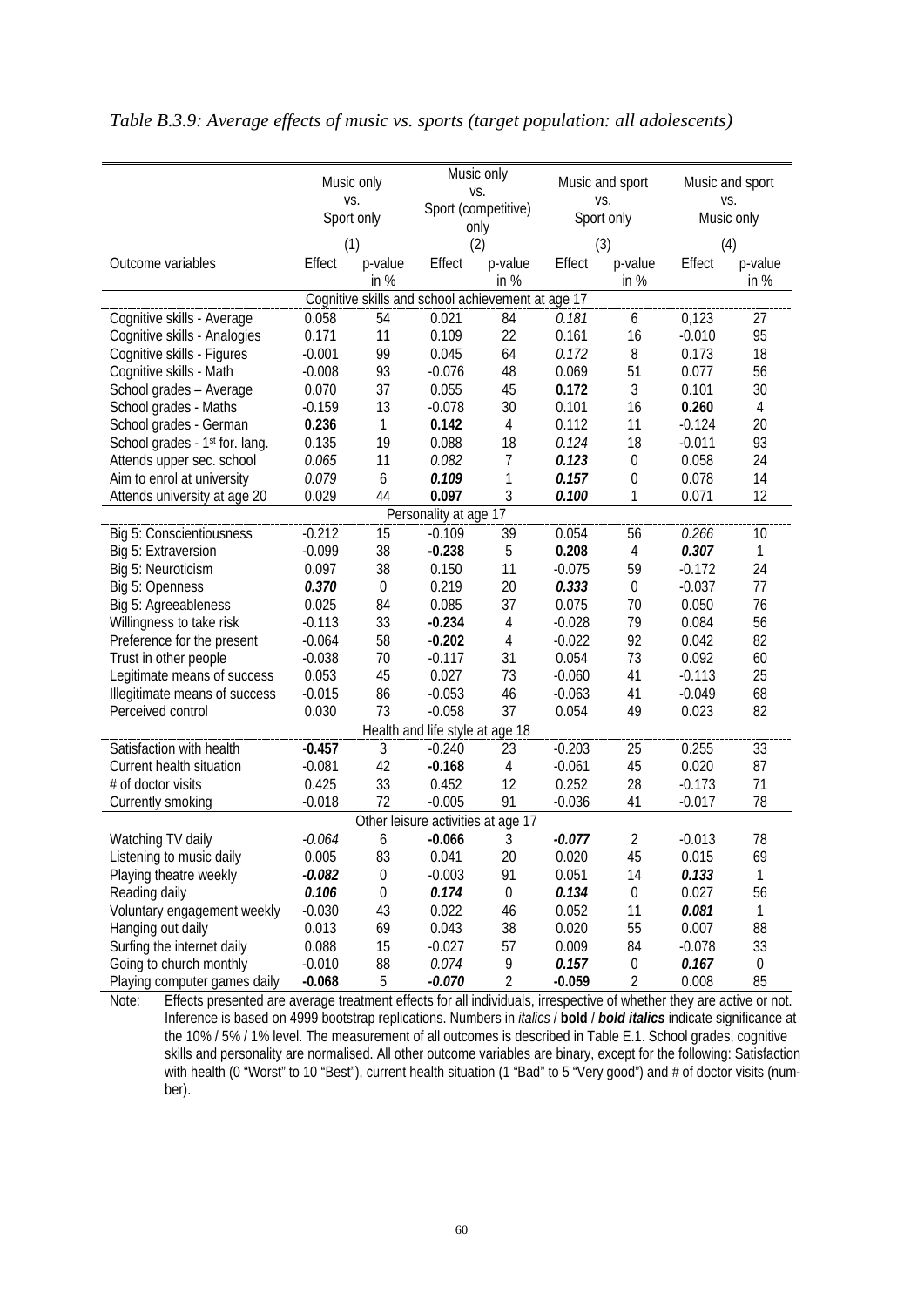### B.4 Robustness analysis

#### *Table B.4.1: Average effects of music vs. sports (additional requirement for being considered*

|                                            | Music only<br>VS.<br>Sport only |                  | Music only<br>VS.<br>Sport (competitive) |                                                   | Music and sport<br>VS.<br>Sport only |                  |          | Music and sport<br>VS. |  |
|--------------------------------------------|---------------------------------|------------------|------------------------------------------|---------------------------------------------------|--------------------------------------|------------------|----------|------------------------|--|
|                                            |                                 |                  |                                          | only<br>(2)                                       |                                      | (3)              |          | Music only             |  |
| Outcome variables                          | Effect                          | (1)<br>p-value   | Effect                                   | p-value                                           | Effect                               | p-value          | Effect   | (4)<br>p-value         |  |
|                                            |                                 | in %             |                                          | in $%$                                            |                                      | in $%$           |          | in $%$                 |  |
|                                            |                                 |                  |                                          | Cognitive skills and school achievement at age 17 |                                      |                  |          |                        |  |
| Cognitive skills - Average                 | 0.122                           | 32               | 0.156                                    | 22                                                | 0.262                                | $\overline{2}$   | 0.162    | 26                     |  |
| Cognitive skills - Analogies               | 0.186                           | 15               | 0.226                                    | $\sqrt{2}$                                        | 0.256                                | $\overline{2}$   | 0.089    | 55                     |  |
| Cognitive skills - Figures                 | 0.159                           | 18               | 0.189                                    | 9                                                 | 0.339                                | $\boldsymbol{0}$ | 0.198    | 17                     |  |
| Cognitive skills - Math                    | $-0.009$                        | 94               | 0.001                                    | 98                                                | 0.073                                | 52               | 0.100    | 47                     |  |
| School grades - Average                    | 0.063                           | 47               | 0.116                                    | 11                                                | 0.239                                | $\boldsymbol{0}$ | 0.192    | $\boldsymbol{6}$       |  |
| School grades - Maths                      | $-0.113$                        | 23               | $-0.008$                                 | 91                                                | 0.254                                | $\boldsymbol{0}$ | 0.371    | $\mathbf 0$            |  |
| School grades - German                     | 0.229                           | $\mathbf 0$      | 0.195                                    | $\mathbf{1}$                                      | 0.123                                | 7                | $-0.086$ | 39                     |  |
| School grades - 1 <sup>st</sup> for. lang. | 0.060                           | 49               | 0.100                                    | 15                                                | 0.140                                | 9                | 0.094    | 41                     |  |
| Attends upper sec. school                  | 0.140                           | $\boldsymbol{0}$ | 0.097                                    | 1                                                 | 0.173                                | $\boldsymbol{0}$ | 0.052    | 29                     |  |
| Attends university at age 20               | 0.073                           | 10               | 0.075                                    | 8                                                 | 0.122                                | 0                | 0.056    | 29                     |  |
| Aim to enrol at university                 | 0.169                           | 0                | 0.139                                    | $\boldsymbol{0}$                                  | 0.227                                | 0                | 0.071    | 16                     |  |
|                                            |                                 |                  | Personality at age 17                    |                                                   |                                      |                  |          |                        |  |
| Big 5: Conscientiousness                   | $-0.079$                        | 48               | 0.044                                    | 59                                                | 0.105                                | 24               | 0.176    | 17                     |  |
| Big 5: Extraversion                        | $-0.245$                        | $\overline{2}$   | $-0.223$                                 | 4                                                 | 0.057                                | 53               | 0.300    | $\overline{2}$         |  |
| Big 5: Neuroticism                         | 0.081                           | 51               | 0.267                                    | $\overline{2}$                                    | 0.081                                | 32               | 0.001    | 98                     |  |
| Big 5: Openness                            | 0.392                           | $\boldsymbol{0}$ | 0.401                                    | $\boldsymbol{0}$                                  | 0.392                                | $\boldsymbol{0}$ | $-0.001$ | 97                     |  |
| Big 5: Agreeableness                       | 0.119                           | 28               | 0.125                                    | 14                                                | 0.264                                | $\boldsymbol{0}$ | 0.142    | 33                     |  |
| Willingness to take risk                   | $-0.181$                        | 11               | $-0.303$                                 | $\boldsymbol{0}$                                  | $-0.109$                             | 25               | 0.063    | 68                     |  |
| Preference for the present                 | $-0.098$                        | 37               | $-0.237$                                 | 1                                                 | $-0.164$                             | 10               | $-0.067$ | 65                     |  |
| Trust in other people                      | 0.250                           | 5                | 0.005                                    | 95                                                | 0.256                                | 1                | 0.009    | 94                     |  |
| Legitimate means of success                | 0.028                           | 73               | $-0.040$                                 | 56                                                | $-0.030$                             | 67               | $-0.054$ | 56                     |  |
| Illegitimate means of success              | 0.017                           | 86               | 0.037                                    | 78                                                | $-0.083$                             | 27               | $-0.094$ | 54                     |  |
| Perceived control                          | 0.173                           | 6                | 0.000                                    | 98                                                | 0.094                                | 19               | $-0.062$ | 71                     |  |
|                                            |                                 |                  | Health and life style at age 18          |                                                   |                                      |                  |          |                        |  |
| Satisfaction with health                   | $-0.243$                        | 14               | $-0.211$                                 | 15                                                | $-0.091$                             | 61               | 0.132    | 59                     |  |
| Current health situation                   | $-0.131$                        | 10               | $-0.119$                                 | 8                                                 | 0.032                                | 61               | 0.161    | 8                      |  |
| # of doctor visits                         | 0.103                           | 69               | 0.297                                    | 35                                                | $-0.127$                             | 53               | $-0.192$ | 46                     |  |
| Currently smoking                          | $-0.071$                        | 12               | $-0.038$                                 | 31                                                | $-0.102$                             | 0                | $-0.041$ | 45                     |  |
|                                            |                                 |                  |                                          | Other leisure activities at age 17                |                                      |                  |          |                        |  |
| Watching TV daily                          | $-0.096$                        | $\overline{2}$   | $-0.111$                                 | 1                                                 | $-0.139$                             | $\boldsymbol{0}$ | $-0.045$ | 37                     |  |
| Listening to music daily                   | $-0.001$                        | 96               | 0.016                                    | 49                                                | 0.010                                | 80               | 0.011    | 77                     |  |
| Playing theatre weekly                     | $-0.036$                        | 27               | 0.001                                    | 95                                                | 0.053                                | 9                | 0.090    | $\overline{2}$         |  |
| Reading daily                              | 0.102                           | $\overline{2}$   | 0.126                                    | $\boldsymbol{0}$                                  | 0.120                                | $\boldsymbol{0}$ | 0.024    | 65                     |  |
| Voluntary engagement weekly                | $-0.025$                        | 46               | $-0.009$                                 | 82                                                | 0.090                                | 1                | 0.119    | $\mathbf{1}$           |  |
| Hanging out daily                          | $-0.015$                        | 70               | 0.048                                    | 25                                                | 0.008                                | 81               | 0.027    | 55                     |  |
| Surfing the internet daily                 | 0.031                           | 61               | $-0.009$                                 | 87                                                | 0.030                                | 57               | 0.004    | 97                     |  |
| Going to church monthly                    | 0.024                           | 60               | 0.049                                    | 25                                                | 0.230                                | 0                | 0.201    | $\boldsymbol{0}$       |  |
| Playing computer games daily               | $-0.120$                        | $\boldsymbol{0}$ | $-0.101$                                 | $\boldsymbol{0}$                                  | $-0.074$                             | $\mathfrak{Z}$   | 0.040    | 59                     |  |

*to play music: take music lessons outside of school)*

Note: Effects presented are average treatment effects for the target population (.). Inference based on 999 bootstrap replications. Numbers in *italics* / **bold** / *bold italics* indicate significance at the 10% / 5% / 1% level. The measurement of all outcomes is described in Table E.1. School grades, cognitive skills and personality are normalised. All other outcome variables are binary, except for the following: Satisfaction with health (0 "Worst" to 10 "Best"), current health situation (1 "Bad" to 5 "Very good") and # of doctor visits (number).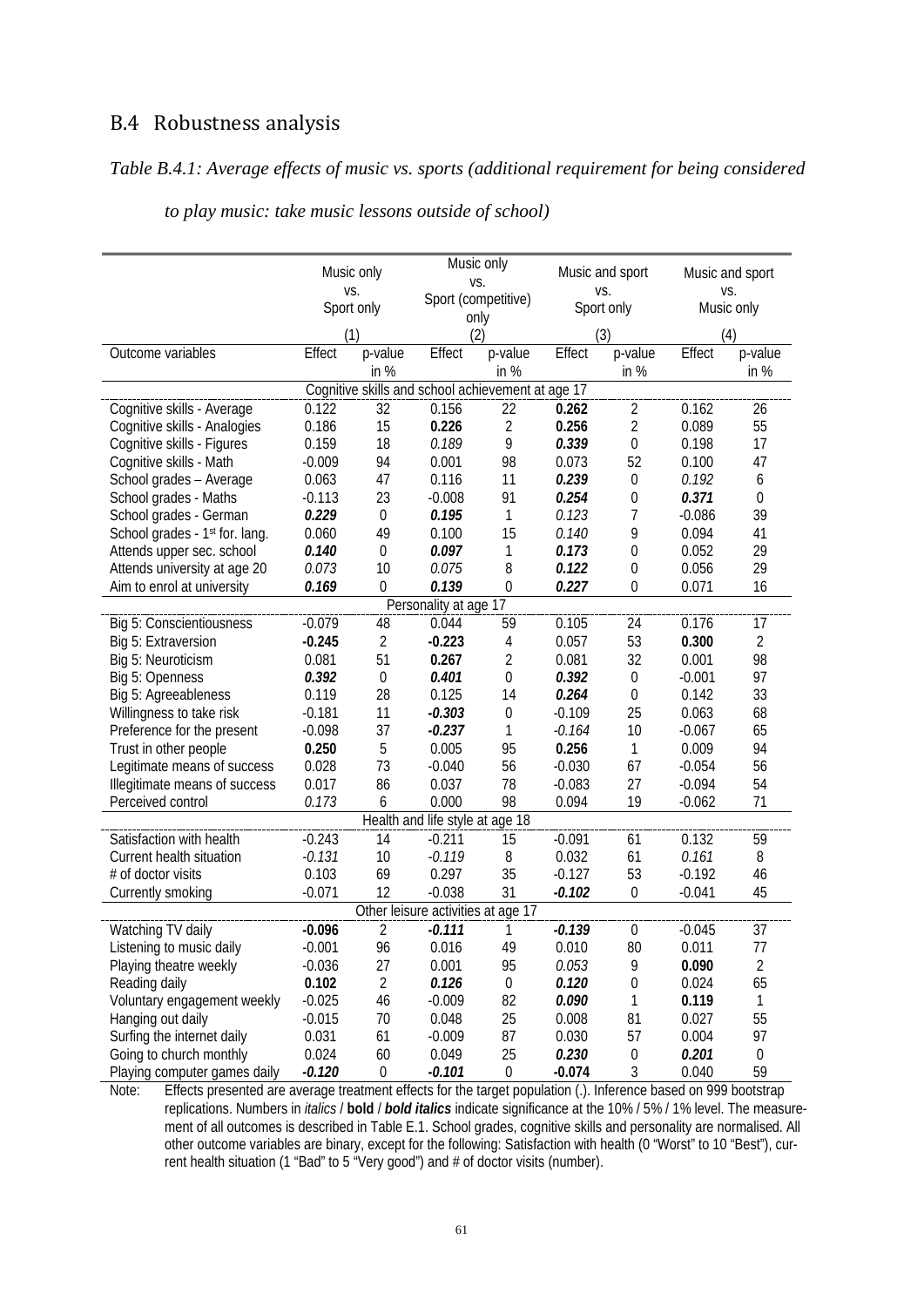#### *Table B.4.2: Average effects of music vs. sports (in addition to standard definition, adoles-*

|                                            |            | Music only     |                                 | Music only                                        |            | Music and sport  |            | Music and sport |
|--------------------------------------------|------------|----------------|---------------------------------|---------------------------------------------------|------------|------------------|------------|-----------------|
|                                            | VS.        |                | VS.<br>Sport (competitive)      |                                                   | VS.        |                  | VS.        |                 |
|                                            | Sport only |                |                                 |                                                   | Sport only |                  | Music only |                 |
|                                            | (1)        |                | only<br>(2)                     |                                                   | (3)        |                  | (4)        |                 |
| Outcome variables                          | Effect     | p-value        | Effect                          | p-value                                           | Effect     | p-value          | Effect     | p-value         |
|                                            |            | in %           |                                 | in $%$                                            |            | in $%$           |            | in $%$          |
|                                            |            |                |                                 | Cognitive skills and school achievement at age 17 |            |                  |            |                 |
| Cognitive skills - Average                 | 0.082      | 41             | $-0.050$                        | 60                                                | 0.209      | 2                | 0.128      | 26              |
| Cognitive skills - Analogies               | 0.182      | 15             | 0.098                           | 26                                                | 0.255      | $\mathbf 0$      | 0.076      | 56              |
| Cognitive skills - Figures                 | $-0.003$   | 97             | 0.013                           | 90                                                | 0.326      | $\mathbf 0$      | 0.329      | $\mathbf{1}$    |
| Cognitive skills - Math                    | 0.030      | 76             | $-0.171$                        | 6                                                 | $-0.042$   | 70               | $-0.073$   | 60              |
| School grades - Average                    | 0.038      | 57             | 0.159                           | 6                                                 | 0.172      | 1                | 0.137      | 10              |
| School grades - Maths                      | $-0.110$   | 14             | $-0.014$                        | 84                                                | 0.141      | 5                | 0.248      | $\mathbf{1}$    |
| School grades - German                     | 0.154      | $\overline{2}$ | 0.218                           | $\boldsymbol{0}$                                  | 0.127      | 3                | $-0.021$   | 79              |
| School grades - 1 <sup>st</sup> for. lang. | 0.079      | 31             | 0.180                           | 3                                                 | 0.119      | 4                | 0.046      | 60              |
| Attends upper sec. school                  | 0.100      | 1              | 0.055                           | 12                                                | 0.146      | $\boldsymbol{0}$ | 0.049      | 27              |
| Attends university at age 20               | 0.056      | 16             | 0.077                           | $\overline{2}$                                    | 0.073      | 5                | 0.020      | 71              |
| Aim to enrol at university                 | 0.115      | 0              | 0.105                           | $\boldsymbol{0}$                                  | 0.171      | 0                | 0.059      | 18              |
|                                            |            |                | Personality at age 17           |                                                   |            |                  |            |                 |
| Big 5: Conscientiousness                   | $-0.169$   | 18             | $-0.003$                        | 98                                                | 0.091      | 47               | 0.259      | $\overline{4}$  |
| Big 5: Extraversion                        | $-0.223$   | 4              | $-0.239$                        | 1                                                 | 0.194      | 4                | 0.417      | $\mathbf 0$     |
| Big 5: Neuroticism                         | 0.087      | 40             | 0.056                           | 58                                                | $-0.098$   | 31               | $-0.186$   | 18              |
| Big 5: Openness                            | 0.495      | $\mathbf 0$    | 0.357                           | $\boldsymbol{0}$                                  | 0.443      | $\boldsymbol{0}$ | $-0.052$   | 66              |
| Big 5: Agreeableness                       | $-0.044$   | 69             | 0.096                           | 29                                                | 0.144      | 15               | 0.188      | 12              |
| Willingness to take risk                   | $-0.100$   | 35             | $-0.243$                        | 4                                                 | 0.019      | 87               | 0.117      | 41              |
| Preference for the present                 | $-0.057$   | 64             | $-0.168$                        | 19                                                | $-0.162$   | 10               | $-0.106$   | 39              |
| Trust in other people                      | $-0.195$   | 10             | $-0.077$                        | 42                                                | 0.169      | 10               | 0.364      | $\mathbf{1}$    |
| Legitimate means of success                | $-0.059$   | 50             | $-0.010$                        | 89                                                | $-0.047$   | 55               | 0.012      | 92              |
| Illegitimate means of success              | $-0.093$   | 21             | $-0.026$                        | 71                                                | $-0.003$   | 97               | 0.089      | 44              |
| Perceived control                          | 0.065      | 44             | 0.017                           | 84                                                | 0.082      | 26               | 0.017      | 85              |
|                                            |            |                | Health and life style at age 18 |                                                   |            |                  |            |                 |
| Satisfaction with health                   | $-0.002$   | 98             | $-0.238$                        | 9                                                 | $-0.002$   | 97               | 0.001      | 98              |
| Current health situation                   | $-0.065$   | 58             | $-0.150$                        | $\overline{2}$                                    | $-0.015$   | 82               | 0.049      | 65              |
| # of doctor visits                         | 0.403      | 16             | 0.712                           | 40                                                | 0.387      | 46               | $-0.022$   | 96              |
| Currently smoking                          | $-0.115$   | $\mathbf 0$    | $-0.057$                        | 10                                                | $-0.066$   | 16               | 0.047      | 52              |
|                                            |            |                |                                 | Other leisure activities at age 17                |            |                  |            |                 |
| Watching TV daily                          | $-0.081$   | 3              | $-0.094$                        | 0                                                 | $-0.074$   | 5                | 0.006      | 90              |
| Listening to music daily                   | $-0.004$   | 89             | $-0.003$                        | 87                                                | 0.033      | 4                | 0.037      | 11              |
| Playing theatre weekly                     | 0.086      | 9              | 0.057                           | 4                                                 | 0.091      | 1                | 0.006      | 92              |
| Reading daily                              | 0.105      | 2              | 0.155                           | $\boldsymbol{0}$                                  | 0.131      | $\boldsymbol{0}$ | 0.025      | 58              |
| Voluntary engagement weekly                | 0.050      | 14             | 0.069                           | $\overline{\mathbf{c}}$                           | 0.147      | $\boldsymbol{0}$ | 0.097      | $\overline{4}$  |
| Hanging out daily                          | 0.006      | 84             | 0.109                           | 1                                                 | 0.023      | 53               | 0.017      | 73              |
| Surfing the internet daily                 | $-0.091$   | 10             | $-0.164$                        | $\boldsymbol{0}$                                  | $-0.065$   | 13               | 0.028      | 66              |
| Going to church monthly                    | 0.068      | 15             | 0.063                           | 14                                                | 0.208      | $\boldsymbol{0}$ | 0.140      | $\overline{2}$  |
| Playing computer games daily               | $-0.057$   | 12             | $-0.096$                        | 0                                                 | $-0.049$   | 13               | 0.007      | 87              |

*cents are considered as active if they play music or sports at least monthly)*

Note: Effects presented are average treatment effects for the target population (.). Inference based on 999 bootstrap replications. Numbers in *italics* / **bold** / *bold italics* indicate significance at the 10% / 5% / 1% level. The measurement of all outcomes is described in Table E.1. School grades, cognitive skills and personality are normalised. All other outcome variables are binary, except for the following: Satisfaction with health (0 "Worst" to 10 "Best"), current health situation (1 "Bad" to 5 "Very good") and # of doctor visits (number).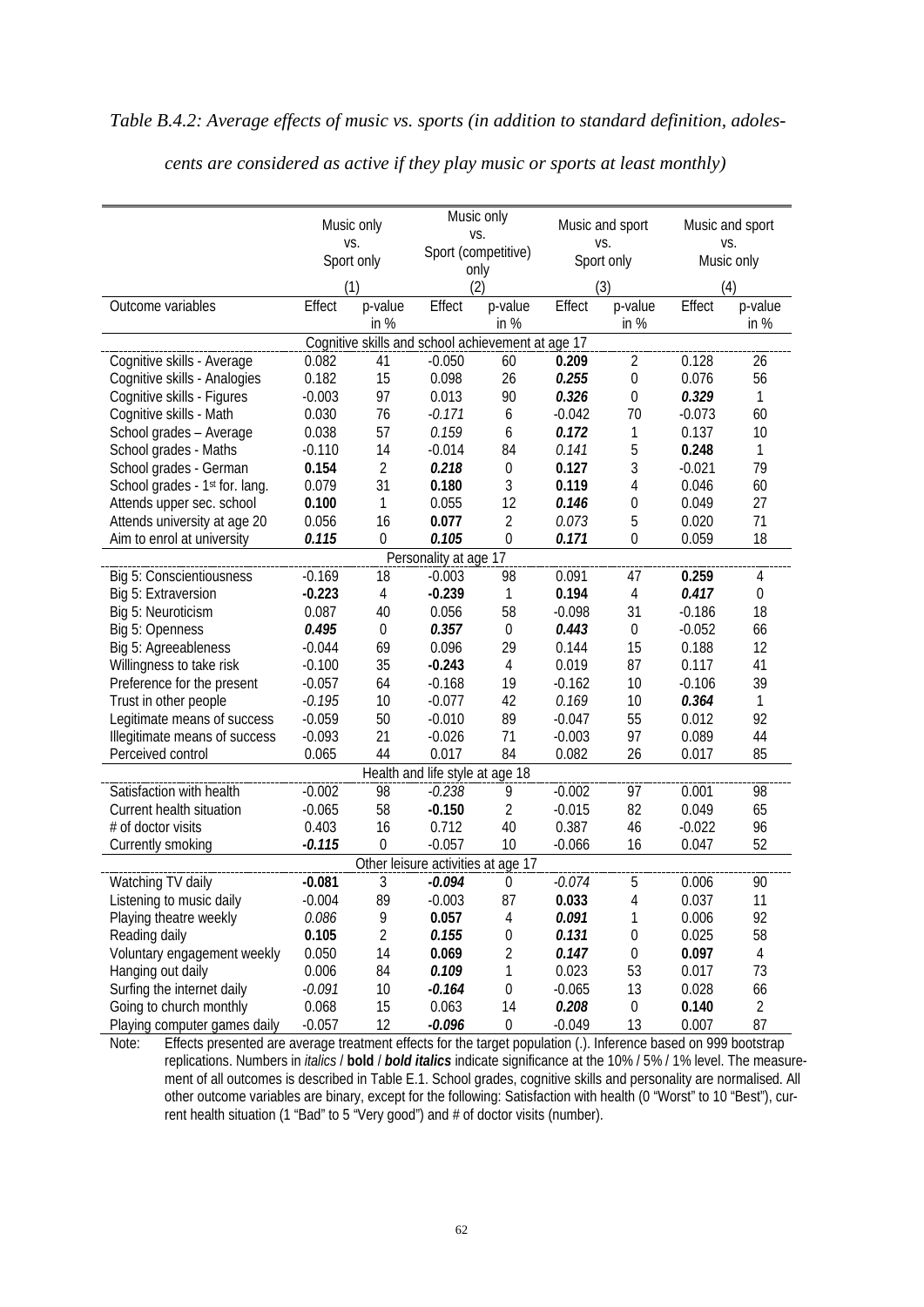|                                            | Music only        |                | Music only<br>VS.               |                                                   | Music and sport |                  | Music and sport |                  |
|--------------------------------------------|-------------------|----------------|---------------------------------|---------------------------------------------------|-----------------|------------------|-----------------|------------------|
|                                            | VS.<br>Sport only |                |                                 | Sport (competitive)                               | VS.             |                  | VS.             |                  |
|                                            |                   |                |                                 | Sport only<br>only                                |                 | Music only       |                 |                  |
|                                            |                   | (1)            |                                 | (2)                                               |                 | (3)              |                 | (4)              |
| Outcome variables                          | Effect            | p-value        | Effect                          | p-value                                           | Effect          | p-value          | Effect          | p-value          |
|                                            |                   | in %           |                                 | in %                                              |                 | in $%$           |                 | in $%$           |
|                                            |                   |                |                                 | Cognitive skills and school achievement at age 17 |                 |                  |                 |                  |
| Cognitive skills - Average                 | 0.100             | 28             | 0.103                           | 27                                                | 0.302           | $\boldsymbol{0}$ | 0.213           | 6                |
| Cognitive skills - Analogies               | 0.080             | 58             | 0.198                           | 5                                                 | 0.269           | $\boldsymbol{0}$ | 0.201           | 10               |
| Cognitive skills - Figures                 | 0.161             | 10             | 0.167                           | 5                                                 | 0.345           | 0                | 0.191           | 10               |
| Cognitive skills - Math                    | 0.029             | 74             | $-0.065$                        | 48                                                | 0.126           | 15               | 0.107           | 32               |
| School grades - Average                    | 0.058             | 44             | 0.124                           | 8                                                 | 0.193           | $\boldsymbol{0}$ | 0.152           | 8                |
| School grades - Maths                      | $-0.086$          | 26             | $-0.025$                        | 72                                                | 0.175           | $\overline{2}$   | 0.264           | 1                |
| School grades - German                     | 0.171             | $\overline{2}$ | 0.204                           | $\boldsymbol{0}$                                  | 0.137           | 4                | $-0.012$        | 89               |
| School grades - 1 <sup>st</sup> for. lang. | 0.068             | 36             | 0.132                           | 6                                                 | 0.106           | 26               | 0.055           | 52               |
| Attends upper sec. school                  | 0.081             | 6              | 0.097                           | 1                                                 | 0.190           | $\boldsymbol{0}$ | 0.123           | 3                |
| Attends university at age 20               | 0.056             | 15             | 0.073                           | 3                                                 | 0.128           | $\boldsymbol{0}$ | 0.078           | 9                |
| Aim to enrol at university                 | 0.126             | $\mathbf 0$    | 0.118                           | $\boldsymbol{0}$                                  | 0.218           | 0                | 0.103           | 4                |
| Personality at age 17                      |                   |                |                                 |                                                   |                 |                  |                 |                  |
| Big 5: Conscientiousness                   | $-0.054$          | 53             | $-0.047$                        | 63                                                | 0.106           | 23               | 0.168           | 9                |
| Big 5: Extraversion                        | $-0.121$          | 27             | $-0.173$                        | $\overline{7}$                                    | 0.114           | 17               | 0.250           | 5                |
| Big 5: Neuroticism                         | 0.014             | 92             | 0.139                           | 14                                                | 0.032           | 70               | 0.003           | 97               |
| Big 5: Openness                            | 0.411             | $\mathbf 0$    | 0.377                           | $\boldsymbol{0}$                                  | 0.413           | $\boldsymbol{0}$ | $-0.003$        | 96               |
| Big 5: Agreeableness                       | 0.022             | 82             | 0.080                           | 38                                                | 0.327           | 0                | 0.319           | $\overline{2}$   |
| Willingness to take risk                   | $-0.114$          | 28             | $-0.236$                        | 1                                                 | $-0.151$        | 25               | $-0.026$        | 84               |
| Preference for the present                 | $-0.154$          | 12             | $-0.139$                        | 14                                                | $-0.185$        | 3                | $-0.035$        | 79               |
| Trust in other people                      | 0.028             | 84             | 0.001                           | 99                                                | 0.249           | 1                | 0.228           | 5                |
| Legitimate means of success                | 0.044             | 57             | 0.045                           | 48                                                | $-0.007$        | 93               | $-0.063$        | 48               |
| Illegitimate means of success              | 0.038             | 80             | $-0.047$                        | 49                                                | $-0.098$        | 31               | $-0.132$        | 52               |
| Perceived control                          | 0.108             | 25             | $-0.081$                        | 22                                                | 0.042           | 49               | $-0.056$        | 62               |
|                                            |                   |                | Health and life style at age 18 |                                                   |                 |                  |                 |                  |
| Satisfaction with health                   | $-0.134$          | 37             | $-0.421$                        | 0                                                 | $-0.015$        | 89               | 0.128           | 43               |
| Current health situation                   | $-0.119$          | 9              | $-0.175$                        | $\boldsymbol{0}$                                  | $-0.039$        | 51               | 0.084           | 26               |
| # of doctor visits                         | 0.352             | 52             | 0.942                           | $\overline{2}$                                    | 0.031           | 90               | $-0.320$        | 60               |
| Currently smoking                          | $-0.040$          | 43             | $-0.022$                        | 53                                                | $-0.104$        | 0                | $-0.075$        | 25               |
| Other leisure activities at age 17         |                   |                |                                 |                                                   |                 |                  |                 |                  |
| Watching TV daily                          | $-0.097$          | $\overline{2}$ | $-0.096$                        | 0                                                 | $-0.122$        | $\mathbf 0$      | $-0.028$        | 49               |
| Listening to music daily                   | 0.018             | 47             | 0.026                           | 20                                                | 0.009           | 80               | $-0.009$        | 87               |
| Playing theatre weekly                     | $-0.029$          | 34             | 0.011                           | 71                                                | 0.010           | 85               | 0.043           | 32               |
| Reading daily                              | 0.082             | $\sqrt{3}$     | 0.147                           | 0                                                 | 0.126           | 0                | 0.051           | 21               |
| Voluntary engagement weekly                | 0.019             | 52             | 0.020                           | 50                                                | 0.109           | 0                | 0.091           | 3                |
| Hanging out daily                          | 0.020             | 57             | 0.062                           | 6                                                 | 0.008           | 82               | $-0.009$        | 83               |
| Surfing the internet daily                 | 0.041             | 41             | $-0.023$                        | 63                                                | 0.027           | 55               | $-0.020$        | 72               |
| Going to church monthly                    | 0.053             | 20             | 0.073                           | 8                                                 | 0.197           | $\boldsymbol{0}$ | 0.148           | $\boldsymbol{0}$ |
| Playing computer games daily               | $-0.072$          | 1              | $-0.088$                        | 0                                                 | $-0.064$        | 2                | 0.006           | 88               |

*Table B.4.3: Average effects of music vs. sports (using a different common support rule)*

Note: Effects presented are average treatment effects for the target population (.).The common support quantile is now fixed to 97%. Inference based on 999 bootstrap replications (except column 2, in which p-values do not take into account that the propensity score is estimated). Numbers in *italics* / **bold** / *bold italics* indicate significance at the 10% / 5% / 1% level. The measurement of all outcomes is described in Table E.1. School grades, cognitive skills and personality are normalised. All other outcome variables are binary, except for the following: Satisfaction with health (0 "Worst" to 10 "Best"), current health situation (1 "Bad" to 5 "Very good") and # of doctor visits (number).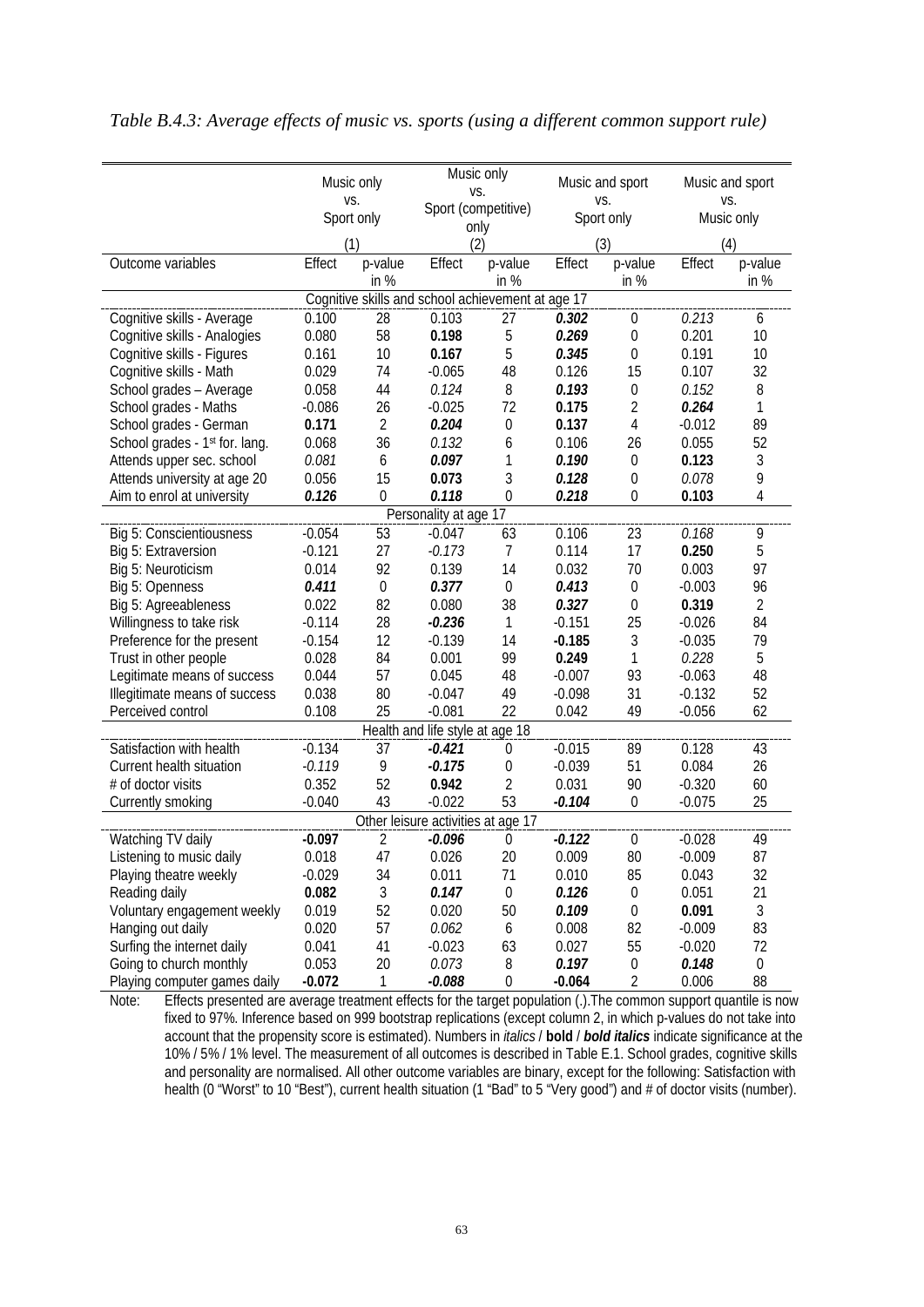|                                                     | Music only<br>VS.<br>Sport only |                   | Music only<br>VS.<br>Sport (competitive)<br>only |                                                                          | Music and sport<br>VS.<br>Sport only |                   | Music and sport<br>VS.<br>Music only |                   |
|-----------------------------------------------------|---------------------------------|-------------------|--------------------------------------------------|--------------------------------------------------------------------------|--------------------------------------|-------------------|--------------------------------------|-------------------|
|                                                     |                                 | '1)               |                                                  | (2)                                                                      |                                      | (3)               |                                      | (4)               |
| Outcome variables                                   | Effect                          | p-value<br>in $%$ | Effect                                           | p-value<br>in $%$                                                        | Effect                               | p-value<br>in $%$ | Effect                               | p-value<br>in $%$ |
|                                                     |                                 |                   |                                                  | Indicators: 1 if at least one outcome in the respective group is missing |                                      |                   |                                      |                   |
| Missing cognitive skills                            | $-0.006$                        | 88                | 0.037                                            | 61                                                                       | $-0.044$                             | 24                | $-0.039$                             | 38                |
| Missing: One of the outcomes<br>measured since 2006 | $-0.012$                        | 58                | $-0.001$                                         | 97                                                                       | 0.026                                | 28                | 0.037                                | 21                |
| Missing on health outcomes<br>at age 18             | 0.061                           | 11                | 0.026                                            | 38                                                                       | 0.008                                | 79                | $-0.051$                             | 25                |
| Missing on normal outcomes<br>from survey year      | $-0.023$                        | 46                | 0.001                                            | 96                                                                       | 0.015                                | 60                | 0.037                                | 26                |

### *Table B.4.4: Average effects of music vs. sports on missing outcomes*

Note: Effects presented are average treatment effects for the target population (.). Inference based on 4999 bootstrap replications. Numbers in *italics* / **bold** / *bold italics* indicate significance at the 10% / 5% / 1% level.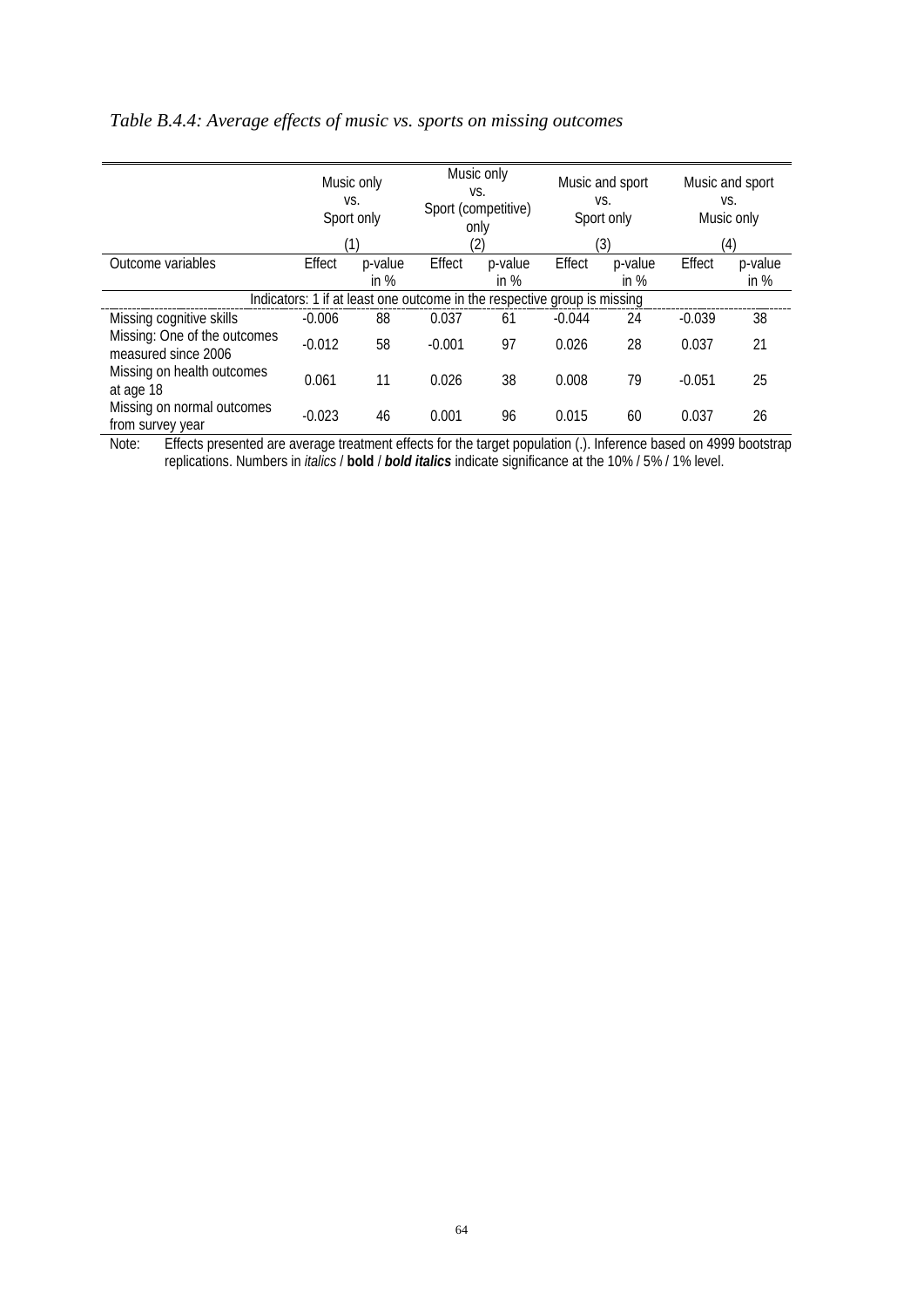|                                            | Music only        |                  |                                 | Music only<br>VS.                                 |          | Music and sport  | Music and sport |                  |
|--------------------------------------------|-------------------|------------------|---------------------------------|---------------------------------------------------|----------|------------------|-----------------|------------------|
|                                            | VS.<br>Sport only |                  | Sport (competitive)             |                                                   | VS.      |                  | VS.             |                  |
|                                            |                   |                  |                                 | Sport only<br>only                                |          | Music only       |                 |                  |
|                                            |                   | (1)              |                                 | (2)                                               |          | (3)              |                 | (4)              |
| Outcome variables                          | Effect            | p-value          | Effect                          | p-value                                           | Effect   | p-value          | Effect          | p-value          |
|                                            |                   | in $%$           |                                 | in %                                              |          | in $%$           |                 | in $%$           |
|                                            |                   |                  |                                 | Cognitive skills and school achievement at age 17 |          |                  |                 |                  |
| Cognitive skills - Average                 | 0.169             | 16               | 0.008                           | 93                                                | 0.267    | $\boldsymbol{0}$ | 0.100           | 45               |
| Cognitive skills - Analogies               | 0.246             | $\overline{4}$   | 0.093                           | 36                                                | 0.292    | 0                | 0.047           | 74               |
| Cognitive skills - Figures                 | 0.184             | 16               | 0.051                           | 62                                                | 0.184    | 4                | 0.002           | 99               |
| Cognitive skills - Math                    | 0.020             | 85               | $-0.114$                        | 27                                                | 0.107    | 26               | 0.088           | 50               |
| School grades - Average                    | $-0.006$          | 95               | 0.070                           | 39                                                | 0.122    | 10               | 0.135           | 18               |
| School grades - Maths                      | $-0.175$          | 19               | $-0.036$                        | 60                                                | 0.090    | 22               | 0.263           | $\mathbf{1}$     |
| School grades - German                     | 0.168             | 3                | 0.115                           | 16                                                | 0.084    | 20               | $-0.072$        | 44               |
| School grades - 1 <sup>st</sup> for. lang. | 0.039             | 63               | 0.096                           | 19                                                | 0.095    | 21               | 0.063           | 52               |
| Attends upper sec. school                  | 0.131             | $\boldsymbol{0}$ | 0.065                           | 9                                                 | 0.156    | $\mathbf 0$      | 0.032           | 53               |
| Attends university at age 20               | 0.023             | 73               | 0.084                           | 1                                                 | 0.111    | $\boldsymbol{0}$ | 0.088           | $\overline{7}$   |
| Aim to enrol at university                 | 0.097             | 4                | 0.093                           | $\boldsymbol{0}$                                  | 0.182    | 0                | 0.090           | 7                |
| Personality at age 17                      |                   |                  |                                 |                                                   |          |                  |                 |                  |
| Big 5: Conscientiousness                   | $-0.161$          | 15               | $-0.027$                        | 77                                                | 0.107    | 19               | 0.263           | 3                |
| Big 5: Extraversion                        | $-0.219$          | 4                | $-0.181$                        | 3                                                 | 0.174    | $\mathbf{1}$     | 0.390           | $\boldsymbol{0}$ |
| Big 5: Neuroticism                         | 0.172             | 9                | 0.173                           | 5                                                 | $-0.002$ | 96               | $-0.175$        | 12               |
| Big 5: Openness                            | 0.355             | $\boldsymbol{0}$ | 0.379                           | $\boldsymbol{0}$                                  | 0.377    | 0                | 0.023           | 86               |
| Big 5: Agreeableness                       | 0.099             | 43               | 0.094                           | 30                                                | 0.234    | 1                | 0.135           | 32               |
| Willingness to take risk                   | $-0.070$          | 54               | $-0.227$                        | 3                                                 | $-0.019$ | 83               | 0.053           | 70               |
| Preference for the present                 | $-0.048$          | 61               | $-0.263$                        | $\boldsymbol{0}$                                  | $-0.208$ | $\mathbf{1}$     | $-0.152$        | 17               |
| Trust in other people                      | $-0.083$          | 41               | $-0.013$                        | 92                                                | 0.197    | $\overline{2}$   | 0.283           | 3                |
| Legitimate means of success                | 0.043             | 54               | $-0.041$                        | 55                                                | $-0.131$ | 9                | $-0.174$        | 6                |
| Illegitimate means of success              | $-0.014$          | 89               | $-0.129$                        | 9                                                 | $-0.032$ | 62               | $-0.020$        | 82               |
| Perceived control                          | 0.035             | 69               | 0.020                           | 80                                                | 0.073    | 19               | 0.035           | 72               |
|                                            |                   |                  | Health and life style at age 20 |                                                   |          |                  |                 |                  |
| Satisfaction with health                   | $-0.357$          | 19               | $-0.140$                        | 28                                                | 0.125    | 48               | 0.481           | 1                |
| Current health situation                   | $-0.188$          | $\overline{4}$   | $-0.093$                        | 12                                                | 0.024    | 76               | 0.214           | $\overline{2}$   |
| # of doctor visits                         | 0.709             | 58               | 0.238                           | 46                                                | $-0.051$ | 86               | $-0.750$        | 22               |
| Currently smoking                          | $-0.046$          | 32               | $-0.050$                        | 14                                                | $-0.128$ | 0                | $-0.083$        | 9                |
| Other leisure activities at age 17         |                   |                  |                                 |                                                   |          |                  |                 |                  |
| Watching TV daily                          | $-0.060$          | 8                | $-0.080$                        | 1                                                 | $-0.093$ | $\mathbf 0$      | $-0.034$        | 43               |
| Listening to music daily                   | 0.017             | 51               | 0.035                           | 10                                                | 0.021    | 39               | 0.005           | 87               |
| Playing theatre weekly                     | $-0.054$          | 6                | $-0.022$                        | 50                                                | 0.051    | 8                | 0.104           | 1                |
| Reading daily                              | 0.091             | 1                | 0.137                           | 0                                                 | 0.144    | 0                | 0.057           | 22               |
| Voluntary engagement weekly                | $-0.020$          | 57               | $-0.006$                        | 87                                                | 0.070    | 1                | 0.094           | 1                |
| Hanging out daily                          | 0.002             | 94               | 0.072                           | 1                                                 | 0.018    | 55               | 0.017           | 69               |
| Surfing the internet daily                 | 0.045             | 43               | $-0.016$                        | 75                                                | 0.019    | 64               | $-0.027$        | 68               |
| Going to church monthly                    | 0.013             | 76               | 0.052                           | 26                                                | 0.197    | $\boldsymbol{0}$ | 0.184           | 0                |
| Playing computer games daily               | $-0.074$          | 4                | $-0.066$                        | 1                                                 | $-0.053$ | 7                | 0.020           | 64               |

#### *Table B.4.5: Average effects of music vs. sports (using survey weights)*

Note: Effects presented are average treatment effects for the target population (.). Inference based on 499 bootstrap replications (except columns 1 and 4, in which p-values do not take into account that the propensity score is estimated). Numbers in *italics* / **bold** / *bold italics* indicate significance at the 10% / 5% / 1% level. The measurement of all outcomes is described in Table E.1. School grades, cognitive skills and personality are normalised. All other outcome variables are binary, except for the following: Satisfaction with health (0 "Worst" to 10 "Best"), current health situation (1 "Bad" to 5 "Very good") and # of doctor visits (number).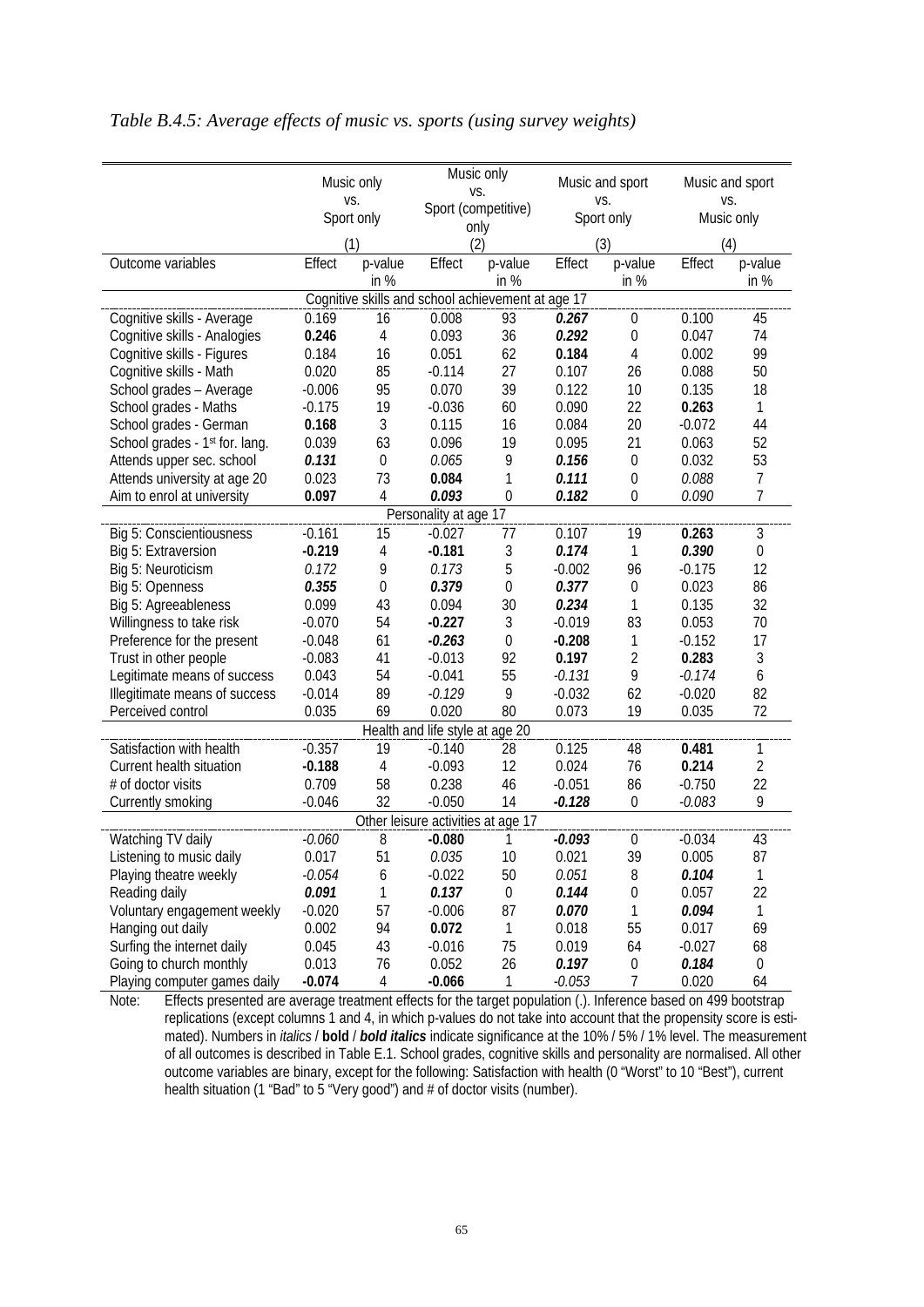### Appendix C: Details on the matching estimator

Table C.1 gives the detailed matching protocol used. See Huber, Lechner, and Wunsch (2013) and Huber, Lechner, and Steinmayr (2012) for further details on the implementation and the properties of this estimator, including trimming and common support rules.

*Table C.1: Matching protocol for the estimation of a counterfactual outcome and the effects*

| Step A-1 | Choose one observation in the subsample defined by $d=1$ and delete it from that pool.                                                                   |
|----------|----------------------------------------------------------------------------------------------------------------------------------------------------------|
| Step B-1 | Find an observation in the subsample defined by $d=0$ that is as close as possible to the one chosen in step A-                                          |
|          | 1) in terms of $(x)$ , $\tilde{x}$ . 'Closeness' is based on the Mahalanobis distance.                                                                   |
| Step C-1 | Repeat A-1) and B-1) until no observation with $d=1$ is left.                                                                                            |
| Step D-1 | Compute the maximum distance (dist) obtained for any comparison between a member of the reference                                                        |
|          | distribution and matched comparison observations.                                                                                                        |
| Step A-2 | Repeat A-1).                                                                                                                                             |
| Step B-2 | Repeat B-1). If possible, find other observations in the subsample of $d=0$ that are at least as close as $R \cdot dist$                                 |
|          | to the one chosen in step A-2). Do not remove these observations, so that they can be used again. Compute                                                |
|          | weights for all chosen comparisons observations that are proportional to their distance. Normalise the                                                   |
|          | weights such that they add to one.                                                                                                                       |
| Step C-2 | Repeat A-2) and B-2) until no participant in $d=1$ is left.                                                                                              |
| Step D-2 | D-2) For any potential comparison observation, add the weights obtained in A-2) and B-2).                                                                |
| Step E   | Using the weights $w(x_i)$ obtained in D-2), run a weighted linear regression of the outcome variable on the                                             |
|          | variables used to define the distance (and an intercept).                                                                                                |
| Step F-1 | Predict the potential outcome $y^0(x_i)$ of every observation using the coefficients of this regression: $\hat{y}^0(x_i)$ .                              |
| Step F-2 | Estimate the bias of the matching estimator for $E(Y^0 D=1)$ as: $\sum_{i=1}^{N} \frac{(1-d_i)w_i\hat{y}^0(x_i)}{w_i} - \frac{d_i\hat{y}^0(x_i)}{w_i}$ . |
|          |                                                                                                                                                          |
| Step G   | Using the weights obtained by weighted matching in D-2), compute a weighted mean of the outcome vari-                                                    |
|          | ables in $d=0$ . Subtract the bias from this estimate to get $E(Y^0 D=1)$ .                                                                              |
|          |                                                                                                                                                          |

Note: *R* is set to 150%. Gender is used as additional matching variable  $(\tilde{x})$ . The weight of the propensity score coming from the Mahalanobis metric is multiplied by 5. Control observations with weights larger than 5% are removed.

Table C.1 shows how to compute the average treatment effects on the treated (ATET). The average treatment effects on the non-treated (ATENT) are computed in the same way but the role of treated and controls are reversed in the algorithm. The average treatment effect (ATE) is computed by aggregating both effects using the treatment share (*ATE = ATET x*   $P(D=1) + ATENT \times P(D=0)$ . These estimations are performed for each of the six subsamples separately. The weights used to aggregate these estimates over specific groups or the population are proportional to the number of treated (for the ATET) / controls (ATENT) / populations (ATE) in the respective subsamples.

See also Huber, Lechner, and Steinmayr (2012) for operational details of this estimator. The particular version of this estimator used is the RAD\_MATCH Gauss package version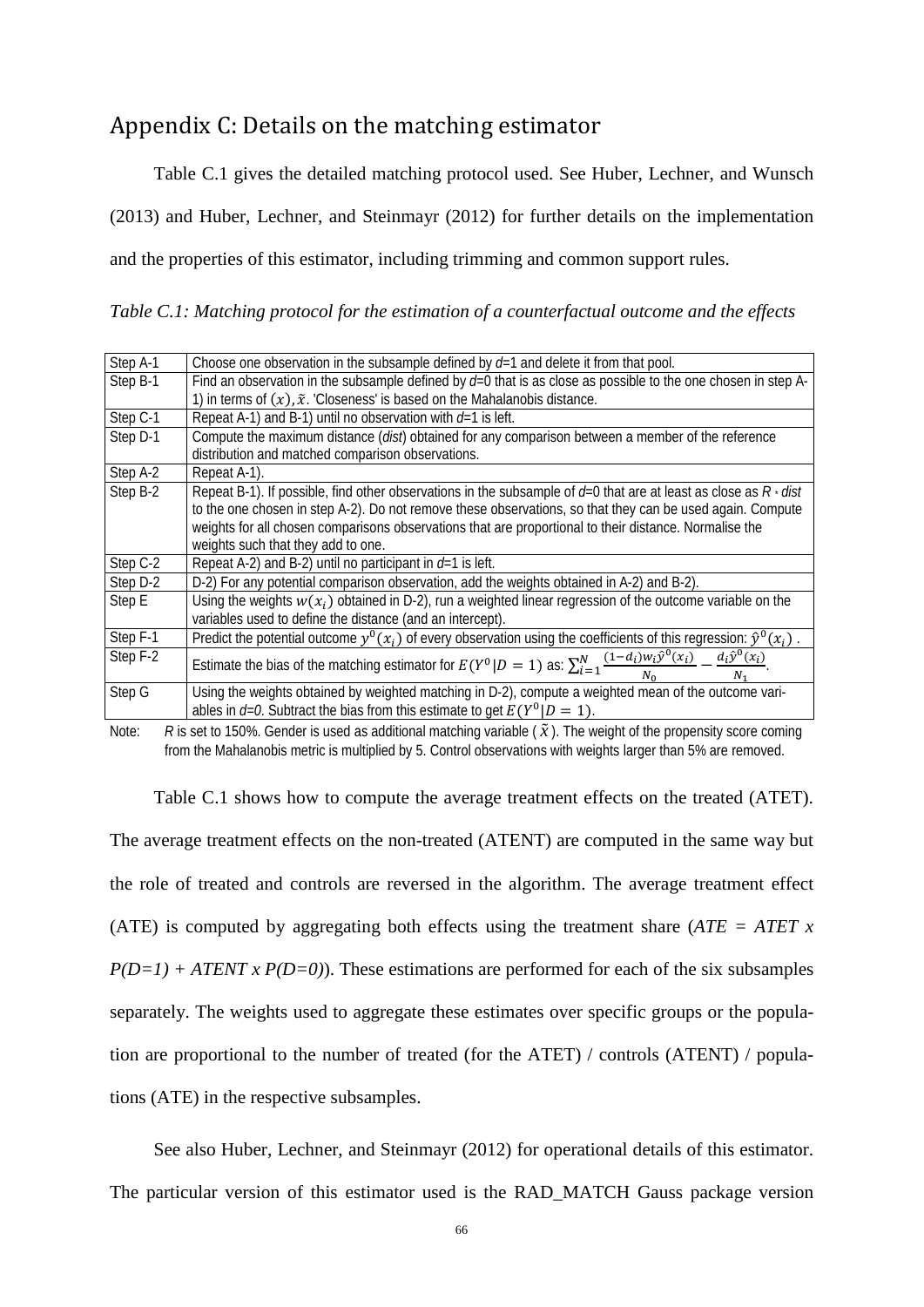3.2.1. It has the feature that sampling weights may be accounted for in general. Furthermore, bootstrap inference as described in Huber, Lechner and Steinmayr (2012) is based on weights that are combination of sampling weights, matching weights as well as regression weights. The improved bootstrap smoother as proposed by Racine and MacKinnon (2007) is used to economize on the required bootstrap replications. In addition, the variable *gender* is used as additional variables in the Mahalanobis step, in which the propensity score is overweighed by a factor of 5. The distance measure is set to 150%.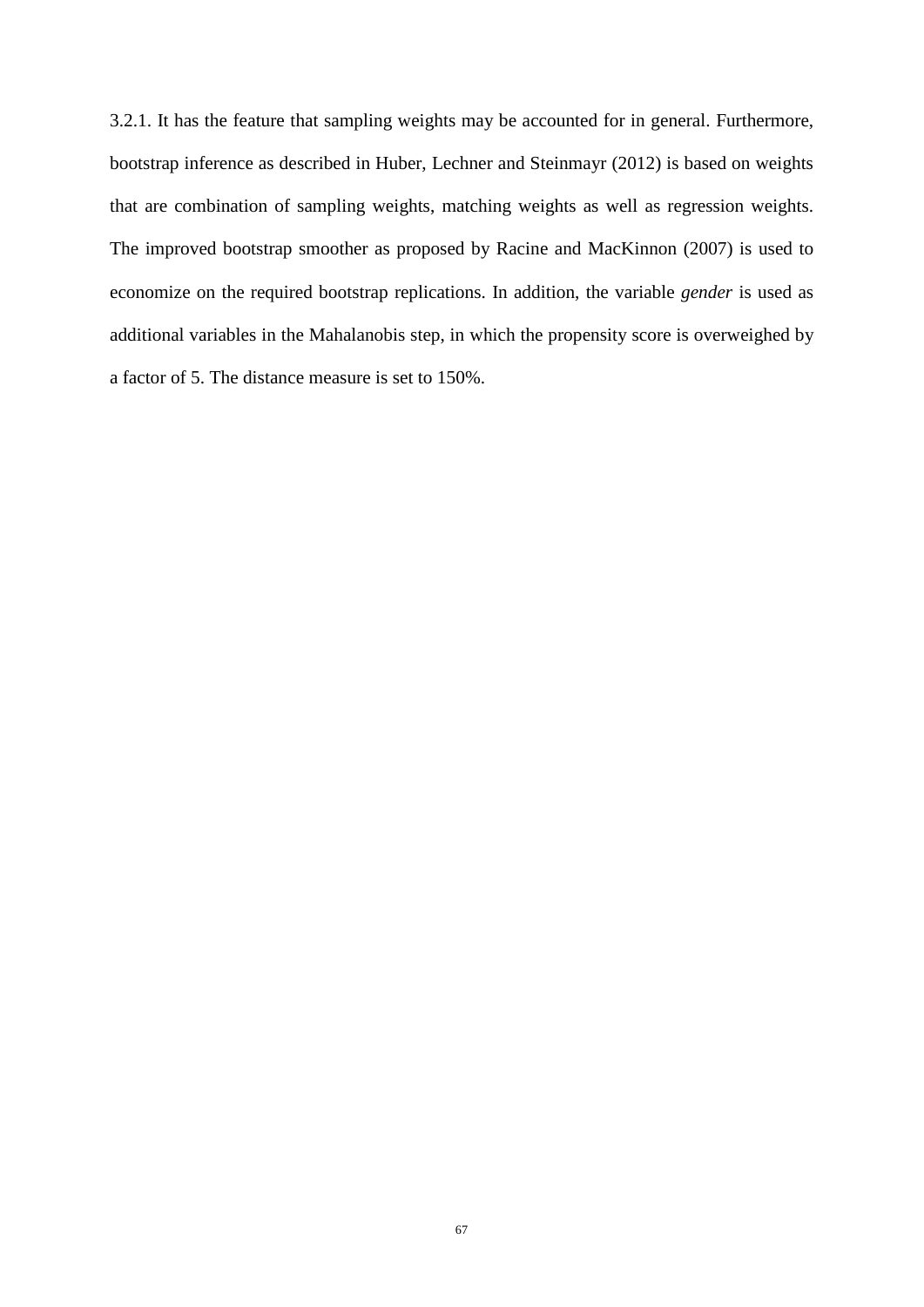# Appendix D: Robustness with respect to the validity of the selection-on-observables assumption

#### D.1 Instrumental variable estimation

#### *Concepts and instruments used*

We need an instrumental variable (IV) as an exogenous source of variation in the choice of an extracurricular activity. This IV should induce the individual to choose music rather than sports: we use an indicator of whether either parent played a musical instrument in their youth.<sup>[21](#page-70-0)</sup> It is a binary indicator coded to "1" if either parent declares having played a musical instrument, "0" otherwise.<sup>[22](#page-70-1)</sup> In order to identify a causal effect, this IV must be *strong* and *valid*.

We argue that parental engagement in musical activities during their own adolescence is a *strong* IV for the child's decision to play music rather than or in addition to sports. The relevance of that variable can be justified both theoretically and empirically. Parents play an important role in choosing their children's extracurricular activities, given that they provide financial, logistic and psychological support (Gustafson and Rhodes 2006). Following a classical Becker-type reasoning (Becker 1965), the decision to enrol in music classes or a sports club is likely to be motivated by maximizing utility, both with respect to current pleasure and future investments in skills.<sup>[23](#page-70-2)</sup> Assuming that individuals have imperfect information, personal

<span id="page-70-0"></span> $21$  While no age is specified for this question in the questionnaire, it is preceded by other questions concerning the period when the individual was 15 years old.

<span id="page-70-1"></span><sup>&</sup>lt;sup>22</sup> This question relative to adolescent leisure activities has been asked in the SOEP Biography Questionnaire since 2001, a questionnaire that is completed by all survey participants in the year they enter the SOEP. Therefore, the instrument is only available for parents who entered the SOEP in 2001 or later. This is problematic, since it dramatically reduces our sample size. New households enter the SOEP due to the decision to increase the overall sample size of the study. The year of entry into the panel study is therefore unrelated and exogenous to our question of interest. Approximately half of our sample entered the SOEP in 2001 or later and answered the relevant question in the SOEP Biography Questionnaire.

<span id="page-70-2"></span><sup>&</sup>lt;sup>23</sup> In such models of family decisions, the utility of the parent and the utility of the child are often considered to be the same.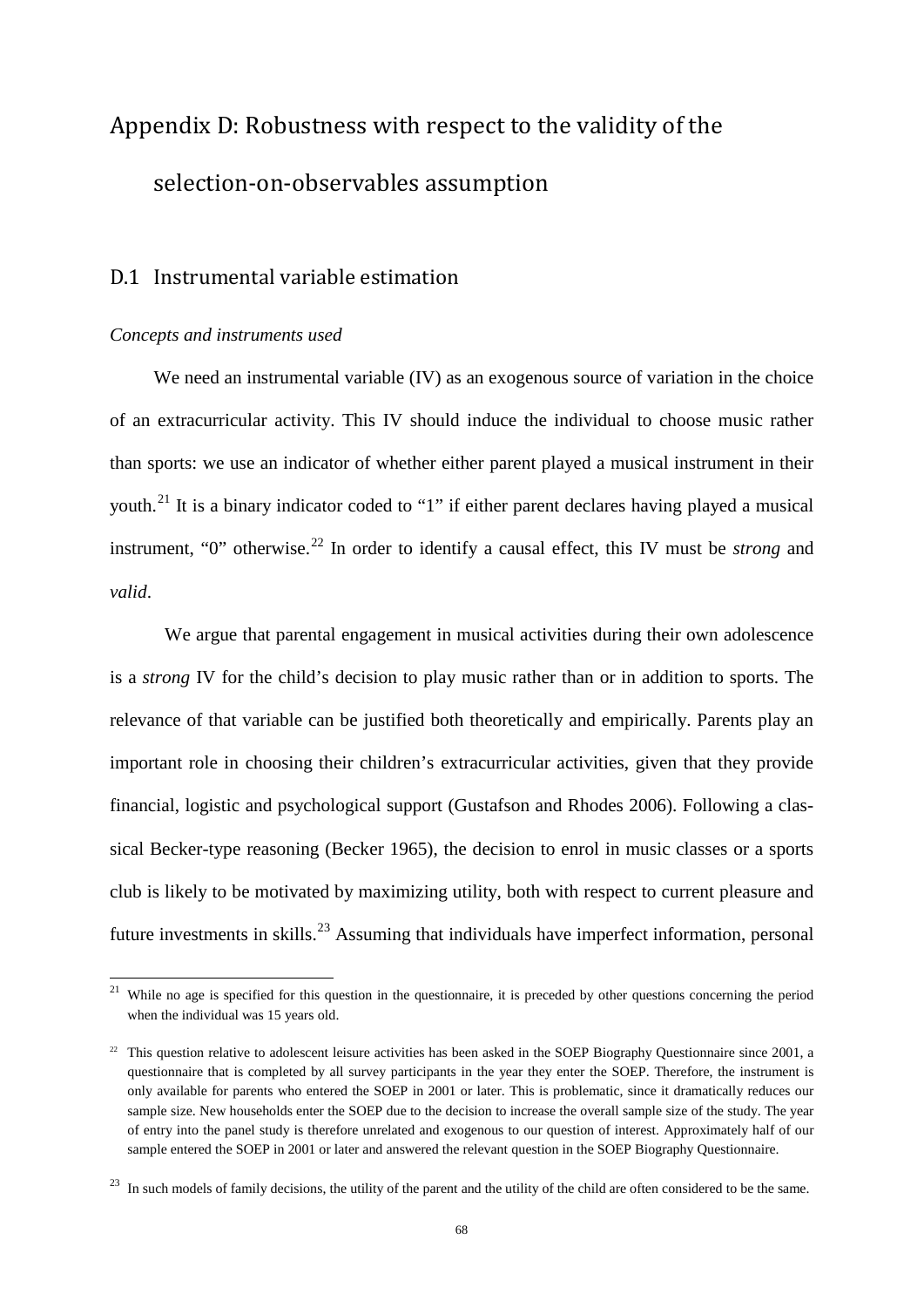experience is likely to influence their choice with respect to their child's leisure activity. In addition, the choice of activity is likely to depend on taste. This reinforces the relevance of our IV. Taste is shaped either by education or repeated consumption (Garboua and Montmarquette 1996, Lunn and Kelly 2009, Seaman 2006). Hence, the child is likely to share the same taste as her parents. Hille and Schupp (2015) argue that the parents' taste for the arts is a very strong predictor of their child's enrolment into music practice.

The crucial assumption for an IV to be *valid* is that it has no direct effect on the outcome. This assumption is known as exogeneity or mean exclusion restriction (Frölich 2007). The mean exclusion restriction may be invalid due to reverse causality, observable and unobservable characteristics determining the IV as well as a direct effect of the IV through a channel other than the treatment. We discuss each of these potential violations in the following.

Reverse causality can be ruled out since the IV is measured prior to the child's birth. Still, the IV – childhood musical activity of the parents – may affect the outcome due to the influence of its determinants. If education or other parental characteristics – besides providing an incentive to engage with music – influence the child's skill development, the exogeneity assumption is violated. Parental participation in artistic activities is linked to their level of education and their socio-economic environment. These characteristics are correlated with their labour-market success and thus with their child's development. We take this endogeneity into account by adding covariates (the same we use for in the selection-on-observables framework in the main part of this paper).  $24$ 

A final source of violation of the exogeneity assumption exists, if the IV has a direct effect on the outcomes due to the effects of parental activities on parental skills. If being active in music has affected parental skill development differently than being active in sports and if

<span id="page-71-0"></span><sup>&</sup>lt;sup>24</sup> We need to control for these characteristics only if they are different between sports and music or if their influence on child outcomes differ. Conversely, if the determinants of parental sports and music activities as well as their effect on child outcomes are the same, we can ignore them in our estimation. In this case, they would characterize both treated and non-treated in the same way and thereby mechanically offset each other's effect.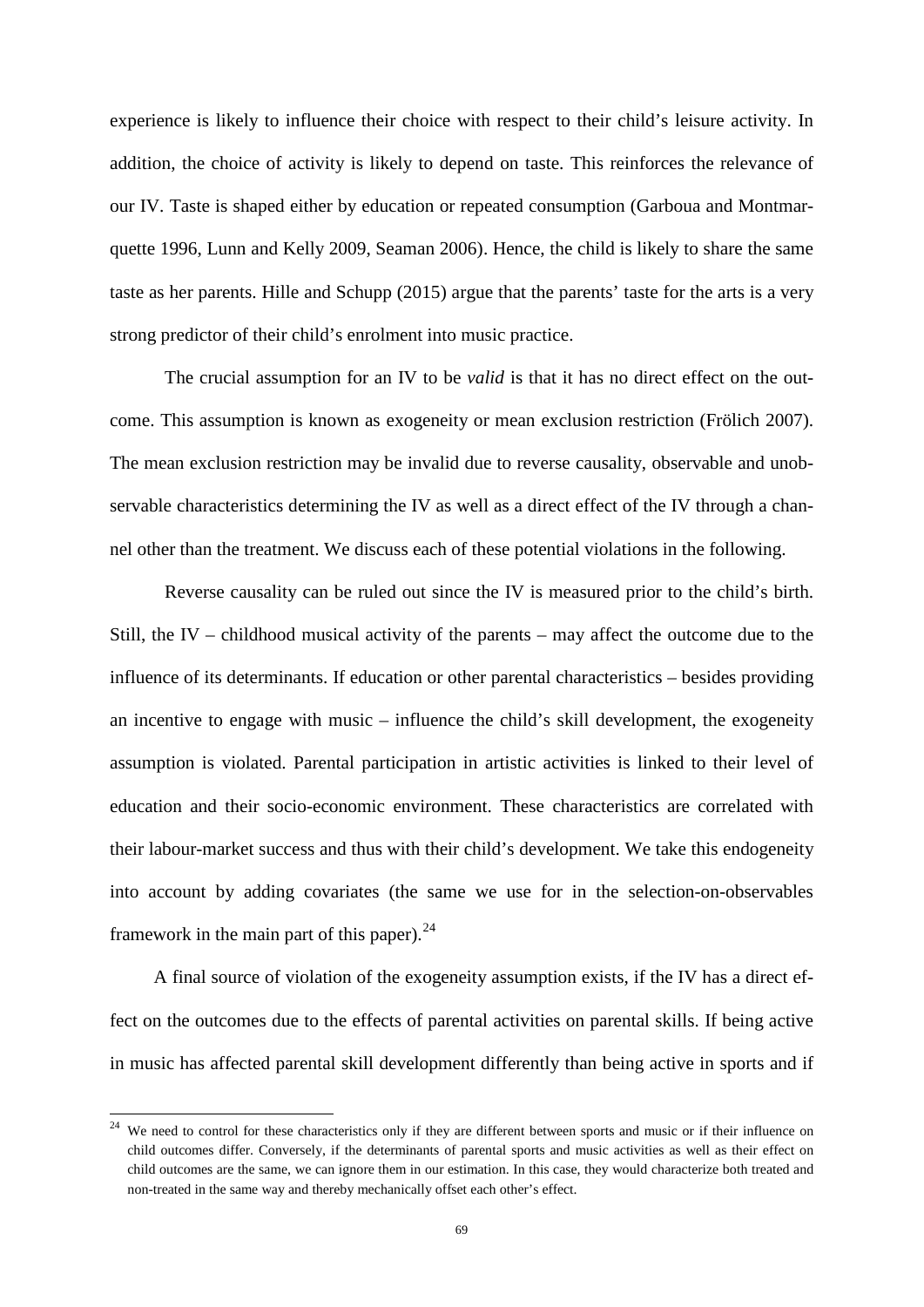this has consequences on the child's skill development, our IV is no longer exogenous. Music activities might have benefited the parents' skills during childhood and youth. While personality has been found malleable during childhood (e.g. Cobb-Clark and Schurer 2012, Donnelan and Lucas 2008, Heckman and Kautz 2012, Specht, Egloff and Schmukle 2011), it is considered stable among adults (Pervin, Cervone and John 2005). We control for parental personality, which may have been affected by childhood leisure activities. Some of the advantages resulting from parental differences in past leisure activity are taken into account by controlling for education, income and labour market situation as described above.

Finally, the identification of the local average treatment effect using IV requires the assumption of monotonicity (Frölich 2007). We need to assume that no adolescent chooses to become active in sports rather than music, even though their parents were engaged in artistic activities several years before. While we cannot rule out the existence of rebellious children, we argue that, given the age at which children decide between music and sports, they are unlikely to drive our results and that the monotonicity assumption is satisfied due to our sample choice.<sup>[25](#page-72-0)</sup>

#### *Sample selection and descriptive statistics*

The subsample for which the IV is available is roughly half the size of the original sample and somewhat different. The high-income group is overrepresented and immigrants as well as East Germans are underrepresented. Being part of the SOEP design, these differences in sample composition are exogenous to our questions of interest. We expect mean outcomes to differ from the original sample.

<span id="page-72-0"></span><sup>25</sup> Active adolescents are mostly less rebellious than their inactive peers. Given that our sample is restricted to individuals who engage in at least one activity or sample contains those who are more likely to follow the choices of their parents.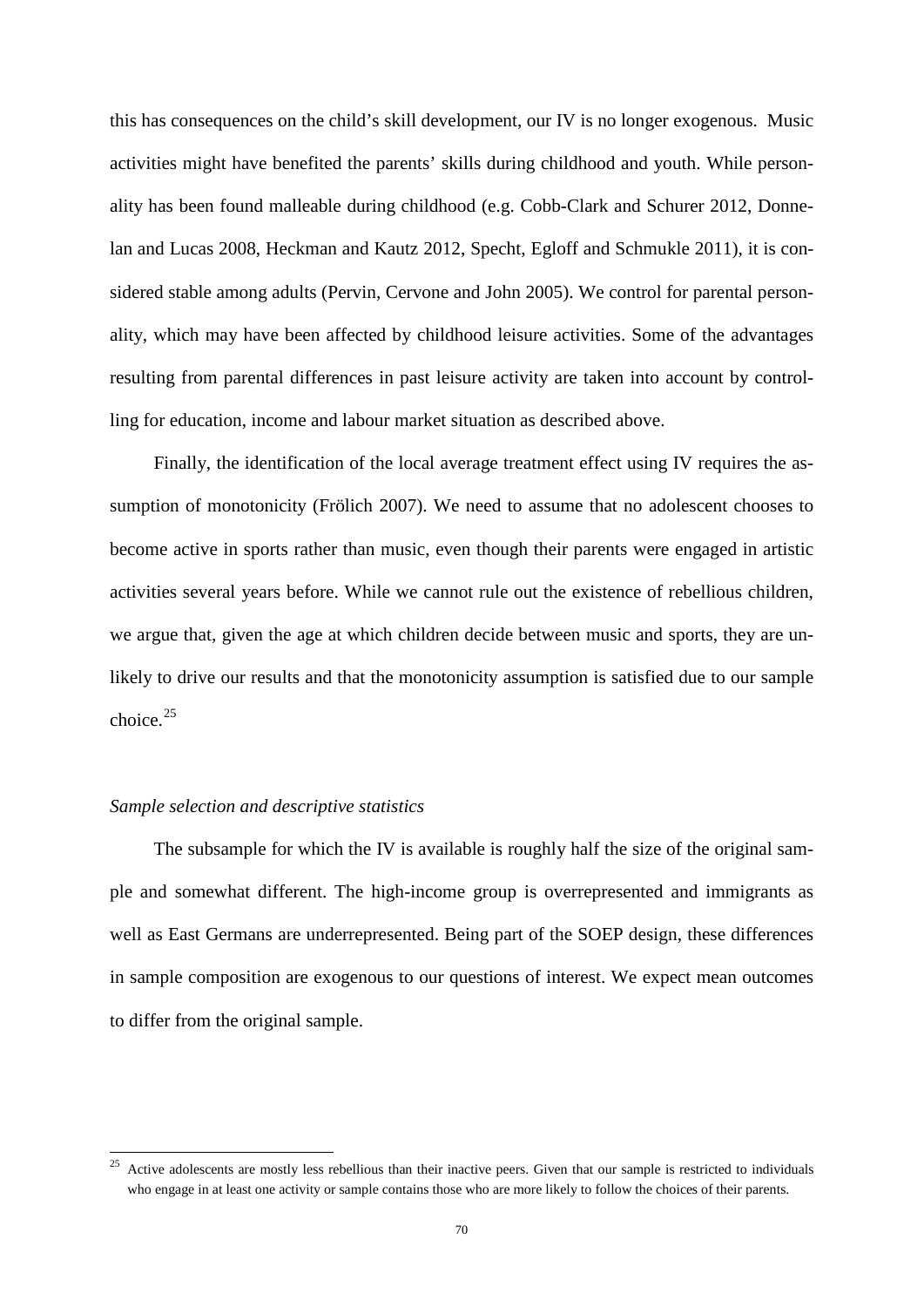#### *Results*

As suggested by Frölich (2007), we estimate the LATE non-parametrically by using a propensity score to reduce dimensionality. This is necessary, given that the sample is relatively small and that we need to control for a large number of covariates. The estimation of the LATE with covariates (propensity score in our case) is equivalent to the computation of two matching estimators: the effect of the instrument on the outcome divided by the effect of the instrument on the treatment (conditional on a set of covariates). This effect concerns solely the subpopulation of compliers: individuals who react to the instrument (i.e. adolescents who play music because at least one of their parents was artistically active at the age of 16).

The results of the estimations are reported in table D.1. The first stage represents the effect of the instrument on the probability of being treated. The fact that at least one of the parents played a musical instrument during their adolescence is a good predictor of the probability that the adolescent herself is engaged in music. As stated above, the LATE is different from the ATE; therefore, the results cannot be directly compared to the main results of the paper.[26](#page-73-0) We find that practicing music instead of sports has a detrimental effect on school grades in mathematics for the complier population (columns 1 and 2 of Table D.1.). Last, practicing music instead of doing sport competitively increases the openness of the adolescent.

<span id="page-73-0"></span><sup>&</sup>lt;sup>26</sup> Moreover, the samples on which the estimations are run are different.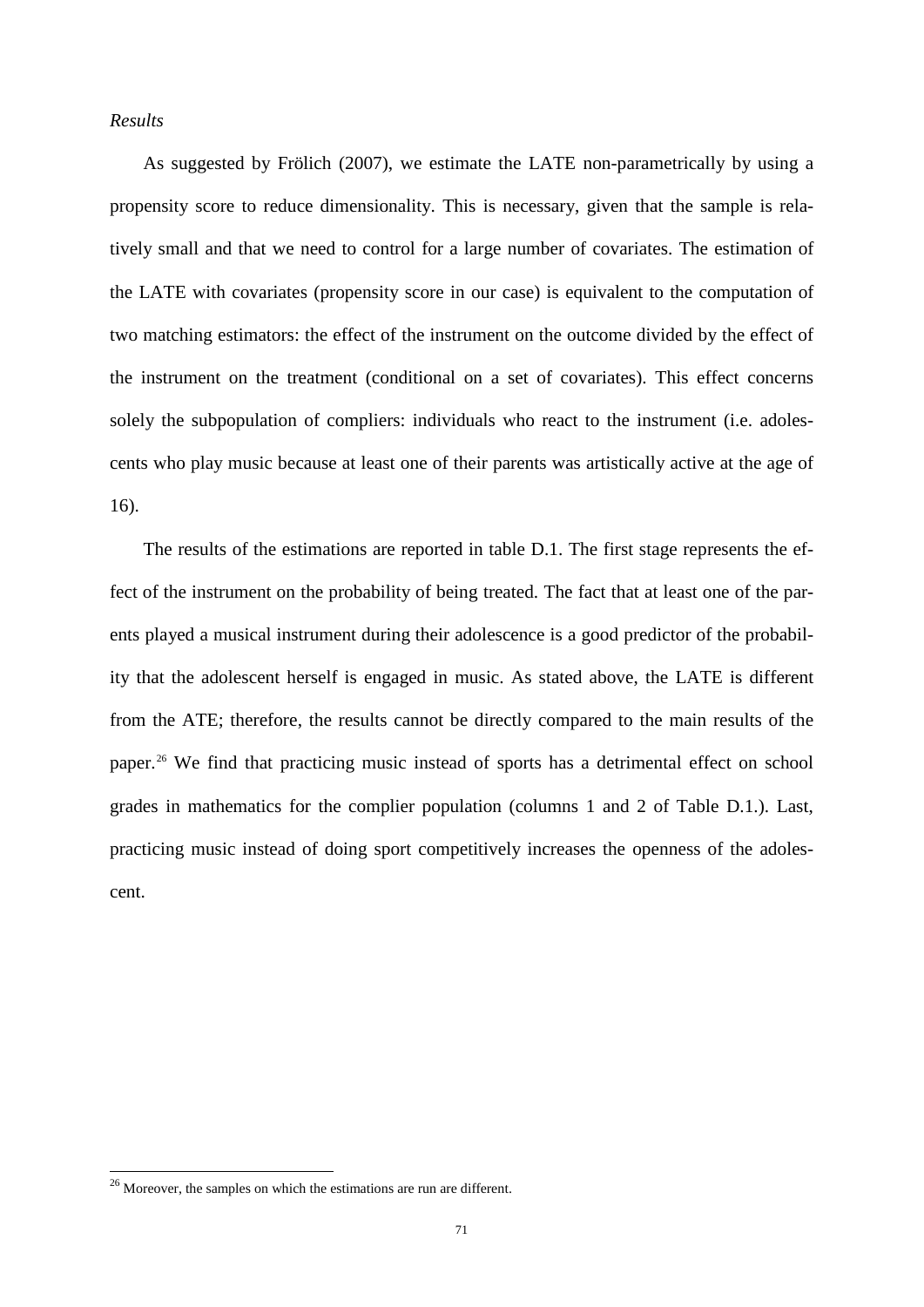|                                    | Music only        |                                         | Music only               |                    | Music and sport |                    |
|------------------------------------|-------------------|-----------------------------------------|--------------------------|--------------------|-----------------|--------------------|
|                                    | VS.               |                                         | VS.                      |                    | VS.             |                    |
|                                    | Sport only<br>(1) |                                         | Sport (competitive) only |                    | Sport only      |                    |
| Outcome variables                  |                   |                                         |                          | (2)                |                 | (3)                |
|                                    | Effect            | p-value in<br>$\%$                      | Effect                   | p-value in<br>$\%$ | Effect          | p-value in<br>$\%$ |
| First stage                        | 0.071             |                                         | 0.144                    | 0                  | 0.099           | $\mathbf 0$        |
|                                    |                   | Cognitive skills and school achievement |                          |                    |                 |                    |
| Cognitive skills - Average         | 0.593             | 89                                      | 0.293                    | 88                 | 0.424           | 94                 |
| Cognitive skills - Analogies       | $-2.460$          | 65                                      | $-1.214$                 | 60                 | $-1.760$        | 66                 |
| Cognitive skills - Figures         | $-0.962$          | 84                                      | $-0.475$                 | 81                 | $-0.688$        | 85                 |
| Cognitive skills - Math            | 4.456             | 54                                      | 2.199                    | 48                 | 3.188           | 81                 |
| School grades - Average            | $-0.907$          | 17                                      | $-0.448$                 | 13                 | $-0.649$        | 23                 |
| School grades - Maths              | $-2.614$          | 6                                       | $-1.290$                 | $\overline{2}$     | $-1.870$        | 18                 |
| School grades - German             | $-0.326$          | 68                                      | $-0.161$                 | 63                 | $-0.234$        | 67                 |
| School grades - 1st for. lang.     | $-0.226$          | 79                                      | $-0.112$                 | 76                 | $-0.162$        | 88                 |
| Attends upper sec. school          | 0.126             | 75                                      | 0.062                    | 69                 | 0.090           | 81                 |
| Attends university at age 20       | $-0.561$          | 18                                      | $-0.277$                 | 11                 | $-0.402$        | 22                 |
| Aim to enrol at university         | $-0.057$          | 86                                      | $-0.028$                 | 85                 | $-0.041$        | 88                 |
| Personality                        |                   |                                         |                          |                    |                 |                    |
| Big 5: Conscientiousness           | $-0.130$          | 56                                      | $-0.064$                 | 50                 | $-0.093$        | 75                 |
| Big 5: Extraversion                | $-0.014$          | 94                                      | $-0.007$                 | 94                 | $-0.010$        | 96                 |
| Big 5: Neuroticism                 | 0.150             | 48                                      | 0.074                    | 40                 | 0.107           | 66                 |
| Big 5: Openness                    | 0.297             | 26                                      | 0.147                    | 9                  | 0.213           | 27                 |
| Big 5: Agreeableness               | 0.213             | 27                                      | 0.105                    | 18                 | 0.152           | 67                 |
| Willingness to take risk           | 0.944             | 69                                      | 0.466                    | 66                 | 0.676           | 71                 |
| Preference for the present         | $-0.315$          | 26                                      | $-0.156$                 | 16                 | $-0.226$        | 39                 |
| Trust in other people              | $-0.143$          | 46                                      | $-0.071$                 | 42                 | $-0.102$        | 56                 |
| Legitimate means of success        | $-0.054$          | 61                                      | $-0.027$                 | 54                 | $-0.039$        | 63                 |
| Illegitimate means of success      | 0.103             | 44                                      | 0.051                    | 39                 | 0.074           | 64                 |
| Perceived control                  | 0.082             | 55                                      | 0.041                    | 45                 | 0.059           | 69                 |
|                                    |                   | Health and life style at age 20         |                          |                    |                 |                    |
| Satisfaction with health           | $-0.429$          | 86                                      | $-0.212$                 | 83                 | $-0.307$        | 87                 |
| Current health situation           | $-0.313$          | 75                                      | $-0.155$                 | 72                 | $-0.224$        | 83                 |
| # of doctor visits                 | 2.641             | 43                                      | 1.304                    | 35                 | 1.889           | 50                 |
| Currently smoking                  | $-0.334$          | 55                                      | $-0.165$                 | 49                 | $-0.239$        | 61                 |
| Other leisure activities at age 17 |                   |                                         |                          |                    |                 |                    |
| Watching TV daily                  | $-0.092$          | 82                                      | $-0.045$                 | 79                 | $-0.066$        | 84                 |
| Listening to music daily           | 0.147             | 56                                      | 0.072                    | 52                 | 0.105           | 68                 |
| Playing theatre weekly             | 0.047             | 89                                      | 0.023                    | 88                 | 0.034           | 92                 |
| Reading daily                      | 0.371             | 48                                      | 0.183                    | 37                 | 0.266           | 42                 |
| Voluntary engagement weekly        | 0.475             | 17                                      | 0.235                    | 13                 | 0.340           | 49                 |
| Hanging out daily                  | $-0.023$          | 95                                      | $-0.011$                 | 95                 | $-0.017$        | 96                 |
| Surfing the internet daily         | 0.722             | 43                                      | 0.356                    | 30                 | 0.516           | 77                 |
| Going to church monthly            | 0.572             | 35                                      | 0.282                    | 23                 | 0.409           | 57                 |
| Playing computer games daily       | 0.412             | 43                                      | 0.203                    | 30                 | 0.294           | 75                 |

### *Table D.1: Average effects of music vs. sports (IV estimations)*

Note: Inference based on 399 bootstrap replications. Numbers in *italics* / **bold** / *bold italics* indicate significance at the 10%/5%/1% level. Contrary to the estimations in other tables of this paper, school grades, cognitive skills and personality are **not** normalised, but measured from 0 to 20 for cognitive skill, from 6 to 1 for school grades and from 0 to 1 for personality. The measurement of all other outcomes is described in Table E.1. Expectations are measured in percentage points. All other outcome variables are binary, except for some health measures as indicated.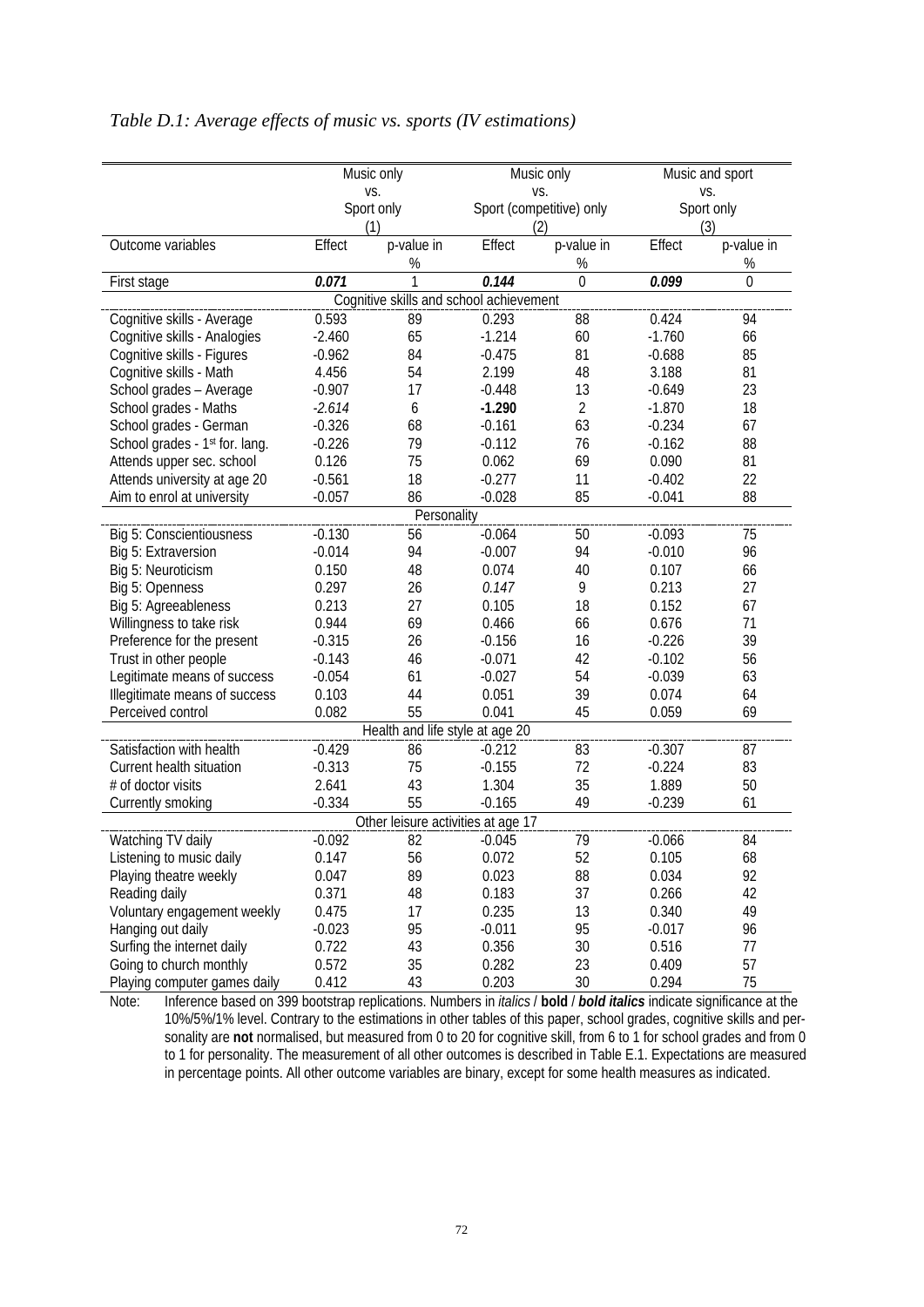#### D.2 Sensitivity test – Ichino, Mealli and Nannicini (2008)

The test relies on the simulation of a confounder, *U*, that is correlated to the outcomes and to the treatment. The sensitivity of the specification to a violation of the CIA is assessed by comparing results with the simulated confounder *U* and results without. The confounder U is binary and independent of included covariates. [27](#page-75-0) The confounder is simulated such that its probability  $(p^{ij})$  for taking a value of 1 varies for the four strata defined by the outcome and the treatment i.e.  $p^{ij} = P(U=1/D=i, Y=i)$ , *i,j∈{0,1}* (*Y* denotes the outcome variable and *D* denotes the treatment). Setting  $p^{ij}$  to 0.5 for all cases would therefore be the same as simulating a confounder *U* that does not bias the results. This probability scenario is similar to the "without the confounder *U*" scenario (scenario 1). It is used as the baseline when comparing results. To simulate a confounder *U* which  $p^{ij}$  varies with treatment and outcome, we use the correlation pattern of an important observed confounder: gender (scenario 2). In other words, the probability  $(p^{ij})$  is similar to the probability for gender, which varies among the strata (and among the different treatments that we use). By doing so we test the sensitivity of our specification to a missing unobserved confounder that is correlated to treatment and potential outcome in the same way as gender is. We choose gender because it is the most important confounder in terms of size and significance in the p-score. Furthermore, we believe that the unobserved confounders are closely related to gender (behaviours, parents' education and preferences, for example). A third scenario is simulated in which we use the correlation pattern of another important covariate: the recommendation for upper secondary school (scenario 3). This covariate is also an important confounder which is used as a proxy for cognitive skills. We believe that the unobserved confounders might be correlated with this proxy.

Following Ichino, Mealli and Nannicini (2008) suggestion, we repeat the simulations several times and take the mean of the effects over the simulations. We draw 19 times *U* (i.e.

<span id="page-75-0"></span> $27$  We choose this specific framework for simplification. However, the results should hold with a continuous confounder and without covariates.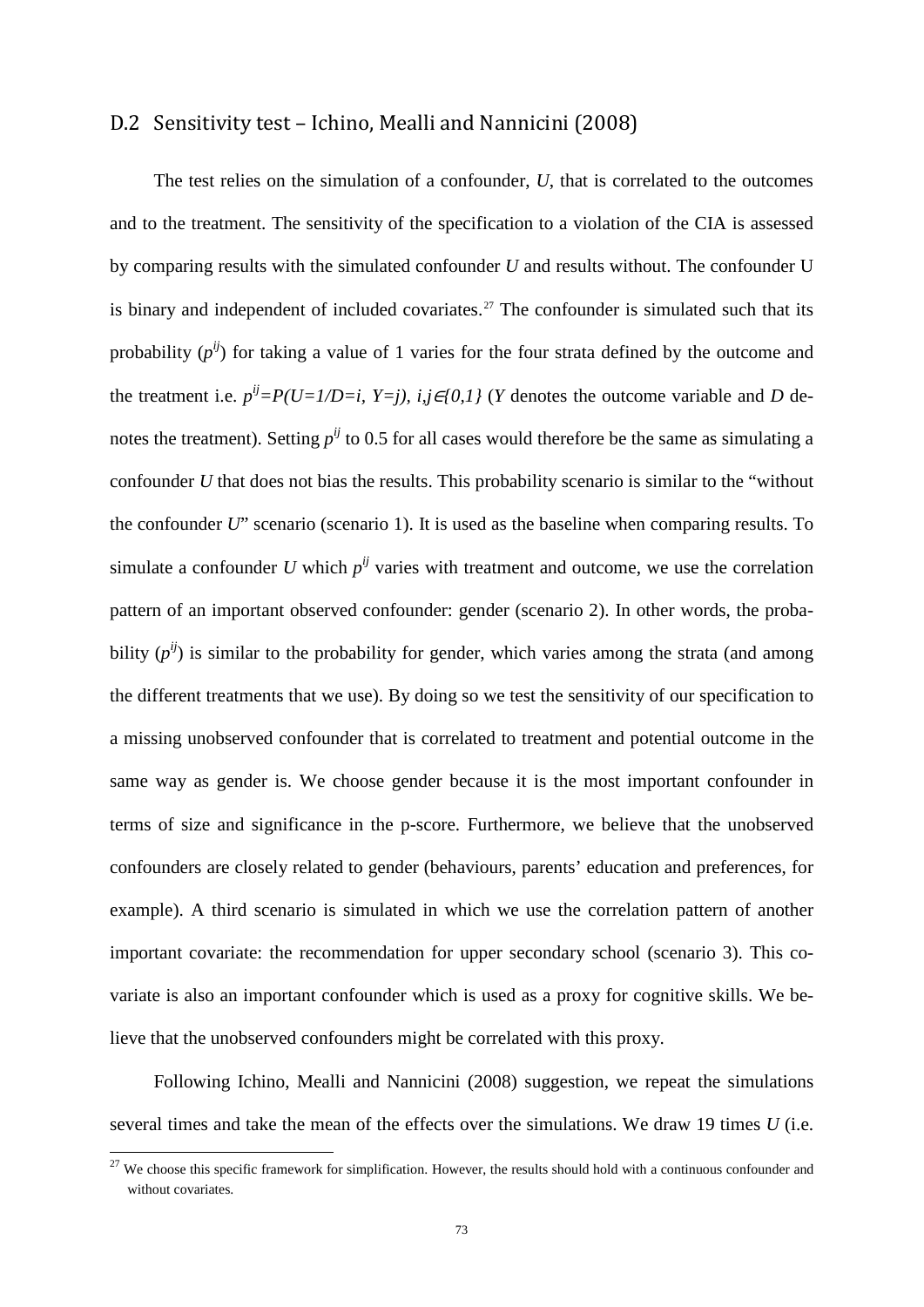we have 19 random realisations of *U* for each observation) within each bootstrap replication and use 99 bootstrap replications for each scenario. Then, we compare the results between the baseline ( $p^{ij} = 0.5$ ,  $\forall i, j$ ) and the two biased scenario (scenario 2 and 3). The deviations from the baseline results and their significance are reported in Table D.2.1 for scenario 2 and in Table D.2.2 for scenario 3. The deviation is computed for the ATE for the target population with linear bias correction for the 4 treatments. The deviation is never significant at the 5% threshold. Our specification is not sensitive to a violation of the CIA in the tested scenario.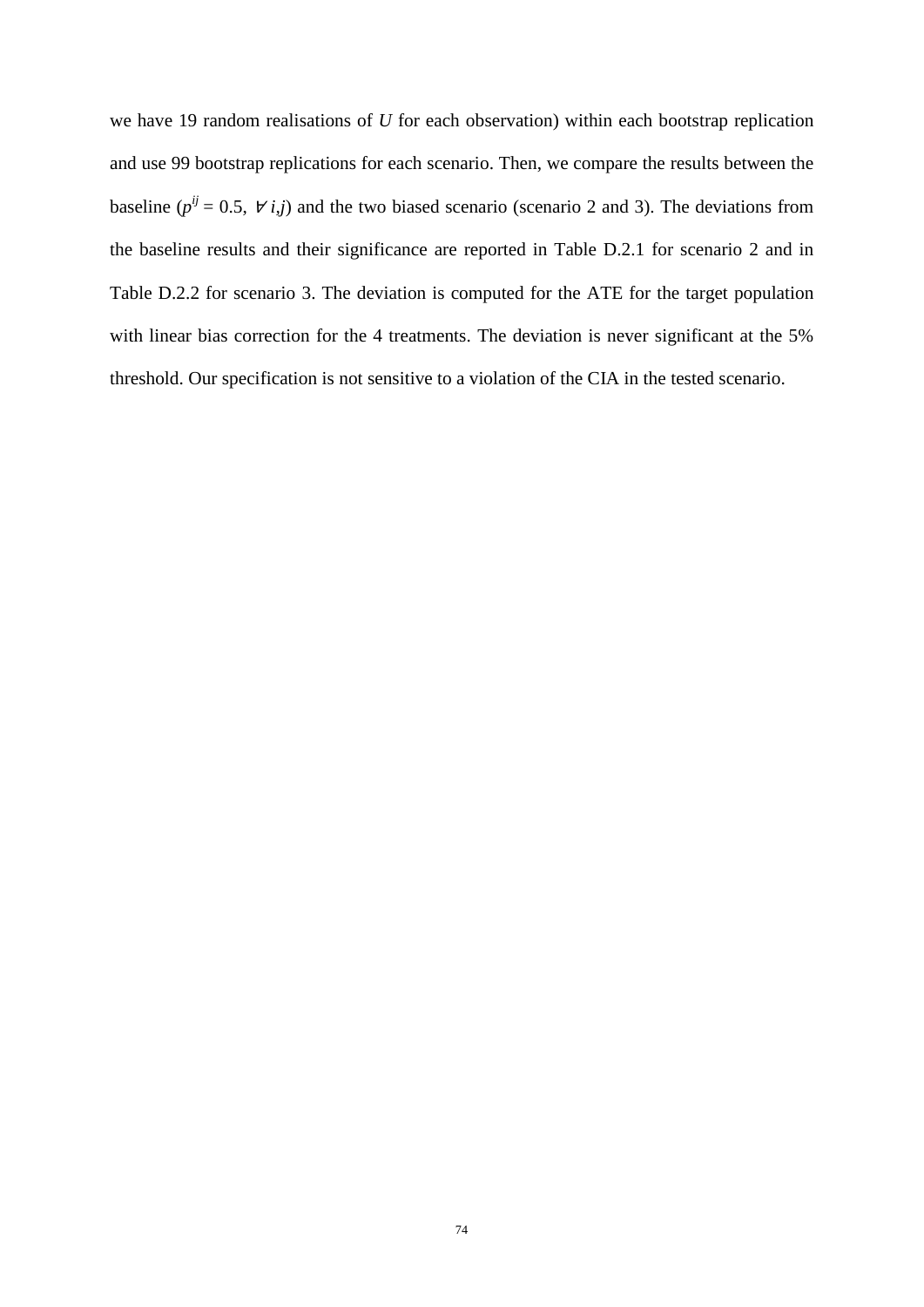|                                            | Music only    | Music only                                        | Music and sport | Music and sport |  |
|--------------------------------------------|---------------|---------------------------------------------------|-----------------|-----------------|--|
|                                            | VS.           | VS.                                               | VS.             | VS.             |  |
|                                            | Sport only    | Sport (competitive)                               | Sport only      | Music only      |  |
|                                            |               | only                                              |                 |                 |  |
|                                            | (1)           | (2)                                               | (3)             | (4)             |  |
| Outcome variables                          | Difference to | Difference to                                     | Difference to   | Difference to   |  |
|                                            | baseline      | baseline                                          | baseline        | baseline        |  |
|                                            |               | Cognitive skills and school achievement at age 17 |                 |                 |  |
| Cognitive skills - Average                 | 0.007         | $-0.020$                                          | 0.001           | $-0.015$        |  |
| Cognitive skills - Analogies               | $-0.028$      | $-0.025$                                          | 0.031           | $-0.003$        |  |
| Cognitive skills - Figures                 | 0.005         | 0.011                                             | $-0.008$        | $-0.017$        |  |
| Cognitive skills - Math                    | 0.033         | $-0.027$                                          | $-0.012$        | $-0.006$        |  |
| School grades - Average                    | $-0.004$      | 0.024                                             | 0.008           | $-0.016$        |  |
| School grades - Maths                      | $-0.012$      | 0.002                                             | 0.014           | $-0.016$        |  |
| School grades - German                     | $-0.001$      | 0.038                                             | 0.005           | $-0.019$        |  |
| School grades - 1 <sup>st</sup> for. lang. | 0.008         | 0.009                                             | 0.001           | $-0.005$        |  |
| Attends upper sec. school                  | $-0.008$      | $-0.011$                                          | 0.003           | 0.014           |  |
| Attends university at age 20               | 0.003         | $-0.007$                                          | $-0.006$        | 0.028           |  |
| Aim to enrol at university                 | 0.001         | $-0.002$                                          | 0.005           | 0.012           |  |
| Personality at age 17                      |               |                                                   |                 |                 |  |
| Big 5: Conscientiousness                   | 0.013         | 0.004                                             | $-0.034$        | 0.012           |  |
| Big 5: Extraversion                        | 0.040         | 0.018                                             | $-0.041$        | 0.085           |  |
| Big 5: Neuroticism                         | 0.007         | $-0.007$                                          | 0.031           | 0.007           |  |
| Big 5: Openness                            | $-0.024$      | 0.008                                             | $-0.012$        | 0.081           |  |
| Big 5: Agreeableness                       | 0.015         | $-0.013$                                          | $-0.006$        | $-0.008$        |  |
| Willingness to take risk                   | 0.035         | 0.002                                             | $-0.006$        | 0.028           |  |
| Preference for the present                 | $-0.030$      | $-0.002$                                          | 0.008           | 0.032           |  |
| Trust in other people                      | 0.006         | 0.058                                             | 0.006           | $-0.029$        |  |
| Legitimate means of success                | $-0.006$      | 0.009                                             | 0.022           | $-0.034$        |  |
| Illegitimate means of success              | $-0.016$      | 0.033                                             | 0.008           | 0.008           |  |
| Perceived control                          | $-0.008$      | 0.030                                             | $-0.023$        | 0.039           |  |
|                                            |               | Health and life style at age 20                   |                 |                 |  |
| Satisfaction with health                   | $-0.008$      | $-0.050$                                          | 0.026           | 0.052           |  |
| Current health situation                   | 0.017         | 0.015                                             | $-0.003$        | $-0.032$        |  |
| # of doctor visits                         | 0.036         | 0.228                                             | 0.072           | 0.119           |  |
| Currently smoking                          | $-0.010$      | 0.001                                             | 0.003           | 0.007           |  |
| Other leisure activities at age 17         |               |                                                   |                 |                 |  |
| Watching TV daily                          | 0.001         | $-0.005$                                          | 0.001           | 0.010           |  |
| Listening to music daily                   | 0.005         | $-0.004$                                          | $-0.001$        | $-0.003$        |  |
| Playing theatre weekly                     | 0.002         | 0.007                                             | 0.001           | $-0.006$        |  |
| Reading daily                              | $-0.002$      | $-0.009$                                          | $-0.008$        | 0.015           |  |
| Voluntary engagement weekly                | $-0.010$      | $-0.001$                                          | $-0.005$        | $-0.005$        |  |
| Hanging out daily                          | 0.000         | $-0.006$                                          | 0.010           | 0.003           |  |
| Surfing the internet daily                 | $-0.015$      | $-0.010$                                          | 0.022           | 0.011           |  |
| Going to church monthly                    | 0.002         | $-0.019$                                          | $-0.001$        | $-0.012$        |  |
| Playing computer games daily               | 0.004         | $-0.010$                                          | $-0.004$        | 0.001           |  |
|                                            |               |                                                   |                 |                 |  |

*Table D.2.1: Average effects of music vs. sports (scenario 2: a confounder similar to gender)*

Note: Difference of effects in confounding scenario to baseline scenario. For the confounding scenario, a confounder U is simulated with probabilities:  $P(U=1|Y=1,D=1)$ ;  $P(U=1|Y=0,D=1)$ ;  $P(U=1|Y=1,D=0)$ ;  $P(U=1|Y=0,D=0)$  according to those of the variable *gender*. Inference based on 99 bootstrap replications and 19 draws of simulated binary confounder; quantile method, smoothed version, linear bias adjustment, symmetric p-values used. None of the differences are statistically significant at the 10% level. The measurement of all outcomes is described in Table E.1. School grades, cognitive skills and personality are normalised. All other outcome variables are binary, except for the following: Satisfaction with health (0 "Worst" to 10 "Best"), current health situation (1 "Bad" to 5 "Very good") and # of doctor visits (number).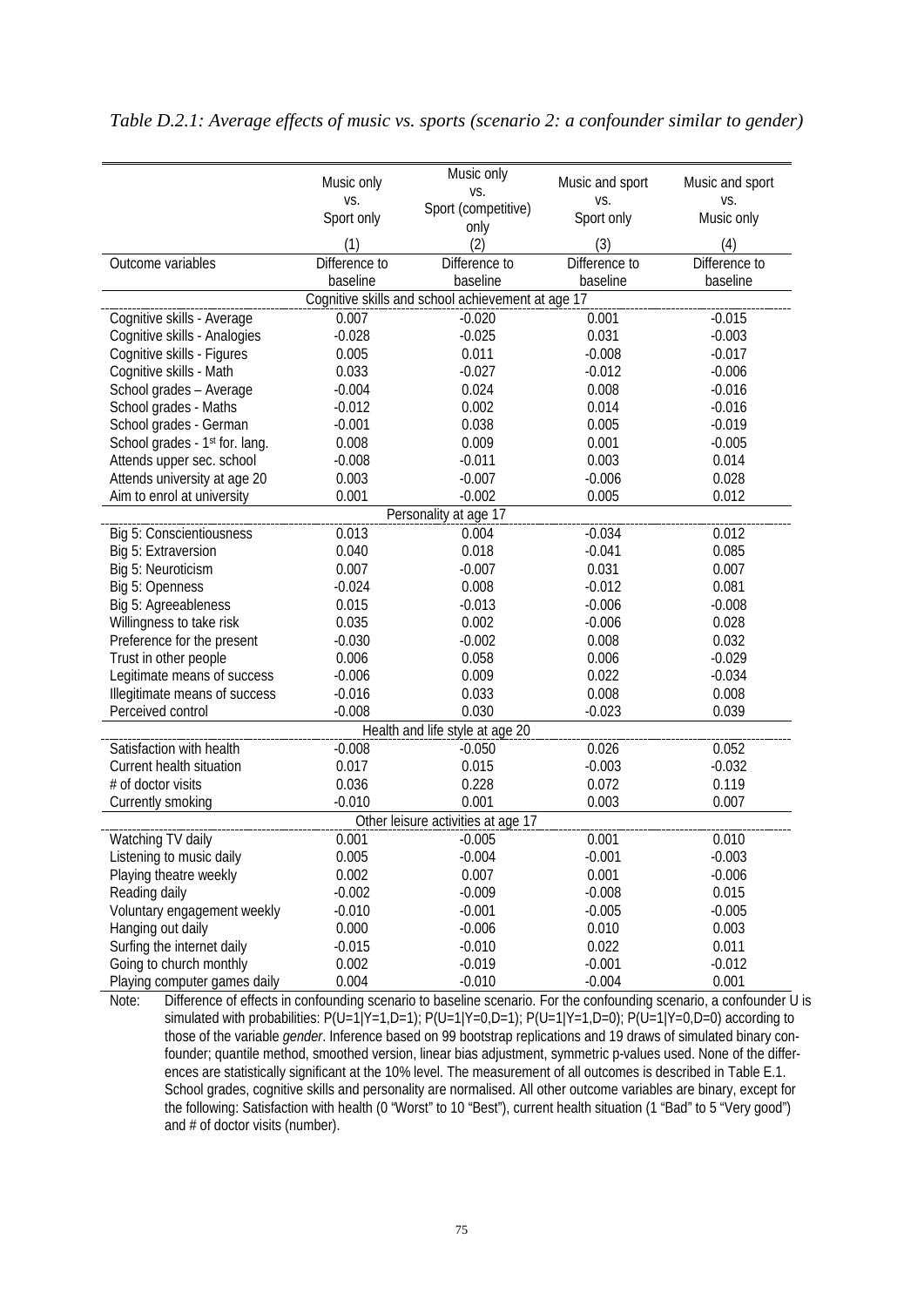#### *Table D.2.2: Average effects of music vs. sports (scenario 3: a confounder similar to the rec-*

|                                            | Music only    | Music only                                        | Music and sport | Music and sport |  |
|--------------------------------------------|---------------|---------------------------------------------------|-----------------|-----------------|--|
|                                            | VS.           | VS.                                               | VS.             | VS.             |  |
|                                            | Sport only    | Sport (competitive)                               | Sport only      | Music only      |  |
|                                            | (1)           | only<br>(2)                                       | (3)             | (4)             |  |
| Outcome variables                          | Difference to | Difference to                                     | Difference to   | Difference to   |  |
|                                            | baseline      | baseline                                          | baseline        | baseline        |  |
|                                            |               | Cognitive skills and school achievement at age 17 |                 |                 |  |
| Cognitive skills - Average                 | $-0.027$      | 0.004                                             | $-0.011$        | 0.010           |  |
| Cognitive skills - Analogies               | $-0.033$      | 0.002                                             | 0.001           | 0.005           |  |
| Cognitive skills - Figures                 | $-0.009$      | 0.015                                             | $-0.017$        | $-0.033$        |  |
| Cognitive skills - Math                    | $-0.020$      | $-0.007$                                          | $-0.014$        | 0.026           |  |
| School grades - Average                    | 0.002         | $-0.014$                                          | 0.008           | $-0.002$        |  |
| School grades - Maths                      | 0.003         | $-0.012$                                          | 0.007           | $-0.006$        |  |
| School grades - German                     | 0.004         | $-0.008$                                          | 0.001           | 0.001           |  |
| School grades - 1 <sup>st</sup> for. lang. | $-0.005$      | $-0.014$                                          | 0.012           | 0.007           |  |
| Attends upper sec. school                  | $-0.011$      | $-0.007$                                          | $-0.003$        | 0.007           |  |
| Attends university at age 20               | $-0.018$      | $-0.001$                                          | $-0.015$        | 0.016           |  |
| Aim to enrol at university                 | $-0.008$      | $-0.001$                                          | 0.000           | 0.001           |  |
| Personality at age 17                      |               |                                                   |                 |                 |  |
| Big 5: Conscientiousness                   | $-0.026$      | 0.027                                             | $-0.014$        | 0.000           |  |
| Big 5: Extraversion                        | 0.009         | $-0.026$                                          | $-0.020$        | 0.092           |  |
| Big 5: Neuroticism                         | 0.032         | $-0.008$                                          | 0.007           | 0.015           |  |
| Big 5: Openness                            | 0.007         | $-0.003$                                          | $-0.030$        | 0.028           |  |
| Big 5: Agreeableness                       | 0.034         | $-0.011$                                          | 0.000           | $-0.081$        |  |
| Willingness to take risk                   | 0.025         | $-0.048$                                          | $-0.009$        | 0.064           |  |
| Preference for the present                 | $-0.009$      | $-0.007$                                          | 0.013           | 0.059           |  |
| Trust in other people                      | 0.012         | 0.022                                             | $-0.009$        | $-0.018$        |  |
| Legitimate means of success                | $-0.004$      | $-0.014$                                          | 0.014           | $-0.028$        |  |
| Illegitimate means of success              | 0.025         | 0.023                                             | $-0.005$        | $-0.029$        |  |
| Perceived control                          | 0.000         | 0.017                                             | $-0.013$        | 0.046           |  |
|                                            |               | Health and life style at age 20                   |                 |                 |  |
| Satisfaction with health                   | 0.012         | $-0.024$                                          | 0.001           | 0.064           |  |
| Current health situation                   | 0.015         | 0.002                                             | $-0.012$        | $-0.019$        |  |
| ## of doctor visits                        | $-0.062$      | 0.010                                             | 0.003           | $-0.088$        |  |
| Currently smoking                          | $-0.007$      | 0.000                                             | 0.004           | 0.007           |  |
| Other leisure activities at age 17         |               |                                                   |                 |                 |  |
| Watching TV daily                          | $-0.013$      | 0.002                                             | 0.000           | 0.033           |  |
| Listening to music daily                   | $-0.004$      | $-0.003$                                          | 0.000           | 0.007           |  |
| Playing theatre weekly                     | $-0.004$      | 0.005                                             | 0.007           | $-0.007$        |  |
| Reading daily                              | 0.001         | 0.003                                             | $-0.011$        | 0.003           |  |
| Voluntary engagement weekly                | $-0.008$      | 0.000                                             | 0.001           | 0.005           |  |
| Hanging out daily                          | $-0.018$      | 0.001                                             | 0.005           | 0.020           |  |
| Surfing the internet daily                 | 0.000         | $-0.017$                                          | 0.019           | 0.016           |  |
| Going to church monthly                    | 0.010         | $-0.012$                                          | 0.008           | $-0.023$        |  |
| Playing computer games daily               | 0.006         | $-0.006$                                          | 0.004           | 0.000           |  |

#### *ommendation for upper secondary school)*

Note: Difference of effects in confounding scenario to baseline scenario. For the confounding scenario, a confounder U is simulated with the following probabilities:  $P(U=1|Y=1,D=1)$ ;  $P(U=1|Y=0,D=1)$ ;  $P(U=1|Y=1,D=0)$ ;  $P(U=1|Y=0,D=0)$ according to those of the variable *recommendation for upper secondary school*. Inference based on 99 bootstrap replications and 19 draws of simulated binary confounder; quantile method, smoothed version, linear bias adjustment, symmetric p-values used. None of the differences are statistically significant at the 10% level. The measurement of all outcomes is described in Table E.1. School grades, cognitive skills and personality are normalised. All other outcome variables are binary, except for the following: Satisfaction with health (0 "Worst" to 10 "Best"), current health situation (1 "Bad" to 5 "Very good") and # of doctor visits (number).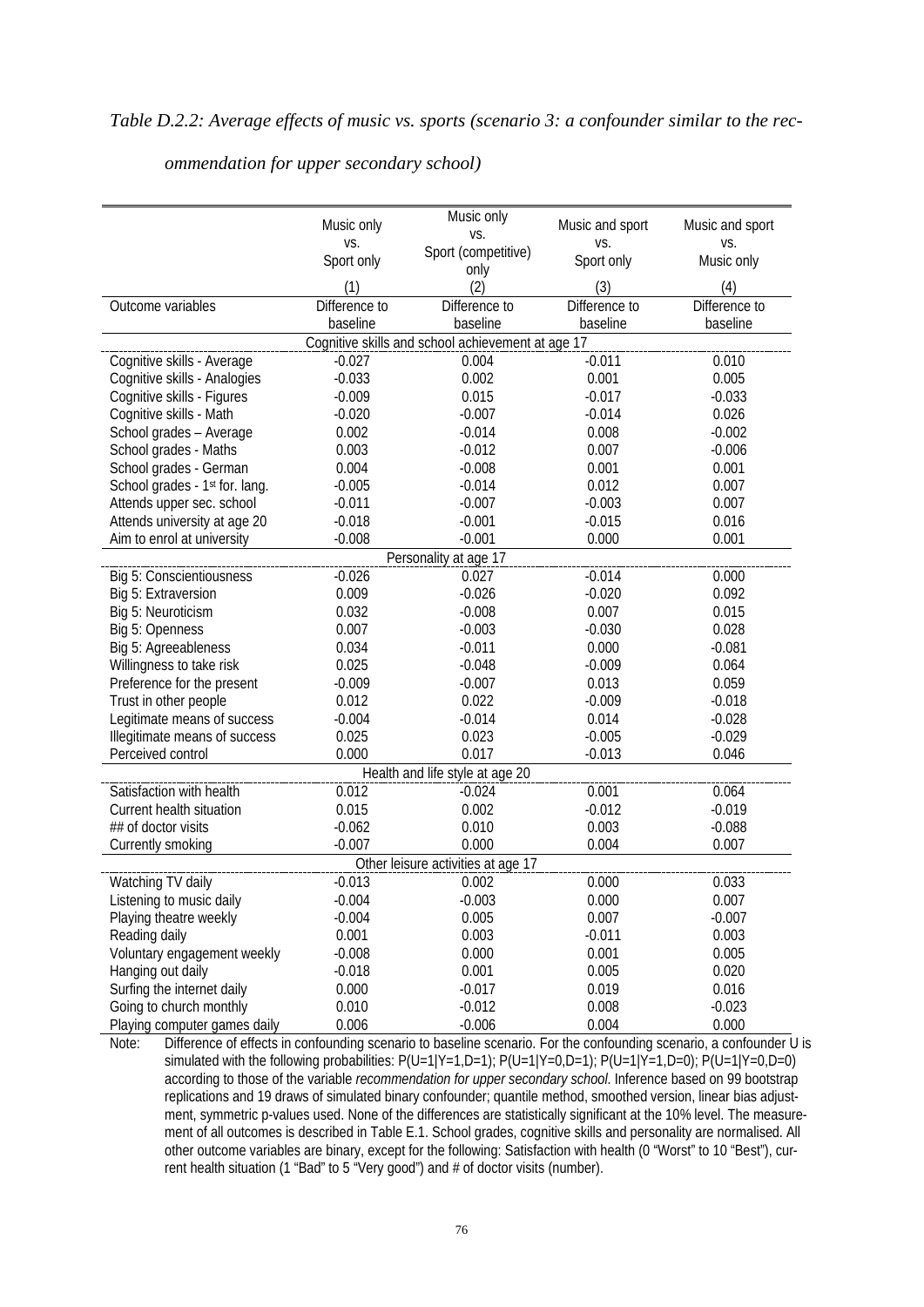# Appendix E: Measurement of outcome variables

## *Table E.1: Description of outcome variables*

| Outcome variables                          | Description                                                                                                                                                     |
|--------------------------------------------|-----------------------------------------------------------------------------------------------------------------------------------------------------------------|
|                                            | Cognitive skills and school achievement at age 17                                                                                                               |
| Cognitive skills - Average                 | Mean value of analogies, figures and math (see below)                                                                                                           |
| Cognitive skills - Analogies               | Identify word pairs (e.g. forest – tree is equivalent to meadow - ? [grass])                                                                                    |
| Cognitive skills - Figures                 | Identify the following symbol in a row of symbols                                                                                                               |
| Cognitive skills - Math                    | Insert maths operators in small calculus problems                                                                                                               |
| School grades - Average                    | Mean value of maths, German and foreign language grade (see below)                                                                                              |
| School grades - Maths                      | Mathematics grade in latest school report (self-reported)                                                                                                       |
| School grades - German                     | German grade in latest school report (self-reported)                                                                                                            |
| School grades - 1 <sup>st</sup> for. lang. | 1st foreign language grade in latest school report (self-reported)                                                                                              |
| Attends upper sec. school                  | The adolescent attends an upper secondary school at age 17                                                                                                      |
| Aim to enroll at university                | Self-reported aim (at age 17) to attend higher education                                                                                                        |
| Attends university at age 20               | Available for adolescents who are still part of the SOEP at age 20 (about 2/3 of full sam-                                                                      |
|                                            | ple)                                                                                                                                                            |
|                                            | Personality at age 17                                                                                                                                           |
|                                            | Big 5: Mean value of 3 or 4 items. For each, the adolescent states the degree of                                                                                |
|                                            | approval on a 7-point Likert scale. The items are: "I see myself as someone who"<br>does a thorough job;  does things effectively;  tends to be lazy (reversed) |
| Big 5: Conscientiousness                   |                                                                                                                                                                 |
| Big 5: Extraversion                        | is communicative, talkative;  is outgoing, sociable;  is reserved (reversed)                                                                                    |
| Big 5: Neuroticism                         | worries a lot;  gets nervous easily;  is relaxed, handles stress well (reversed)                                                                                |
| Big 5: Openness                            | is original, comes up with new ideas;  values artistic experiences;  has an active<br>imagination;  is eager for knowledge                                      |
| Big 5: Agreeableness                       | is sometimes somewhat rude to others (reversed);  has a forgiving nature;  is con-                                                                              |
|                                            | siderate and kind to others                                                                                                                                     |
| Willingness to take risk                   | 0 (not at all willing to take risks)  10 (very willing to take risks)                                                                                           |
| Preference for the present                 | Mean value of 2 items, measured on a 7-point Likert scale: "I rather have fun today with-                                                                       |
|                                            | out thinking about tomorrow"; "I do without something today to be able to afford more                                                                           |
|                                            | tomorrow" (reversed)                                                                                                                                            |
| Trust in other people                      | Mean value of 3 items, measured on a 7-point Likert scale: "In general, one can trust                                                                           |
|                                            | people"; "Nowadays one cannot trust anyone anymore" (reversed); "When dealing with                                                                              |
|                                            | strangers, one should rather be vary before trusting them" (reversed)                                                                                           |
| Legitimate means of success                | Mean value of 5 items, measured on a 4-point Likert scale: To be successful and climb                                                                           |
|                                            | the social ladder "one has to work hard and make an effort"; "one has to be tal-                                                                                |
|                                            | ented and intelligent"; "one has to have special knowledge in ones area of expertise";                                                                          |
|                                            | "one has to have a good school degree"; "one has to be dynamic and take initiatives"                                                                            |
| Illegitimate means of success              | Mean value of 7 items, measured on a 4-point Likert scale: To be successful and climb                                                                           |
|                                            | the social ladder "one has to exploit others"; "one has to stem from the right fam-                                                                             |
|                                            | ily"; "one has to have money and wealth"; "one has to be inconsiderate and tough";                                                                              |
|                                            | "one has to know the right people"; "one has to get involved with politics on the right<br>side"; "one has to have the right gender"                            |
| Perceived control                          | Mean value of 7 items, measured on a 7-point Likert scale: "How my life goes, depends                                                                           |
|                                            | on myself"; "Compared to others, I have not achieved what I deserved" (reversed); "What                                                                         |
|                                            | one achieves is mainly a question of luck and fate" (reversed); "I often have the experi-                                                                       |
|                                            | ence that others make decisions regarding my life" (reversed); "When I encounter difficul-                                                                      |
|                                            | ties I have doubts about my abilities" (reversed); "Opportunities in life are determined by                                                                     |
|                                            | social conditions" (reversed); "I have little control over the things that happen in my life"                                                                   |
|                                            | (reversed)                                                                                                                                                      |

Note: Table E.1 to be continued.